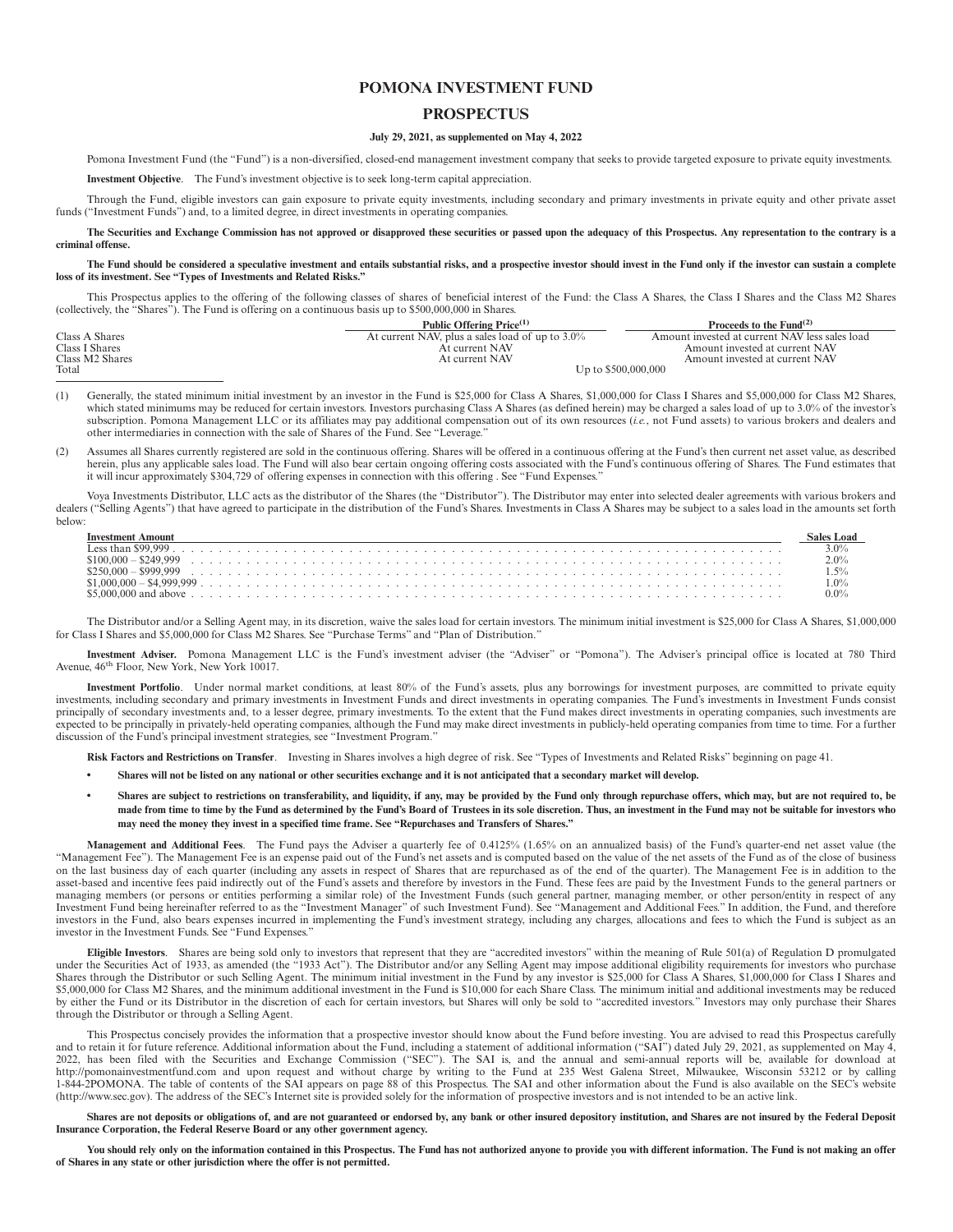## **IMPORTANT NOTICE TO SHAREHOLDERS**

Beginning on January 1, 2021, pursuant to regulations adopted by the Securities and Exchange Commission, paper copies of the Pomona Investment Fund's shareholder<br>reports, like this one, will no longer be sent by mail, unle website and you will be notified by mail each time a report is posted and provided with a website link to access the report.

If you already elected to receive shareholder reports electronically, you will not be affected by this change and you need not take any action. You may elect to receive paper<br>copies of shareholder reports and other communi or by calling tollfree at 1-(844)-2POMONA. If you own your shares through a financial intermediary (such as a broker-dealer or bank) you must contact your financial intermediary.

You may elect to receive all future reports in paper free of charge. You can inform the Fund or your financial intermediary that you wish to continue receiving paper copies of your shareholder reports by contacting them directly. Your election to receive reports in paper will apply to the Fund and all funds held through your financial intermediary, as applicable.

Voya Investments Distributor, LLC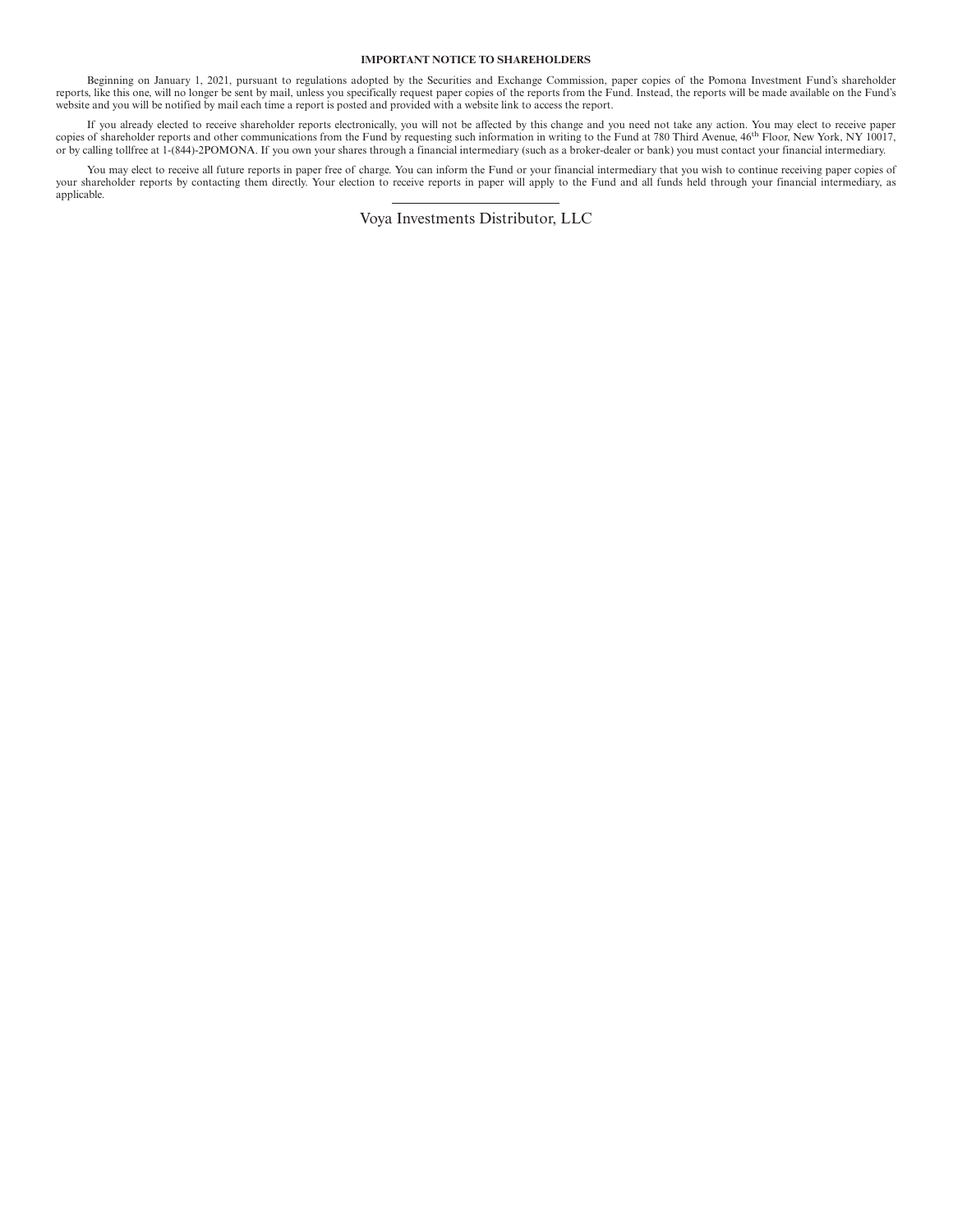## **TABLE OF CONTENTS**

|                                                        | $\overline{1}$ |
|--------------------------------------------------------|----------------|
|                                                        | 30             |
|                                                        | 32             |
|                                                        | 33             |
|                                                        | 33             |
|                                                        | 33             |
|                                                        | 33             |
|                                                        | 34             |
| TYPES OF INVESTMENTS AND RELATED RISKS                 | 41             |
|                                                        | 56             |
|                                                        | 57             |
|                                                        | 59             |
| MANAGEMENT AND ADDITIONAL FEES, ADMINISTRATION FEE AND | 61             |
|                                                        | 61             |
|                                                        | 63             |
|                                                        | 66             |
|                                                        | 70             |
|                                                        | 73             |
|                                                        | 73             |
|                                                        | 82             |
|                                                        | 83             |
|                                                        | 84             |
|                                                        | 85             |
|                                                        | 87             |
|                                                        | 87             |
|                                                        | 88             |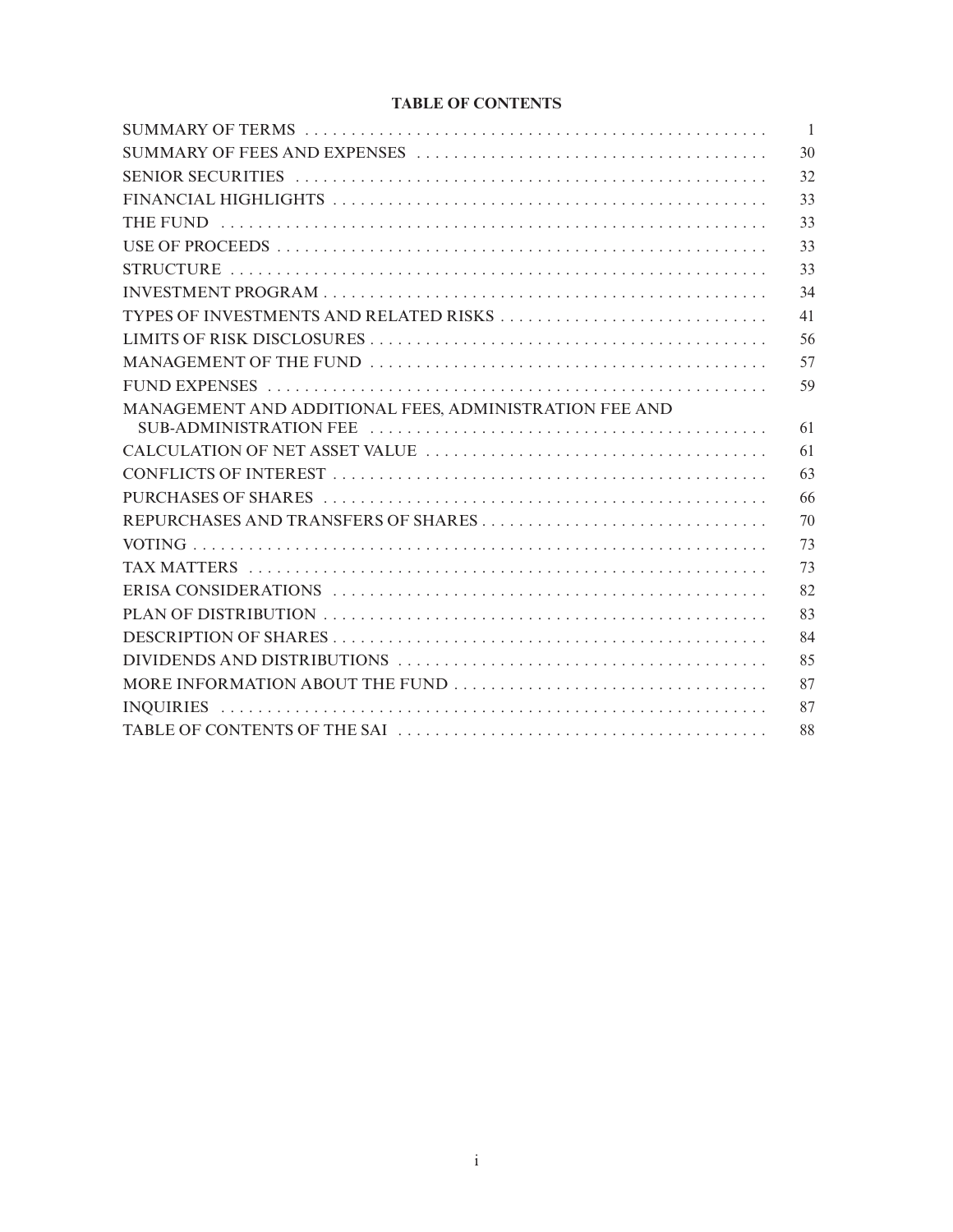## **SUMMARY OF TERMS**

THE FUND ................ Pomona Investment Fund (the "Fund") is a non-diversified, closed-end management investment company that seeks to provide eligible investors with targeted exposure to private equity investments. The Fund's investment adviser is Pomona Management LLC (the "Adviser" or "Pomona").

> The Fund seeks to provide access to investments that are generally unavailable to the investing public due to investor suitability restrictions, resource and operational requirements, and higher investment minimums. Accordingly, the Fund has been structured with the intent of providing exposure and streamlining access to private equity investing. Through the Fund, eligible investors can gain exposure to the potential rewards of private equity investments through a registered fund that is structured to facilitate investing in this asset class without being required to, for example, manage the funding of capital calls on short notice, meet large minimum commitment amounts, or receive complex tax reporting on Internal Revenue Service ("IRS") Form 1065, Schedule K-1s.

> Through the Fund, investors have access to private equity investments, including secondary and primary investments (as defined more fully below) in private equity and other private asset funds ("Investment Funds") that may otherwise restrict the number and type of persons whose money will be accepted for investment. These Investment Funds are unaffiliated with, and not related to, the Fund or the Adviser. Investing in the Fund also permits eligible individual and institutional investors ("Shareholders") to invest in Investment Funds without being subject to the high minimum investment requirements imposed on investors in such Investment Funds, which the Adviser believes typically range between \$5 million and \$20 million. In addition, because the Fund intends to qualify as a "regulated investment company" ("RIC") under Subchapter M of the Internal Revenue Code of 1986, as amended (the "Code"), it is expected to have certain attributes that are not generally found in traditional unregistered private equity fund of funds. These include providing simpler tax reports to Shareholders on Form 1099 and the avoidance of unrelated business taxable income for benefit plan investors and other investors that are exempt from payments of U.S. federal income tax.

> The Fund commenced operations on May 7, 2015. An affiliate of Pomona provided the initial capitalization of \$50 million to the Fund prior to commencement of operations.

INVESTMENT OBJECTIVE . . . The Fund's investment objective is to seek long-term capital appreciation.

INVESTMENT PROGRAM . . . . The Fund seeks long-term capital appreciation by investing primarily in private equity investments. The Fund invests principally in secondary investments in Investment Funds and, to a lesser degree, in primary investments in Investment Funds. The Fund may also invest in direct investments in operating companies. Under normal market conditions, at least 80% of its assets, plus any borrowings for investment purposes, are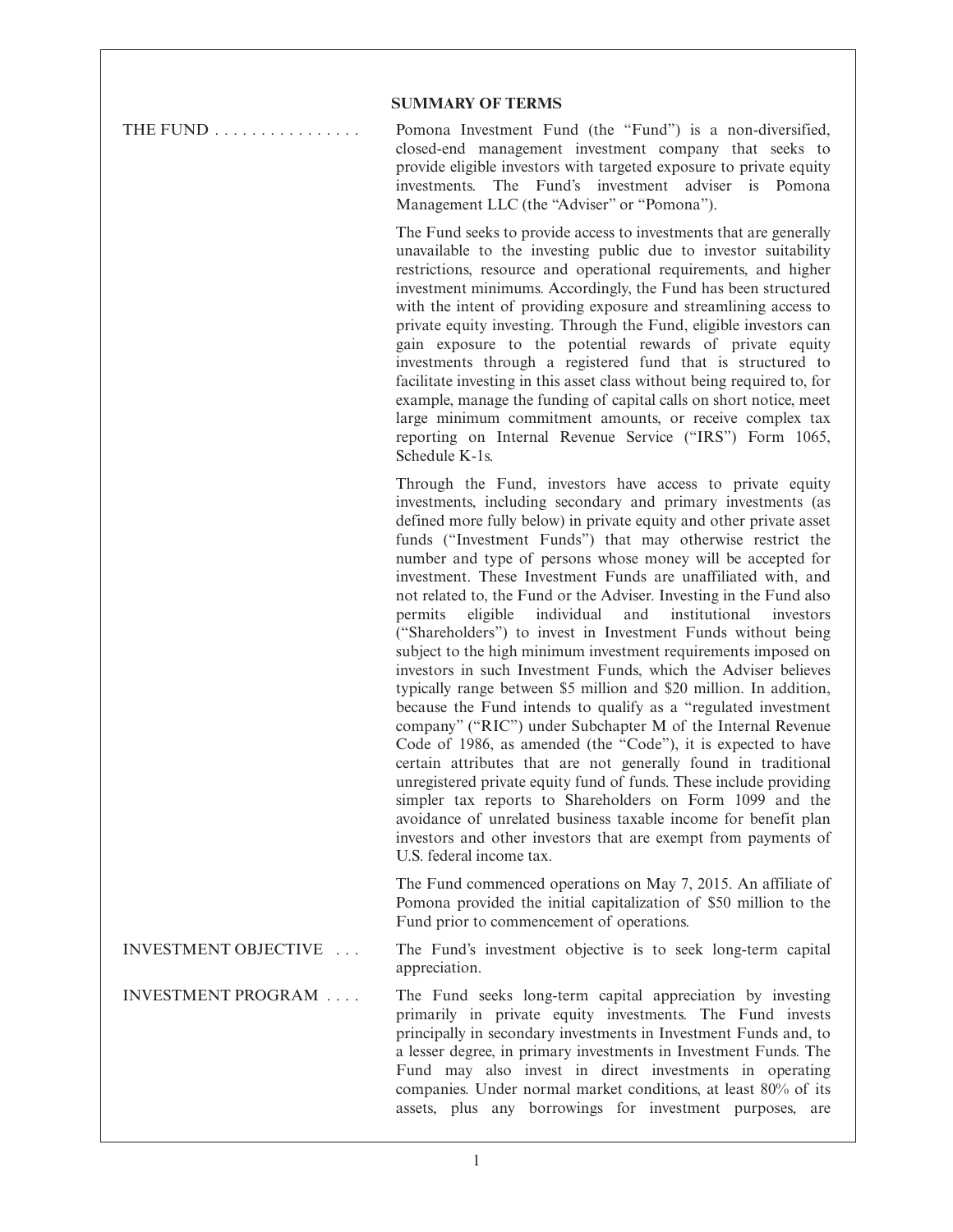committed to these types of private equity investments. The Fund's investments in Investment Funds consist principally of secondary investments and, to a lesser degree, primary investments. To the extent the Fund makes direct investments in operating companies, such investments are expected to be principally in privately-held operating companies, although the Fund may make direct investments in publicly-held operating companies from time to time.

Each underlying Investment Fund is, or will be, managed by the general partner or managing member (or a person or entity performing a similar role) of the Investment Fund (such general partner, managing member, or other person/entity in respect of any Investment Fund being hereinafter referred to as the "Investment Manager" of such Investment Fund) under the direction of the portfolio managers or investment teams selected by the Investment Manager.

By focusing a substantial portion of the Fund's investment program on secondary interests and seasoned primary investments, the Fund will seek to mitigate the impact of "J-curve" performance (as described below) on the Fund's returns, which typically impacts primary investments more so than secondary investments and seasoned primary investments, potentially increasing interim returns and cash flow. Secondary investments and, to a lesser extent, seasoned primary investments may also mitigate return volatility by increasing the breadth of investments in the Fund's portfolio, with corresponding broad-based exposure to existing, rather than blind pool, investments.

In pursuing the Fund's investment objective, the Adviser will seek to invest in Investment Funds and direct investments representing a broad spectrum of types of private equity opportunities (*e.g.*, buyout, growth capital, special situations, credit, venture capital, private infrastructure, real estate, real assets, and/or other private assets) and vintage years (*i.e.*, the year in which an Investment Fund begins investing). The Fund's investment program is intended to achieve broader investment exposure and more efficient capital deployment than most eligible investors could achieve by making a limited number of primary investments in Investment Funds alone. The Fund will seek to avoid concentration in any particular industry sector.

To maintain liquidity and to meet Investment Fund capital calls, the Fund may invest in short- and medium-term fixed income securities and may hold cash and cash equivalents. The Fund may also invest in private investment funds and other securities that seek to replicate the returns of a theoretical investment in a diversified portfolio of private equity investments. Specifically, Index-Related Investments seek to replicate the performance of a diversified portfolio of private equity investments by investing in a portfolio of publicly traded assets, which may include equities, options, exchange-traded funds ("ETFs") and futures. The Fund may use derivative instruments, primarily equity options, for hedging purposes in connection with its investments in one or more Index-Related Investments.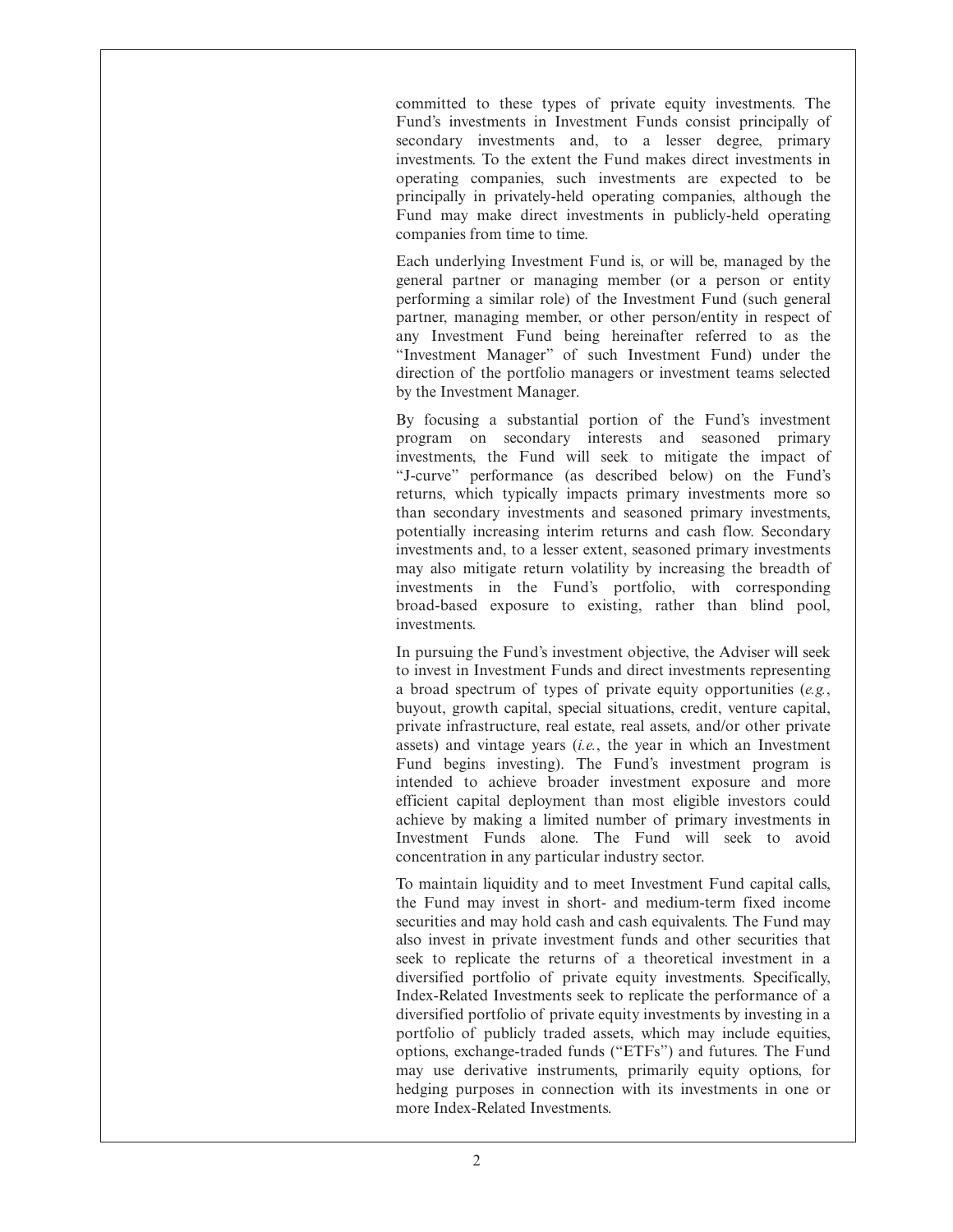In addition to the foregoing, the Fund may utilize a revolving credit facility to satisfy repurchase requests from Shareholders, to meet capital calls, and to otherwise provide the Fund with temporary liquidity. Finally, the Fund may, to a lesser extent, invest in ETFs designed to track equity indices and listed private equity vehicles, such as business development companies and publicly traded private equity firms ("Listed Private Equity").

THE ADVISER ............. Founded more than 25 years ago, the Adviser is a global, value-oriented private equity firm specializing in investing across the private equity spectrum. The Adviser aims to generate attractive investment returns by following a consistent disciplined strategy, focusing relentlessly on quality and investing prudently and patiently, to drive consistent growth and returns over a long period of time, through multiple market cycles.

> Headquartered in New York City with offices in London and Hong Kong, the Adviser has a team of over 40 professionals as of July 28, 2021, that manages a private equity program of approximately \$14.3 billion in committed capital, as well as investments made on behalf of discretionary separate accounts and by non-discretionary account clients, for over 350 sophisticated investors from more than 20 countries. The Adviser is led by a senior management team that has worked together since 1995 and is one of the pioneers of investing in secondary interests in Investment Funds. The Adviser manages a series of private equity funds that make secondary, primary, and direct investments, with interests in over 600 diversified Investment Funds and more than 8,500 operating companies.

# PRIVATE EQUITY

STRATEGIES . . . . . . . . . . . . . . Private equity is an asset class typically consisting of equity securities and debt in operating companies that are not publicly traded on a stock exchange. Private equity consists of investors and funds that typically make investments directly into private companies or conduct buyouts of public companies that typically result in a delisting of public equity. Investment Funds are typically structured as 10 year partnerships, where capital is called and investments are made in years 1-4 and sold in years 5-10.

> For example, general buyout funds seek to acquire private and public companies, as well as divisions of larger companies, and reposition them for sale at a multiple of invested equity by unlocking value and enhancing opportunities through financial, managerial, and/or operational improvements.

> Types of private equity investments that the Fund may make include:

> *Secondary Investments*. Secondary investments, or "secondaries," refer to investments in existing Investment Funds that are typically acquired in privately negotiated transactions. The private equity secondary market refers to the buying and selling of pre-existing investor commitments to private equity and other alternative investment funds. A seller of a private equity investment sells not only the investments in the fund, but also its remaining unfunded commitments to the fund. When purchasing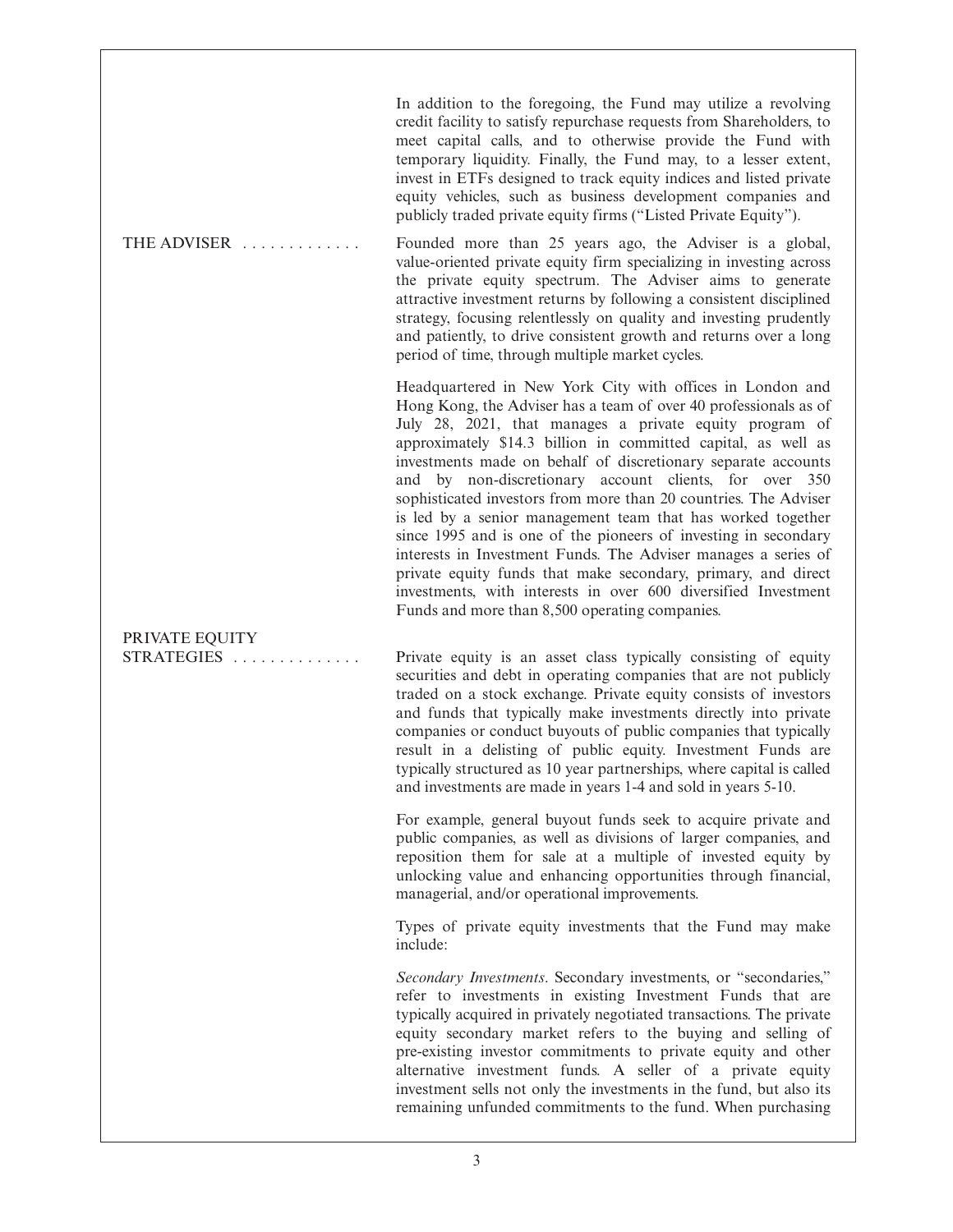a secondary, the buyer will agree to purchase an investor's existing limited partnership position in an Investment Fund, typically at a discount to net asset value, and take on existing obligations to fund future capital calls. Secondary transactions are typically purchases of Investment Funds that are three to seven years old, with existing portfolio companies. These types of private equity investments are viewed as more mature investments than primaries and, as a result, the investment returns from these investments may not exhibit, or may exhibit to a lesser degree, the delayed cash flow and return "J-curve" performance (as described below) that is normally associated with primary investments. In addition, secondaries typically have a shorter duration than primary investments, due to the potential for earlier realizations and cash flows from the underlying investments. In contrast, primary investments typically have a longer-term duration, resulting in fewer near-term cash flows than secondaries, but with the potential for higher returns due to the potential for additional growth in underlying investments.

Due to the illiquidity of the market for interests in Investment Funds, an investor can sometimes purchase a secondary investment at a discount to an Investment Fund's net asset value. In making secondary investments, the Adviser normally seeks to invest in Investment Funds with: (i) expected near-to-medium term cash flows; (ii) operationally and financially focused Investment Managers; and (iii) a risk profile characterized by limited downside returns with a low risk of loss of capital. However, there can be no assurance that any or all secondary investments made by the Fund will be able to sustain these characteristics or exhibit this pattern of investment returns and risk, and the realization of later gains is dependent upon the performance of each Investment Fund's portfolio companies.

A significant portion of the Fund's assets are committed to secondaries, as described below under "Asset Allocation."

*Primary Investments*. Primary investments, or "primaries," refer to investments in newly established private equity funds, typically sponsored by Investment Managers with an established investment track record. Primary investments are made during a private equity fund's initial fundraising period in the form of capital commitments, which are then called down by the fund and utilized to finance its investments during a predefined period.

The Adviser believes that most private equity fund sponsors raise new funds only every four to six years, and funds managed by top-tier private equity firms may be closed to new investors or otherwise not available for primary investments at any given time. Because of the limited windows of opportunity for making primary investments in particular funds, strong relationships with leading fund sponsors are important for accessing Investment Funds sponsored by top performing private equity firms that may have demand beyond the Investment Fund's capacity. There can be no assurances that the Fund will be able to access Investment Funds sponsored by top performing private equity firms.

Primary investments typically exhibit "J-curve" performance, such that the private equity fund's net asset value typically declines or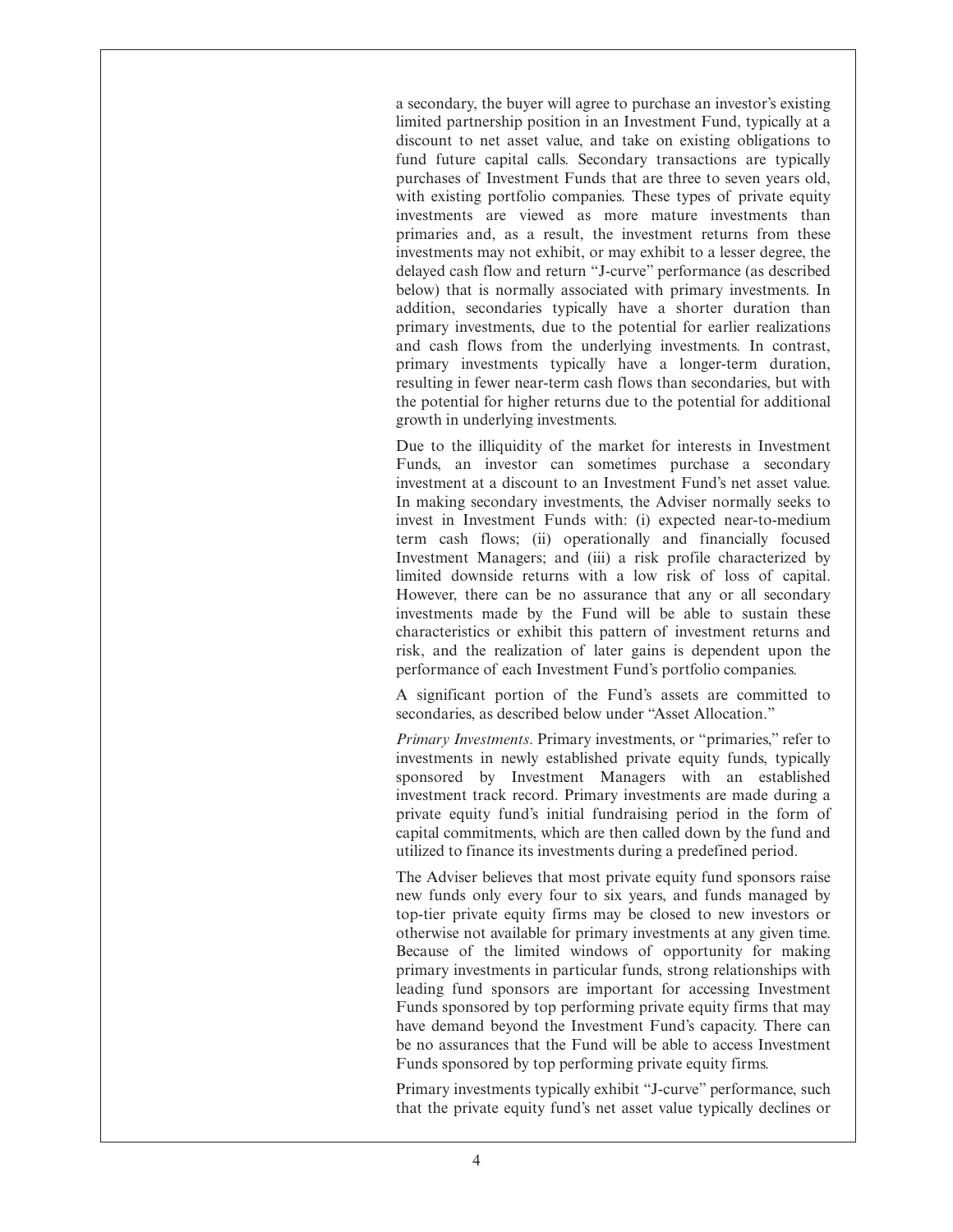flattens moderately during the early years of the fund's life as investment-related fees and expenses are incurred before investment gains have been realized. As the private equity fund matures and as portfolio companies are sold, the Adviser believes that the pattern typically reverses with increasing net asset value and distributions. There can be no assurance, however, that any or all primary investments made by the Fund will exhibit this pattern of investment returns. The realization of later gains is dependent on the performance and disposition of the Investment Fund's portfolio companies. The Adviser believes that primary investments are usually 10 years in duration, while underlying investments in portfolio companies generally have a three to seven year duration, if not longer.

Although the Fund does not currently commit a significant portion of its assets to primaries, in the future the Adviser may commit a range of 0% to 40% of the Fund's assets to primaries, measured at the time of a new investment.

Seasoned primary investments, or seasoned primaries, refer to primary investments made after an Investment Fund has already invested a certain percentage of its capital commitments (e.g., 25%, at the time of closing). As seasoned primaries are made later in an Investment Fund's lifecycle than typical primaries, like secondaries, these investments may receive earlier distributions and the investment returns from these investments may exhibit to a lesser degree the delayed cash flow and return "J-curve" performance associated with primary investments, while also having, to a lesser extent, the potential for higher returns associated with primaries. In addition, seasoned primaries may be utilized to gain exposure to Investment Funds and strategies that would otherwise not be available for a primary investment and may enable the Fund to deploy capital more readily with less blind pool risk than investments in typical primaries.

*Direct Investments.* Direct investments refer to a direct investment in an operating company by the Fund, as opposed to an investment in an Investment Fund that, in turn, invests in operating companies. The Fund may make a direct investment in an operating company on its own, or as a co-investor alongside other investors, often one or more Investment Funds. Direct investments alongside other investors, referred to as "Co-Investment Opportunities," are sometimes structured so that the lead and co-investors collectively hold a controlling interest in the operating company. In some circumstances, the Fund may lead investments in Co-Investment Opportunities. In direct investments, unlike investments in Investment Funds, the Fund would likely not bear an additional layer of fees for the intermediary Investment Fund, although the Fund may still bear transactional expenses.

Although the Fund does not currently commit a significant portion of its assets to direct investments, in the future the Adviser may commit a range of 0% to 20% of the Fund's assets to direct investments, measured at the time of a new investment.

*Investment Opportunities.* In pursuing the Fund's investment objective, the Adviser will seek to invest in Investment Funds and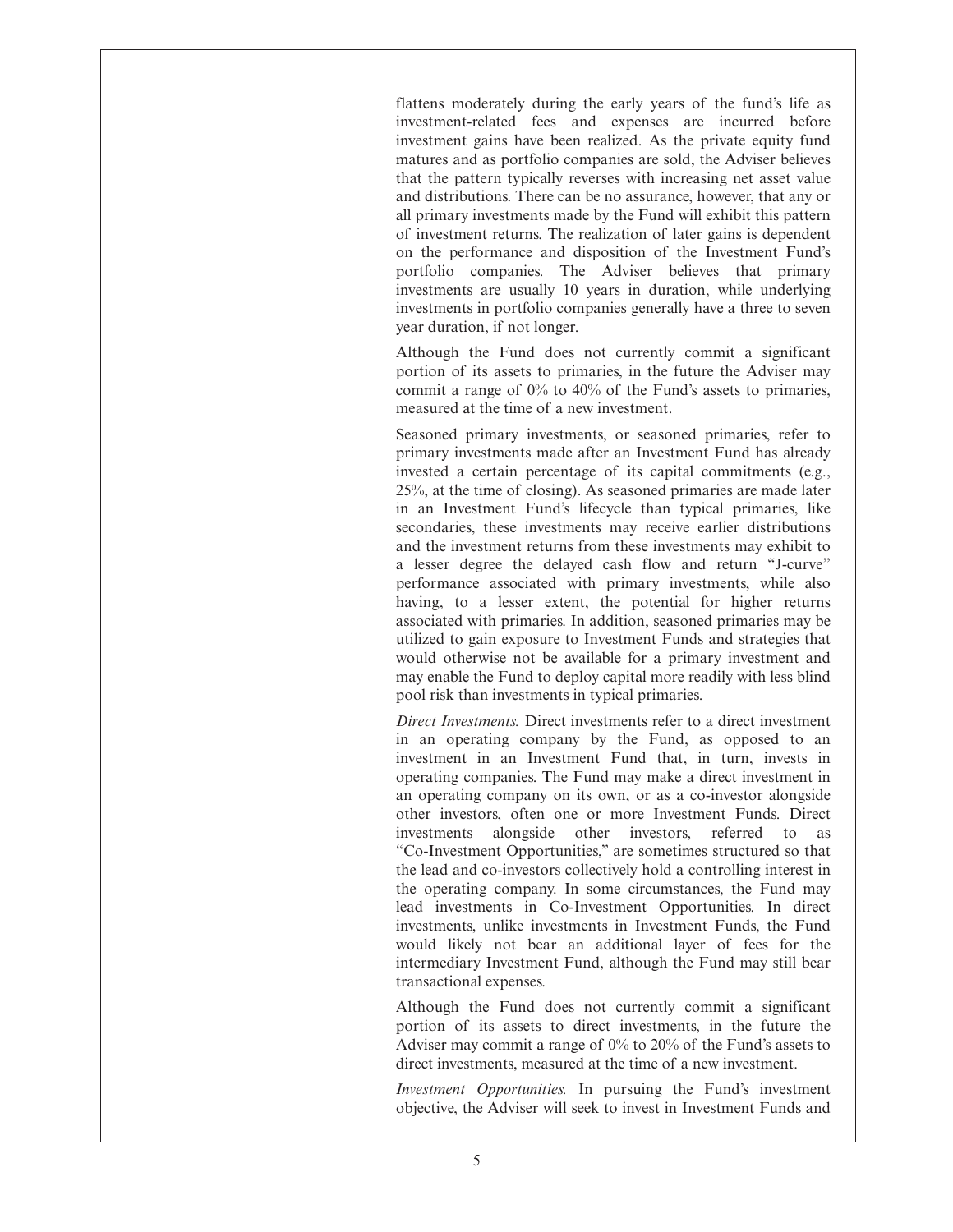direct investments representing a broad spectrum of types of private equity investment opportunities, including buyout, growth capital, special situations, credit, venture capital, private infrastructure, real estate, real assets, and/or other private assets. Control investments in established, cash flow positive companies are usually classified as buyouts. Buyout investments may focus on companies of any size of capitalization, and such investments collectively represent a substantial majority of the capital deployed in the overall private equity market. Buyout transactions frequently use debt financing, or leverage, particularly in large capitalization transactions. Growth capital typically involves minority investments in established companies with strong growth characteristics and typically does not utilize much, if any, leverage. Companies that receive growth capital investments typically are profitable businesses that need capital for organic (*i.e.*, internally generated and non-acquisitive) and acquisition growth strategies and shareholder liquidity. A special situations investment may include a loan to a borrower, together with equity in the form of warrants, common stock, preferred stock or some other form of equity investment. In addition, special situations investments may include other forms of investment not described herein, such as distressed debt and turnaround investments. The special situations Investment Funds to which the Adviser may allocate the Fund's assets may result in exposure to low grade or unrated debt securities (*i.e.*, "high yield" bonds, which are also known as "junk" bonds). Credit investments may include investments in senior secured bank loans through structured vehicles and other investment products, as well as debt investments that provide a middle level of financing below the senior debt level and above the equity level, also referred to as "mezzanine" debt. The riskiest portion is the equity level, which bears the greatest risk of loss from defaults on the bonds or loans and serves to protect to some degree the other, more senior levels from default. Despite the protection from the equity level, the various levels can experience substantial losses due to actual defaults, increased sensitivity to defaults due to collateral default and the disappearance of protecting levels, market anticipation of defaults, as well as aversion to such securities as a class. Investment Funds engaged in making credit investments may invest across the capital structure of structured vehicles and other investment products. Venture capital investments generally focus on emerging companies, often in the technology and healthcare industries. Venture capital funds typically finance companies along the full path of development or focus on certain sub-stages (usually classified as seed, early and late stage) in partnership with other investors. Private infrastructure may include companies and Investment Funds that focus on utilities infrastructure (*e.g.*, conventional and renewable power and transmission, electricity, gas and water networks) and/or transportation infrastructure (*e.g.*, airports, ports, railways, and roads). Real estate investments may include single-property real estate opportunities in the United States and abroad and operating companies with significant real estate portfolios. Investments in real assets may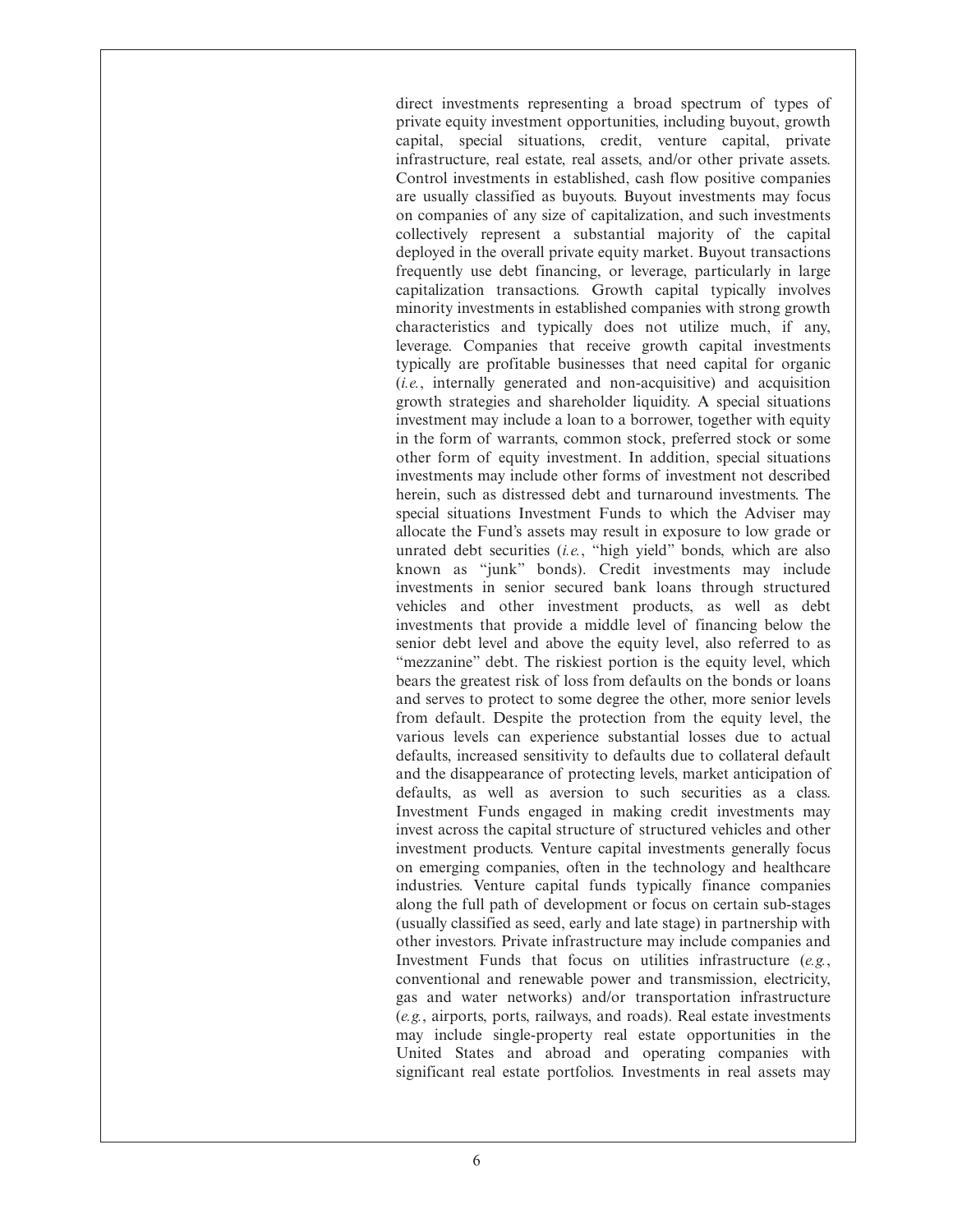provide exposure to real estate, commodities, natural resources (such as agriculture and timber), infrastructure, and precious metals. Other private asset investments may include opportunities in other assets.

The Adviser does not normally expect to make investments in Investment Funds or direct investments in the energy or healthcare sectors. The Adviser may invest the Fund's assets in Investment Funds that engage in investment strategies other than those described in this Prospectus, and may sell the Fund's portfolio holdings at any time.

*Geographic Regions.* Investment Funds and direct investments may be domiciled in the United States or outside the United States, though the Fund will principally invest in U.S.-domiciled investments. The Adviser does not normally expect to make investments in emerging market countries.

## **Asset Allocation**

The Fund's anticipated asset allocation is set forth below. The percentages shown below are guidelines and the Fund's actual allocation in investments may vary from the designated ranges at any time:

## **Target Range**

| <b>Investment Type</b>                                                 |              |
|------------------------------------------------------------------------|--------------|
|                                                                        | $50 - 100\%$ |
| Primary Investments (including seasoned primary                        |              |
| $investments) \ldots \ldots \ldots \ldots \ldots \ldots \ldots \ldots$ | $0 - 40\%$   |
|                                                                        | $0 - 20\%$   |
| <b>Investment Opportunities</b>                                        |              |
|                                                                        | $50 - 80\%$  |
| Growth Capital and Venture Capital                                     | $0 - 20\%$   |
| Private Infrastructure and Mezzanine                                   | $0 - 20\%$   |
|                                                                        | $0 - 20\%$   |
| <b>Geographic Regions</b>                                              |              |
| North America                                                          | $60 - 100\%$ |
|                                                                        | $0 - 25\%$   |
|                                                                        | $0 - 15\%$   |

The Fund may not be able to attain the ranges in these guidelines. There can be no assurance that the desired investment strategies will be available, or that potential investments will be consistent with the Fund's investment objective, will satisfy the Adviser's due diligence considerations, or will be selected for the Fund.

Over time, the allocation ranges and commitment strategy may be adjusted based on the Adviser's analysis of the private equity market, macro-economic factors, the Fund's existing portfolio at the relevant time, and other pertinent factors. The Fund would not need to adjust its allocations if the percentages of investments change and do not fall within allocation ranges by virtue of changes in value of the Fund's assets.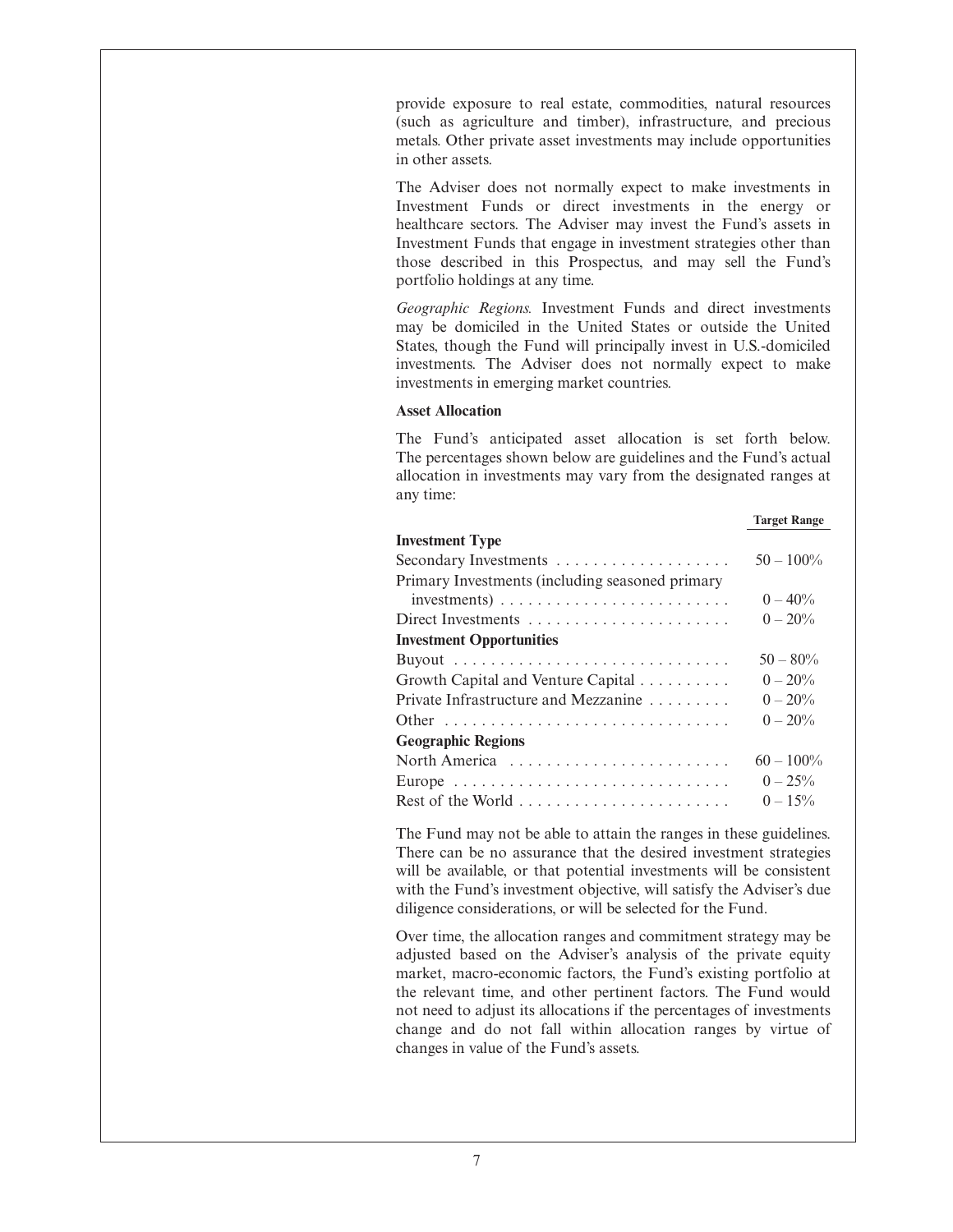## **More on Investment Strategies**

The principal elements of the Adviser's investment strategy include: (i) allocating the assets of the Fund across Investment Funds, direct investments, and other assets; (ii) seeking to secure access to compelling investment opportunities that the Adviser believes offer attractive value; (iii) seeking to manage the Fund's level of investment and liquidity using the Adviser's significant experience in managing private equity capital commitments; and (iv) seeking to manage risk through ongoing monitoring of the Fund's portfolio.

*Security Selection.* In selecting secondaries and seasoned primaries for the Fund, the Adviser seeks to purchase assets that the Adviser believes are quality assets and are priced at a discount to the asset's intrinsic value, where downside and principal risk is limited, and the range of investment outcomes can be measured and assessed. In selecting primaries, the Adviser will seek to invest with Investment Managers that the Adviser believes have a proven track record and an investment strategy that seeks to create value for their investors. In assessing direct investments, the Adviser will seek to invest in opportunities that it believes have an attractive risk-reward profile, taking into account management, industry, strategy, capital structure, potential partners and other factors.

*Commitment Strategy*. Investors in private equity funds generally make a commitment to provide a specified level of capital to a private equity fund upon demand by such private equity fund's Investment Manager. Commitments to private equity funds generally are not immediately invested. Instead, committed amounts are drawn down by private equity funds and invested over time, as underlying investments or portfolio companies are identified. As a result, a significant investment position in an Investment Fund, particularly primary investments, may require an appropriate commitment strategy.

The Adviser will seek to address this challenge by balancing liquidity with maintaining a level of investment that is as high as practicable. A significant portion of the Fund's assets are committed to secondary investments and seasoned primaries, and, to a lesser extent, to primary investments. The Fund may also make direct investments in operating companies. Typically, secondary investments will have a lesser obligation to fund future capital calls than primary investments. The Fund may commit to invest in Investment Funds — both secondaries and primaries — in an aggregate amount that exceeds the Fund's then-current assets (*i.e.*, to "over-commit") to maintain an appropriate level of investment.

The commitment strategy may also take other anticipated cash flows into account, such as those relating to new subscriptions, the tender of shares of beneficial interest ("Shares") by Shareholders, and any distributions made to Shareholders. To forecast portfolio cash flows, the Adviser may analyze historical data, actual portfolio observations, insights and valuations from the Investment Managers, and forecasts by the Adviser.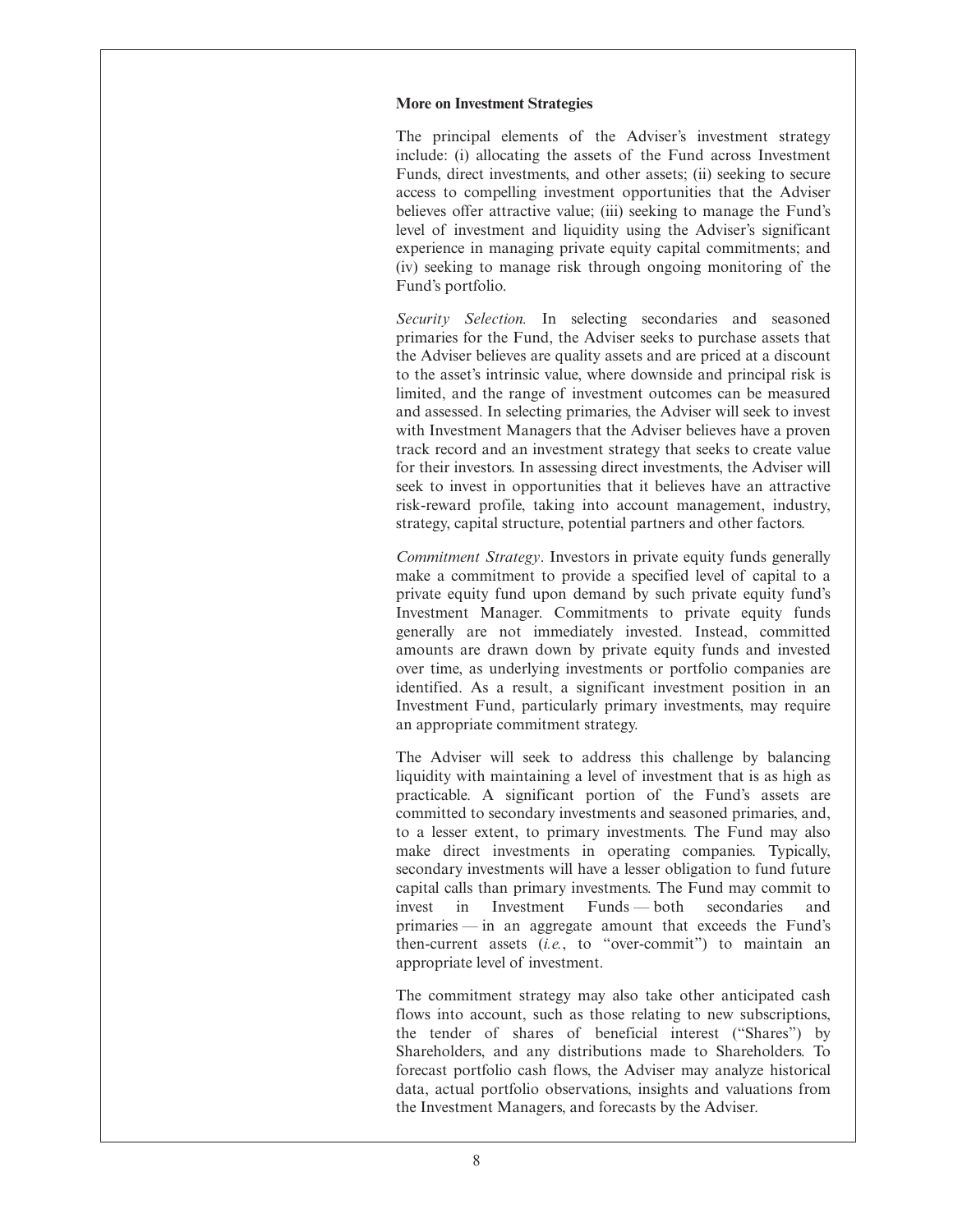*Risk Management*. The Adviser believes that due to the long-term nature of the Fund's investments, ongoing risk management is important to the health of private equity investments. The Adviser will seek to establish a portfolio with exposure to assets that differ by geography, vintage years, investment opportunity, sector, industry, and stage of development. The Adviser will use a range of techniques to reduce the risk associated with private equity investing. These include seeking to maintain close contact with Investment Managers of Investment Funds, and seeking to track commitments, capital calls, distributions, valuations, and other pertinent details of Investment Funds.

Other risk management techniques may include, without limitation:

- Diversifying commitments across Investment Funds at different stages of fund lifecycles through the use of seasoned primaries and secondaries;
- Actively managing cash and liquidity;
- Monitoring cash flows to avoid cash drag and maintain maximum appropriate levels of commitment; and
- Monitoring available credit lines for the Fund to provide liquidity to satisfy repurchase requests, consistent with the limitations and requirements of the Investment Company Act of 1940, as amended (the "1940 Act").

To enhance the Fund's liquidity, particularly in times of possible net outflows through the tender of Shares by Shareholders, or in managing the Fund's assets, the Adviser may from time to time determine to sell certain of the Fund's assets.

The Adviser and its investment management team may use a range of resources to identify and source the availability of Investment Funds. The Adviser will seek to perform analysis on the underlying assets in prospective Investment Funds. This may include analysis of debt and equity structures, balance sheet strength and fundamentals, cash flow dynamics, operations, and management teams. In addition, the Adviser has assembled a proprietary database of information on a large number of leading private equity funds and their underlying portfolios. The Adviser believes that its broad network of relationships throughout the private equity industry will assist portfolio managers in evaluating potential investments. Over the past five calendar years, the Adviser has analyzed approximately \$35 billion in secondary interests per year.

After making an investment in an Investment Fund, the Adviser will seek to track operating information about the Investment Fund and its portfolio companies. The Adviser will seek to communicate with Investment Managers, conduct onsite visits where feasible, review audited and unaudited reports, monitor turnover in senior management, and monitor changes in policies. In conjunction with the due diligence process, an investment's tax treatment and terms and conditions may be considered.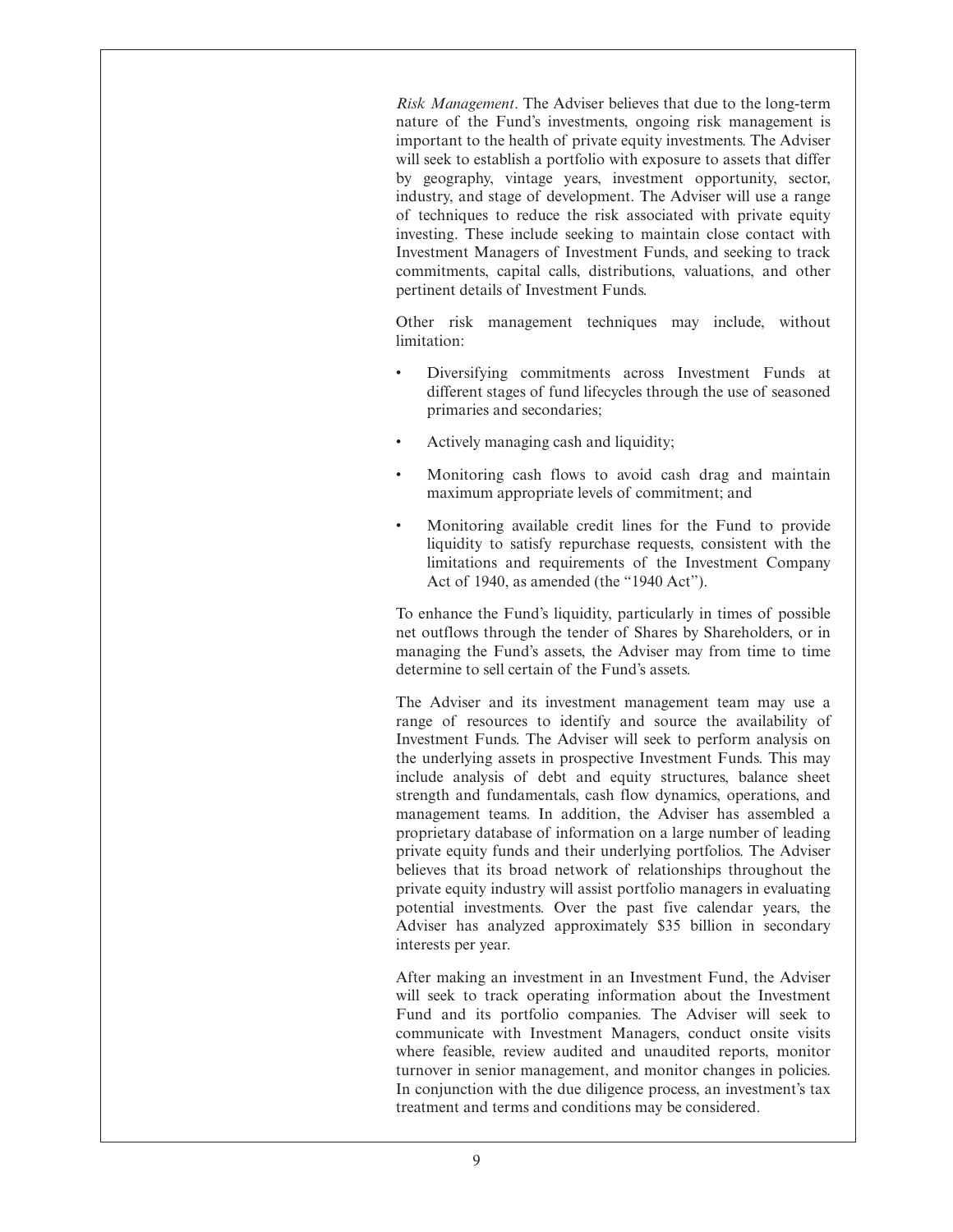In committing the Fund's assets, the Adviser will attempt to benefit from the performance of various Investment Funds, and assess the potential benefits and risks of access to new and existing Investment Funds. Generally, the Adviser will seek to invest no more than 10% of the Fund's assets, measured at the time of investment, in any one Investment Fund, although the Adviser may exceed this amount where it believes appropriate.

*Co-Investments*. The Fund has received an exemptive order from the SEC that permits the Fund to participate in certain negotiated investments (each, a "co-investment transaction") alongside other funds managed by the Adviser (the "Order"). The Order is subject to certain terms and conditions, including (i) that a majority of the Trustees of the Board who have no financial interest in the co-investment transaction and a majority of the Independent Trustees approve the co-investment transaction and (ii) that the price, terms and conditions of the co-investment transaction will be identical for each fund participating pursuant to the exemptive relief. These co-investment transactions may give rise to conflicts of interest or perceived conflicts of interest among the Fund and participating funds.

LEVERAGE  $\dots \dots \dots \dots$  The Fund may borrow money in connection with its investment activities (*i.e.*, utilize leverage). The Fund may borrow money through a credit facility or other arrangements for investment purposes, to satisfy repurchase requests, and to provide the Fund with liquidity. For borrowing through indebtedness, the 1940 Act requires a registered investment company to satisfy an asset coverage requirement (the "Asset Coverage Requirement") of 300% of its indebtedness, including amounts borrowed. This means that the value of the Fund's total indebtedness may not exceed one-third of the value of its total assets, including the value of the assets purchased with the proceeds of its indebtedness. See "Types of Investments and Related Risks — Leverage Utilized by the Fund."

> Investment Funds may also utilize leverage in their investment activities. Borrowings by Investment Funds are not subject to the limitations on borrowings in the 1940 Act. Accordingly, the Fund's portfolio may be exposed to the risk of highly leveraged investment programs of certain Investment Funds held by the Fund and the volatility of the value of Shares may be great, especially during times of market turmoil. Generally, the use of leverage by Investment Funds or the Fund may increase the volatility of the Investment Funds or the Fund. An Investment Fund's leverage or expected leverage is a factor that may be considered by the Adviser in its security selection process.

THE OFFERING . . . . . . . . . . . The Fund is offering, in the aggregate, up to \$500,000,000 of shares of the following classes of shares of beneficial interest of the Fund: the Class A Shares, the Class I Shares and the Class M2 Shares. Shares may be purchased as of the first business day of each calendar quarter based upon the Fund's net asset value as of the most recent end of each calendar quarter if it is a business day, and if not, the last business day of the quarter is the valuation date ("Valuation Date"). Each date on which Shares are considered delivered is referred to as a "Closing Date." Each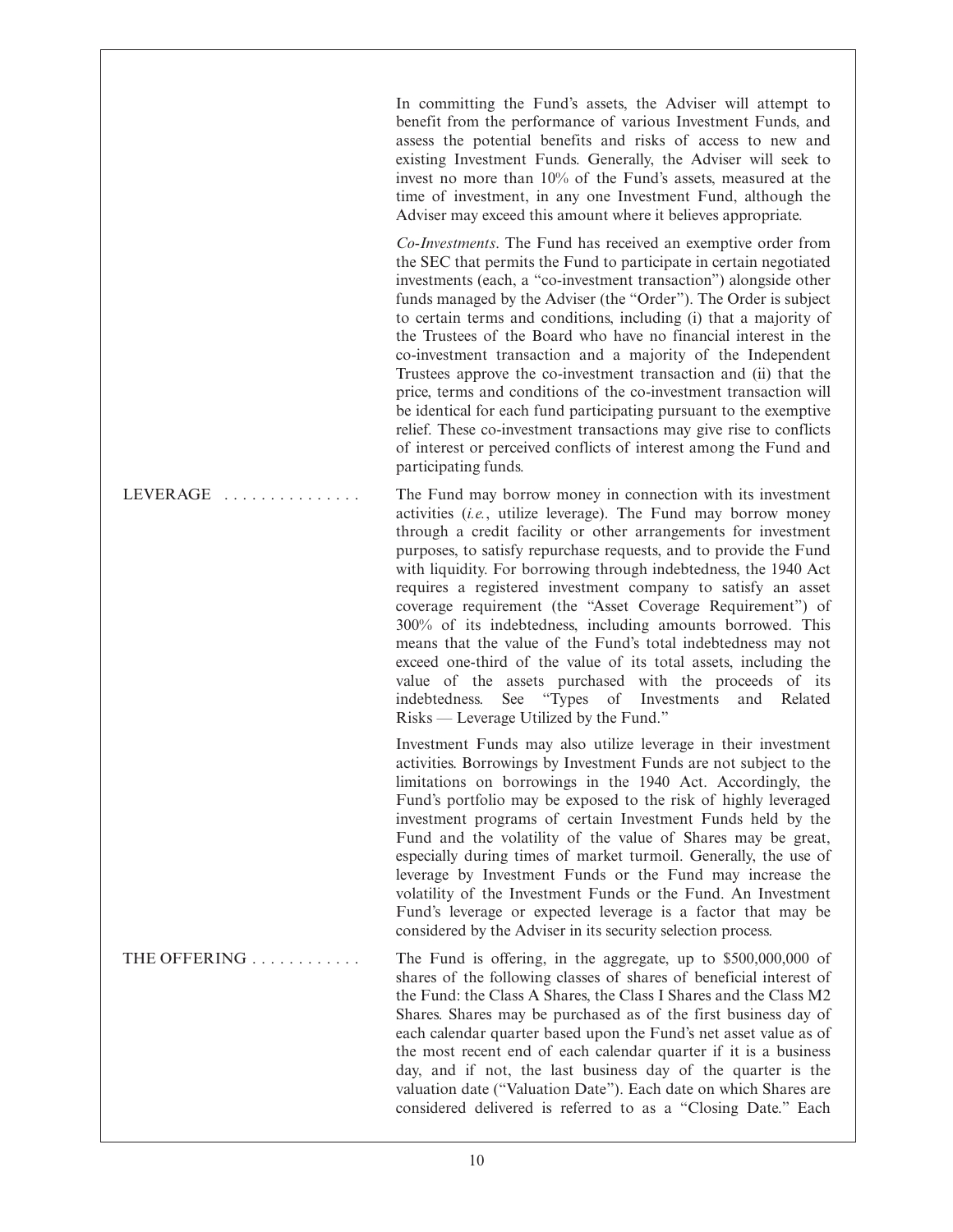prospective investor will be required to complete an investor application (the "Investor Application") certifying that the Shares being purchased are being acquired by an Eligible Investor, as defined herein. Prior to the receipt and acceptance of the Investor Application, an investor's funds will be held in an escrow account by the Fund's transfer agent.

Class A Shares are sold subject to a maximum front-end sales load of 3.0%. Voya Investments Distributor, LLC (the "Distributor") acts as the distributor of the Shares. The Fund may be offered through other brokers or dealers ("Selling Agents") that have entered into selling agreements with the Distributor. The Distributor may reallow the full amount of the sales load to the Selling Agents. Currently, the actual sales load paid by Shareholders may vary among and within Selling Agents. Shareholders should consult with their financial intermediaries about any additional fees or charges they might impose.

The Fund has been granted exemptive relief permitting it to offer multiple classes of Shares with different terms and conditions. This Prospectus offers Class A Shares, the Class I Shares and the Class M2 Shares. In the future, the Fund may offer other classes of Shares as well. Each additional class of Shares will have certain differing characteristics, particularly in terms of the sales charges that Shareholders in that class may bear, and the distribution fees and transfer agency fees that each class may be charged.

# DIVIDENDS AND

DISTRIBUTIONS ........... Distributions will be paid at least annually on the Shares in amounts representing substantially all of the net investment income and net capital gains, if any, earned each year. The Fund is not a suitable investment for any investor who requires regular dividend income.

> Each Shareholder whose Shares are registered in its own name will automatically be a participant under the dividend reinvestment plan, or "DRIP" (as described herein) and have all income dividends and/or capital gains distributions automatically reinvested in Shares, unless such Shareholder specifically elects to receive all income, dividends and/or capital gain distributions in cash. Whether a Shareholder's Shares are registered in its own name may depend on a financial intermediary.

> Generally, for U.S. federal, state and local tax purposes, Shareholders receiving Shares pursuant to the DRIP will be treated as having received a taxable distribution equal to the amount payable to them in cash.

BOARD OF TRUSTEES . . . . . . . The Fund has a Board of Trustees (each member a "Trustee" and, collectively, the "Board of Trustees" or the "Board") that has overall responsibility for monitoring and overseeing the Fund's investment program and its management and operations. A majority of the Trustees are not "interested persons" (as defined by the 1940 Act) ("Independent Trustees") of the Fund or the Adviser. See "Management of the Fund."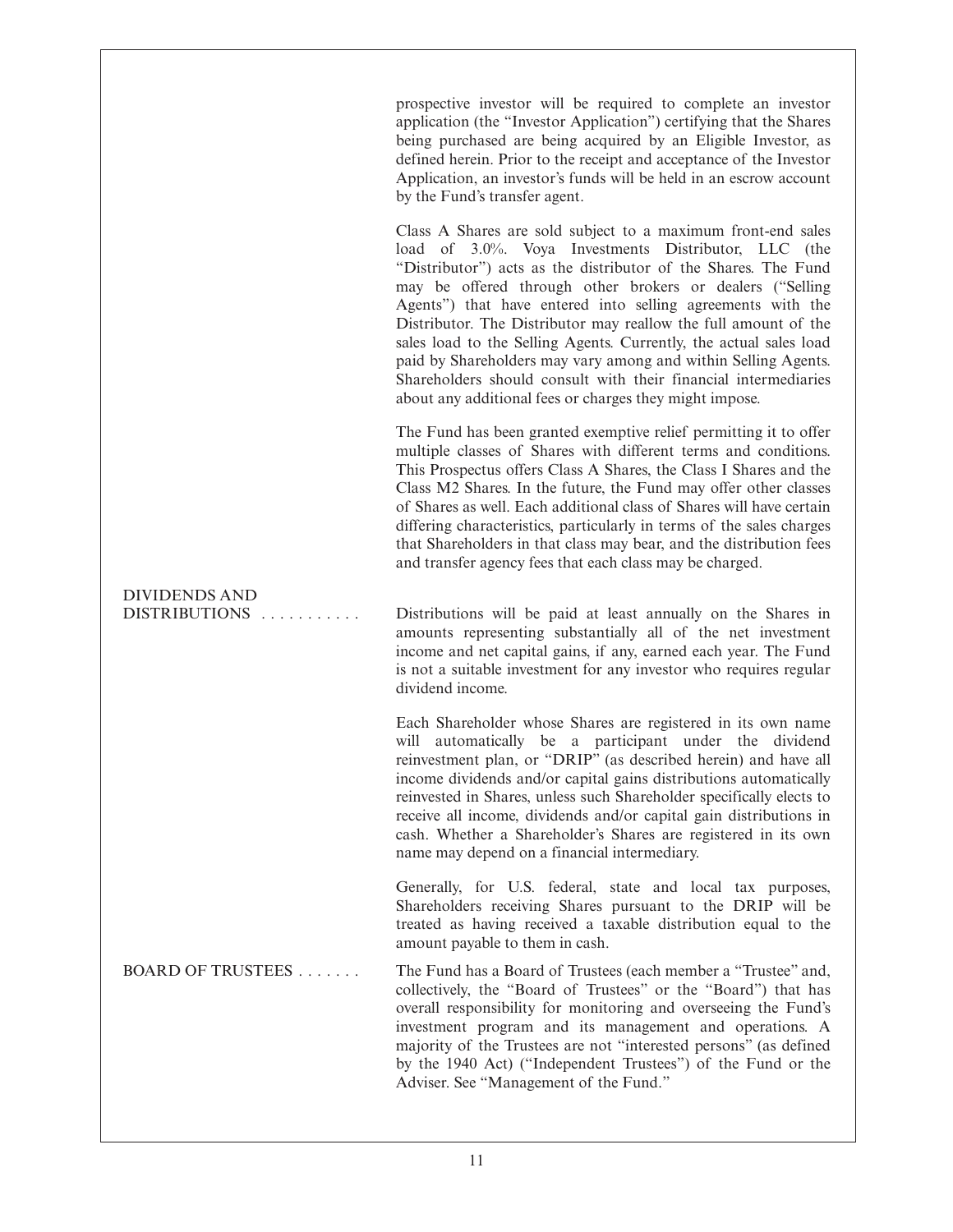INVESTMENT ADVISORY AGREEMENT; MANAGEMENT AND ADDITIONAL FEES; ADMINISTRATION FEE; SUB-ADMINISTRATION

FEE . . . . . . . . . . . . . . . . . . . . . . The Fund has entered into an investment advisory agreement (the "Investment Advisory Agreement") with the Adviser that is effective for an initial term expiring two years after the Fund commences investment operations. Thereafter, the Investment Advisory Agreement may be continued in effect from year to year if its continuation is approved annually by the Board of Trustees, including a majority of Independent Trustees. The Board, the Fund's Shareholders, or the Adviser may terminate the Investment Advisory Agreement on 60 days' prior written notice to the parties to the Investment Advisory Agreement.

> In consideration of the advisory and other services provided by the Adviser to the Fund, the Fund pays the Adviser a quarterly fee of 0.4125% (1.65% on an annualized basis) of the Fund's quarter-end net asset value (the "Management Fee"). The Management Fee is an expense paid out of the Fund's net assets and is computed based on the value of the net assets of the Fund as of the close of business on the last business day of each quarter (including any assets in respect of Shares that are repurchased as of the end of the quarter). The Fund also indirectly bears asset-based and incentive fees paid by the Investment Funds to their Investment Managers and indirectly paid by investors in the Fund. See "Management and Additional Fees."

> Pomona also serves as the Fund's administrator (the "Administrator") and performs certain administrative, accounting and other services for the Fund. In consideration of the administrative services provided by the Administrator to the Fund, the Fund pays the Administrator a quarterly fee of 0.0625% (0.25% on an annualized basis) of the Fund's quarter-end net asset value (the "Administration Fee"). The Administration Fee is also an expense paid out of the Fund's net assets and is computed based on the value of the net assets of the Fund as of the close of business on the last business day of each quarter (including any assets in respect of Shares that are repurchased as of the end of the quarter).

> SS&C Technologies, Inc. serves as the Fund's sub-administrator (the "Sub-Administrator") and performs certain sub-administration and sub-accounting services for the Fund. In consideration of the sub-administrative services and sub-accounting services provided by the Sub-Administrator to the Fund, the Fund pays the Sub-Administrator an annual fee calculated based upon the average net assets of the Fund, subject to a minimum monthly fee, and will reimburse certain of the Sub-Administrator's out-of-pocket expenses incurred at the Sub-Administrator's cost (the "Sub-Administration Fee"). The Sub-Administration Fee is an expense paid out of the Fund's net assets.

FEES AND EXPENSES . . . . . . . The Fund bears all expenses incurred in the business of the Fund, including any charges, allocations and fees to which the Fund is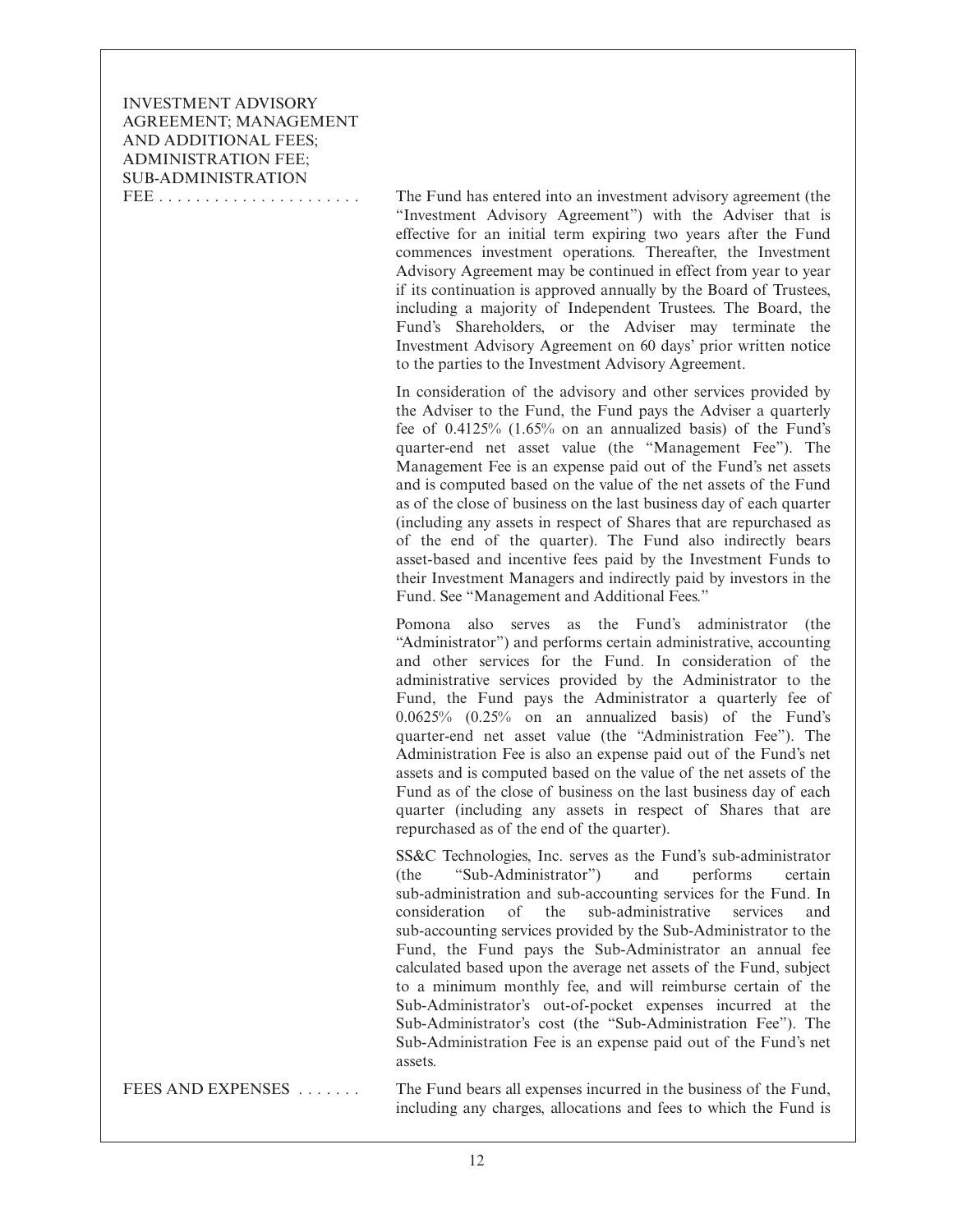subject as an investor in the Investment Funds. In addition, the Fund incurred aggregate organizational and initial offering expenses of approximately \$1,491,479 in connection with the initial offering. The Fund expensed its organizational costs and the initial offering costs were amortized over the 12-month period beginning on May 7, 2015. The Fund also bears certain ongoing offering costs associated with the Fund's continuous offering of Shares, and its operational expenses for services, including custody, transfer agency, administration, compliance, and legal and audit services, among others. The Fund, by investing in the Investment Funds, indirectly bears its *pro rata* share of the expenses incurred in the business of the Investment Funds. See "Fund Expenses."

## DISTRIBUTION OF SHARES; DISTRIBUTION AND

SERVICING FEE ............ Class A Shares are sold subject to a maximum front-end sales load of 3.0% of the dollar amount invested, which Selling Agents may collect and retain. The Distributor will not charge an additional sales load on Class A Shares directly distributed by the Distributor.

> Under the terms of a distribution agreement (the "Distribution Agreement") with Voya Investments Distributor, LLC, the Distributor will directly distribute Shares to investors. The Fund pays the Distributor a quarterly fee of 0.1375% (0.55% on an annualized basis) of the Fund's quarter-end net asset value, determined as of the last day of each quarter (before any repurchases of Shares) (the "Distribution and Servicing Fee"), for Class A Shares for distribution and investor services provided to Class A Shareholders. The Distribution and Servicing Fee is charged on an aggregate class-wide basis, and Class A Shareholders are expected to be subject to the Distribution and Servicing Fee as long as they hold their Class A Shares. The Distributor may, in its sole discretion, pay various Selling Agents some or all of the Distribution and Servicing Fee to compensate such Selling Agents for distribution and servicing support. There is no Distribution and Servicing Fee payable with respect to Class I Shares and Class M2 Shares.

> The Adviser may pay additional compensation out of its own resources (*i.e.*, not Fund assets) to certain Selling Agents and other intermediaries, including the Distributor, for sales and wholesaling support in connection with the Shares, and also for other services including due diligence support, account maintenance, provision of information and support services. As a result of the various payments that financial intermediaries may receive from the Adviser, the amount of compensation that a financial intermediary may receive in connection with the sale of Shares of the Fund may be greater than the compensation it may receive for the distribution of other investment products. This difference in compensation may create an incentive for a financial intermediary to recommend the Fund over another investment product.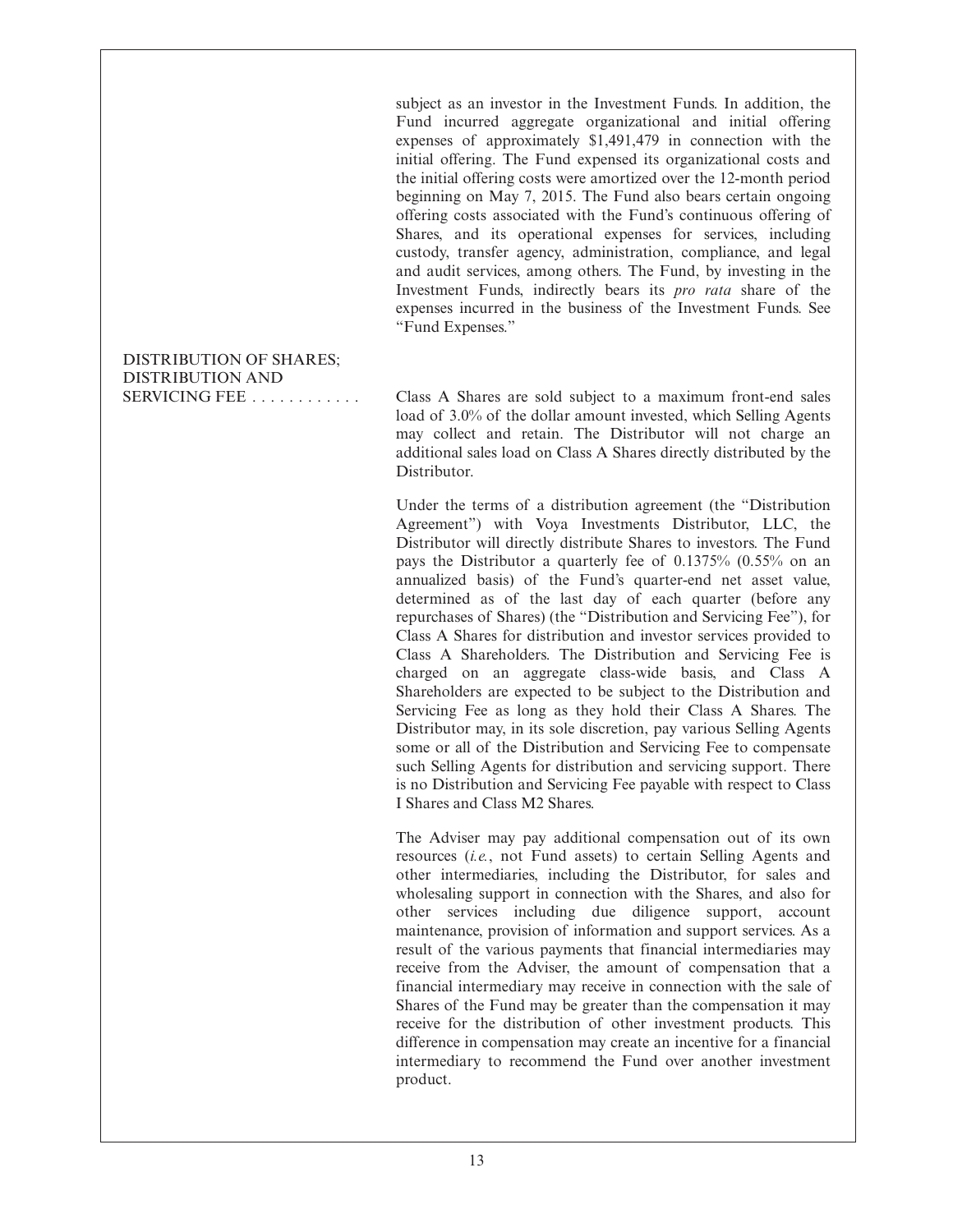EXPENSE LIMITATION AND REIMBURSEMENT

AGREEMENT . . . . . . . . . . . . . . The Adviser has entered into an "Amended and Restated Expense Limitation and Reimbursement Agreement" with the Fund that will be in effect through September 30, 2022 (the "Limitation Period") to limit the amount of the Fund's aggregate quarterly ordinary operating expenses, excluding certain "Specified Expenses" listed below, borne by the Fund during the Limitation Period, to an amount not to exceed 0.50% on an annualized basis of the Fund's quarter-end net assets (the "Expense Cap"). "Specified Expenses" that are not covered by the Expense Limitation and Reimbursement Agreement include: (i) the Management Fee; (ii) all fees and expenses of Investment Funds and direct investments in which the Fund invests (including all Acquired Fund Fees and Expenses); (iii) transactional costs, including legal costs and brokerage commissions, associated with the acquisition and disposition of secondaries, primaries, direct investments, ETFs, and other investments; (iv) interest payments incurred on borrowing by the Fund; (v) fees and expenses incurred in connection with a credit facility, if any, obtained by the Fund; (vi) the Administration Fee; (vii) the Distribution and Servicing Fee, as applicable; (viii) taxes; and (ix) extraordinary expenses (expenses resulting from events and transactions that are distinguished by their unusual nature and by the infrequency of their occurrence). To the extent that the Fund's aggregate quarterly ordinary operating expenses, exclusive of the Specified Expenses for any quarter exceed the Expense Cap, the Adviser will waive its fees and/or reimburse the Fund for expenses to the extent necessary to eliminate such excess. To the extent that the Adviser waives fees or reimburses expenses, it is permitted to recoup any amounts waived and expense amounts previously paid or borne by the Adviser, for a period not to exceed three years from the quarter in which such fees were waived or expenses were borne by the Adviser, even if such reimbursement occurs after the termination of the Limitation Period, provided that the Fund's aggregate quarterly ordinary operating expenses for the quarter in which such reimbursement is sought, not including Specified Expenses, have fallen to a level below the Expense Cap that was in effect during the quarter in which the fees were waived or expenses were borne by the Adviser, up to the Expense Cap that was in effect during the quarter in which the fees were waived or expenses were borne by the Adviser.

CONFLICTS OF INTEREST . . . The Adviser and its affiliates may conduct investment activities for their own accounts and other accounts they manage that may give rise to conflicts of interest that may compete against the Fund and/or be disadvantageous to the Fund. The same may be true for the Investment Managers of the Investment Funds. See "Conflicts of Interest."

PURCHASE OF SHARES . . . . . . The minimum initial investment in the Fund by an investor is \$25,000 for Class A Shares, \$1,000,000 for Class I Shares and \$5,000,000 for Class M2 Shares. Additional investments in the Fund must be for a minimum amount of \$10,000 for each Share Class.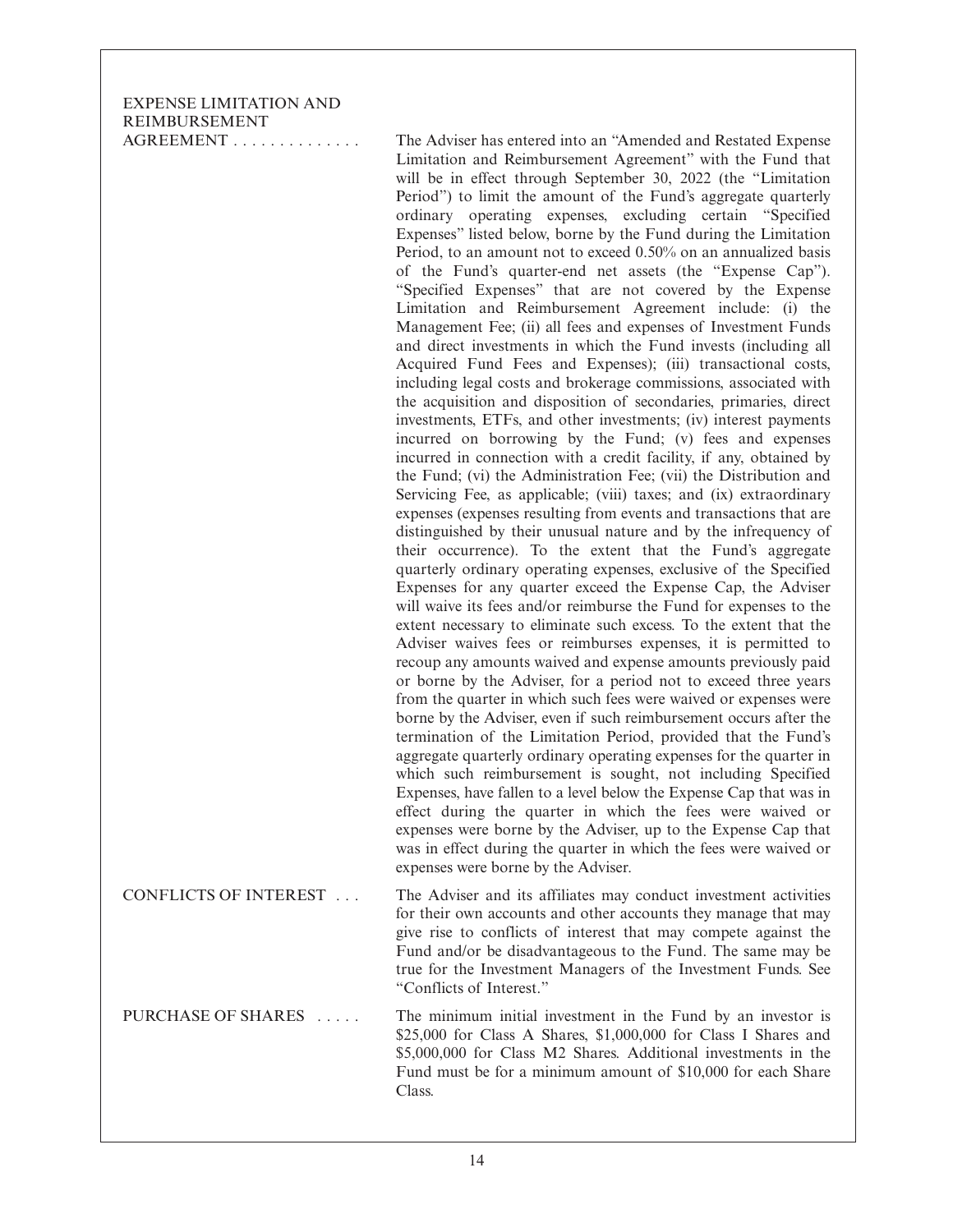The minimum initial and additional investments may be reduced by either the Fund or the Distributor in the discretion of each for certain investors based on consideration of various factors, including the investor's overall relationship with the Adviser or Distributor, the investor's holdings in other funds affiliated with the Adviser or Distributor, and such other matters as the Adviser or Distributor may consider relevant at the time, though Shares will only be sold to "accredited investors." The minimum initial and additional investments may also be reduced by either the Fund or the Distributor in the discretion of each for clients of certain registered investment advisers and other financial intermediaries based on consideration of various factors, including the registered investment adviser or other financial intermediary's overall relationship with the Adviser or Distributor, the type of distribution channels offered by the intermediary and such other factors as the Adviser or Distributor may consider relevant at the time.

In addition, the Fund may, in the sole discretion of the Adviser or Distributor, aggregate the accounts of clients of registered investment advisers and other financial intermediaries whose clients invest in the Fund for purposes of determining satisfaction of minimum investment amounts. At the discretion of the Adviser or the Distributor, the Fund may also aggregate the accounts of clients of certain registered investment advisers and other financial intermediaries across Share Classes for purposes of determining satisfaction of minimum investment amounts for a specific Share Class. The aggregation of accounts of clients of registered investment advisers and other financial intermediaries for purposes of determining satisfaction of minimum investment amounts for the Fund or for a specific Share Class may be based on consideration of various factors, including the registered investment adviser or other financial intermediary's overall relationship with the Adviser or Distributor, the type of distribution channels offered by the intermediary and such other factors as the Adviser or Distributor may consider relevant at the time.

The Fund will accept initial and additional purchases of Shares as of the first business day of each calendar quarter, and proceeds relating to such purchases will represent the Fund's capital and become the Fund's assets on such business day. Shares will be sold at the net asset value per Share determined as of such business day. For the initial purchase and at the discretion of the Fund or Distributor thereafter, the investor must submit a completed Investor Application form at least five business days before the applicable purchase date. Notwithstanding this requirement, the Fund and Distributor reserve the right to accept substantially completed applications submitted prior to the applicable purchase date to the extent that any incompleteness in the application is resolved promptly after the Closing Date. All purchases are subject to the receipt of immediately available funds at least three business days prior to the applicable purchase date in the full amount of the purchase to enable the Fund to invest the proceeds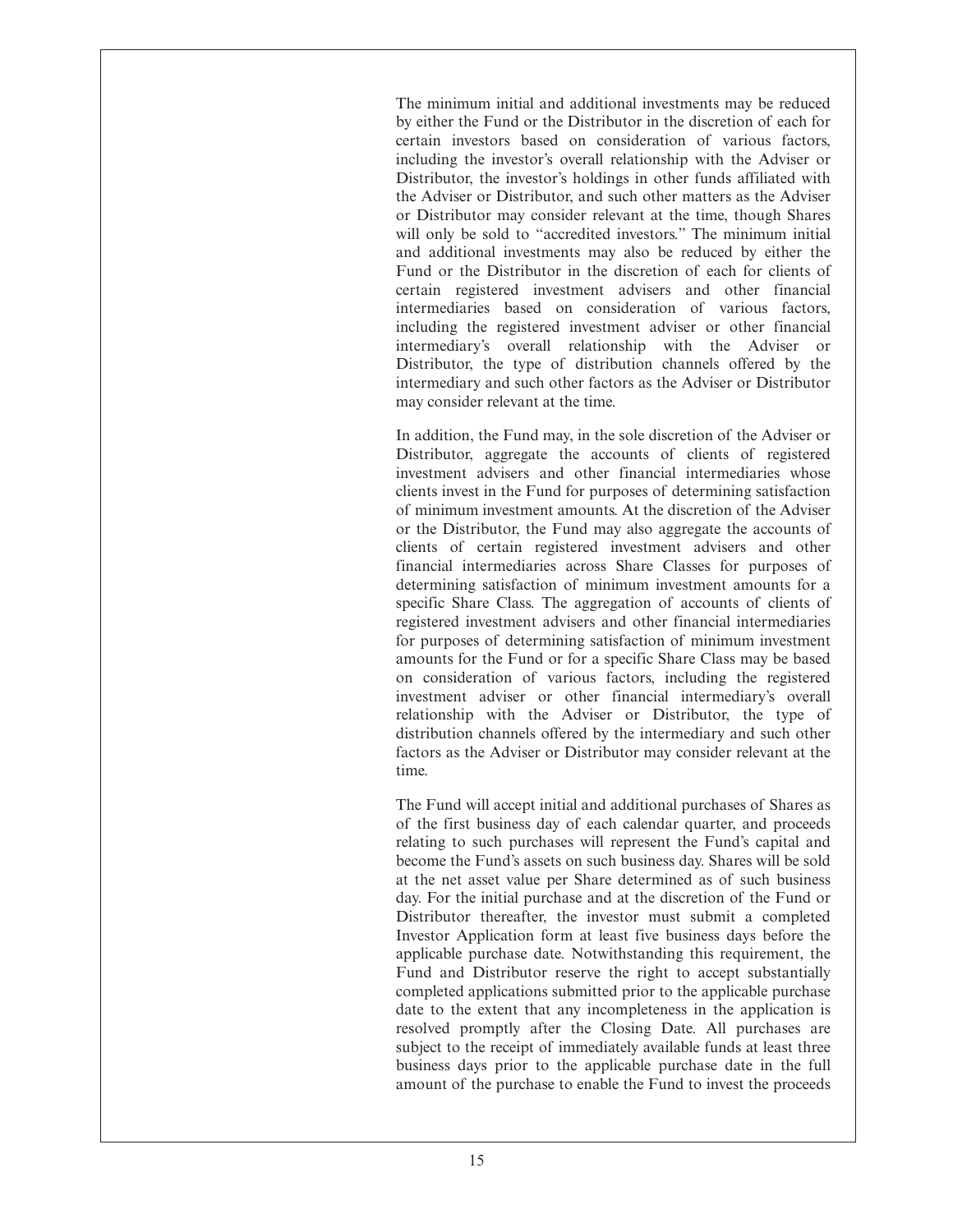expeditiously. An investor who misses one or both of these deadlines will have the effectiveness of the investment in the Fund delayed until the following quarter.

The Fund issues the Shares purchased and an investor becomes a Shareholder with respect to such Shares as of the applicable Closing Date, *i.e.*, the first business day of the relevant quarter. Purchase proceeds do not represent capital of the Fund, and do not become assets of the Fund, until such date.

Any amounts received in advance of the initial or subsequent purchases of Shares are placed in a non-interest-bearing account with the Transfer Agent (as defined herein) prior to their investment in the Fund. The Fund and the Distributor each reserves the right to reject any purchase of Shares in its sole discretion (including, without limitation, when one has reason to believe that an investor is not eligible to invest in the Fund). In addition, to manage cash flows, or for any other reason as determined in the sole discretion of each of the Fund and the Distributor, the Fund or the Distributor may limit or suspend an investor's ability to purchase Shares of the Fund. Unless otherwise required by applicable law, any amount received in advance of a purchase ultimately rejected by the Fund or the Distributor will be returned to the prospective investor without the deduction of any sales load, fees or expenses.

EXCHANGE OF SHARES . . . . . An investor may be permitted to exchange Shares between classes of Shares of the Fund ("Classes"), provided that, among other things: (1) the investor's aggregate investment would have met the minimum initial investment requirements in the applicable Class at the time of purchase and continues to meet those requirements; (2) the Shares are otherwise available for offer and sale; and (3) the investment meets all other requirements for investing in the applicable Class. When an individual investor cannot meet the initial investment requirements of the applicable Class, exchanges of Shares from one Class to the applicable Class may be permitted if such investor's investment is made by an intermediary that has discretion over the account and has invested other clients' assets in the Fund, which when aggregated together with such investor's investment, meet the initial investment requirements for the applicable Class. Investors will not be charged any fees by the Fund for such exchanges, nor shall any intermediary charge any fees for such exchanges. Ongoing fees and expenses incurred by a given Class will differ from those of other share Classes, and an investor receiving new Shares in an exchange may be subject to higher or lower total expenses following such exchange. Exchange transactions will be effected only into an identically registered account. While exchange transactions will generally not be treated as a redemption for federal income tax purposes, investors should consult their tax advisors as to the federal, foreign, state and local tax consequences of an exchange. The Fund also reserves the right to revise or terminate the exchange privilege, limit the amount or number of exchanges or reject any exchange.

ELIGIBLE INVESTORS ...... Each investor will be required to certify that the Shares are being acquired directly or indirectly for the account of an "accredited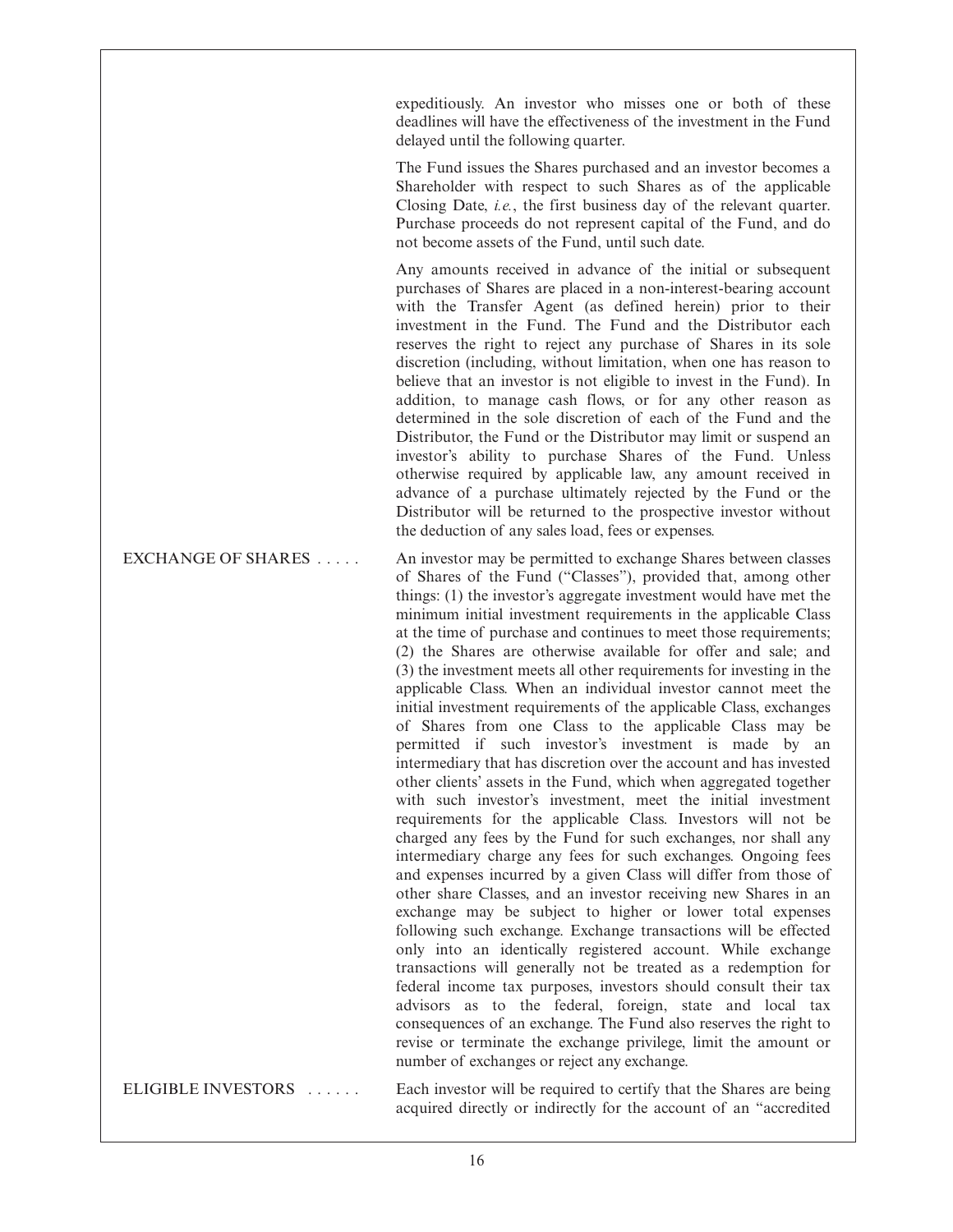investor" as defined in Rule 501(a) of Regulation D promulgated under the Securities Act of 1933, as amended (the "1933 Act"). Investors who are "accredited investors" are referred to in this Prospectus as "Eligible Investors." Existing Shareholders seeking to purchase additional Shares will be required to qualify as "Eligible Investors" at the time of the additional purchase. The Distributor or a Selling Agent that offers Shares, or a registered investment adviser ("RIA") that invests in or recommends Shares for a client, may impose additional eligibility requirements for investors who purchase Shares through the Distributor, such Selling Agent, or such RIA.

Each prospective Shareholder, and, at the request of the Fund or Distributor, each existing Shareholder seeking to purchase additional Shares, must submit a completed Investor Application acceptable to the Adviser and/or Distributor, certifying, among other things, that the Shareholder is an Eligible Investor and will not transfer the Shares purchased except in the limited circumstances permitted. The Adviser and/or Distributor may from time to time impose stricter or less stringent eligibility requirements. The Fund and Distributor reserve the right to accept substantially completed applications submitted prior to the applicable purchase date to the extent that any incompleteness in the application is resolved promptly after the Closing Date. If an Investor Application is not accepted by the Fund by the Closing Date, the subscription will not be accepted at such Closing Date.

INVESTOR SUITABILITY .... **An investment in the Fund involves a considerable amount of risk. A Shareholder may lose money.** Before making an investment decision, a prospective investor should (i) consider the suitability of this investment with respect to the investor's investment objectives and personal situation and (ii) consider factors such as the investor's personal net worth, income, age, risk tolerance, and liquidity needs. The Fund is an illiquid investment. Shareholders have no right to require the Fund to redeem their Shares in the Fund and, as discussed below, the Fund will not conduct tender offers during its first two years of operations, and may at the earliest conduct tender offers beginning in the third year of operations. See "Types of Investments and Related Risks — Closed-End Fund; Liquidity Risks."

> **In addition, the Fund may not be suitable as the sole investment for investors who require minimum annual distributions from a retirement account through which they hold Shares.** See "Repurchases and Transfers of Shares."

VALUATION . . . . . . . . . . . . . . . The Administrator will oversee the valuation of the Fund's investments on behalf of the Fund under the supervision of the Board and pursuant to valuation procedures approved by the Board for the Fund (the "Valuation Procedures").

> In general, assets are valued based on actual or estimated market value, with special provisions for assets not having readily available market quotations, and for situations in which market quotations are deemed unreliable. The private equity securities in which the Fund will invest normally do not have readily available market prices and therefore will be valued at their "fair value."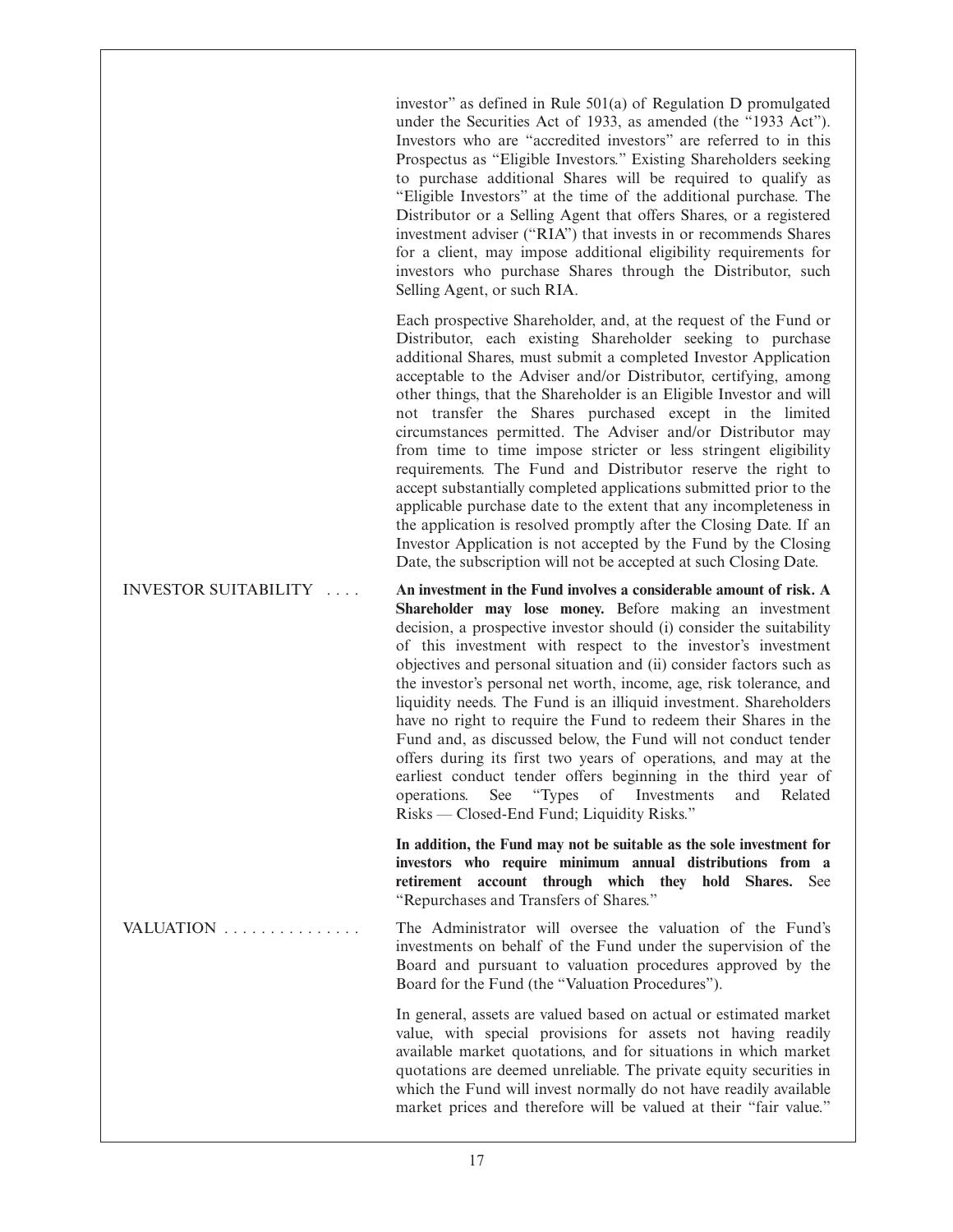Determining the fair value of private equity and other assets requires that judgment be applied to the specific facts and circumstances of each asset while seeking to employ a valuation process that is consistently followed. There is not necessarily a single standard for determining fair value of such assets, and determinations of fair value may involve subjective judgments and estimates.

The fair value of the Fund's investments in Investment Funds and direct investments as of each Valuation Date ordinarily will be the carrying amount of the Fund's interests in such investments as determined by reference to the issuer's most recent balance sheet, statement of capital account, or other valuation provided by the relevant Investment Manager or lead investor as of, or prior to, the relevant Valuation Date, as adjusted for other relevant information available at the time the Fund values its portfolio, including capital activity and material events occurring between the reference dates of the Investment Manager's valuations and the relevant Valuation Date.

In the case of Investment Funds, Investment Managers may adopt a variety of valuation methods and bases and provide differing levels of information concerning the Investment Funds. It is expected that neither the Adviser nor Administrator will be able to meaningfully influence the valuation processes used by the Investment Managers. Consequently, there are inherent difficulties in determining the fair value of Investment Funds and inherent uncertainties in the fair values that are presented. The Administrator generally will not be able to confirm with certainty the accuracy of valuations provided by Investment Managers, even after the Fund receives the Investment Funds' audited financial statements. Furthermore, the Investment Funds will typically provide the Adviser with only estimated net asset values or other valuation information on a quarterly basis, and such data will be subject to revision through the end of each Investment Fund's annual audit. The actual realized returns on the Fund's unrealized investments will depend on, among other factors, future operating results, the value of the assets and market conditions at the time of disposition, any related transaction costs and the timing and manner of sale, all of which may differ from the assumptions on which the Investment Managers and lead investors base their valuations.

UNLISTED CLOSED-END STRUCTURE; LIMITED LIQUIDITY AND TRANSFER

RESTRICTIONS . . . . . . . . . . . . The Fund is a closed-end management investment company. Closed-end funds differ from open-end management investment companies (commonly known as mutual funds) in that investors in a closed-end fund do not have the right to redeem their shares on a daily basis. To meet daily redemption requests, mutual funds are subject to more stringent regulatory limitations than closed-end funds.

> A Shareholder will not be able to redeem his, her or its Shares on a daily or other periodic basis because the Fund is a closed-end fund. In addition, the Fund's Shares are subject to restrictions on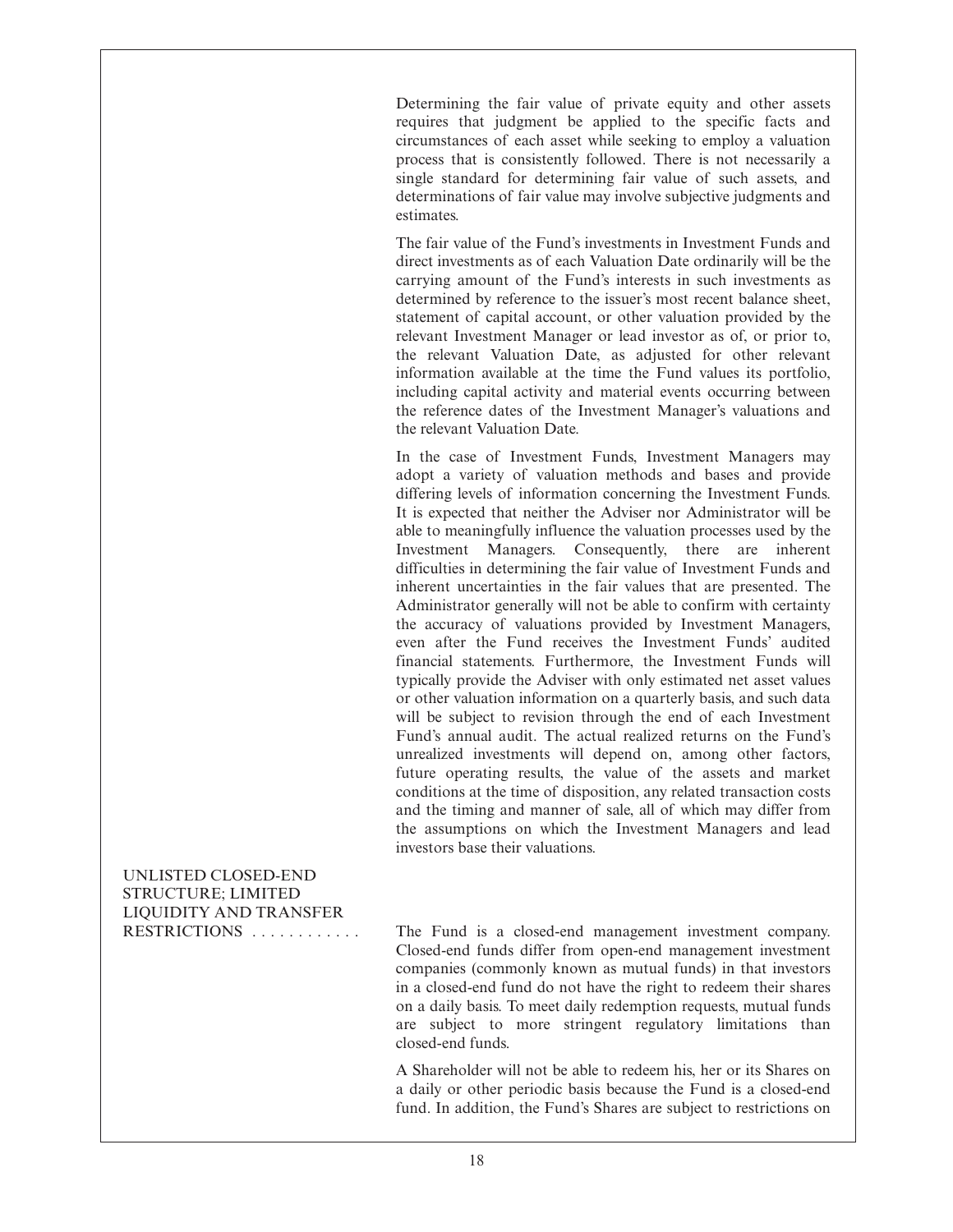transferability, and liquidity, if any, may be provided by the Fund only through limited repurchase offers. An investment in the Fund is suitable only for investors who can bear the risks associated with the limited liquidity of the Shares and should be viewed as a long-term investment. See "Types of Investments and Related Risks — Closed-End Fund; Liquidity Risks."

# LIMITED REPURCHASES OF

SHARES BY THE FUND . . . . . . To provide a limited degree of liquidity to Shareholders, the Fund may from time to time offer to repurchase Shares pursuant to written tenders by Shareholders.

> It is expected that the Adviser will normally recommend to the Board, subject to the Board's discretion, that the Fund conduct repurchases on a quarterly basis as of the end of each calendar quarter, so that they would occur as of each March 31, June 30, September 30 and December 31 of every year, although the Adviser may not recommend, and the Board may not authorize, a repurchase offer for any quarter in which the Adviser believes that it would be detrimental to the Fund for liquidity or other reasons. It is also expected that the Adviser will recommend to the Board, subject to the Board's discretion, that any such tender offer would be for an amount that is not more than 5% of the Fund's net asset value. There can be no assurance that the Board will accept the Adviser's recommendation.

> There is no minimum amount of Shares that must be repurchased by the Fund in any repurchase offer. The Fund has no obligation to repurchase Shares at any time; any such repurchases will only be made at such times, in such amounts, and on such terms as may be determined by the Board of Trustees, in its sole discretion. In determining whether the Fund should offer to repurchase Shares, the Board of Trustees may consider the recommendation of the Adviser as to the timing and amount of such an offer, as well as any other factors considered appropriate by the Board, including operational, business and economic factors. If the Fund does not engage in repurchases, Shareholders may not have a source of liquidity for their Shares.

> If a repurchase offer is conducted, it will generally follow the following timeline:

- 100 days prior to the end of a calendar quarter: the Fund issues a notice of a tender offer and the tender offer commences;
- 75 days prior to the end of a calendar quarter: a Shareholder must tender his/her/its Shares by this date (the "Notice Date");
- 5 days prior to the end of a calendar quarter: a Shareholder who has tendered his/her/its Shares can revoke the request to tender the Shares upon written notice to the Fund received by this date ("Expiration Date");
- The Valuation Date as of which the value of the tendered Shares that are accepted for repurchase shall be determined.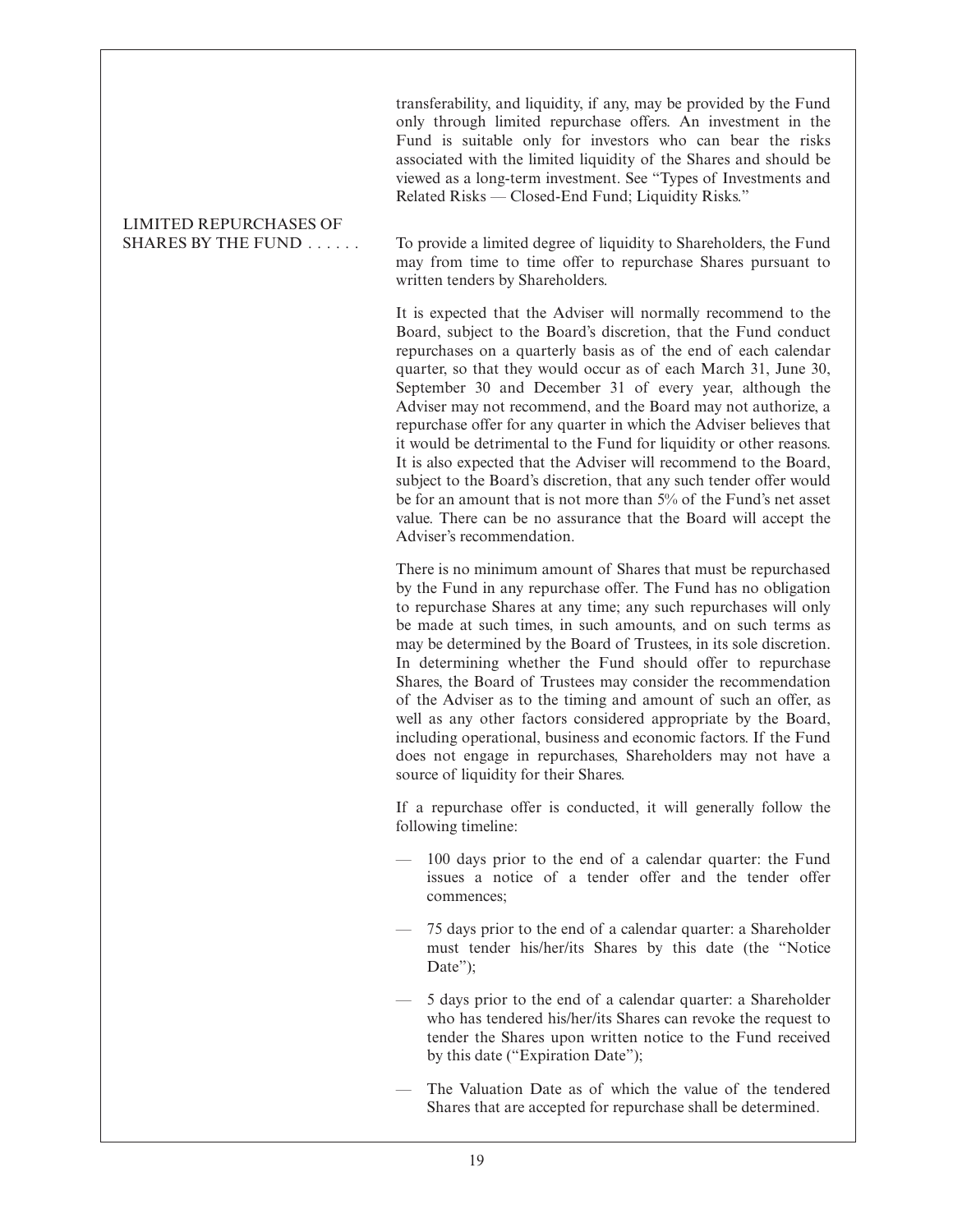If a repurchase offer is extended, the Expiration Date will be extended accordingly. If a repurchase offer is oversubscribed by Shareholders who tender Shares, the Fund will repurchase a *pro rata* portion of the Shares tendered by each Shareholder. The Fund may also extend the repurchase offer, or take any other action with respect to the repurchase offer permitted by applicable law.

Promptly after the Valuation Date, the Fund will give to each Shareholder whose Shares have been accepted for repurchase a promissory note (the "Promissory Note") entitling the Shareholder to be paid an amount equal to the value, based on the value of the Shares as of the Valuation Date, of the repurchased Shares. The determination of the value of Shares as of the Valuation Date is subject to adjustment based upon information received, including information from the Investment Managers of the Investment Funds, after the Valuation Date about the value of assets of the Fund as of the applicable Valuation Date. The Promissory Note, which will be non-interest bearing and non-transferable, will contain the terms of payment.

The payment in respect of the Promissory Note (the "Payment") is expected to be in an amount equal to 100% of the estimated value of the repurchased Shares, based on the value of the Shares as of the Valuation Date. The Payment will be made within 75 days after the Valuation Date (the "Payment Date").

The Fund reserves the right to withhold up to 10% of the estimated Payment until after the completion of the annual audit of the Fund's financial statements, when it will be promptly paid. If this occurs, a Shareholder could wait as long as approximately 14 months to receive the second payment installment. However, the Fund does not currently intend to withhold any amount of the Payment beyond the Payment Date. See "Types of Investments and Related Risks — Valuations Subject to Adjustment."

A 2% early repurchase fee (an "Early Repurchase Fee") will be charged by the Fund with respect to any repurchase of Shares from a Shareholder at any time prior to the one-year anniversary of the Shareholder's purchase of Shares. Shares tendered for repurchase and subject to the Early Repurchase Fee will be treated as having been repurchased on a "first-in, first-out" basis. Any Early Repurchase Fee charged to Shareholders will be retained by the Fund and will benefit the Fund's remaining Shareholders. An Early Repurchase Fee will not be charged where Shares are tendered for repurchase under the following circumstances: (i) Shareholder death or disability; (ii) pursuant to an asset allocation program, wrap fee program, or other investment program offered by a financial institution where investment decisions are made on a discretionary basis by investment professionals; and (iii) pursuant to an automatic non-discretionary rebalancing program.

The Fund has agreed to provide Shareholders with a minimum repurchase threshold (the "Repurchase Threshold") which shall be tested on a quarterly basis (commencing at close of the fiscal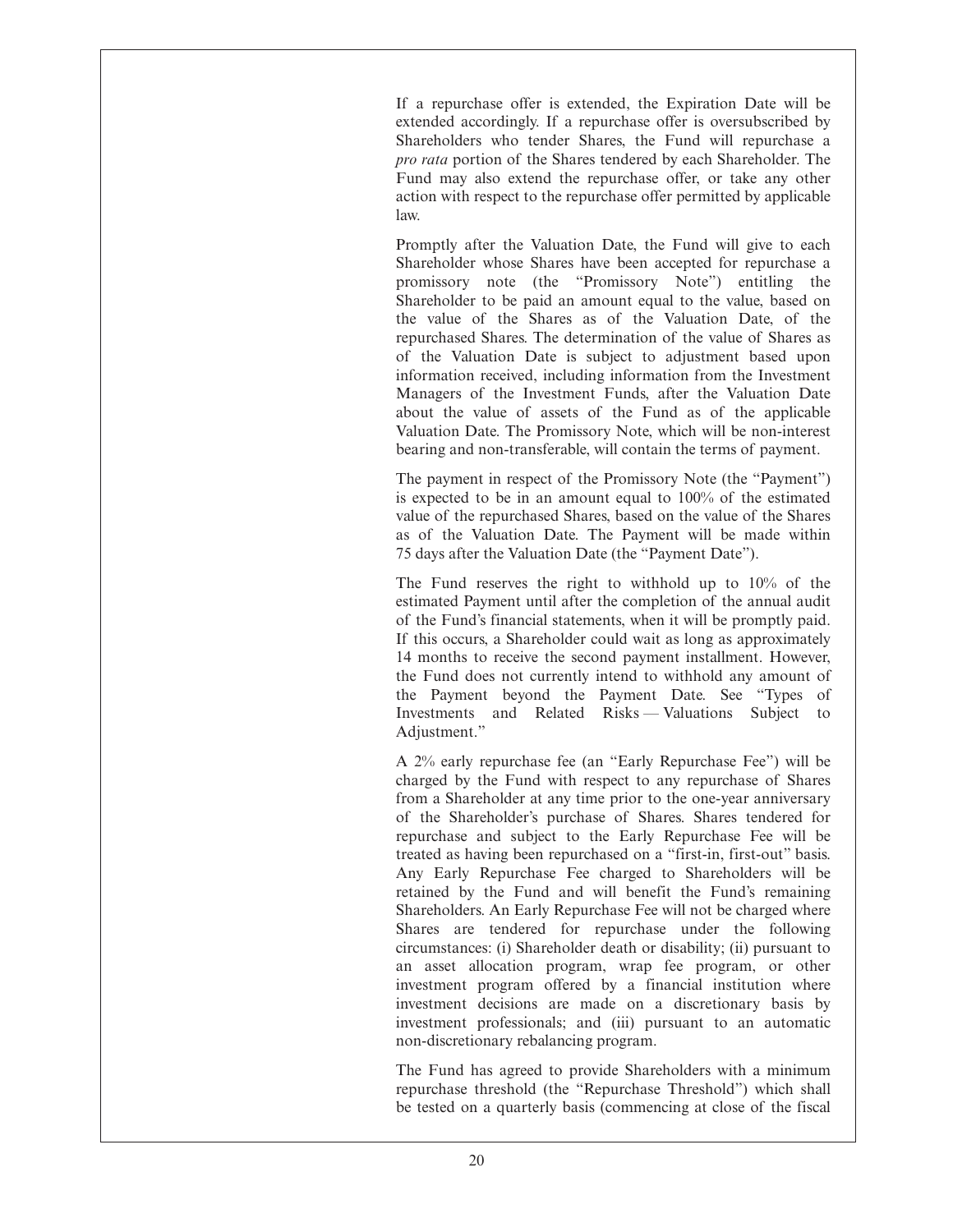quarter ending on or about the third anniversary of the Fund's commencement of operations) and which shall be met if either of the following conditions is satisfied over the period encompassed by the most recent four fiscal quarters:

- (1) the Fund offers one quarterly repurchase of its Shares in which all Shares that were tendered by Shareholders are repurchased by the Fund; or
- (2) an amount of shares equal to at least 12% of the Fund's average number of outstanding Shares not subject to a redemption penalty over the period have been repurchased by the Fund.

If neither condition of the Repurchase Threshold has been satisfied over the most recent four fiscal quarters, or a repurchase offer period ends with more than 50% of the Fund's outstanding Shares having been tendered in response to that repurchase offer, the Fund's Board of Trustees will call a special meeting of Shareholders at which Shareholders will be asked to vote on whether to liquidate the Fund. See "Voting" and "More Information about the Fund." If Shareholders do not vote to liquidate the Fund, testing of the Repurchase Threshold will be suspended and will be resumed at the close of the fourth fiscal quarter end following such vote. If Shareholders do vote to liquidate the Fund, the Adviser will seek to liquidate the Fund's assets over a three year period, after which the Adviser will waive the Management Fee otherwise payable by the Fund.

The Fund also has the right to repurchase all of a Shareholder's Shares at any time if the aggregate value of such Shareholder's Shares is, at the time of such compulsory repurchase, less than the minimum initial investment applicable for the Fund. In addition, the Fund has the right to repurchase Shares of Shareholders if the Fund determines that the repurchase is in the best interest of the Fund or upon the occurrence of certain events specified in the Fund's Agreement and Declaration of Trust. See "Repurchases and Transfers of Shares — No Right of Redemption" and "— Limited Repurchases of Shares by the Fund."

SUMMARY OF TAXATION . . . The Fund has elected and intends to qualify each taxable year to be treated as a RIC under Subchapter M of the Code. To qualify as a RIC under the Code, the Fund must, among other things: (i) derive in each taxable year at least 90% of its gross income from (a) dividends, interest, payments with respect to certain securities loans, and gains from the sale or other disposition of stocks, securities or foreign currencies, or other income derived with respect to its business of investing in such stocks, securities or currencies, and (b) net income from interests in "qualified publicly traded partnerships" (as defined in the Code); and (ii) diversify its holdings so that, at the end of each quarter of the taxable year, (a) at least 50% of the value of the Fund's total assets is represented by cash and cash items (including receivables), U.S. government securities, the securities of other RICs and other securities, with such other securities of any one issuer limited for the purposes of this calculation to an amount not greater than 5% of the value of the Fund's total assets and not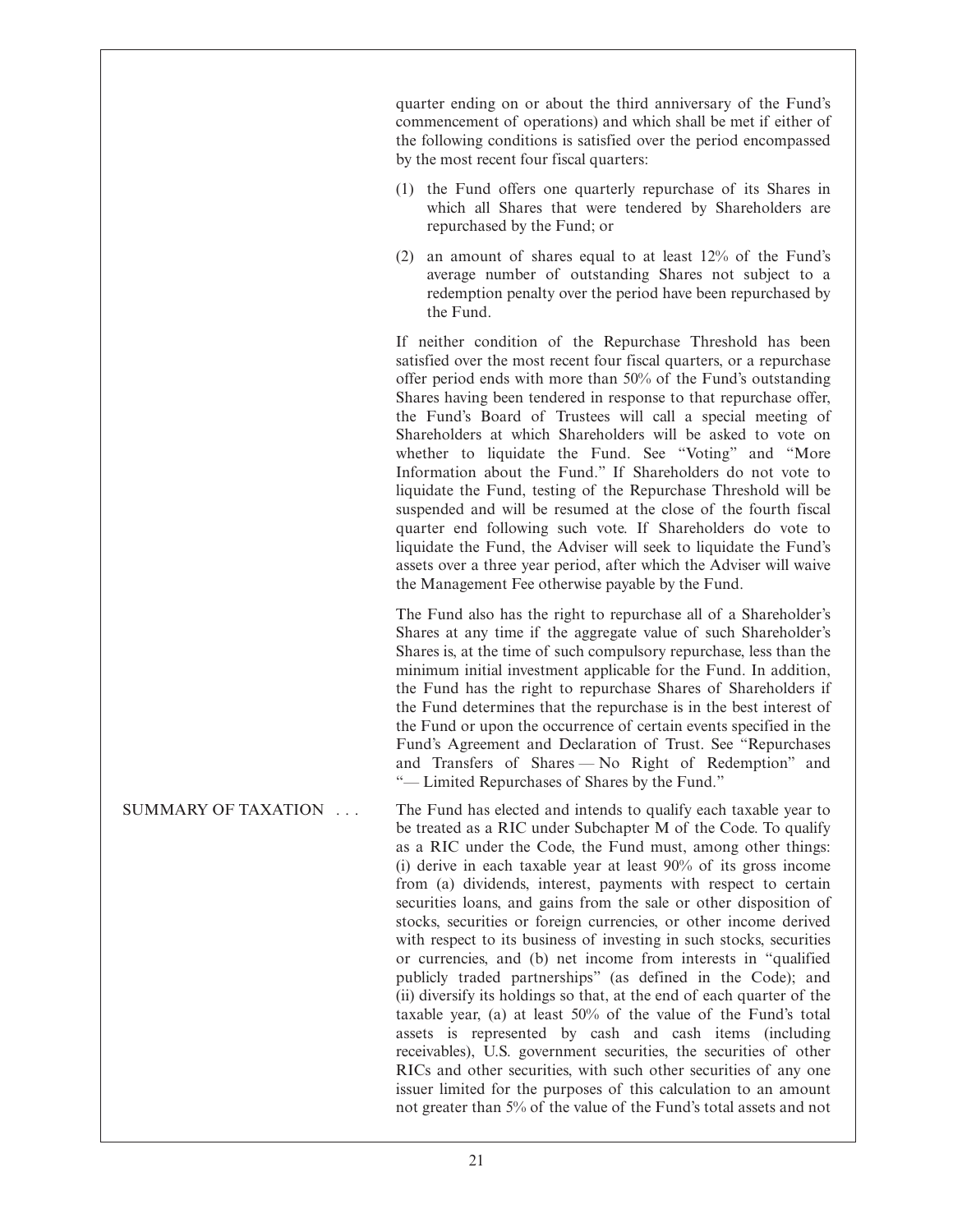greater than 10% of the outstanding voting securities of such issuer, and (b) not more than 25% of the value of its total assets is invested in the securities (other than U.S. government securities or the securities of other RICs) of a single issuer, two or more issuers that the Fund controls and that are engaged in the same, similar or related trades or businesses or one or more "qualified publicly traded partnerships" (as defined in the Code). With respect to these limitations and restrictions imposed by the Code, the Fund, in appropriate circumstances, will be required to "look through" to the income, assets and investments of certain Investment Funds.

For each taxable year that the Fund so qualifies, the Fund will generally not be subject to federal income tax on its taxable income and gains that it distributes to Fund Shareholders. The Fund intends to distribute its income and gains in a way that it should not be subject to an entity-level income tax on certain undistributed amounts. These distributions generally will be characterized as ordinary dividend income or capital gains to the Shareholders, whether or not they are reinvested in Shares. A Shareholder that is exempt from federal income tax on its income under the Code generally will not be subject to tax on amounts distributed to it by the Fund, provided that such Shareholder's acquisition of its Shares is not debt-financed within the meaning of Section 514 of the Code. The Fund will inform Shareholders of the amount and character of its distributions to Shareholders. See "Tax Matters."

Certain of the Investment Funds in which the Fund invests may be classified as partnerships for U.S. federal income tax purposes. Accordingly, for the purpose of satisfying certain of the requirements for qualification as a RIC, the Fund will, in appropriate circumstances, be required to "look through" to the character of the income, assets and investments held by the Fund and certain of the Investment Funds. However, Investment Funds generally are not obligated to disclose the contents of their portfolios. This lack of transparency may make it difficult for the Adviser to monitor the sources of the Fund's income and the diversification of its assets, and otherwise comply with Subchapter M of the Code, and ultimately may limit the universe of Investment Funds in which the Fund can invest. Furthermore, although the Fund expects to receive information from each Investment Manager regarding its investment performance on a regular basis, in most cases there is little or no means of independently verifying this information.

If the Fund fails to qualify as a RIC or fails to distribute an amount generally at least equal to 90% of the sum of its net ordinary income and net short-term capital gains to Shareholders in any taxable year, the Fund would be subject to tax as an ordinary corporation on its taxable income (even if such income and gains were distributed to its Shareholders) and all distributions out of earnings and profits to Shareholders would be characterized as ordinary dividend income. In addition, the Fund could be required to recognize unrealized gains, pay taxes and make distributions (which could be subject to interest charges) before requalifying for taxation as a RIC.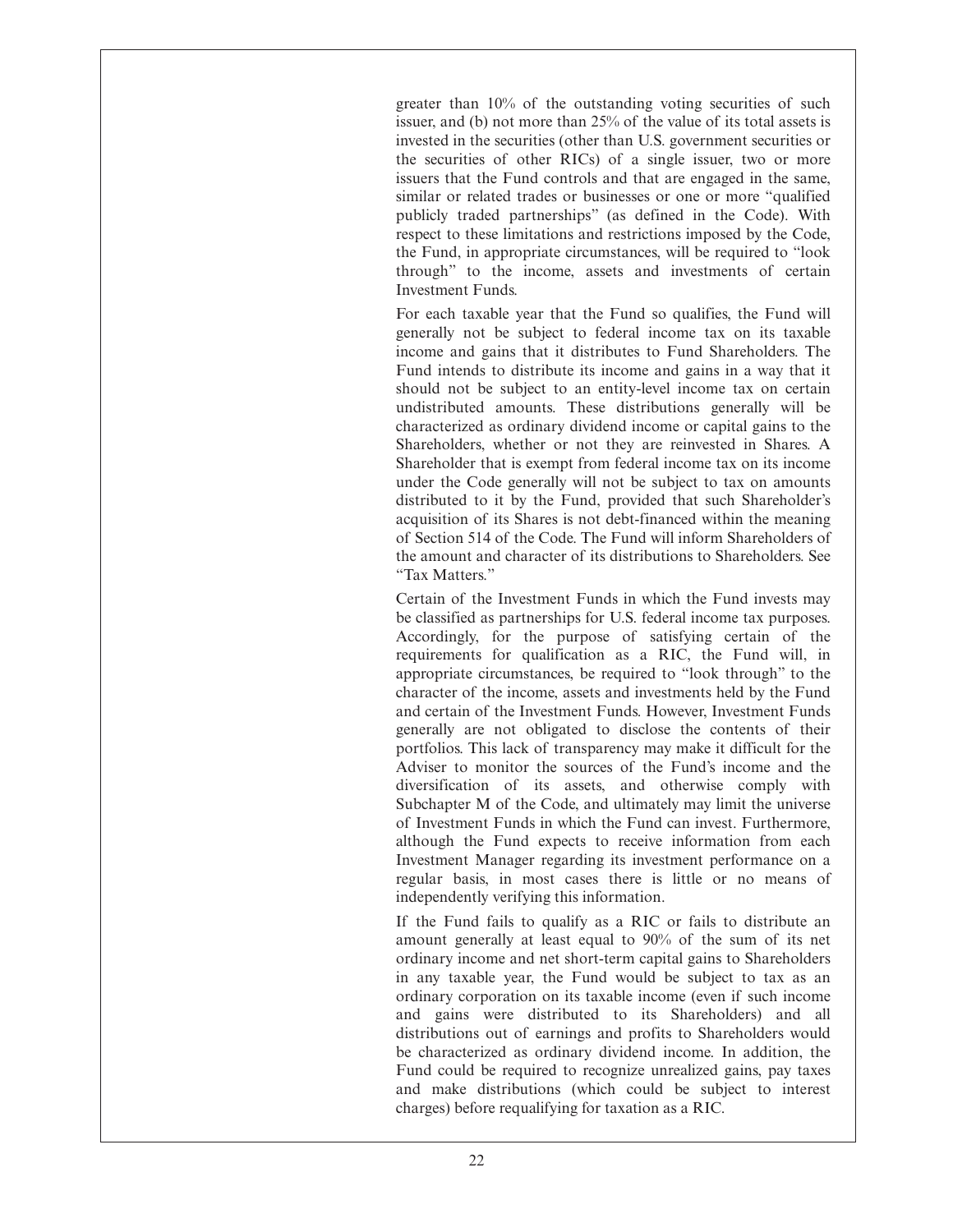ERISA PLANS AND OTHER TAX-EXEMPT ENTITIES ..... Shareholders subject to the Employee Retirement Income Security Act of 1974, as amended ("ERISA"), and other tax-exempt entities, including employee benefit plans, individual retirement accounts (each, an "IRA"), and 401(k) and Keogh Plans may purchase Shares. Because the Fund will be registered as an investment company under the 1940 Act, the underlying assets of the Fund will not be considered to be "plan assets" of the ERISA Plans investing in the Fund for purposes of ERISA's fiduciary responsibility and prohibited transaction rules. Thus, it is expected that the Adviser should not be a fiduciary within the meaning of ERISA with respect to the assets of any ERISA Plan that becomes a Shareholder, solely as a result of the ERISA Plan's investment in the Fund. See "ERISA Considerations." REPORTS TO SHAREHOLDERS . . . . . . . . . . . The Fund furnishes to Shareholders subject to IRS tax reporting as soon as practicable after the end of each calendar year information on IRS Form 1099-DIV or IRS Form 1099-B, as appropriate, and as required by law to assist the Shareholders in preparing their tax returns. The Fund prepares, and transmits to Shareholders, an unaudited semi-annual and an audited annual report within 60 days after the close of the period for which the report is being made, or as otherwise required by the 1940 Act. TERM . . . . . . . . . . . . . . . . . . . . The Fund's term is perpetual, though the Fund can be terminated under the terms of the Fund's organizational documents. RISK FACTORS . . . . . . . . . . . . Investment in the Fund exposes investors to the risk of private equity investments. Private equity investments involve significant risks, including a total loss of capital. Risks relating to private equity investments derive from several factors, including, but not limited to: the risk that portfolio investments do not succeed, as well as the risks of limited diversification, leverage, limited liquidity, capital call obligations and uncertain valuations. Additional risks include: **Risks of an Investment in Shares of the Fund** Loss of capital, up to the entire amount of a Shareholder's investment. • Investing in Investment Funds that may be newly-organized and therefore have no, or only limited, operating histories. • The Fund's Shares are illiquid securities. Shares are not traded on any national or other securities exchange or market and are subject to certain restrictions on transferability contained in the Fund's Agreement and Declaration of Trust. The Adviser and the Investment Managers may face conflicts of interest. The Adviser and the investment professionals who, on behalf of the Adviser, will manage the Fund's investment portfolio will be engaged in substantial activities other than on behalf of the Fund, may have differing economic interests in respect of such activities, and may have conflicts of interest in allocating their time and activity between the Fund and Other Accounts (as defined herein). See "Conflicts of Interest."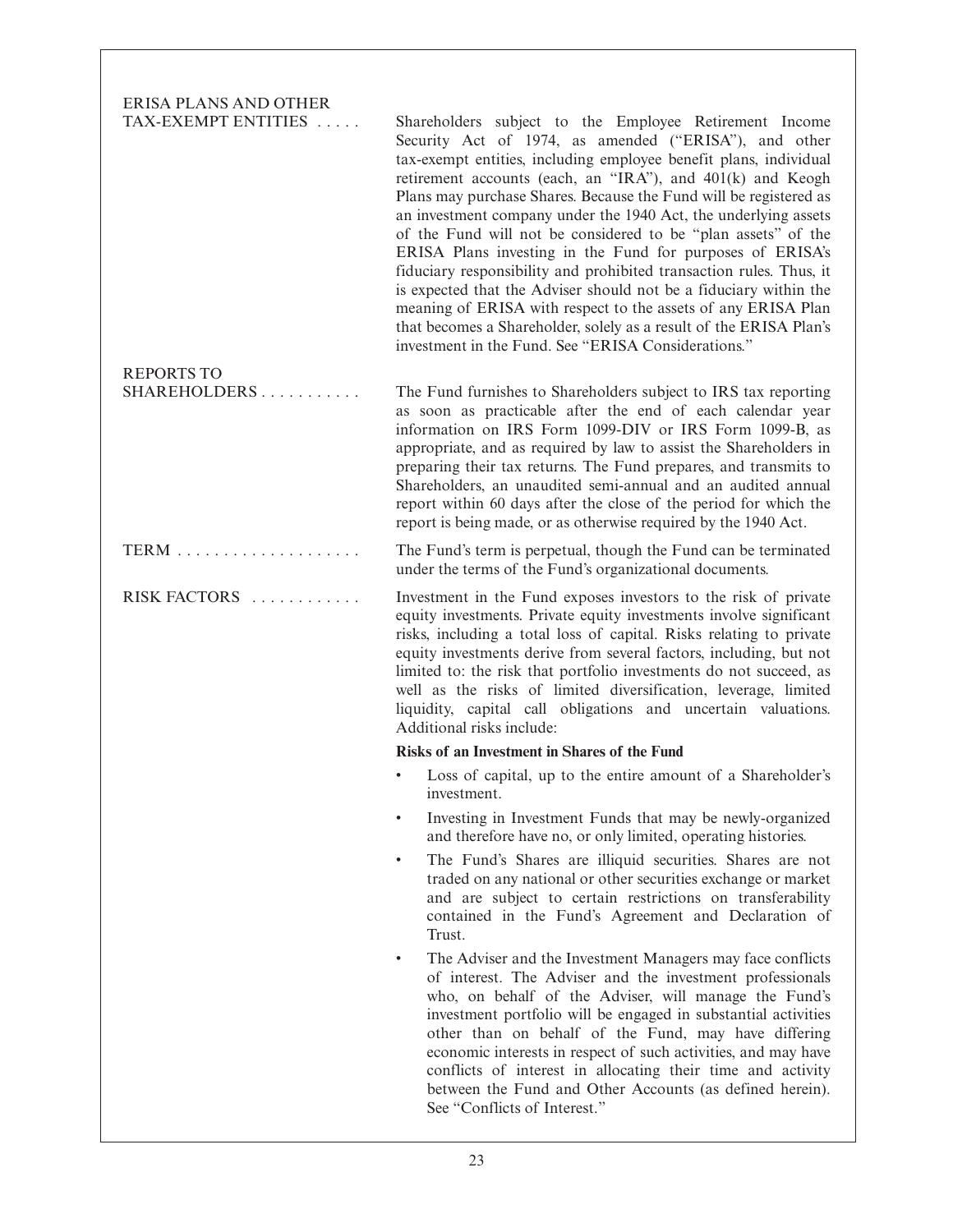The Fund may be unable to raise substantial capital, which could result in the Fund being unable to structure its investment portfolio as anticipated, and the returns achieved on these investments may be reduced as a result of allocating all of the Fund's expenses over a smaller asset base.

## **Investment Program Risks**

- There is no established market for secondaries and the Adviser does not currently expect a liquid market to develop.
- There can be no assurance that the Fund will be able to identify sufficient investment opportunities or that it will be able to acquire sufficient secondaries on attractive terms.
- The success of each Investment Fund and direct investment (and, as a result, the success of the Fund) is subject to those risks that are inherent in private equity investments, including, but not limited to, the risk that portfolio companies will not succeed. Other risks associated with private equity investments include adverse changes in national or international economic conditions, adverse local market conditions, the financial conditions of portfolio companies, changes in the availability or terms of financing, changes in interest rates, exchange rates, corporate tax rates and other operating expenses, environmental laws and regulations, and other governmental rules and fiscal policies, energy prices, changes in the relative popularity of certain industries or the availability of purchasers to acquire companies, and dependence on cash flow, as well as acts of God, uninsurable losses, war, terrorism, earthquakes, hurricanes or floods and infectious disease epidemics/ pandemics (such as COVID-19) and other factors which are beyond the control of the Fund or the Investment Funds.
- The Fund may acquire direct investments in portfolio companies or purchase secondaries or primaries that invest in portfolio companies that involve a high degree of business or financial risk.
- When the Fund makes direct investments in operating companies that are Co-Investment Opportunities alongside Investment Managers, the Fund will be highly dependent upon the capabilities of the Investment Managers alongside which the investment is made. The Fund may indirectly make binding commitments to Co-Investment Opportunities without an ability to participate in the management and control of, and with no or limited ability to transfer its interests in, the pertinent operating company. In some cases, the Fund will be obligated to fund its entire direct investment in a Co-Investment Opportunity up front, and in other cases the Fund will make commitments to fund investments from time to time, as called by the Investment Manager of another Investment Fund in a Co-Investment Opportunity. Generally, neither the Adviser nor the Fund will have control over the timing of capital calls or distributions received from such Co-Investment Opportunities, or over investment decisions made in such Co-Investment Opportunities.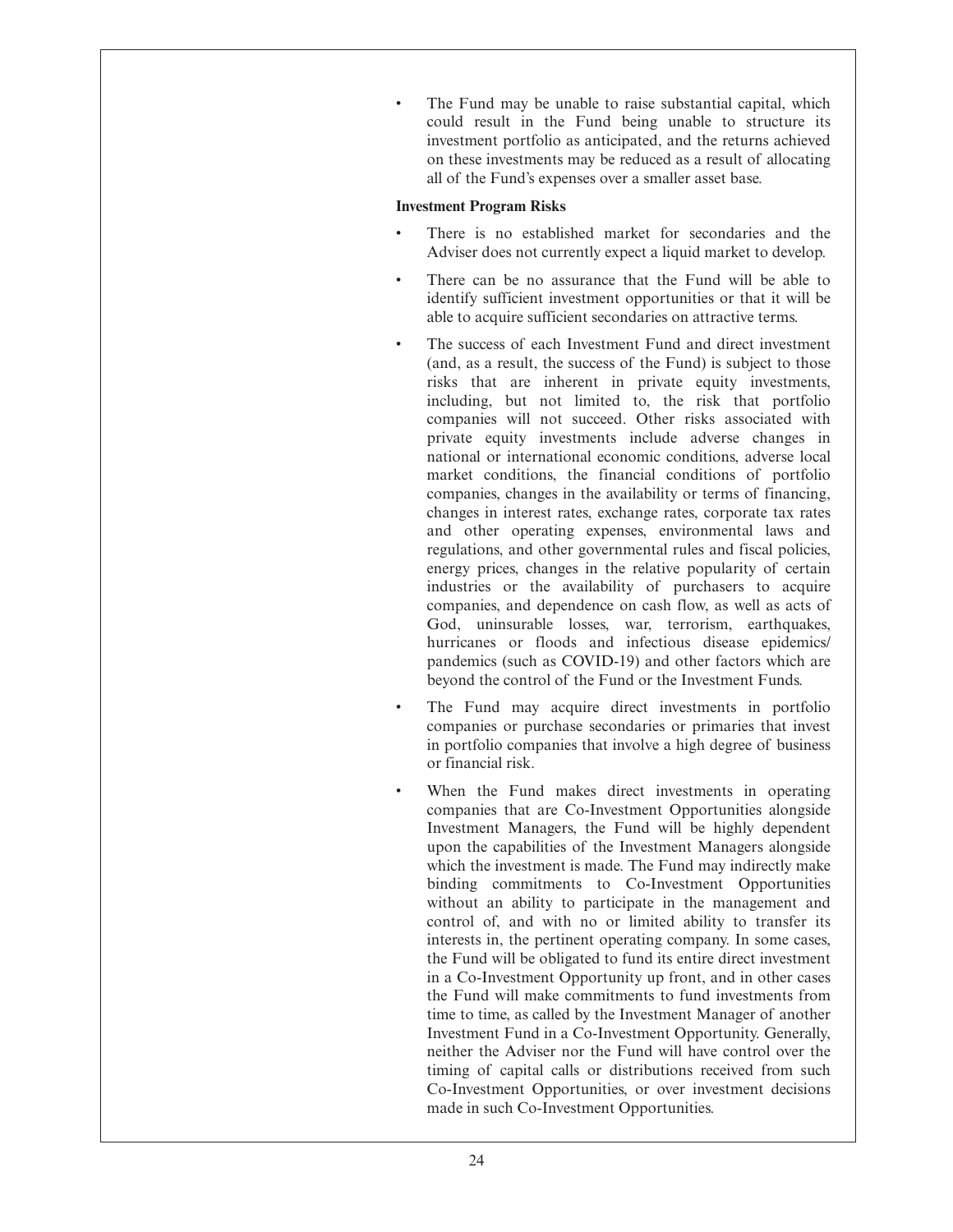- Subject to the limitations and restrictions of the 1940 Act, the Fund may use leverage by borrowing money for investment purposes, to satisfy repurchase requests, and for other temporary purposes, which may increase the Fund's volatility. Borrowing and leverage present opportunities for increasing total return, but have the effect of potentially magnifying losses as well.
- Subject to the limitations and restrictions of the 1940 Act, the Fund may use derivative transactions, primarily equity options, for hedging purposes. Options present risks arising from the use of leverage (which increases the magnitude of losses), volatility, the possibility of default by a counterparty, and illiquidity. Use of options for hedging purposes by the Fund could present significant risks, including the risk of losses in excess of the amounts invested.
- Investment Funds may also utilize leverage in their investment activities. Borrowings by Investment Funds are not subject to the limitations on borrowings in the 1940 Act. Accordingly, the Fund may be exposed to the risk of highly leveraged investment programs of certain Investment Funds held by the Fund. Generally, the use of leverage by Investment Funds may increase the volatility of the Investment Funds.
- An Investment Fund's investments, depending upon strategy, may be in companies whose capital structures are highly leveraged. Such investments involve a high degree of risk, in that adverse fluctuations in the cash flow of such companies, or increased interest rates, may impair their ability to meet their obligations, which may accelerate and magnify declines in the value of any such portfolio company investments in a down market.
- To avoid potential regulatory consequences, the Fund may hold its interest in an Investment Fund or in a direct investment in an operating company in non-voting form or limit its voting rights to a certain percentage of its investment. To the extent the Fund (1) holds non-voting interests, or (2) contractually foregoes the right to vote its interests in an Investment Fund or operating company, the Fund will not be able to vote on matters that require the approval of the interest holders of the Fund or operating company, including matters that may be adverse to the Fund's interests. This restriction could diminish the influence of the Fund and Adviser in an Investment Fund or operating company, as compared to other investors, and could adversely affect the Fund's investment in the Investment Fund or operating company, which could result in unpredictable and potentially adverse effects on the Fund.
- The valuation of Investment Funds and operating companies in which the Fund invests ordinarily will not be based on market quotations or other objective and observable sources. In addition, the Adviser may not have access to all material information relevant to a valuation analysis. Valuations of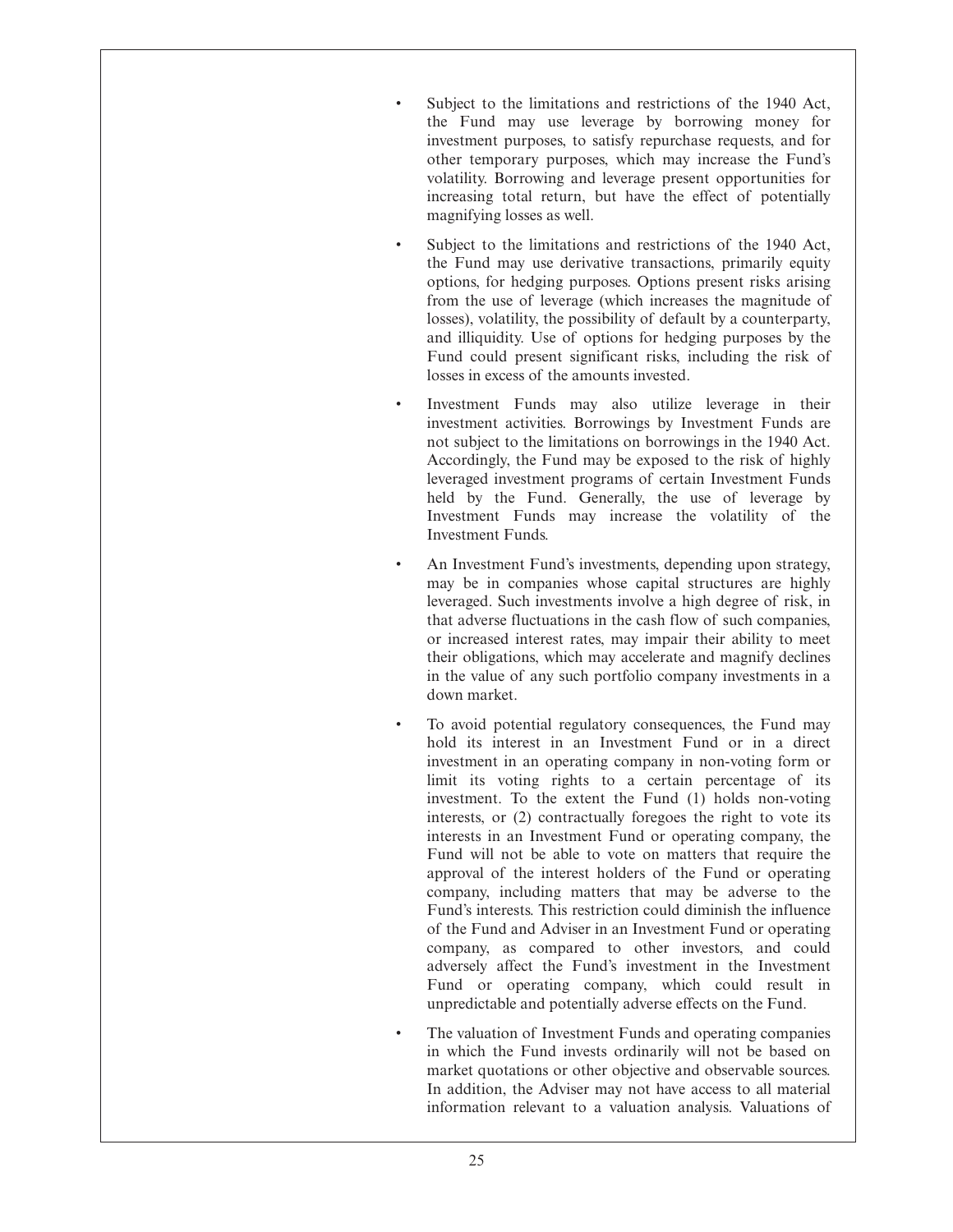Investment Funds will ordinarily be based on valuations provided by Investment Managers of the Investment Funds, which may be based on imperfect information, involve elements of judgment on the part of Investment Managers, and be subject to inherent uncertainties.

- The Fund's carrying value of a primary or secondary investment in an Investment Fund or a direct investment may not accurately reflect the amount the Fund could realize upon disposition of the asset and, in the case of a secondary, is not expected to reflect the Fund's cost to purchase the asset if it is acquired at a discount to the net asset value reported by the Investment Fund or its Investment Manager.
- The valuations reported by the Investment Funds or deduced for operating companies, based upon which the Fund determines its quarter-end net asset value, may be subject to later adjustment or revision.
- If the Fund needs to sell assets to pay for repurchases, it may have to dispose of such assets at depressed prices. In addition, the Fund's ability to sell its interests in Investment Funds and operating companies in which it is invested may be limited. The Fund may not have control over the timing of distributions or delivery of proceeds from the Investment Funds.
- The Fund has no obligation to repurchase Shares at any time, and any such repurchases will only be made at such times, in such amounts, and on such terms as may be determined by the Board, in its sole discretion. While it is expected that the Adviser will normally recommend to the Board, subject to the Board's discretion, that the Fund conduct repurchases as of the end of each calendar quarter, the Adviser may not recommend a repurchase offer for any quarter in which the Adviser believes that it would be detrimental to the Fund for liquidity or other reasons. In addition, the Fund may at any time cease conducting repurchases, even after it has started making repurchase offers, which could leave Shareholders without a source of liquidity for their Shares for an extended period of time.
- Investment analyses and decisions may be undertaken on an expedited basis for the Fund to take advantage of available investment opportunities that have expedited investment processes. Further, the Adviser may conduct its due diligence activities over a very brief period to take advantage of investment opportunities, which could result in less due diligence being conducted on the investment opportunity by the Adviser than would be conducted in ordinary circumstances.
- The Fund may invest indirectly a substantial portion of its assets in Investment Funds that follow a particular type of investment strategy, which may provide concentrated exposure to the risks of that strategy.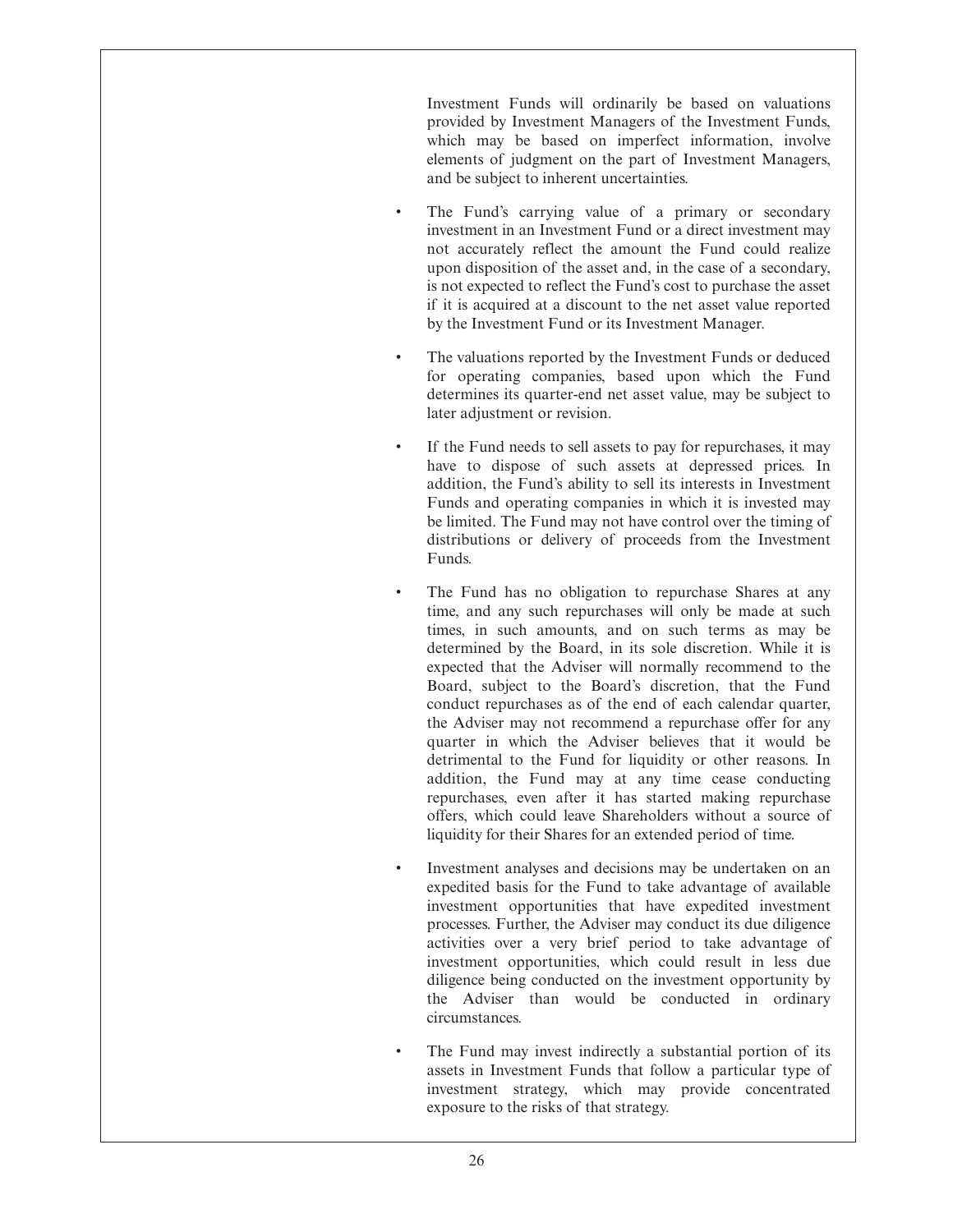- An Investment Fund may focus on a particular industry or sector (*e.g.*, utilities, financial services, consumer products, industrials, or technology), which may subject the Investment Fund, and thus the Fund, to greater risk and volatility than if investments had been made in issuers in a broader range of industries.
- An Investment Manager may focus on a particular country or geographic region, which may subject the Investment Fund, and thus the Fund, to greater risk and volatility than if investments had been made in issuers in a broader range of geographic regions.
- The securities in which the Fund or an Investment Fund may invest may be among the most junior in a portfolio company's capital structure and, thus, subject to greater risk of loss than holders of secured interests, debt, or preferred shares.
- An Investment Fund's assets may be invested in a limited number of securities or portfolio companies which may subject the Investment Fund, and thus the Fund, to greater risk and volatility than if investments had been made in a larger number or more diversified securities.
- The Fund is registered as an investment company under the 1940 Act, which may limit its investment flexibility compared to a fund that is not so registered.
- Investment Funds will not be registered as investment companies under the 1940 Act and, therefore, the Fund and Shareholders, as indirect limited partners or members in such Investment Funds, may not avail themselves of 1940 Act protections.
- Fund Shareholders will bear two layers of fees and expenses: asset-based fees and expenses at the Fund level, and asset-based fees, carried interests or incentive allocations (which are a share of an Investment Fund's returns which are paid to the Investment Manager) and fees and expenses at the Investment Fund level. In addition, to the extent that the Fund invests in an Investment Fund that is itself a "fund of funds," the Fund will bear a third layer of fees.
- Certain of the Investment Funds may invest and the Fund may directly invest in foreign portfolio companies that do not maintain internal management accounts or adopt financial budgeting, internal audit or internal control procedures to standards normally expected of companies in the United States.
- Non-U.S. securities, which could be held by Investment Funds in which the Fund invests and through direct investments, involve certain risk factors not typically associated with investing in U.S. securities.
- The Fund's or an Investment Fund's investments may consist of collateralized loan obligations ("CLOs") or similar instruments. Structured finance securities may present risks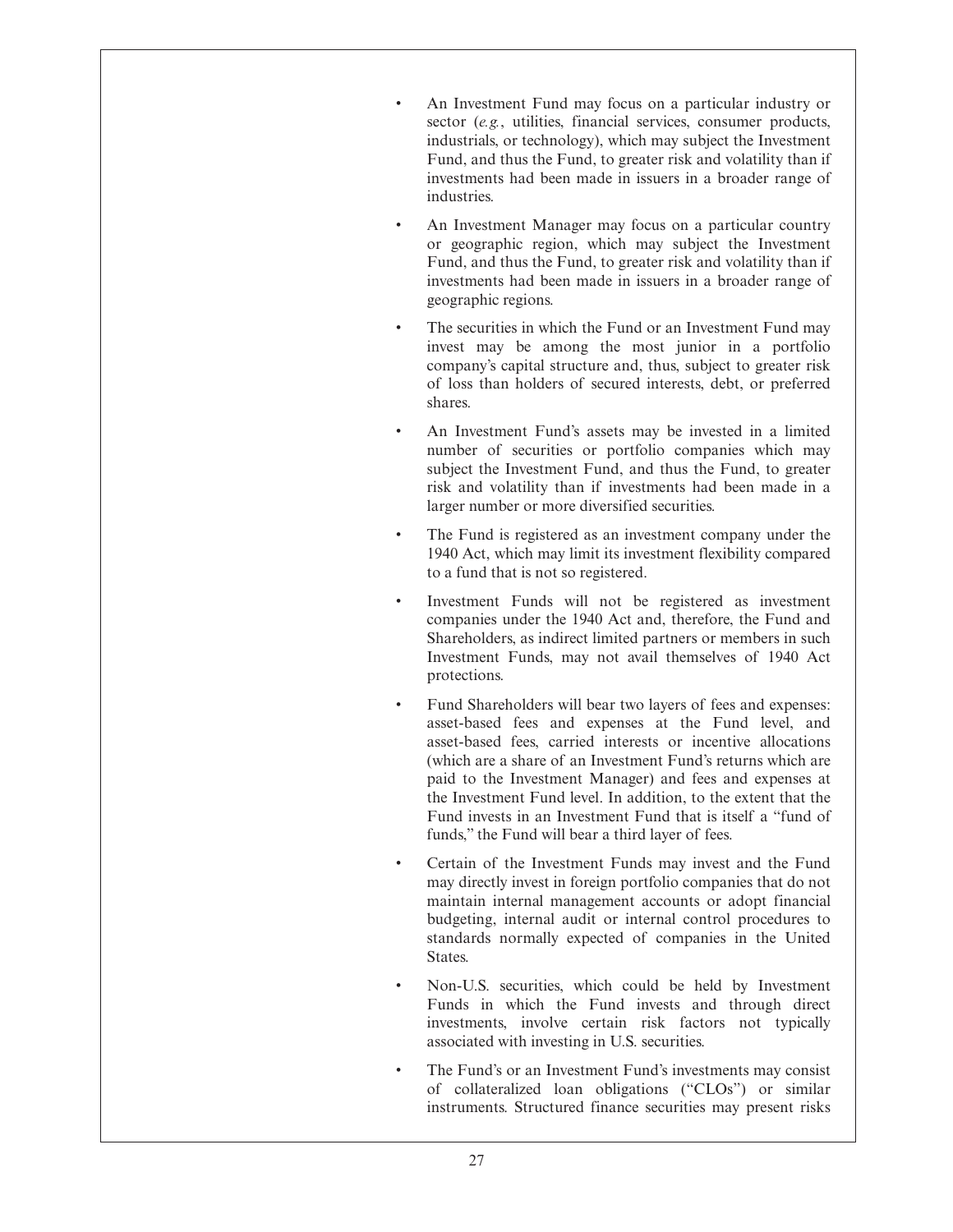similar to those of the other types of debt obligations in which the Fund or an Investment Fund may invest and, in fact, such risks may be of greater significance in the case of structured finance securities. In addition, the performance of a structured finance security will be affected by a variety of factors, including the structured finance security's priority in the capital structure of the issuer thereof, the availability of any credit enhancement, the level and timing of payments and recoveries on and the characteristics of the underlying receivables, loans or other assets that are being securitized, remoteness of those assets from the originator or transferor, the adequacy of and ability to realize upon any related collateral and the capability of the servicer of the securitized assets. The Fund's investments in structured finance securities that are lower in priority in the capital structure of the issuer may present a greater degree of investment risk, as the cash flow or property securing the structured finance security may be insufficient to meet scheduled payments after giving effect to the more senior obligations of the issuer.

- Fund Shareholders will have no right to receive information about the Investment Funds or Investment Managers, and will have no recourse against Investment Funds or their Investment Managers or against portfolio companies.
- The Fund may maintain a sizeable cash position in anticipation of funding capital calls. The overall impact of holding a portion of the investment portfolio in cash or cash equivalents could be a drag on performance.
- The Fund may employ an "over-commitment" strategy, which could result in an insufficient cash supply to meet Investment Fund commitments. Such an insufficient cash supply would have negative impacts on the Fund, including an adverse impact on the Fund's ability to conduct tender offers for its Shares or pay for repurchases of Shares tendered by Shareholders, or to meet expenses generally. Moreover, if the Fund defaults on its commitments or fails to satisfy capital calls in a timely manner, it generally will be subject to significant penalties, such as the complete forfeiture of the Fund's investment in an Investment Fund.
- An Investment Manager of an Investment Fund may receive a performance fee, carried interest or incentive allocation that the Adviser has observed to be generally equal to 20% of the net profits earned by the Investment Fund that it manages, typically subject to a preferred return. The performance fee, carried interest or incentive allocation is paid indirectly out of the Fund's assets and therefore by investors in the Fund. These performance incentives may create an incentive for the Investment Managers to make investments that are riskier or more speculative than those that might have been made in the absence of the performance fee, carried interest, or incentive allocation.
- The Fund is a non-diversified fund, meaning that the percentage of its assets that may be invested in the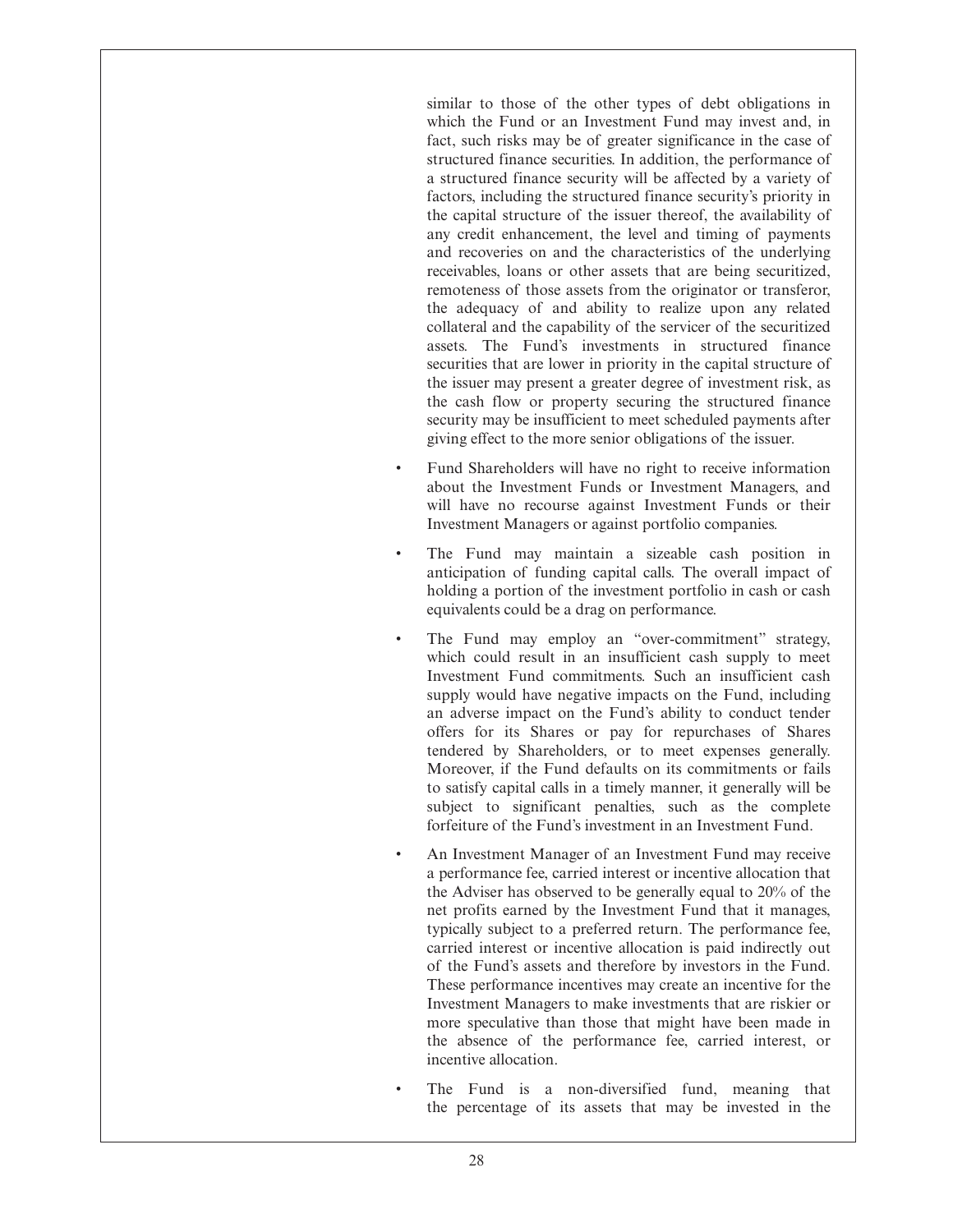securities of a single issuer is not limited by the 1940 Act. As a result, the Fund's investment portfolio may be subject to greater risk and volatility than if investments had been made in the securities of a broader range of issuers. Even though classified as non-diversified, the Fund may be invested in a fashion that meets diversification standards, which could temper potential gains from one or a few investments.

- The Fund is subject to the risk that an Investment Fund may not provide information sufficient to facilitate the assessment of whether the Fund qualifies as a RIC under the Code. The Fund intends to qualify as a RIC under the Code, but may be subject to tax liabilities if it fails to so qualify.
- Investment Funds located outside of the United States may be subject to withholding taxes in such jurisdictions, which may reduce the return of the Fund and its Shareholders.
- Interest rates in the United States are currently at historically low levels. Because longer-term inflationary pressure may result from the U.S. government's fiscal policies, the Fund may experience rising interest rates, rather than falling rates, over its investment horizon. Adverse developments resulting from changes in interest rates could have a material adverse effect on the Fund's or an Investment Fund's financial condition and results of operations. In addition, a decline in the prices of the debt the Fund or an Investment Fund owns could adversely affect the Fund's net asset value. Changes in market interest rates could also affect the ability of operating companies in which the Fund or an Investment Fund invests to service debt, which could materially impact the Fund or an Investment Fund in which the Fund may invest, thus impacting the Fund.
- Legal, tax, and regulatory changes, as well as judicial decisions, could adversely affect the Fund. It is impossible to predict how changes in policy or regulation will affect the investments of the Fund, but such changes may significantly increase the Fund's costs of compliance.

**Accordingly, the Fund should be considered a speculative investment and entails substantial risks, and a prospective investor should invest in the Fund only if the investor can sustain a complete loss of its investment. See "Types of Investments and Related Risks."**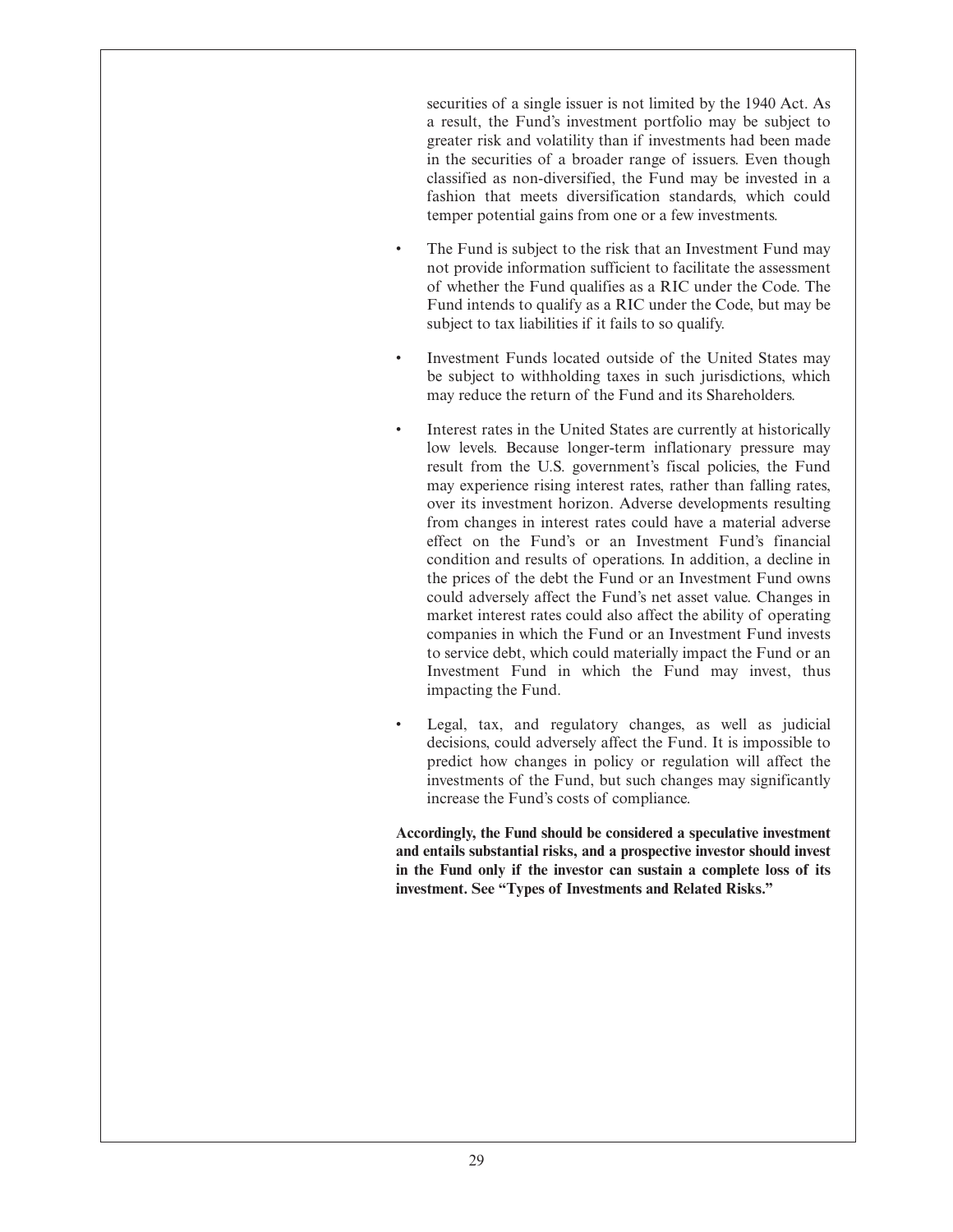## **SUMMARY OF FEES AND EXPENSES**

The following table illustrates the fees and expenses that the Fund expects to incur and that Shareholders can expect to bear directly or indirectly. The Fund's actual expenses may vary from the estimated expenses shown in the table below.

|                                                                                          | <b>Class A</b><br><b>Shares</b> | <b>Class I</b><br><b>Shares</b> | Class M <sub>2</sub><br><b>Shares</b> |
|------------------------------------------------------------------------------------------|---------------------------------|---------------------------------|---------------------------------------|
| <b>SHAREHOLDER TRANSACTION EXPENSES</b>                                                  |                                 |                                 |                                       |
| Maximum Sales Load (percentage of purchase amount) <sup>(1)</sup>                        | $3.00\%$                        | None                            | None                                  |
| Maximum Early Repurchase $\text{Fee}^{(2)}$                                              | $2.00\%$                        | $2.00\%$                        | $2.00\%$                              |
| ANNUAL EXPENSES (as a percentage of net assets attributable<br>to Shareholders $)^{(1)}$ |                                 |                                 |                                       |
|                                                                                          | 1.65%                           | $1.65\%$                        | $1.65\%$                              |
| Acquired Fund Fees and Expenses <sup>(3)</sup>                                           | $1.03\%$                        | $1.03\%$                        | $1.03\%$                              |
|                                                                                          | $0.55\%$                        | $0.00\%$                        | $0.00\%$                              |
|                                                                                          | $1.42\%$                        | $1.42\%$                        | $1.42\%$                              |
| Interest Payments on Borrowed Funds                                                      | 0.06%                           | 0.06%                           | 0.06%                                 |
|                                                                                          | $4.71\%$                        | 4.16%                           | 4.16%                                 |
|                                                                                          | $(0.32)\%$                      | $(0.32)\%$                      | $(0.32)\%$                            |
|                                                                                          | $4.39\%$                        | $3.84\%$                        | $3.84\%$                              |

(1) Generally, the minimum initial investment by an investor in the Fund is \$25,000, which minimum may be reduced for certain investors. Investors purchasing Class A Shares may be charged a sales load of up to 3.0% of the Investor's subscription. The table assumes the maximum sales load is charged. Investments will be subject to a sales load in the amounts set forth below:

| <b>Investment Amount</b>               | <b>Sales Load</b> |
|----------------------------------------|-------------------|
|                                        | $3.0\%$           |
|                                        | $2.0\%$           |
|                                        | $1.5\%$           |
| $$1,000,000 - $4,999,999             $ | $1.0\%$           |
|                                        |                   |

The Distributor and/or a Selling Agent may, in its discretion, waive the sales load for certain investors. See "Purchase Terms" and "Plan of Distribution."

- (2) A 2% Early Repurchase Fee will be charged by the Fund with respect to any repurchase of Shares from a Shareholder at any time prior to the one-year anniversary of the Shareholder's purchase of Shares. Shares tendered for repurchase and subject to the Early Repurchase Fee will be treated as having been repurchased on a "first-in, first-out" basis. Any Early Repurchase Fee charged to Shareholders will be retained by the Fund and will benefit the Fund's remaining Shareholders.
- (3) Includes fees and expenses of Investment Funds in which the Fund invests. Some or all of the Investment Funds in which the Fund will invest charge carried interests, incentive fees or allocations based on the Investment Funds' performance. The Investment Funds in which the Fund will invest generally charge a management fee of 1.00% to 2.00%, and approximately 20% of net profits as a carried interest allocation. The "Acquired Fund Fees and Expenses" disclosed above are based on the actual fees and expenses of the Investment Funds in which the Fund was invested for the period ended December 31, 2020, which may change substantially over time and, therefore, significantly affect "Acquired Fund Fees and Expenses." The amounts shown as "Acquired Fund Fees and Expenses" reflects operating expenses of the Investment Funds and transaction-related fees. The "Acquired Fund Fees and Expenses" disclosed above, however, do not reflect any performance-based fees or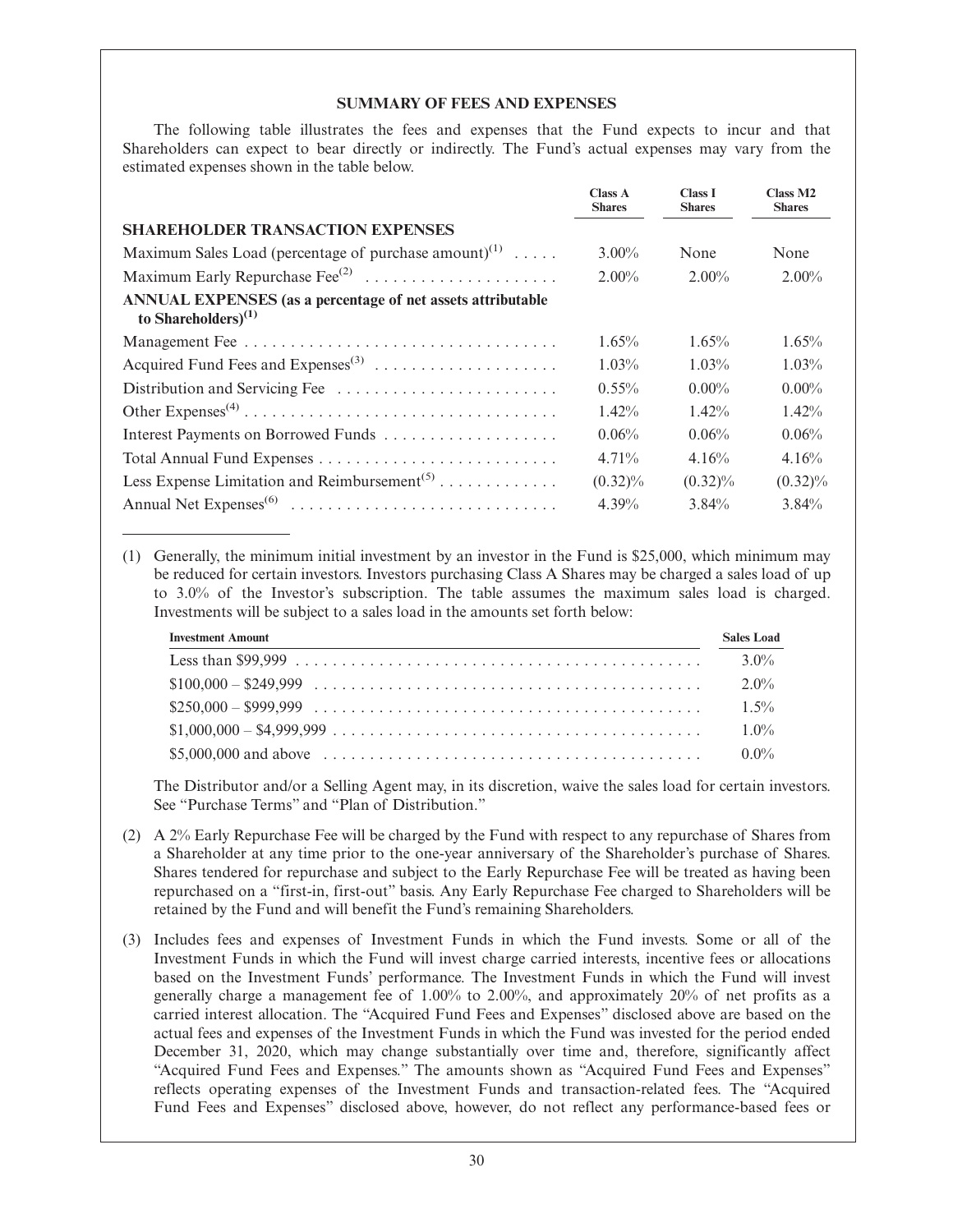allocations paid by the Investment Funds that are calculated solely on the realization and/or distribution of gains, or on the sum of such gains and unrealized appreciation of assets distributed in-kind, as such fees and allocations for a particular period may be unrelated to the cost of investing in the Investment Funds.

- (4) Includes amounts paid under an Administration Agreement between the Fund and Pomona under which the Fund pays the Administrator the quarterly Administration Fee of 0.0625% (0.25% on an annualized basis) of the Fund's quarter-end net asset value. Includes amounts paid under a Sub-Administration Agreement between the Fund and SS&C Technologies, Inc. under which the Fund pays the Sub-Administrator an annual fee of 0.14%, calculated based upon the average net assets of the Fund. Includes amounts of certain of the Administrator's and Sub-Administrator's expenses which are expected to be reimbursed by the Fund under the Administration Agreement and Sub-Administration Agreement. In addition, the payment of expenses of issuance and distribution and ongoing offering costs will immediately reduce the net asset value of each Share purchased in this offering. The Fund's "Other Expenses" have been estimated based on the amounts incurred in the prior fiscal year to reflect amounts expected to be incurred during the current fiscal year.
- (5) The Adviser has entered into an "Amended and Restated Expense Limitation and Reimbursement Agreement" with the Fund that will be in effect through September 30, 2022 to limit the amount of the Fund's aggregate quarterly ordinary operating expenses, excluding certain "Specified Expenses" listed below, borne by the Fund during the Limitation Period, to an amount not to exceed 0.50% on an annualized basis of the Fund's quarter-end net assets (the "Expense Cap"). "Specified Expenses" that are not covered by the Expense Limitation and Reimbursement Agreement include: (i) the Management Fee; (ii) all fees and expenses of Investment Funds and direct investments in which the Fund invests (including all Acquired Fund Fees and Expenses); (iii) transactional costs, including legal costs and brokerage commissions, associated with the acquisition and disposition of secondaries, primaries, direct investments, ETFs, and other investments; (iv) interest payments incurred on borrowing by the Fund; (v) fees and expenses incurred in connection with a credit facility, if any, obtained by the Fund; (vi) the Administration Fee; (vii) the Distribution and Servicing Fee, as applicable; (viii) taxes; and (ix) extraordinary expenses (expenses resulting from events and transactions that are distinguished by their unusual nature and by the infrequency of their occurrence). The amounts included in the table above reflect Specified Expenses, other than the Management Fee, Acquired Fund Fees and Expenses. To the extent that the Fund's aggregate quarterly ordinary operating expenses, exclusive of the Specified Expenses for any quarter exceed the Expense Cap the Adviser will waive its fees and/or reimburse the Fund for expenses to the extent necessary to eliminate such excess. To the extent that the Adviser waives fees or reimburses expenses, it is permitted to recoup any amounts waived and expense amounts previously paid or borne by the Adviser, for a period not to exceed three years from the quarter in which such fees were waived or expenses were borne by the Adviser, even if such reimbursement occurs after the termination of the Limitation Period, provided that (i) the Fund's aggregate quarterly ordinary operating expenses for the quarter in which such reimbursement is sought, not including Specified Expenses, have fallen to a level below the Expense Cap that was in effect during the quarter in which the fees were waived or expenses were borne by the Adviser; and (ii) the amount of such recoupment, together with the Fund's aggregate quarterly ordinary operating expenses for the quarter in which such reimbursement is sought, not including Specified Expenses, does not exceed any Expense Cap in place at that time.
- (6) Annual Net Expenses include expenses excluded from the Fund's Expense Limitation and Reimbursement Agreement.

The following example is intended to help you compare the cost of investing in the Fund with the cost of investing in other funds. The assumed 5% annual return, which is required by the SEC, is not a prediction of, and does not represent, the projected or actual performance of the Fund.

This example is based on the estimated fees and expenses incurred by the Fund, including the Acquired Fund Fees and Expenses and the Maximum Sales Load, as set out in the table above and should not be considered a representation of future expenses.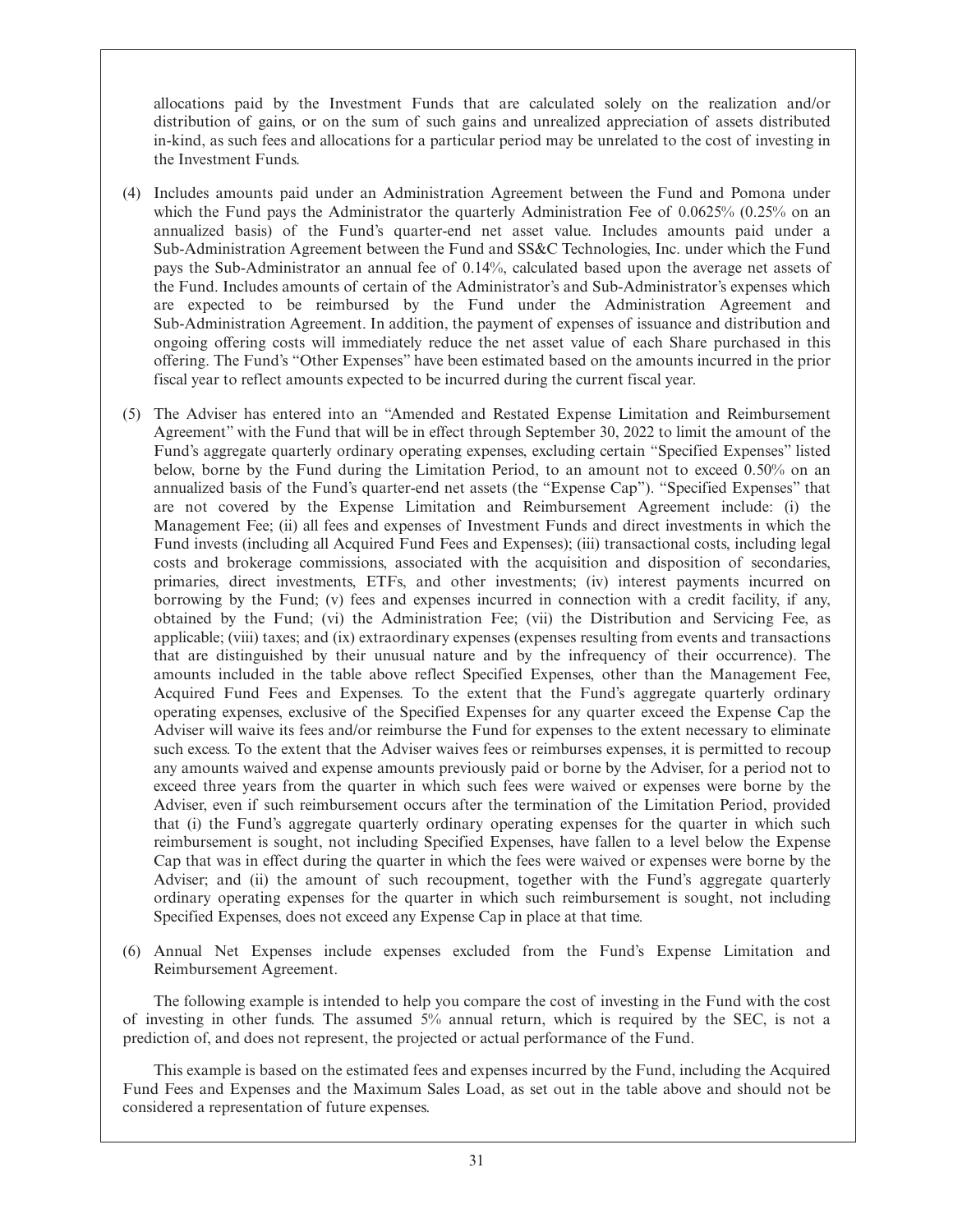**Actual expenses may be greater or less than those shown.** Certain Shareholders may pay less in total expenses as a result of either financial intermediaries waiving or reducing the sales load. You would pay the following expenses on a \$1,000 investment, assuming a 5% annual return:

|                                                                  | 1-vear | 3-vears | 5-vears | 10-years |
|------------------------------------------------------------------|--------|---------|---------|----------|
| $Class A Shares \dots \dots \dots \dots \dots \dots \dots \dots$ | \$73   | \$165   | \$258   | \$492    |
|                                                                  | \$39   | \$123   | \$210   | \$432    |
| $Class M2 Shares \dots \dots \dots \dots \dots \dots \dots$      | \$39   | \$123   | \$210   | \$432    |

## **SENIOR SECURITIES**

Information about the Fund's senior securities as of March 31, 2021 is shown in the following table. The information for the fiscal year ended March 31, 2021 has been derived from the Fund's audited financial statements, which have been audited by KPMG LLP, an independent registered public accounting firm.

| <b>Class and Year Ended</b>       | <b>Total Amount</b><br>Outstanding<br><b>Exclusive of</b><br><b>Asset Coverage</b><br><b>Treasury</b><br>Per $\text{Unit}^{(2)}$<br>$Securities^{(1)}$ |       | <b>Involuntary</b><br>Liquidating<br>Preference<br>Per $\text{Unit}^{(3)}$ | Average<br><b>Market</b><br><b>Value</b><br>Per<br>Unit <sup>(4)</sup> |
|-----------------------------------|--------------------------------------------------------------------------------------------------------------------------------------------------------|-------|----------------------------------------------------------------------------|------------------------------------------------------------------------|
| <b>Credit Facility (Barclays)</b> |                                                                                                                                                        |       |                                                                            |                                                                        |
|                                   |                                                                                                                                                        | 28.50 |                                                                            | N/A                                                                    |

- (1) Total amount of each class of senior securities outstanding at principal value at the end of the period presented.
- (2) The asset coverage ratio for a class of senior securities representing indebtedness is calculated as our consolidated total assets, less all liabilities and indebtedness not represented by senior securities, divided by total senior securities representing indebtedness.
- (3) The amount to which such class of senior security would be entitled upon our involuntary liquidation in preference to any security junior to it. The "-" in this column indicates that the SEC expressly does not require this information to be disclosed for certain types of senior securities.
- (4) Not applicable to senior securities outstanding as of period end.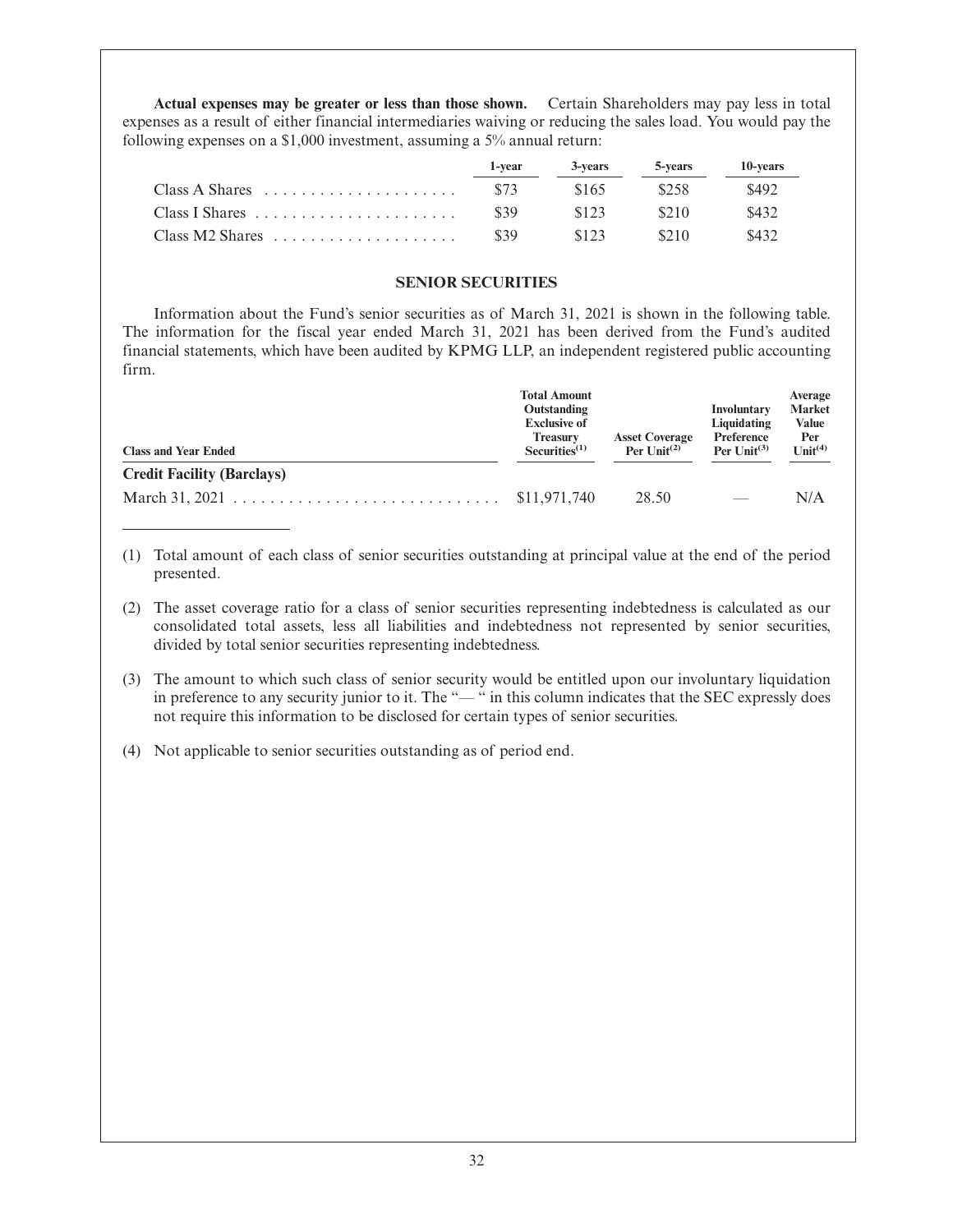## **FINANCIAL HIGHLIGHTS**

The Fund's financial highlights are incorporated by reference from the Fund's Annual Report for the fiscal period ended March 31, 2021 (File No. 811-22990), as filed with the SEC on Form N-CSR on June 9, 2021 (Accession No. 0001398344-21-012895).

## **THE FUND**

The Fund, which is registered under the 1940 Act as a non-diversified, closed-end management investment company, was organized as a Delaware statutory trust on August 12, 2014. The Fund filed a Certificate of Amendment to its Certificate of Trust with the State of Delaware to change its name to Pomona Investment Fund on February 13, 2015. The Fund commenced operations on May 7, 2015. The Fund's principal office is located at 780 Third Avenue, 46<sup>th</sup> Floor, New York, New York 10017, and its telephone number is 1-844-2POMONA. Investment advisory services are provided to the Fund by the Adviser pursuant to the Investment Advisory Agreement. Responsibility for the oversight of the Fund's investment program and its management and operation is vested in the Fund's Board of Trustees. See "Management of the Fund."

## **USE OF PROCEEDS**

The proceeds from the sale of Shares, net of the Fund's fees and expenses, are expected to be invested by the Fund to pursue its investment program and objective as soon as practicable, and in the case of private equity investments, within 6 to 12 months of the commencement of operations, consistent with market conditions and the availability of suitable investments, after receipt of such proceeds by the Fund. See "Types of Investments and Related Risks — Availability of Investment Opportunities" for a discussion of the timing of Investment Funds' subscription activities, market conditions and other considerations relevant to the timing of the Fund's investments generally. Pending investment of the proceeds in private equity investments, the Fund will invest in debt securities and cash and/or cash equivalents. Investors should expect, therefore, that before the Fund has fully invested the proceeds of the offering in accordance with its investment objective and policies, the Fund may earn interest income at a modest rate, which may not exceed the Fund's expenses during this period.

## **STRUCTURE**

The Fund is a specialized investment vehicle that combines many of the features of an investment fund not registered under the 1940 Act, often referred to as a "private investment fund," with those of a registered closed-end investment company. Private investment funds, such as the Investment Funds, are collective asset pools that typically offer their securities privately, without registering such securities under the 1933 Act. The Adviser believes that securities offered by Investment Funds are typically sold in large minimum denominations (often at least \$5 million to \$20 million) to a limited number of high net worth individual and institutional investors. The managers or investment advisers of these funds are usually compensated through asset-based fees and incentive-based fees. Compared to Investment Funds, registered closed-end investment companies often impose relatively modest minimum investment requirements and publicly offer their shares to a broader range of investors, in contrast to the higher minimum investment amounts and limited range of investors. The advisers to registered closed-end investment companies are typically compensated through asset-based fees.

Investors may purchase Shares of the Fund as of the first business day of each calendar quarter based upon the Fund's most recently determined net asset value per Share.

Unlike the practices of many private investment funds, however, the Fund intends to offer Shares without limiting the number of Eligible Investors that can participate in its investment program. The Fund's structure is designed to permit eligible investors to participate in an investment program that focuses on private equity investments without requiring, among other things, the more substantial minimum capital commitment that is required by many private investment funds and without subjecting the Fund to the limitations on the number of investors imposed by many Investment Funds.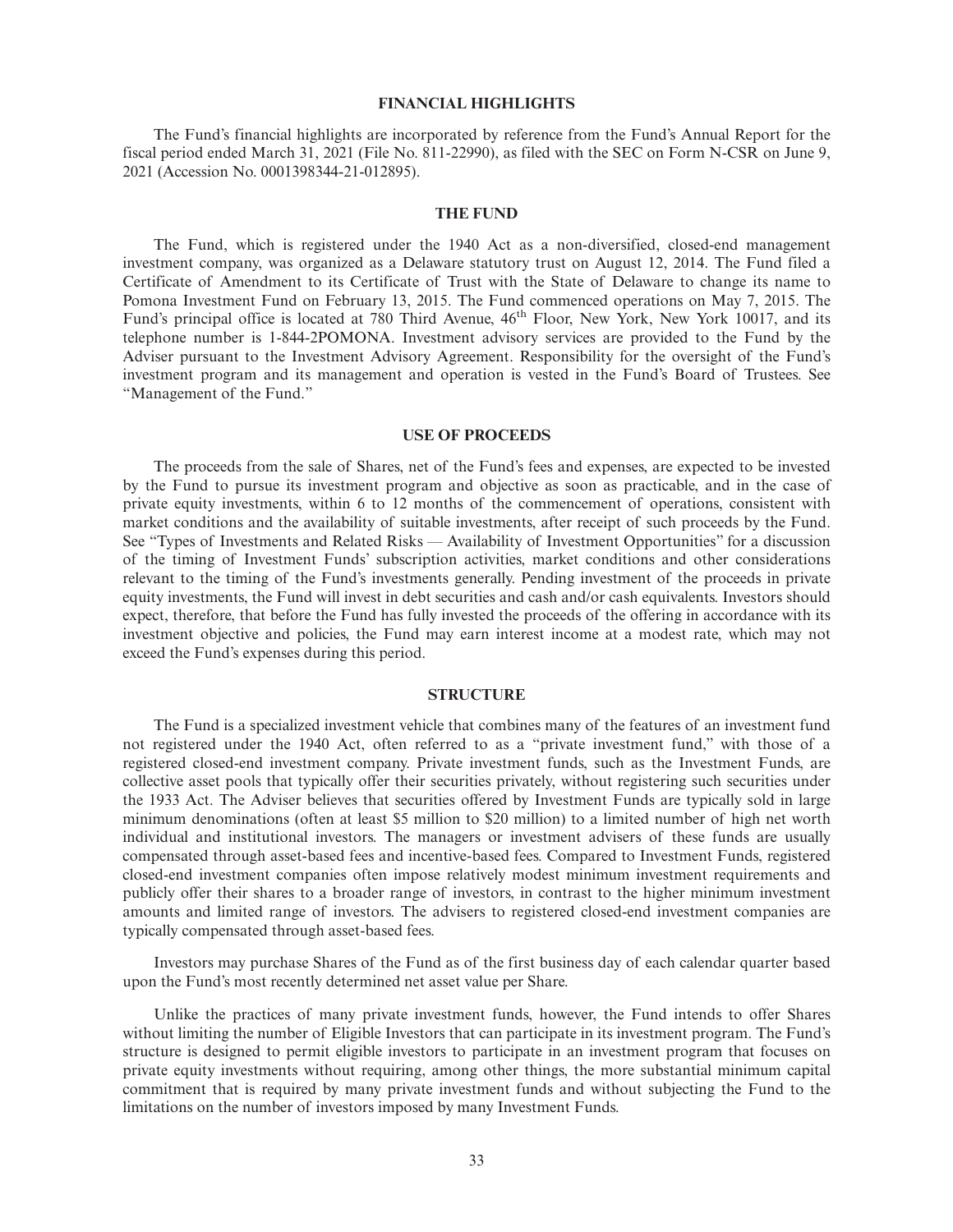# **INVESTMENT PROGRAM**

#### **Investment Objective**

The Fund's investment objective is to seek long-term capital appreciation. The Fund's investment objective may be changed by the Board of Trustees without a vote of the Shareholders.

## **Investment Program**

The Fund seeks long-term capital appreciation by investing primarily in private equity investments. The Fund invests principally in secondary investments in Investment Funds and, to a lesser degree, in primary investments in Investment Funds. The Fund may also invest in direct investments in operating companies. Under normal market conditions, at least 80% of its assets, plus any borrowings for investment purposes, are committed to these types of private equity investments. The Fund's investments in Investment Funds consist principally of secondary investments and, to a lesser degree, primary investments. To the extent that the Fund makes direct investments in operating companies, such investments are expected to be principally in privately-held operating companies, although the Fund may make direct investments in publicly-held operating companies from time to time.

By focusing a substantial portion of the Fund's investment program on secondary interests and seasoned primary investments, the Fund will seek to mitigate the impact of "J-curve" performance on the Fund's returns, which typically impacts primary investments more so than secondary investments, potentially increasing interim returns and cash flow. Secondary investments and, to a lesser extent, seasoned primary investments may also mitigate return volatility by increasing the breadth of investments in the Fund's portfolio, with corresponding broad-based exposure to existing, rather than blind pool, investments.

In pursuing the Fund's investment objective, the Adviser will seek to invest in Investment Funds and direct investments representing a broad spectrum of types of private equity opportunities (*e.g.*, buyout, growth capital, special situations, credit, venture capital, private infrastructure, real estate, real assets, and/or other private assets) and vintage years (*i.e.*, the year in which an Investment Fund begins investing). The Fund's investment program is intended to achieve broader investment exposure and more efficient capital deployment than most eligible investors could achieve by making a limited number of primary investments in Investment Funds alone. The Fund will seek to avoid concentration in any particular industry sector.

The Fund seeks to provide access to investments that are generally unavailable to the investing public due to investor suitability restrictions, resource and operational requirements, and higher investment minimums. Accordingly, the Fund has been structured with the intent of providing exposure and streamlining access to private equity investing. Through the Fund, eligible investors can gain exposure to the potential rewards of private equity investments through a registered fund that is structured to facilitate investing in this asset class without being required to, for example, manage the funding of capital calls on short notice, meet large minimum commitment amounts, or receive complex tax reporting on IRS Form 1065, Schedule K-1s.

Through the Fund, investors will have access to private equity investments, including secondary and primary investments in Investment Funds that may otherwise restrict the number and type of persons whose money will be accepted for investment. These Investment Funds will generally be unaffiliated with, and not related to, the Fund or the Adviser. Investing in the Fund also permits Shareholders to invest in Investment Funds without being subject to the high minimum investment requirements imposed on investors in such Investment Funds, which the Adviser believes typically range between \$5 million and \$20 million. In addition, because the Fund intends to qualify each taxable year as a RIC under Subchapter M of the Code, it is expected to have certain attributes that are not generally found in traditional unregistered private equity fund of funds. These include providing simpler tax reports to Shareholders on IRS Form 1099 and the avoidance of unrelated business taxable income for benefit plan investors and other investors that are exempt from payments of U.S. federal income tax.

To maintain liquidity and to meet Investment Fund capital calls, the Fund may invest in short- and medium-term fixed income securities and may hold cash and cash equivalents. The Fund may also invest in Index-Related Investments, which seek to replicate the returns of a theoretical investment in a diversified portfolio of private equity investments. Specifically, Index-Related Investments seek to replicate the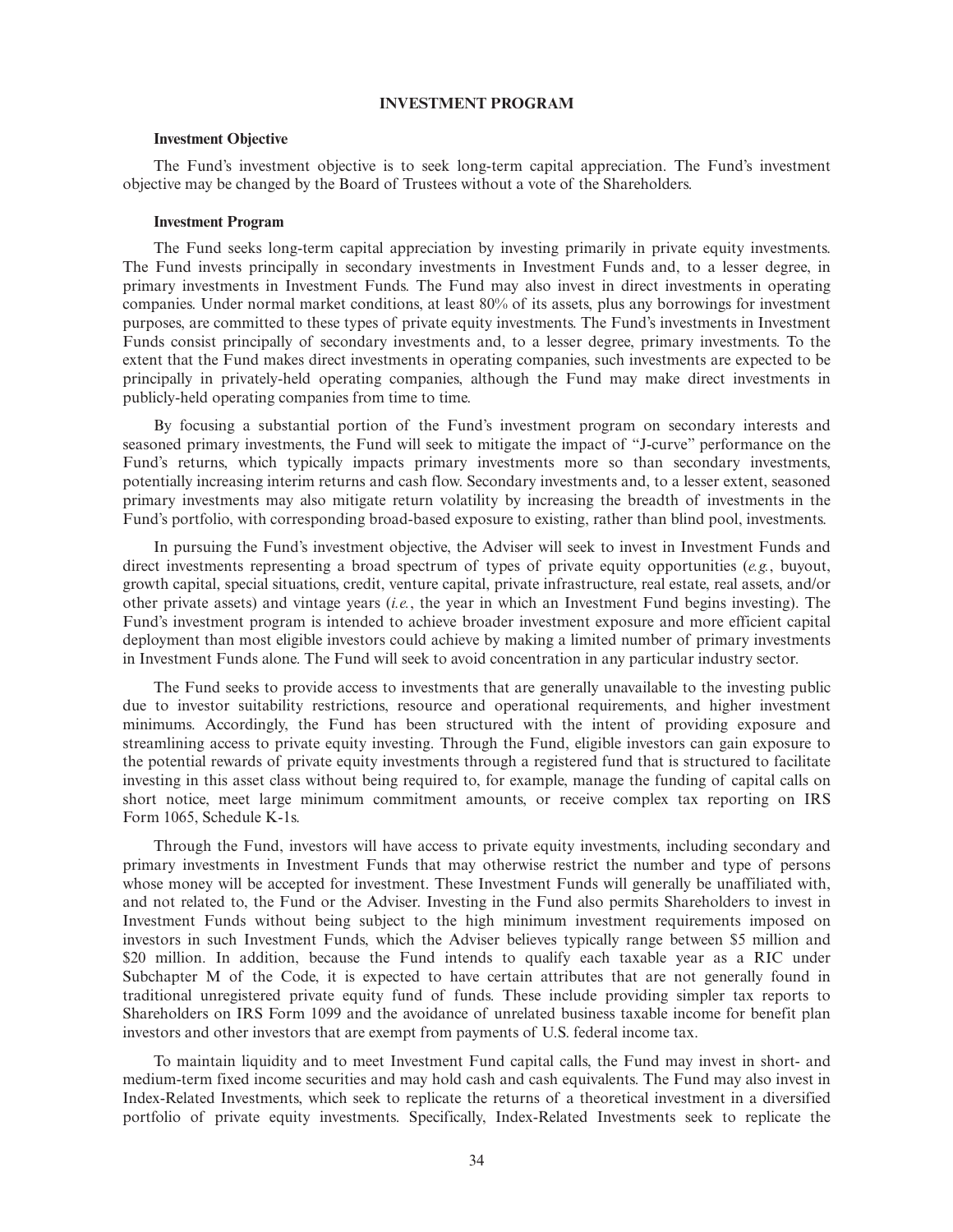performance of a diversified portfolio of private equity investments by investing in a portfolio of publicly traded assets, which may include equities, options, ETFs and futures. The Fund may use derivative instruments, primarily equity options, for hedging purposes in connection with its investments in one or more Index-Related Investments.

In addition to the foregoing, the Fund may utilize a revolving credit facility to satisfy repurchase requests from Shareholders, to meet capital calls, and to otherwise provide the Fund with temporary liquidity. Finally, the Fund may, to a lesser extent, invest in ETFs designed to track equity indices and Listed Private Equity.

# **Private Equity Strategies**

Private equity is an asset class typically consisting of equity securities and debt in operating companies that are not publicly traded on a stock exchange. Private equity consists of investors and funds that typically make investments directly into private companies or conduct buyouts of public companies that typically result in a delisting of public equity. Investment Funds are typically structured as 10 year partnerships, where capital is called and investments are made in years  $1 - 4$  and sold in years  $5 - 10$ . For example, general buyout funds seek to acquire private and public companies, as well as divisions of larger companies, and reposition them for sale at a multiple of invested equity by unlocking value and enhancing opportunities through financial, managerial, and/or operational improvements.

Types of private equity investments that the Fund may make include:

*Secondary Investments*. Secondary investments, or "secondaries," refer to investments in existing Investment Funds that are typically acquired in privately negotiated transactions. The private equity secondary market refers to the buying and selling of pre-existing investor commitments to private equity and other alternative investment funds. A seller of a private equity investment sells not only the investments in the fund, but also its remaining unfunded commitments to the fund. When purchasing a secondary, the buyer will agree to purchase an investor's existing limited partnership position in an Investment Fund, typically at a discount to net asset value, and take on existing obligations to fund future capital calls. Secondary transactions are typically purchases of Investment Funds that are three to seven years old, with existing portfolio companies. These types of private equity investments are viewed as more mature investments than primaries and, as a result, the investment returns from these investments may not exhibit, or may exhibit to a lesser degree, the delayed cash flow and return "J-curve" performance that is normally associated with primary investments. In addition, secondaries typically have a shorter duration than primary investments, due to the potential for earlier realizations and cash flows from the underlying investments. In contrast, primary investments typically have a longer-term duration, resulting in fewer near-term cash flows than secondaries, but with the potential for higher returns due to the potential for additional growth in underlying investments.

Due to the illiquidity of the market for interests in Investment Funds, an investor can sometimes purchase a secondary investment at a discount to an Investment Fund's net asset value. In making secondary investments, the Adviser normally seeks to invest in Investment Funds with: (i) expected near-to-medium term cash flows; (ii) operationally and financially focused Investment Managers; and (iii) a risk profile characterized by limited downside returns with a low risk of loss of capital. However, there can be no assurance that any or all secondary investments made by the Fund will be able to sustain these characteristics or exhibit this pattern of investment returns and the realization of later gains is dependent upon the performance of each Investment Fund's portfolio companies.

A significant portion of the Fund's assets are committed to secondaries, as described below under "Asset Allocation."

*Primary Investments.* Primary investments, or "primaries," refer to investments in newly established private equity funds, typically sponsored by Investment Managers with an established investment track record. Primary investments are made during a private equity fund's initial fundraising period in the form of capital commitments, which are then called down by the fund and utilized to finance its investments during a predefined period.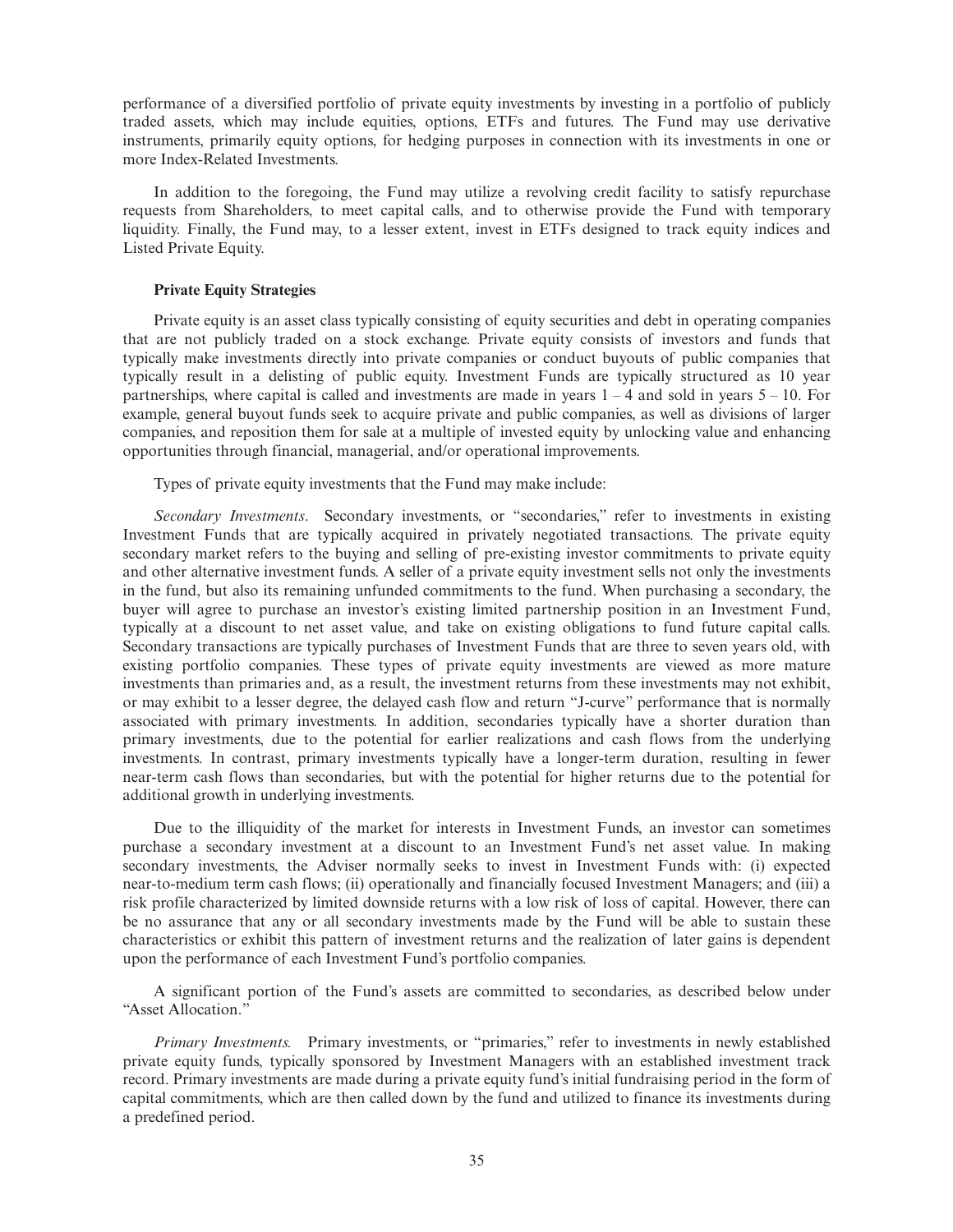Seasoned primary investments, or seasoned primaries, refer to primary investments made after an Investment Fund has already invested a certain percentage of its capital commitments (e.g., 25%, at the time of closing). As seasoned primaries are made later in an Investment Fund's lifecycle than typical primaries, like secondaries, these investments may receive earlier distributions and the investment returns from these investments may exhibit to a lesser degree the delayed cash flow and return "J-curve" performance associated with primary investments, while also having, to a lesser extent, the potential for higher returns associated with primaries. In addition, seasoned primaries may be utilized to gain exposure to Investment Funds and strategies that would otherwise not be available for a primary investment and may enable the Fund to deploy capital more readily with less blind pool risk than investments in typical primaries.

The Adviser believes that most private equity fund sponsors raise new funds only every four to six years, and funds managed by top-tier private equity firms may be closed to new investors or otherwise not available for primary investments at any given time. Because of the limited windows of opportunity for making primary investments in particular funds, strong relationships with leading fund sponsors are important for accessing Investment Funds sponsored by top performing private equity firms that may have demand beyond the Investment Fund's capacity. There can be no assurances that the Fund will be able to access Investment Funds sponsored by top performing private equity firms.

Primary investments typically exhibit "J-curve" performance, such that the private equity fund's net asset value typically declines or flattens moderately during the early years of the fund's life as investment-related fees and expenses are incurred before investment gains have been realized. As the private equity fund matures and as portfolio companies are sold, the Adviser believes that the pattern typically reverses with increasing net asset value and distributions. There can be no assurance, however, that any or all primary investments made by the Fund will exhibit this pattern of investment returns. The realization of later gains is dependent on the performance and disposition of the Investment Fund's portfolio companies. The Adviser believes that primary investments are usually 10 years in duration, while underlying investments in portfolio companies generally have a three to seven year duration, if not longer.

Although the Fund does not currently commit a significant portion of its assets to primaries, in the future the Adviser may commit a range of 0% to 40% of the Fund's assets to primaries, measured at the time of a new investment.

*Direct Investments.* Direct investments refer to a direct investment in an operating company by the Fund, as opposed to an investment in an Investment Fund that, in turn, invests in operating companies. The Fund may make a direct investment in an operating company on its own, or as a co-investor alongside other investors, often one or more Investment Funds. Direct investments alongside other investors, referred to as "Co-Investment Opportunities," are sometimes structured so that the lead and co-investors collectively hold a controlling interest in the operating company. In some circumstances, the Fund may lead investments in Co-Investment Opportunities. In direct investments, unlike investments in Investment Funds, the Fund would likely not bear an additional layer of fees for the intermediary Investment Fund, although the Fund may still bear transactional expenses. Direct investments will normally take the form of investment in the equity securities of an operating company, which could be voting or non-voting and which would usually be privately placed, but a direct investment could also take the form of debt securities, convertible securities, or preferred shares, or a combination.

Although the Fund does not currently commit a significant portion of its assets to direct investments, in the future the Adviser may commit a range of  $0\%$  to  $20\%$  of the Fund's assets to direct investments, measured at the time of a new investment.

*Investment Opportunities.* In pursuing the Fund's investment objective, the Adviser will seek to invest in Investment Funds and direct investments representing a broad spectrum of types of private equity investment opportunities, including buyout, growth capital, special situations, credit, venture capital, private infrastructure, real estate, real assets, and/or other private assets.

Control investments in established, cash flow positive companies are usually classified as buyouts. Buyout investments may focus on companies of any size of capitalization, and such investments collectively represent a substantial majority of the capital deployed in the overall private equity market. Buyout transactions frequently use debt financing, or leverage, particularly in large capitalization transactions.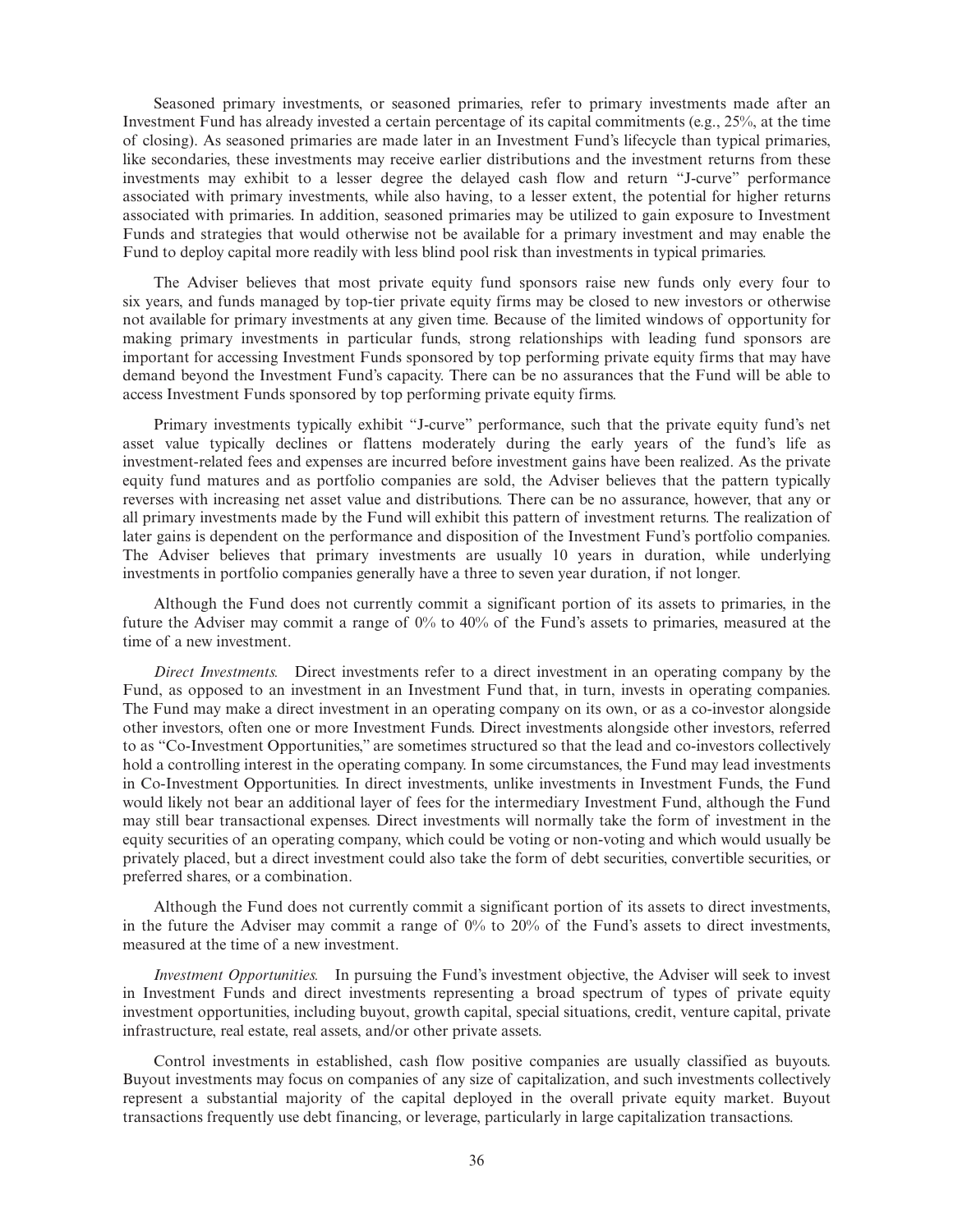Growth capital typically involves minority investments in established companies with strong growth characteristics and typically does not utilize much, if any, leverage. Companies that receive growth capital investments typically are profitable businesses that need capital for organic (*i.e.*, internally generated and non-acquisitive) and acquisition growth strategies and shareholder liquidity.

A special situations investment may include a loan to a borrower, together with equity in the form of warrants, common stock, preferred stock or some other form of equity investment. In addition, special situations investments may include other forms of investment not described herein, such as distressed debt and turnaround investments. The special situations Investment Funds to which the Adviser may allocate the Fund's assets may result in exposure to low grade or unrated debt securities (*i.e.*, "high yield" bonds, which are also known as "junk" bonds).

Credit investments may include investments in senior secured bank loans through structured vehicles and other investment products, as well as debt investments that provide a middle level of financing below the senior debt level and above the equity level, also referred to as "mezzanine" debt. The riskiest portion is the equity level, which bears the greatest risk of loss from defaults on the bonds or loans and serves to protect to some degree the other, more senior levels from default. Despite the protection from the equity level, the various levels can experience substantial losses due to actual defaults, increased sensitivity to defaults due to collateral default and the disappearance of protecting levels, market anticipation of defaults, as well as aversion to such securities as a class. Investment Funds engaged in making credit investments may invest across the capital structure of structured vehicles and other investment products.

Venture capital investments generally focus on emerging companies, often in the technology and healthcare industries. Venture capital funds typically finance companies along the full path of development or focus on certain sub-stages (usually classified as seed, early and late stage) in partnership with other investors.

Private infrastructure may include companies and Investment Funds that focus on utilities infrastructure (*e.g*., conventional and renewable power and transmission, electricity, gas and water networks) and/or transportation infrastructure (*e.g*., airports, ports, railways, and roads).

Real estate investments may include single-property real estate opportunities in the United States and abroad and operating companies with significant real estate portfolios.

Investments in real assets may provide exposure to real estate, commodities, natural resources (such as agriculture and timber), infrastructure, and precious metals. Other private asset investments may include opportunities in other assets.

The Adviser does not normally expect to make investments in Investment Funds or direct investments in the energy or healthcare sectors. The Adviser may invest the Fund's assets in Investment Funds that engage in investment strategies other than those described in this Prospectus, and may sell the Fund's portfolio holdings at any time.

*Geographic Regions.* Investment Funds and direct investments may be domiciled in the United States or outside the United States, though the Fund will principally invest in U.S.-domiciled investments. The Adviser does not normally expect to make investments in emerging market countries.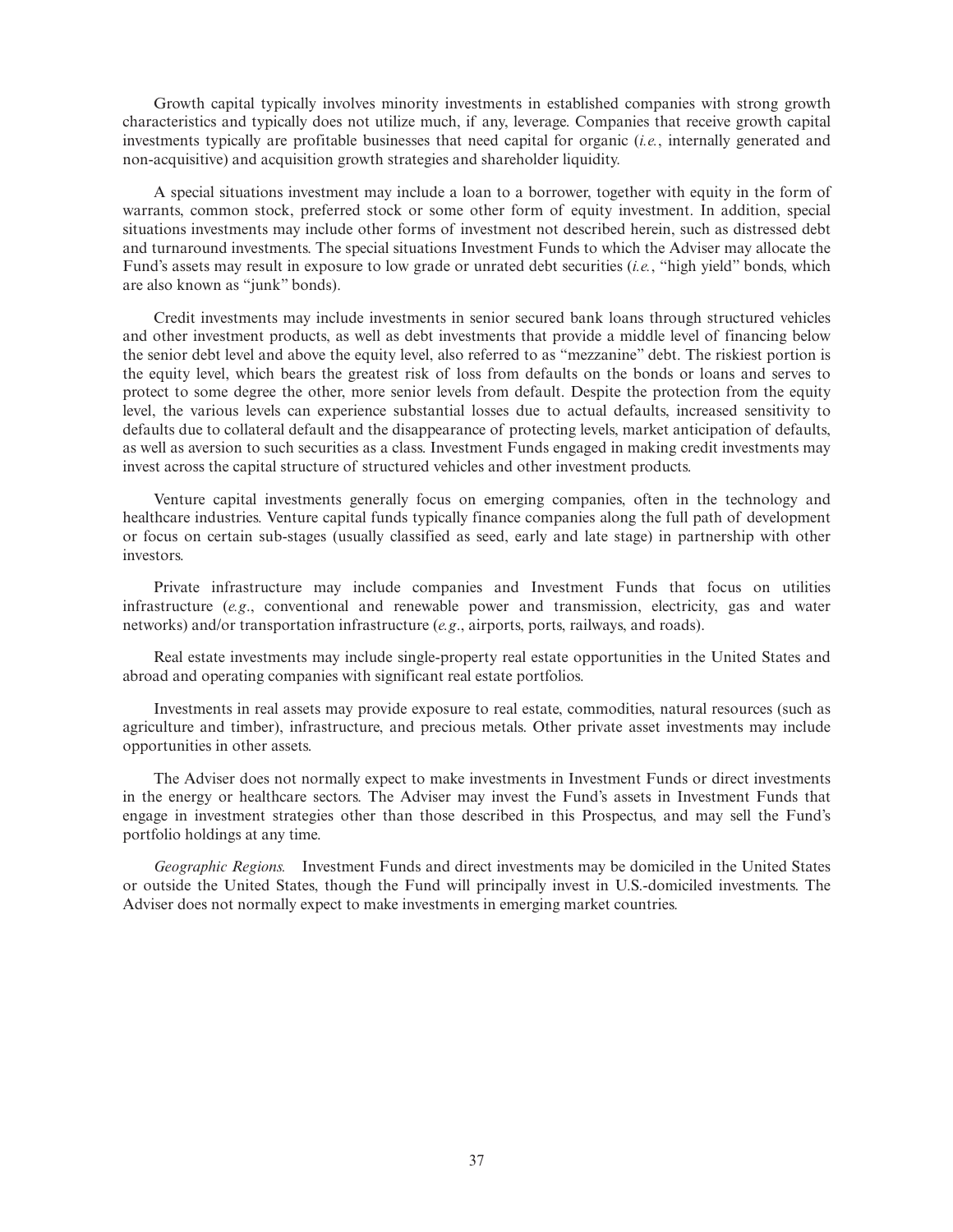### **Asset Allocation**

The Fund's anticipated asset allocation is set forth below. The percentages shown below are guidelines, and the Fund's actual allocation in investments may vary from the designated ranges at any time:

| <b>Investment Type</b>                                       | <b>Target Range</b> |
|--------------------------------------------------------------|---------------------|
|                                                              | $50 - 100\%$        |
| Primary Investments (including seasoned primary investments) | $0 - 40\%$          |
|                                                              | $0 - 20\%$          |
| <b>Investment Opportunities</b>                              |                     |
|                                                              | $50 - 80\%$         |
|                                                              | $0 - 20\%$          |
|                                                              | $0 - 20\%$          |
|                                                              | $0 - 20\%$          |
| <b>Geographic Regions</b>                                    |                     |
|                                                              | $60 - 100\%$        |
|                                                              | $0 - 25\%$          |
|                                                              | $0 - 15\%$          |

The Fund may not be able to attain the ranges in these guidelines. There can be no assurance that the desired investment strategies will be available, or that potential investments will be consistent with the Fund's investment objective, will satisfy the Adviser's due diligence considerations, or will be selected for the Fund.

Over time, the allocation ranges and commitment strategy may be adjusted based on the Adviser's analysis of the private equity market, macro-economic factors, the Fund's existing portfolio at the relevant time, and other pertinent factors. The Fund would not need to adjust its allocations if the percentages of investments change and do not fall within the allocation ranges by virtue of changes in value of the Fund's assets.

#### **More on Investment Strategies**

The principal elements of the Adviser's investment strategy include: (i) allocating the assets of the Fund across Investment Funds, direct investments, and other assets; (ii) seeking to secure access to compelling investment opportunities that the Adviser believes offer attractive value; (iii) seeking to manage the Fund's level of investment and liquidity using the Adviser's significant experience in managing private equity capital commitments; and (iv) seeking to manage risk through ongoing monitoring of the Fund's portfolio.

*Security Selection.* In selecting secondaries and seasoned primaries for the Fund, the Adviser seeks to purchase assets that the Adviser believes are quality assets and are priced at a discount to the asset's intrinsic value, where downside and principal risk is limited, and the range of investment outcomes can be measured and assessed. In selecting primaries, the Adviser will seek to invest with Investment Managers that the Adviser believes have a proven track record and an investment strategy that seeks to create value for their investors. In assessing direct investments, the Adviser will seek to invest in opportunities that it believes have an attractive risk-reward profile, taking into account management, industry, strategy, capital structure, potential partners and other factors.

*Commitment Strategy.* Investors in private equity funds generally make a commitment to provide a specified level of capital to a private equity fund upon demand by such private equity fund's Investment Manager. Commitments to private equity funds generally are not immediately invested. Instead, committed amounts are drawn down by private equity funds and invested over time, as underlying investments or portfolio companies are identified. As a result, a significant investment position in an Investment Fund, particularly a primary investment, may require an appropriate commitment strategy.

The Adviser will seek to address this challenge by balancing liquidity with maintaining a level of investment that is as high as practicable. A significant portion of the Fund's assets are committed to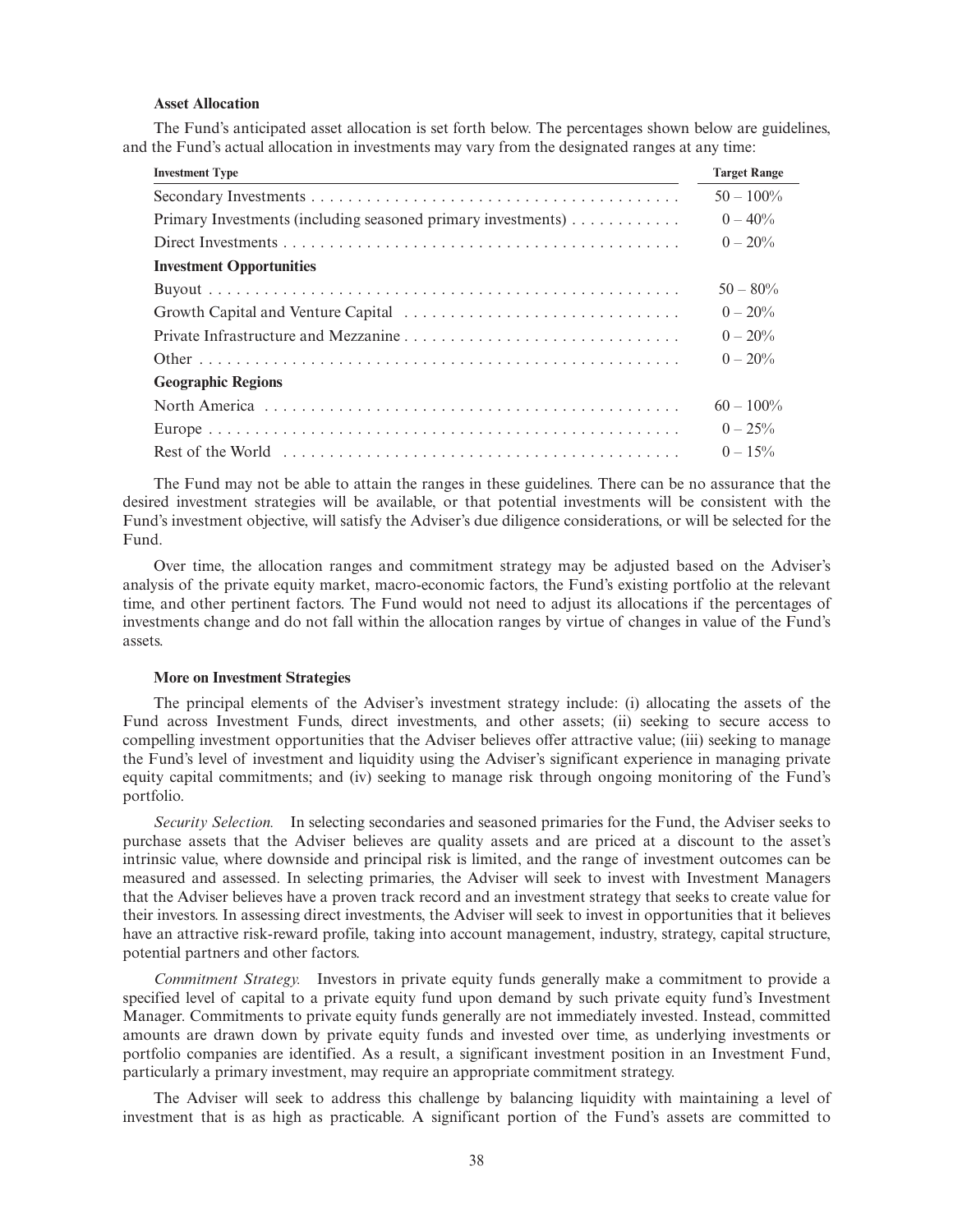secondary investments and seasoned primaries, and, to a lesser extent, to primary investments. The Fund may also make direct investments in operating companies. Typically, secondary investments will have a lesser obligation to fund future capital calls than primary investments. The Fund may commit to invest in Investment Funds — both secondaries and primaries — in an aggregate amount that exceeds the Fund's then-current assets (*i.e.*, to "over-commit") to maintain an appropriate level of investment.

The commitment strategy may also take other anticipated cash flows into account, such as those relating to new subscriptions, the tender of Shares by Shareholders, and any distributions made to Shareholders. To forecast portfolio cash flows, the Adviser may analyze historical data, actual portfolio observations, insights and valuations from the Investment Managers and forecasts by the Adviser.

*Risk Management.* The Adviser believes that due to the long-term nature of the Fund's investments, ongoing risk management is important to the health of private equity investments. The Adviser will seek to establish a portfolio with exposure to assets that differ by geography, vintage years, investment opportunity, sector, industry, and stage of development. The Adviser will use a range of techniques to reduce the risk associated with private equity investing. These include seeking to maintain close contact with Investment Managers of Investment Funds, and seeking to track commitments, capital calls, distributions, valuations, and other pertinent details of Investment Funds.

Other risk management techniques may include, without limitation:

- Diversifying commitments across Investment Funds at different stages of fund lifecycles through the use of seasoned primaries and secondaries;
- Actively managing cash and liquidity;
- Monitoring cash flows to avoid cash drag and maintain maximum appropriate levels of commitment; and
- Monitoring available credit lines for the Fund to provide liquidity to satisfy repurchase requests, consistent with the limitations and requirements of the 1940 Act.

To enhance the Fund's liquidity, particularly in times of possible net outflows through the tender of Shares by Shareholders, or in managing the Fund's assets, the Adviser may from time to time determine to sell certain of the Fund's assets.

### **Investment Selection**

A major component of the Adviser's investment process and selection is its approach to generating what the Adviser believes to be attractive investment opportunities. In its management of private funds, the Adviser has maintained consistently robust deal flow as a result of its global relationships, reputation and research. The Adviser uses a proprietary integrated top-down and bottom-up sourcing program, as well as long-standing relationships from its experience investing in secondaries, to maintain its continuous and methodical global outreach. The Adviser will target differentiated secondary opportunities in core areas and industries with the assistance of its proprietary database of market intelligence. The Adviser is also an active primary investor and has broad-reaching relationships with hundreds of Investment Managers, which may provide the Fund with access to valuable and proprietary insights and information to support the analysis and evaluation of investment opportunities.

The Adviser typically chooses price discipline over investment volume, and will leverage its expertise in valuation metrics, industry trends, and knowledge of specific target portfolio companies to perform comprehensive valuation of Investment Funds. The Adviser assesses both a top-down manager evaluation and a bottom-up company-by-company valuation to determine the appropriate price for a secondary investment. The Adviser considers industry, geography, investment stage, vintage, and fund manager in selecting assets for the Fund's portfolio.

### **Due Diligence**

The Adviser and its investment management team may use a range of resources to identify and source the availability of Investment Funds. The Adviser will seek to perform analysis on the underlying assets in prospective Investment Funds. This may include analysis of debt and equity structures, balance sheet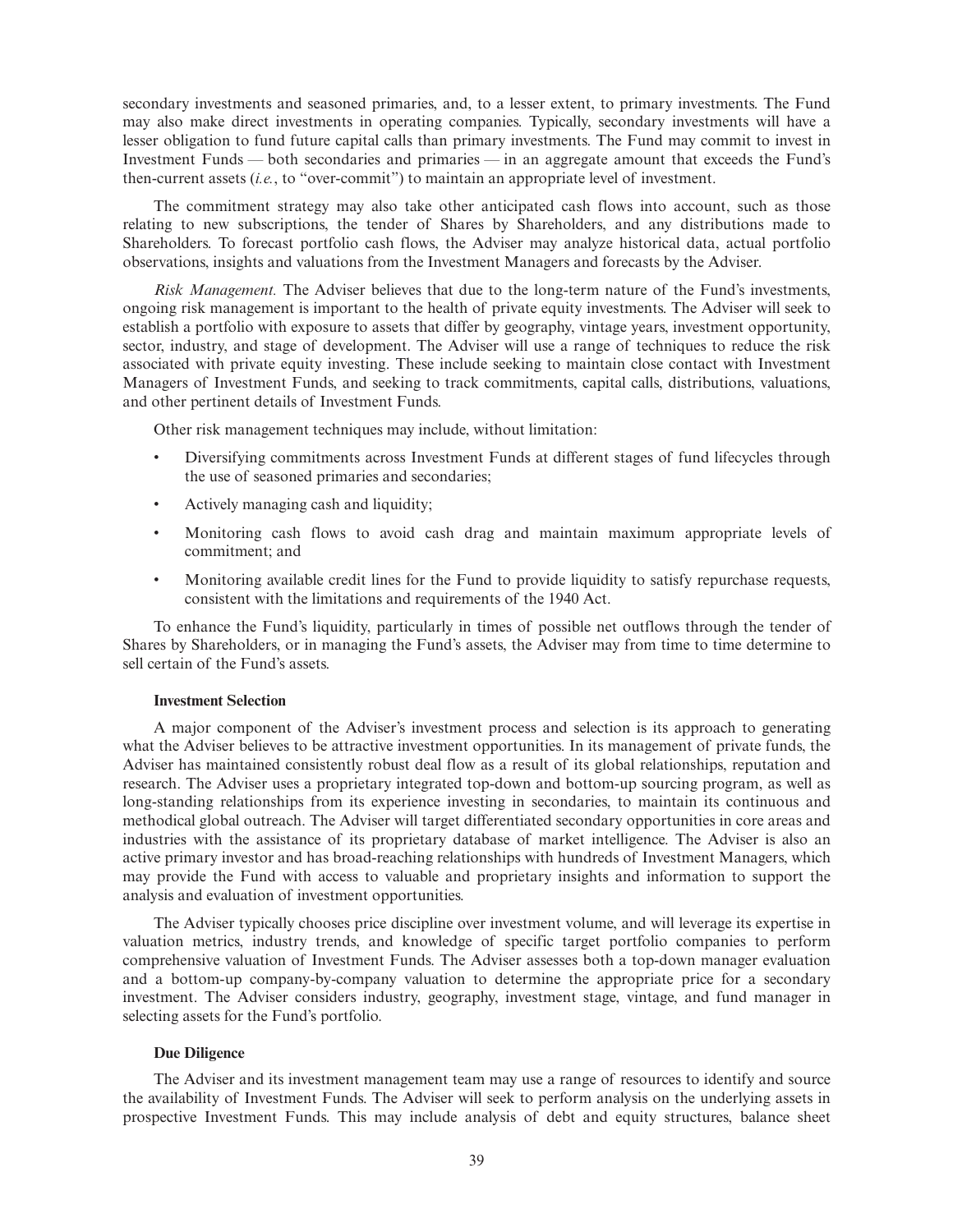strength and fundamentals, cash flow dynamics, operations, and management teams. In addition, the Adviser has assembled a proprietary database of information on a large number of leading private equity funds and their underlying portfolios. The Adviser believes that its broad network of relationships throughout the private equity industry will assist portfolio managers in evaluating potential investments. Over the past five calendar years, the Adviser has analyzed approximately \$35 billion in secondary interests per year.

After making an investment in an Investment Fund, the Adviser will seek to track operating information about the Investment Fund and its portfolio companies. The Adviser will seek to communicate with Investment Managers, conduct onsite visits where feasible, review audited and unaudited reports, monitor turnover in senior management, and monitor changes in policies. In conjunction with the due diligence process, an investment's tax treatment and terms and conditions may be considered.

The Adviser has a global platform with offices in New York City, London, and Hong Kong, which provides the Adviser with industry and market intelligence, and industry-specific valuation expertise.

In committing the Fund's assets, the Adviser will attempt to benefit from the performance of various Investment Funds, and assess the potential benefits and risks of access to new and existing Investment Funds. Generally, the Adviser will seek to invest no more than 10% of the Fund's assets, measured at the time of investment, in any one Investment Fund, although the Adviser may exceed this amount where it believes appropriate.

### **Leverage**

The Fund may borrow money in connection with its investment activities (*i.e.*, utilize leverage). The Fund may borrow money through a credit facility or other arrangements for investment purposes, to satisfy repurchase requests, and to provide the Fund with liquidity. For borrowing through indebtedness, the 1940 Act requires a registered investment company to satisfy the Asset Coverage Requirement of 300% of its indebtedness, including amounts borrowed. This means that the value of the Fund's total indebtedness may not exceed one-third of the value of its total assets, including the value of the assets purchased with the proceeds of its indebtedness.

Investment Funds may also utilize leverage in their investment activities. In general, the use of leverage by Investment Funds or the Fund may increase the volatility of the Investment Funds or the Fund. See "Types of Investments and Related Risks — Leverage Utilized by the Fund."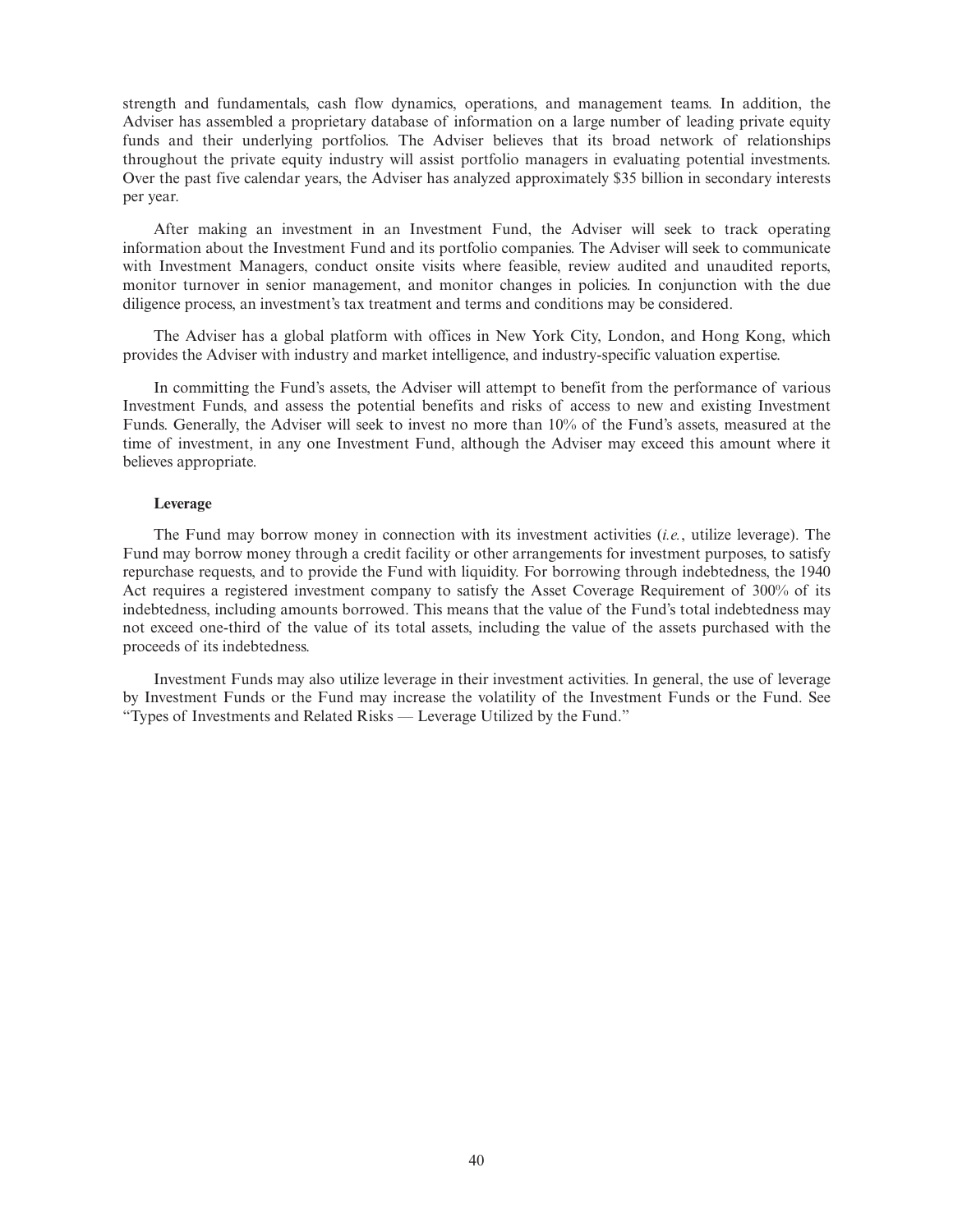### **TYPES OF INVESTMENTS AND RELATED RISKS**

The value of the Fund's total net assets is expected to fluctuate in response to fluctuations in the value of the Investment Funds, direct investments and other assets in which the Fund invests. Discussed below are the investments generally made by Investment Funds and the principal risks that the Adviser and the Fund believe are associated with those investments and with direct investments in operating companies. These risks will, in turn, have an effect on the Fund. In response to adverse market, economic or political conditions, the Fund may invest in investment grade fixed income securities, money market instruments and affiliated or unaffiliated money market funds or may hold cash or cash equivalents for liquidity or defensive purposes, pending investment in longer-term opportunities. In addition, the Fund may also make these types of investments pending the investment of assets in Investment Funds and Co-Investment Opportunities or to maintain the liquidity necessary to effect repurchases of Shares. When the Fund takes a defensive position or otherwise makes these types of investments, it may not achieve its investment objective.

**Investment Risk.** An investment in the Fund involves a high degree of risk, including the risk that the Shareholder's entire investment may be lost. The Fund's performance depends upon the Adviser's selection of Investment Funds and direct investments in operating companies, the allocation of offering proceeds thereto, and the performance of the Investment Funds, direct investments, and other assets. The Investment Funds' investment activities and investments in operating companies involve the risks associated with private equity investments generally. Risks include adverse changes in national or international economic conditions, adverse local market conditions, the financial conditions of portfolio companies, changes in the availability or terms of financing, changes in interest rates, exchange rates, corporate tax rates and other operating expenses, environmental laws and regulations, and other governmental rules and fiscal policies, energy prices, changes in the relative popularity of certain industries or the availability of purchasers to acquire companies, and dependence on cash flow, as well as acts of God, uninsurable losses, war, terrorism, earthquakes, hurricanes or floods and infectious disease epidemics/pandemics (such as COVID-19) and other factors which are beyond the control of the Fund or the Investment Funds. These events could reduce consumer demand or economic output, result in market closures, travel restrictions or quarantines, and significantly adversely impact the economy and the investments of the Fund and the Investment Funds. Governmental and quasi-governmental authorities and regulators throughout the world have previously responded to serious economic disruptions with a variety of significant fiscal and monetary policy changes, including but not limited to, direct capital infusions into companies, new monetary programs and dramatically lower interest rates. An unexpected or sudden reversal of these policies, or the ineffectiveness of these policies, could increase volatility in securities markets, which could adversely affect the investments of the Fund and the Investment Funds. Unexpected volatility or lack of liquidity, could impair the Fund's performance and result in its suffering losses.

**Limited Operating History.** The Fund is a non-diversified, closed-end management investment company with limited performance history that a Shareholder can use to evaluate the Fund's investment performance. The Fund may be unable to raise substantial capital, which could result in the Fund being unable to structure its investment portfolio as anticipated, and the returns achieved on these investments may be reduced as a result of allocating all of the Fund's expenses over a smaller asset base. The operating expenses for a newer fund, including start-up costs, which may be significant, may be higher than the expenses of an established fund. In addition, prior to the launch of the Fund, the Adviser had not previously managed the assets of a closed-end registered investment company.

**Closed-End Fund; Liquidity Risks.** The Fund is a non-diversified closed-end management investment company designed principally for long-term investors and is not intended to be a trading vehicle. An investor should not invest in the Fund if the investor needs a liquid investment. Closed-end funds differ from open-end management investment companies (commonly known as mutual funds) in that investors in a closed-end fund do not have the right to redeem their shares on a daily basis at a price based on net asset value.

**General Private Equity Risks.** "Private equity" typically refers to investments that are made through privately negotiated transactions using private capital. Private equity funds, often organized as limited partnerships, are the most common vehicles for making private equity investments, although the Fund may also make direct investments in the securities of an operating company alongside an Investment Fund in a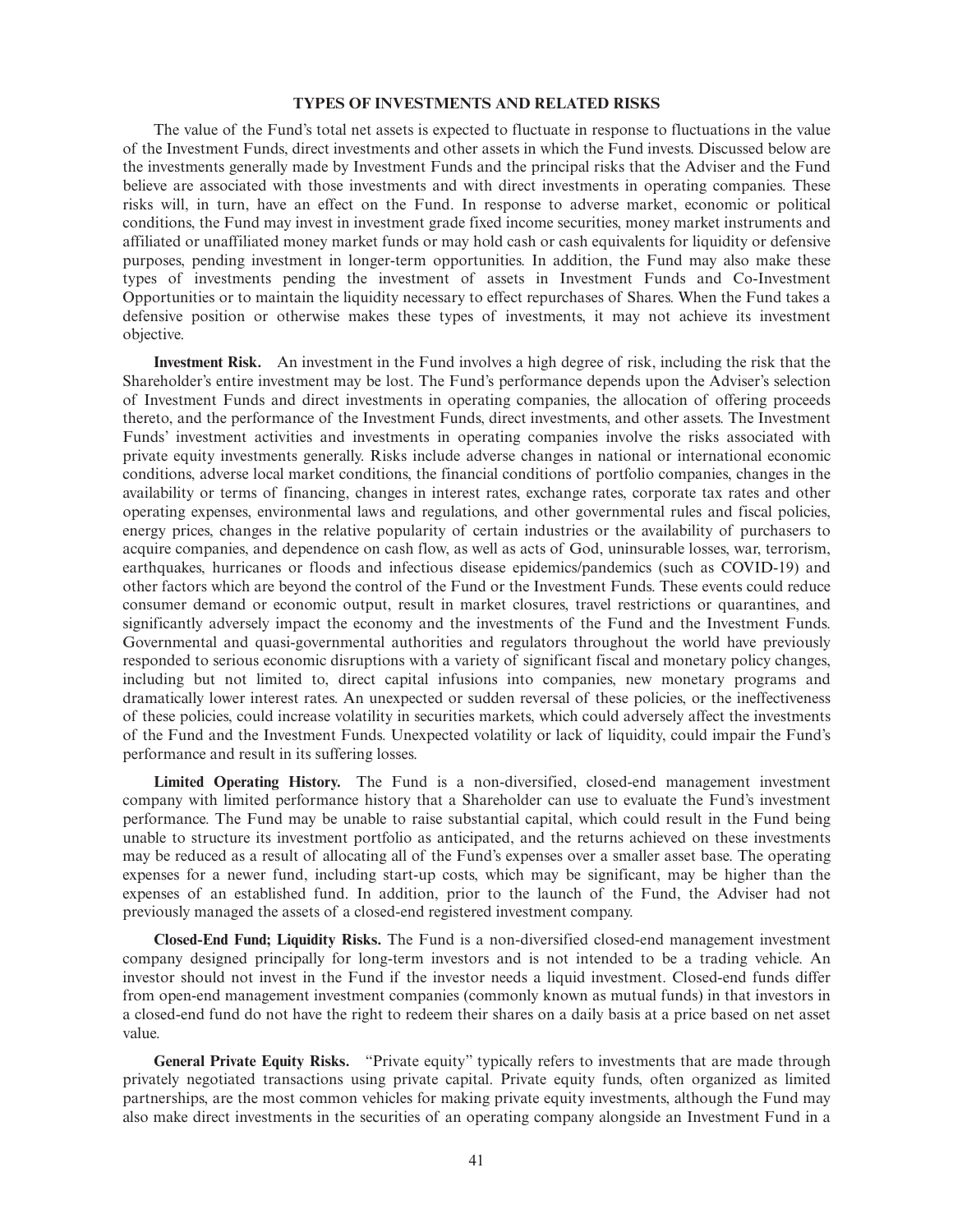Co-Investment Opportunity or on its own. Private equity funds that focus on buyouts have generally been dependent on the availability of debt or equity financing to fund the acquisitions of their investments. Depending on market conditions, however, the availability of such financing may be reduced dramatically, limiting the ability of such private equity funds to obtain the required financing or reducing their expected rate of return. The success of each Investment Fund (and, as a result, the success of the Fund) is subject to those risks that are inherent in private equity investments. These risks are generally related to: (i) the ability of each of Investment Fund to select and manage successful investment opportunities; (ii) the quality of the management of each company in which an Investment Fund invests; (iii) the ability of an Investment Fund to liquidate its investments; and (iv) general economic conditions. Securities of private equity funds, as well as the portfolio companies these funds invest in, tend to be more illiquid, and highly speculative.

**General Risks of Secondary Investments.** There is no established market for secondaries and the Adviser does not currently expect a liquid market to develop. Moreover, the market for secondaries has been evolving and is likely to continue to evolve. It is possible that competition for appropriate investment opportunities may increase, thus reducing the number and attractiveness of investment opportunities available to the Fund and adversely affecting the terms upon which investments can be made. Accordingly, there can be no assurance that the Fund will be able to identify sufficient investment opportunities or that it will be able to acquire sufficient secondaries on attractive terms.

When the Fund acquires an Investment Fund interest as a secondary investment, the Fund may acquire contingent liabilities associated with such interest. Specifically, when the seller has received distributions from the relevant Investment Fund and, subsequently, that Investment Fund recalls any portion of such distributions, the Fund (as the purchaser of the interest to which such distributions are attributable) may be obligated to pay an amount equivalent to such distributions to such Investment Fund. While the Fund may be able, in turn, to make a claim against the seller of the interest for any monies so paid to the Investment Fund, there can be no assurance that the Fund would have such right or prevail in any such claim.

In some instances, the Fund may have the opportunity to acquire a portfolio of interests from a seller on an "all or nothing" basis. Certain of the interests in the portfolio may be less attractive than others, and certain of the sponsors of such interests may be more familiar to the Fund than others, or may be more experienced or highly regarded than others. In certain instances, the purchase of an interest in a new fund may be less attractive than a secondary market purchase of an existing limited partner interest. In such cases, it may not be possible for the Fund to exclude from such purchases those investments that the Adviser considers (for commercial, tax, legal, or other reasons) less attractive.

The overall performance of the Fund's secondaries will depend in part on the acquisition price paid, which may be negotiated based on incomplete or imperfect information. Certain secondaries may be purchased as a portfolio, and in such cases the Fund may not be able to carve out from such purchases those investments that the Adviser considers (for commercial, tax, legal or other reasons) less attractive. Where the Fund acquires an Investment Fund interest as a secondary investment, in the Adviser's experience, the Fund will generally not have the ability to modify or amend such Investment Fund's constituent documents (*e.g.*, limited partnership agreements) or otherwise negotiate the economic terms of the interests being acquired. In addition, the costs and resources required to investigate the commercial, tax and legal issues relating to secondaries are typically greater than those relating to primary investments.

The Fund may acquire secondaries as a member of a purchasing syndicate, in which case the Fund may be exposed to additional risks including, among other things: (i) counterparty risk; (ii) reputation risk; (iii) breach of confidentiality by a syndicate member; and (iv) execution risk.

**Nature of Portfolio Companies.** The Fund may acquire direct investments in portfolio companies or purchase secondaries or primaries that invest in portfolio companies that involve a high degree of business or financial risk. Such portfolio companies may be startups in the early phases of development, which can be highly risky due to the lack of a significant operating history, fully developed product lines, experienced management, or a proven market for their products. The Fund's investments may also include portfolio companies that are in a state of distress or which have a poor record and which are undergoing restructuring or changes in management, and there can be no assurances that such restructuring or changes will be successful. The management of such portfolio companies may depend on one or two key individuals,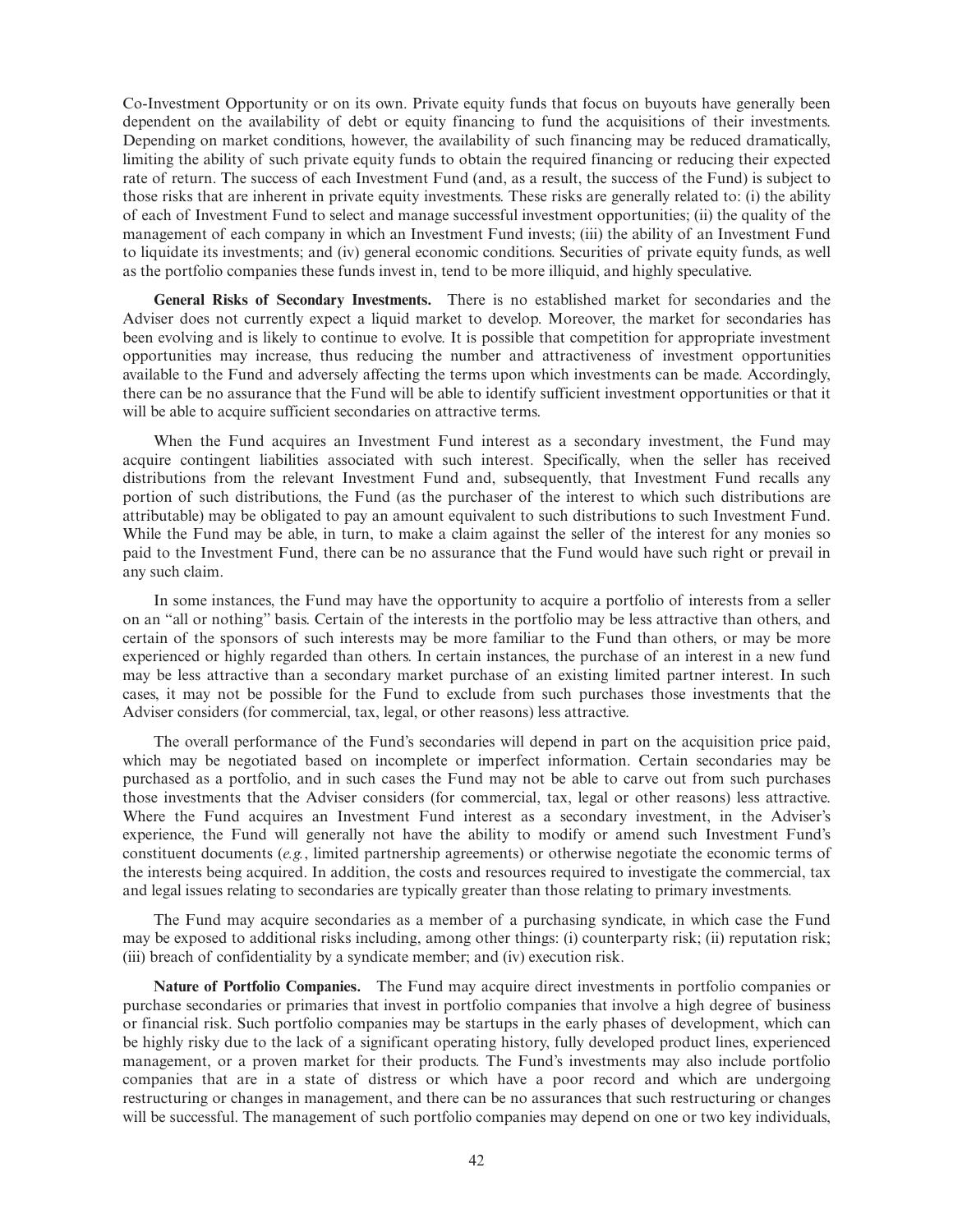and the loss of the services of any of such individuals may adversely affect the performance of such portfolio companies. Portfolio companies may require substantial additional capital to support their operations, to finance expansion or to maintain their competitive position, or may otherwise have a weak financial condition. Portfolio companies may face intense competition, including competition from companies with greater financial resources, more extensive development, manufacturing, marketing and other capabilities and a larger number of qualified managerial and technical personnel.

**Co-Investment Risk.** When the Fund invests alongside other investors in Co-Investment Opportunities, the realization of portfolio company investments made as co-investments may take longer than would the realization of investments under the sole control of the Adviser or the Fund because co-investors may require an exit procedure requiring notification of the other co-investors and possibly giving the other co-investors a right of first refusal or a right to initiate a buy-sell procedure (*i.e.*, one party specifying the terms upon which it is prepared to purchase the other party's or parties' participation in the investment and the non-initiating party or parties having the option of either buying the initiating party's participation or selling its or their participation in the investment on the specified terms).

Co-Investment Opportunities may involve risks in connection with such third-party involvement, including the possibility that a third-party may have financial difficulties, resulting in a negative impact on such investment, or that the Fund may in certain circumstances be held liable for the actions of such third-party co-investor. Third-party co-investors may also have economic or business interests or goals that are inconsistent with those of the Fund, or may be in a position to take or block action in a manner contrary to the Fund's investment objective. In circumstances where such third parties involve a management group, such third parties may receive compensation arrangements relating to the Co-Investment Opportunities, including incentive compensation arrangements, and the interests of such third parties may not be aligned with the interests of the Fund.

When the Fund makes direct investments in operating companies that are Co-Investment Opportunities alongside Investment Managers, the Fund will be highly dependent upon the capabilities of the Investment Managers alongside which the investment is made. The Fund may indirectly make binding commitments to Co-Investment Opportunities without an ability to participate in the management and control of, and with no or limited ability to transfer its interests in, the pertinent operating company. In some cases, the Fund will be obligated to fund its entire direct investment in a Co-Investment Opportunity up front, and in other cases the Fund will make commitments to fund investments from time to time as called by the Investment Manager of another Investment Fund in a Co-Investment Opportunity. Generally, neither the Adviser nor the Fund will have control over the timing of capital calls or distributions received from such Co-Investment Opportunities, or over investment decisions made in such Co-Investment Opportunities.

When the Fund participates in a Co-Investment Opportunity, the Fund generally will not have control over the underlying portfolio company, and will not be able to direct the policies or management decisions of such portfolio company. Thus, the returns to the Fund from any such investments will be more dependent upon the performance of the particular portfolio company and its management in that the Adviser, on behalf of the Fund, will not be able to direct the policies or management decisions of such portfolio company.

**Leverage Utilized by the Fund.** The Fund may borrow money in connection with its investment activities  $-i.e.$ , the Fund may utilize leverage. The Fund may borrow money through a credit facility or other arrangements for investment purposes, to satisfy repurchase requests and to provide the Fund with temporary liquidity. See "Investment Program — Leverage."

The use of leverage is speculative and involves certain risks. Although leverage will increase the Fund's investment return if the Fund's interest in an Investment Fund purchased with borrowed funds earns a greater return than the interest expense the Fund pays for the use of those funds, the use of leverage will decrease the return on the Fund if the Fund fails to earn as much on its investment purchased with borrowed funds as it pays for the use of those funds. The use of leverage will in this way magnify the volatility of changes in the value of an investment in the Fund, especially in times market turmoil. The Fund may be required to maintain minimum average balances in connection with its borrowings or to pay a commitment or other fee to maintain a line of credit; either of these requirements would increase the cost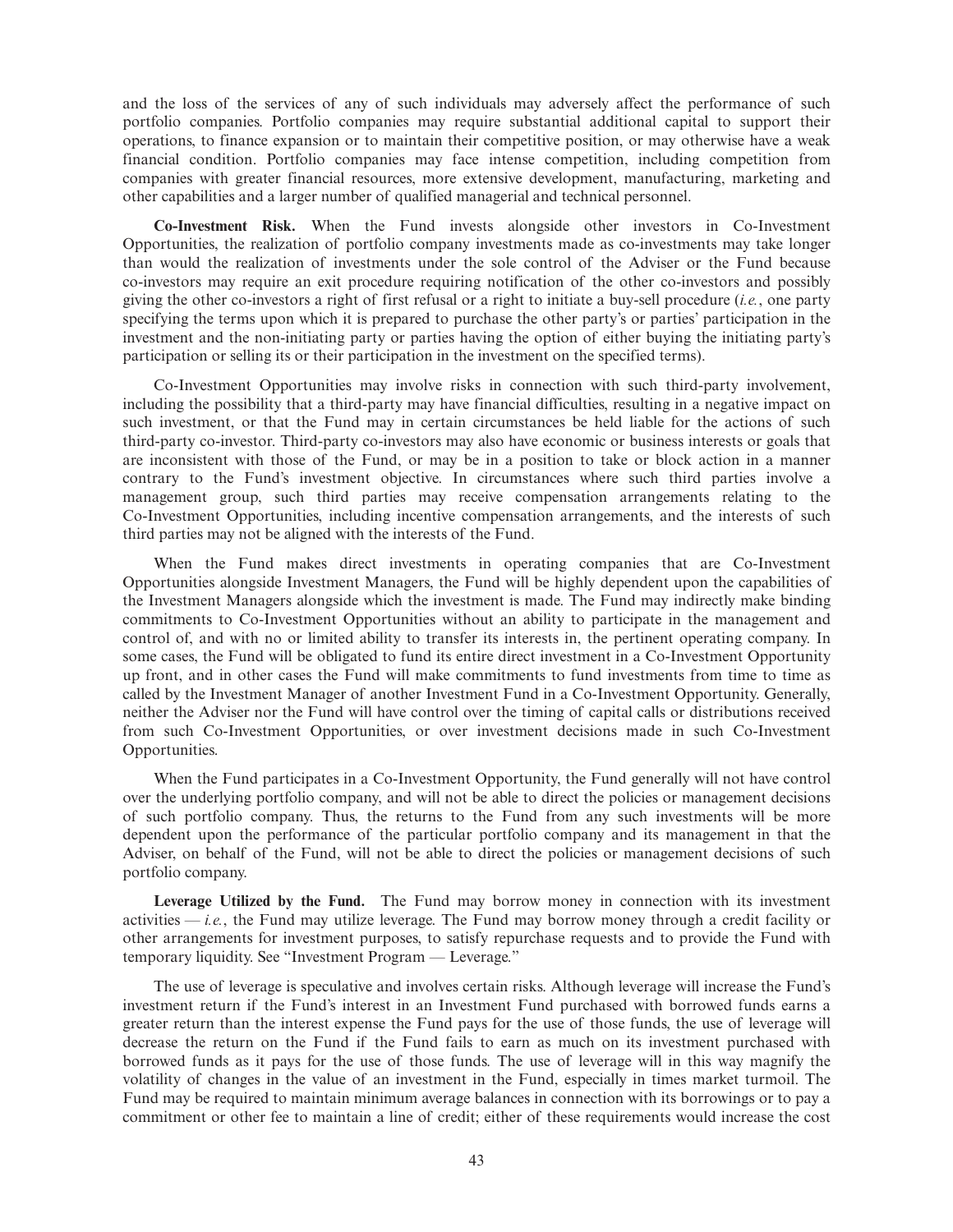of borrowing over the stated interest rate. In addition, a lender to the Fund may terminate or refuse to renew any credit facility into which the Fund has entered. If the Fund is unable to access additional credit, it may be forced to sell its interests in Investment Funds at inopportune times, which may further depress the returns of the Fund.

The 1940 Act's Asset Coverage Requirement requires a registered investment company to satisfy an asset coverage requirement of 300% of its borrowing through indebtedness, including amounts borrowed, measured at the time the investment company incurs the indebtedness. This requirement means that the value of the investment company's total indebtedness may not exceed one third of the value of its total assets (including the indebtedness). The Asset Coverage Requirement also requires a closed-end registered investment company to satisfy an asset coverage requirement of 200% for the issuance of preferred stock. The 1940 Act also requires that dividends may not be declared if this Asset Coverage Requirement is breached. The Fund's borrowings will at all times be subject to the Asset Coverage Requirement.

**Leverage Utilized by Investment Funds.** Investment Funds may also utilize leverage in their investment activities. Borrowings by Investment Funds are not subject to the limitations on borrowings in the 1940 Act. Accordingly, the Fund's portfolio may be exposed to the risk of highly leveraged investment programs of certain Investment Funds held by the Fund. Generally, the use of leverage by Investment Funds may increase the volatility of the Investment Funds. An Investment Fund's leverage or expected leverage is a factor that may be considered by the Adviser in its security selection process.

**Investments in Non-Voting Stock; Inability to Vote.** To avoid potential regulatory consequences, the Fund may need to hold its interest in an Investment Fund or in a direct investment in an operating company in non-voting form or limit its voting rights to a certain percentage of its investment. This limitation on owning voting interests is intended to ensure that an Investment Fund is not deemed an "affiliated person" of the Fund for purposes of the 1940 Act, which may, among other things, potentially impose limits on transactions with the Investment Fund or operating company, both by the Fund and other funds managed by the Adviser. There are, however, other statutory tests of affiliation (such as on the basis of control), and an Investment Fund may be deemed an "affiliated person" of the Fund notwithstanding these limitations. If this were the case, transactions between the Fund and the Investment Fund could potentially be subject to the prohibitions of the 1940 Act if an exemption or exception were not available.

To limit its voting interests in certain Investment Funds or an operating company, the Fund may, at the time of investment: (i) elect to invest in a class of an Investment Fund's or operating company's non-voting securities (if such a class is available); or (ii) enter into contractual arrangements under which the Fund irrevocably waives its rights (if any) to vote its interests in an Investment Fund or operating company or those voting rights that would exceed the 4.9% limitation. The Fund would not receive any consideration in return for entering into a voting waiver arrangement. Other funds or accounts managed by the Adviser may waive their voting rights in a particular Investment Fund. To the extent that other funds or accounts managed by the Adviser do not waive their voting rights in a particular Investment Fund or operating company, the voting power of the other funds or accounts managed by the Adviser will increase as a result of the Fund waiving its voting rights in the Investment Fund. Subject to the oversight of the Board, determinations of whether the Fund will waive its voting rights will be made by the Adviser as part of the investment process. These voting waiver arrangements may permit the Fund to own more than a 4.9% economic interest in certain Investment Funds.

To the extent that the Fund (i) holds non-voting interests, or (ii) contractually foregoes the right to vote its interests in an Investment Fund or operating company, the Fund will not be able to vote on matters that require the approval of the interest holders of the Investment Fund or operating company, including matters that may be adverse to the Fund's interests. This restriction could diminish the influence of the Fund and Adviser in an Investment Fund or operating company, as compared to other investors in the Investment Fund or operating company, and could adversely affect the Fund's investment in the Investment Fund or operating company, which could result in unpredictable and potentially adverse effects on the Fund. However, as a general matter, an Investment Fund generally provides its interest holders with an ability to vote only under limited circumstances, if at all. The Fund's practices regarding investment in non-voting securities of an Investment Fund or waivers of its voting rights are, therefore, not expected to adversely affect the Fund's operations or its rights as an investor in an Investment Fund.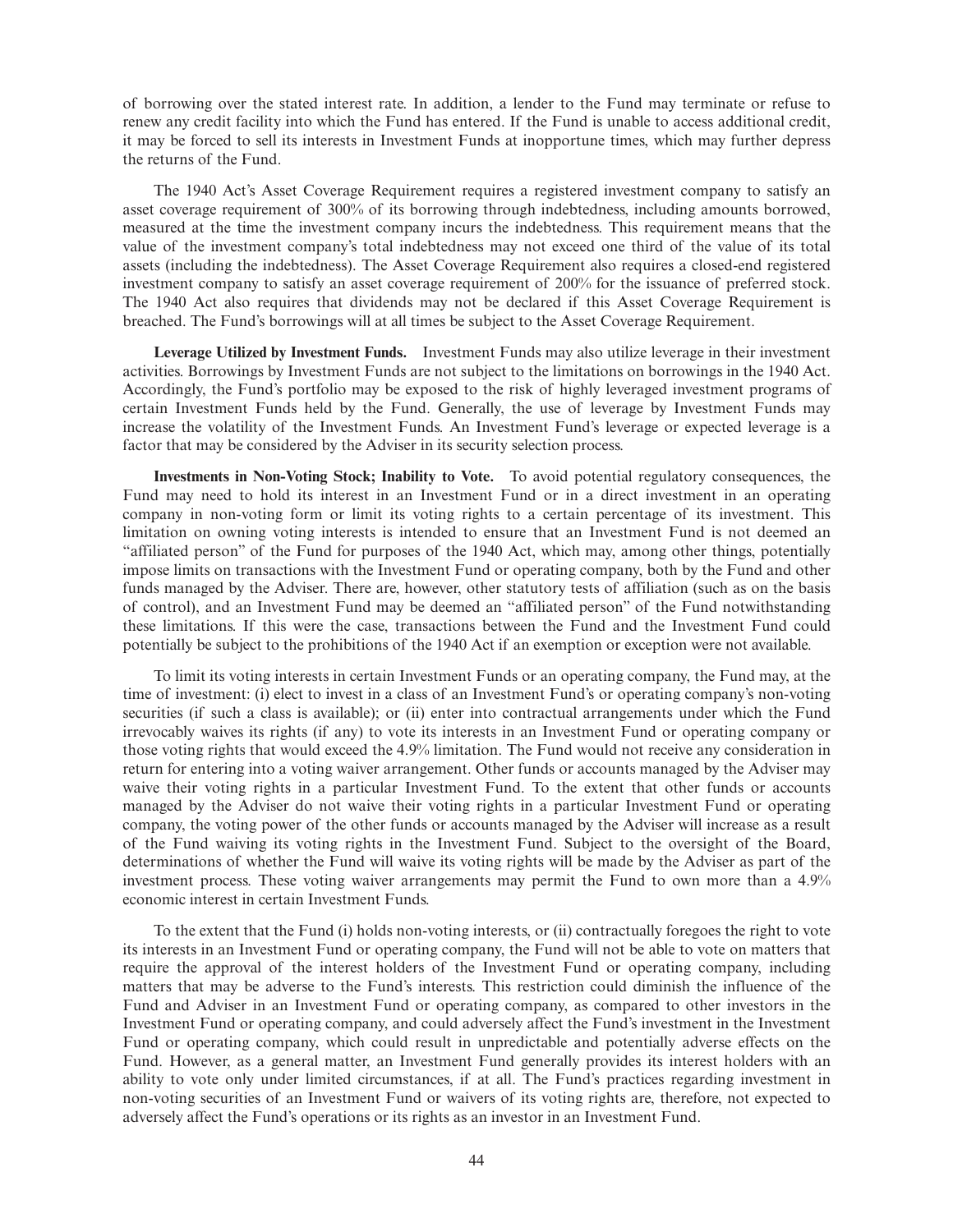**Valuation of the Fund's Interests in Investment Funds.** A large percentage of the securities in which the Investment Funds invest will not have a readily ascertainable market price and will be fair valued by the Investment Fund. In this regard, in the process of valuing an Investment Fund, the Investment Manager may face elements of judgment and may also face a conflict of interest in valuing the securities, as the valuation may affect the Investment Manager's compensation and/or its ability to raise additional funds. The valuation of the Fund's investments in Investment Funds is ordinarily determined based upon valuations provided by the Investment Managers of the Investment Funds on a quarterly basis. No assurances can be given regarding the valuation methodology or the sufficiency of systems utilized by any Investment Fund, the accuracy of the valuations provided by the Investment Funds, that the Investment Funds will comply with their own internal policies or procedures for keeping records or making valuations, or that the Investment Funds' policies and procedures and systems will not change without notice to the Fund. As a result, an Investment Fund's valuation of the securities may fail to match the amount that could be realized with respect to the disposition of such securities on any Valuation Date. In addition, the valuation methodology of any Investment Fund relies on the subjective judgment of its Investment Manager.

Similarly, an operating company held by the Fund that does not have outstanding securities that are publicly held will not have a readily ascertainable market price, and will be required to be fair valued by the Administrator. In this regard, the Administrator will need to use valuation techniques under the supervision of the Fund's Board of Trustees that may not rely on transparent inputs, and the Administrator will face elements of judgment as well as a conflict of interest in valuing the securities, as the valuation may affect the Investment Manager's compensation and the Fund's performance. No assurances can be given regarding the valuation methodology or the sufficiency of systems utilized by the Administrator, the accuracy of the valuation for the operating company. As a result, the Fund's value of the securities of an operating company may fail to match the amount that could be realized with respect to the disposition of such securities on any Valuation Date.

An Investment Fund's valuation or even the valuation of an operating company held by the Fund could also be inaccurate due to fraudulent activity, mistake, or inadvertent error. The Fund may not uncover errors in valuation for a significant period of time, if ever.

**Valuations Subject to Adjustment.** The valuations reported by the Investment Funds or deduced for operating companies, based upon which the Fund determines its quarter-end net asset value, may be subject to later adjustment or revision. For example, fiscal year-end net asset value calculations of the Investment Funds may be revised as a result of audits by the Investment Funds' independent auditors. Other adjustments may occur from time to time. Because such adjustments or revisions, whether increasing or decreasing the net asset value of an Investment Fund or an operating company, and therefore the Fund, at the time they occur, relate to information available only at the time of the adjustment or revision, the adjustment or revision may not affect the amount of the repurchase proceeds of the Fund received by Shareholders who had their Shares repurchased prior to such adjustments and received their repurchase proceeds. In addition, to the extent that such subsequently adjusted valuations adversely affect the Fund's net asset value, the outstanding Shares may be adversely affected by prior repurchases to the benefit of Shareholders who had their Shares repurchased at a net asset value higher than the adjusted amount. Conversely, any increases in the net asset value resulting from such subsequently adjusted valuations may be entirely for the benefit of the outstanding Shares and to the detriment of Shareholders who previously had their Shares repurchased at a net asset value lower than the adjusted amount. The same principles apply to the purchase of Shares. New Shareholders may be affected in a similar way.

**Illiquidity of Investment Fund Interests.** There is no regular market for interests in Investment Funds, which typically must be sold in privately negotiated transactions. Any such sales would likely require the consent of the Investment Manager of the applicable Investment Fund and could occur at a discount to the stated net asset value. If the Adviser determines to cause the Fund to sell its interest in an Investment Fund, the Fund may be unable to sell such interest quickly, if at all, and could therefore be obligated to continue to hold such interest for an extended period of time, or to accept a lower price for a quick sale.

**Repurchase Risks.** The Fund has no obligation to repurchase Shares at any time, and any such repurchases will only be made at such times, in such amounts, and on such terms as may be determined by the Board, in its sole discretion. While it is expected that the Adviser will normally recommend to the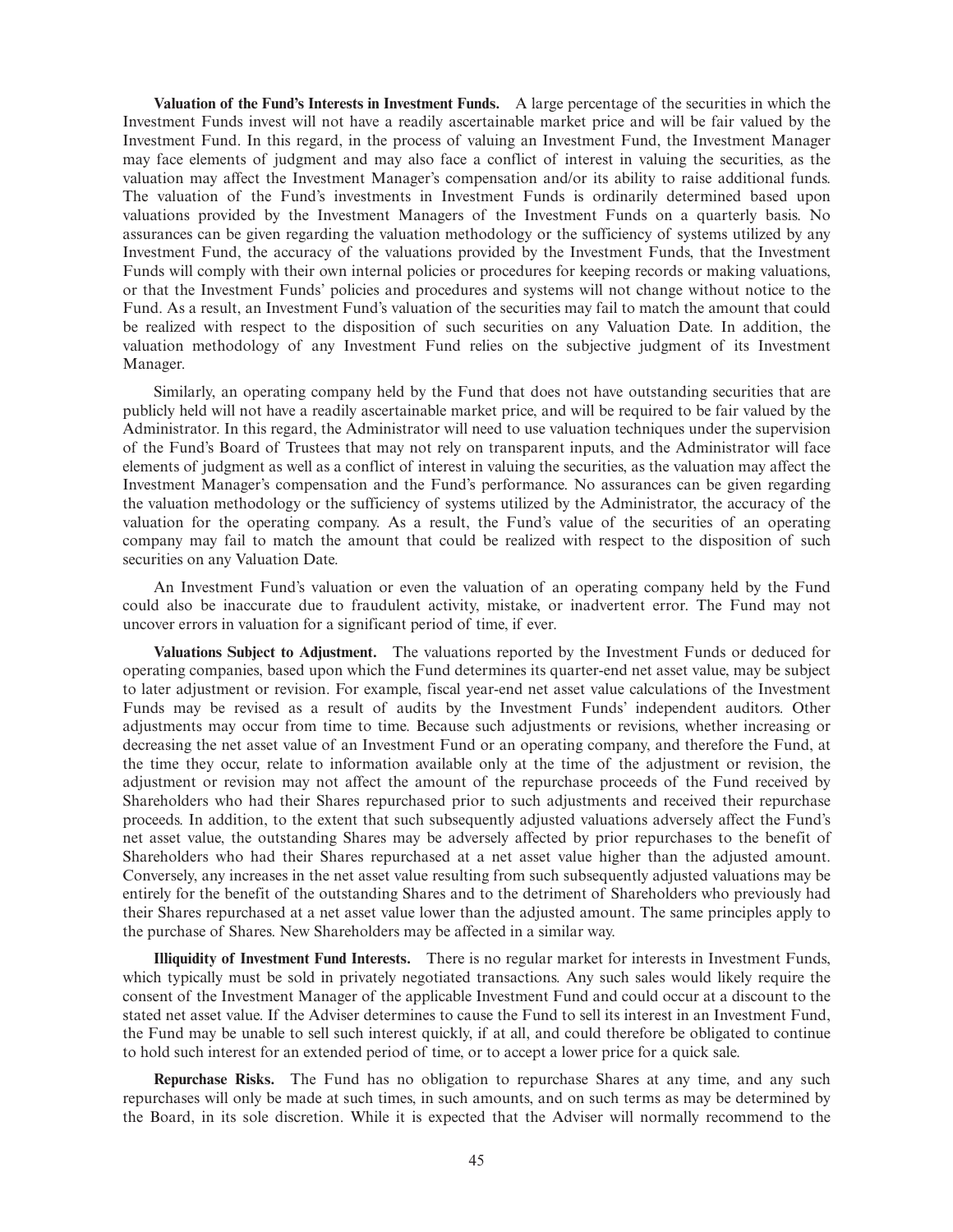Board, subject to the Board's discretion, that the Fund conduct repurchases as of the end of each calendar quarter, the Adviser may not recommend a repurchase offer for any quarter in which the Adviser believes that it would be detrimental to the Fund for liquidity or other reasons. In addition, the Fund may at any time cease conducting repurchases, even after it has started making repurchase offers, which could leave Shareholders without a source of liquidity for their Shares for an extended period of time.

With respect to any future repurchase offer, Shareholders tendering any Shares for repurchase must do so by the Notice Date specified in the notice describing the terms of the repurchase offer. The Notice Date generally will be approximately 75 days before the Valuation Date. Tenders will be revocable upon written notice to the Fund up to 5 days prior to the Valuation Date, such deadline for revocation being the "Expiration Date." Shareholders that elect to tender any Shares for repurchase will not know the price at which such Shares will be repurchased until the Fund's net asset value as of the Valuation Date is able to be determined, which determination is expected to be able to be made only late in the month following that of the Valuation Date. It is possible that during the time period between the Expiration Date and the Valuation Date, general economic and market conditions, or specific events affecting one or more Investment Funds or other assets, could cause a decline in the value of Shares in the Fund. Moreover, because the Notice Date will be substantially in advance of the Valuation Date, Shareholders who tender Shares of the Fund for repurchase will receive their repurchase proceeds well after the Notice Date. **The Fund may not be suitable as the sole investment for investors who require minimum annual distributions from a retirement account through which they hold Shares.** In addition, although the Fund does not normally expect to sell its interests in Investment Funds to satisfy repurchase offers, in the event the Fund needs to sell its interests, the Fund's investments in Investment Funds are subject to lengthy lock-up periods where the Fund will not be able to dispose of such investments except through secondary transactions with third parties, which may occur at a significant discount to net asset value and which may not be available at any given time. There is no assurance that third parties will engage in such secondary transactions and the Fund may require and be unable to obtain the Investment Fund's consent to effect such transactions. The Fund may need to suspend or postpone repurchase offers if it is not able to dispose of its interests in Investment Funds in a timely manner. See "Repurchases and Transfers of Shares."

Repurchase requests to repurchase Shares in a concentrated period of time could require the Fund to liquidate certain of its investments more rapidly than otherwise desirable in order to raise cash to fund such repurchases and achieve a market position appropriately reflecting a smaller asset base. This could have a material adverse effect on the value of the Shares. In addition, should the Fund need to sell its interests in Investment Funds to satisfy repurchase offers during periods of market turmoil or increased illiquidity, the Fund may not be able to dispose of such investments except through secondary transactions with third parties, which may occur at a significant discount to net asset value and which may not be available at any given time.

To the extent the Fund obtains repurchase proceeds by disposing of its interest in certain Investment Funds, the Fund will thereafter hold a larger proportion of its assets in the remaining Investment Funds, some of whose interests at times may be less liquid or illiquid. This could adversely affect the ability of the Fund to fund subsequent repurchase requests of Shareholders or to conduct future repurchases at all. In addition, after giving effect to such dispositions, the remaining Investment Funds may not reflect the Adviser's ideal judgment as to the desired portfolio composition of the Fund's Investment Funds, in that the Fund's performance may be tied to the performance of fewer Investment Funds and/or may not reflect the Adviser's judgment as to the Fund's optimal exposure to particular asset classes or investment strategies. These consequences may be particularly applicable if the Fund receives requests to repurchase substantial amounts of Shares, and may have a material adverse effect on the Fund's ability to achieve its investment objective and the value of the Shares. In addition, substantial repurchases of Shares could result in a sizeable decrease in the Fund's net assets, resulting in an increase in the Fund's total annual operating expense ratio.

**Expedited Decision-Making.** Investment analyses and decisions may be undertaken on an expedited basis for the Fund to take advantage of available investment opportunities that have expedited investment processes. Further, the Adviser may conduct its due diligence activities over a very brief period to take advantage of investment opportunities, which could result in less due diligence being conducted on the investment opportunity by the Adviser than would be conducted in ordinary circumstances.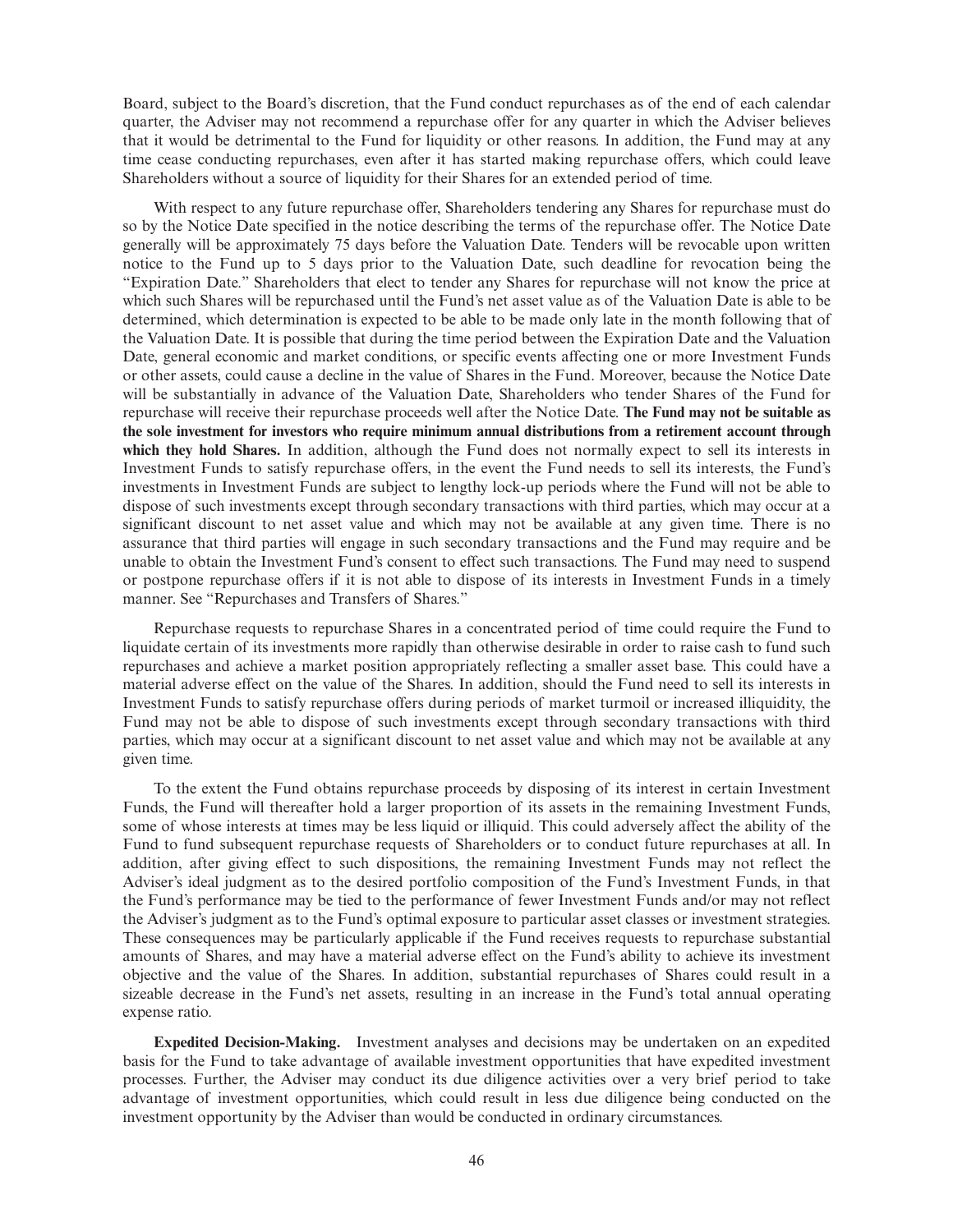**Availability of Investment Opportunities.** The business of identifying and structuring investments of the types contemplated by the Fund is competitive, and involves a high degree of uncertainty. The availability of investment opportunities generally is subject to market conditions as well as, in some cases, the prevailing regulatory or political climate. No assurance can be given that the Fund will be able to identify and complete attractive investments in the future or that it will be able to fully invest its subscriptions. Other investment vehicles sponsored, managed or advised by the Adviser and its affiliates may seek investment opportunities similar to those the Fund may be seeking. The Adviser has developed a set of procedures intended to allocate fairly between the Fund and such other investment vehicles any investment opportunities that may be appropriate for the Fund and such other investment vehicles.

Similarly, identification of attractive investment opportunities by Investment Funds is difficult and involves a high degree of uncertainty. Even if an Investment Manager identifies an attractive investment opportunity, an Investment Fund may not be permitted to take advantage of the opportunity to the fullest extent desired.

**Special Situations and Distressed Investments.** An Investment Fund may invest in securities and other obligations of companies that are in special situations involving significant financial or business distress, including companies involved in bankruptcy or other reorganization and liquidation proceedings. Although some such investments have the potential to result in significant returns, these types of investments also involve a substantial degree of risk. The level of analytical sophistication, both financial and legal, necessary for successful investment in distressed assets is very high. There is no assurance that an Investment Fund will correctly evaluate the value of the assets collateralizing a distressed investment or the prospects for a successful reorganization or similar action in respect of any distressed investment. In any reorganization or liquidation proceeding relating to a distressed investment in which an Investment Fund invests, the Investment Fund may lose its entire investment, may be required to accept cash or securities with a value less than the Investment Fund's original investment, and/or may be required to accept payment over an extended period of time. Troubled company investments and other distressed asset-based investments require active monitoring.

**Mezzanine Investments.** An Investment Fund may invest and the Fund may make a direct investment in mezzanine loans. Structurally, mezzanine loans usually rank subordinate in priority of payment to senior debt, such as senior bank debt, and are often unsecured. However, mezzanine loans rank senior to common and preferred equity in a borrower's capital structure. Mezzanine debt is often used in leveraged buyout and real estate finance transactions. Due to the higher risk profile and often less restrictive covenants of mezzanine loans as compared to senior loans, mezzanine loans sometimes earn a higher return than senior secured loans. Typically, mezzanine loans have elements of both debt and equity instruments, offering the fixed returns in the form of interest payments associated with senior debt, while providing lenders an opportunity to participate in the capital appreciation of a borrower, if any, through an equity interest. This equity interest typically takes the form of warrants. The warrants associated with mezzanine loans are typically detachable, which allows lenders to receive repayment of the loan principal on an agreed amortization schedule while retaining the equity interest in the borrower. Mezzanine loans also may include a "put" feature, which permits the holder to sell its equity interest back to the borrower at a price determined through an agreed-upon formula. Mezzanine investments may be issued with or without registration rights. Similar to other high yield securities, maturities of mezzanine investments are typically seven to 10 years, but the expected average life is significantly shorter at three to five years. Mezzanine investments are usually unsecured and subordinate to other debt obligations of an issuer. To the extent that a mezzanine loan does not have restrictive covenants that limit the ability of the borrower to further encumber its assets or that impose other obligations (or has less restrictive covenants), an investment such loan will be particularly sensitive to the risks that are associated with loan investments.

**Small- and Medium-Capitalization Companies.** An Investment Fund may invest a portion of its assets in portfolio companies with small- to medium-market capitalizations. Such investments may provide significant potential for appreciation, but also involve higher risks than do investments in securities of larger companies.

**Utilities Sector.** An Investment Fund may invest and the Fund may invest in direct investments in portfolio companies in the utilities sector, thereby exposing the Investment Fund to risks associated with this sector. Rates charged by traditional regulated utility companies are generally subject to review and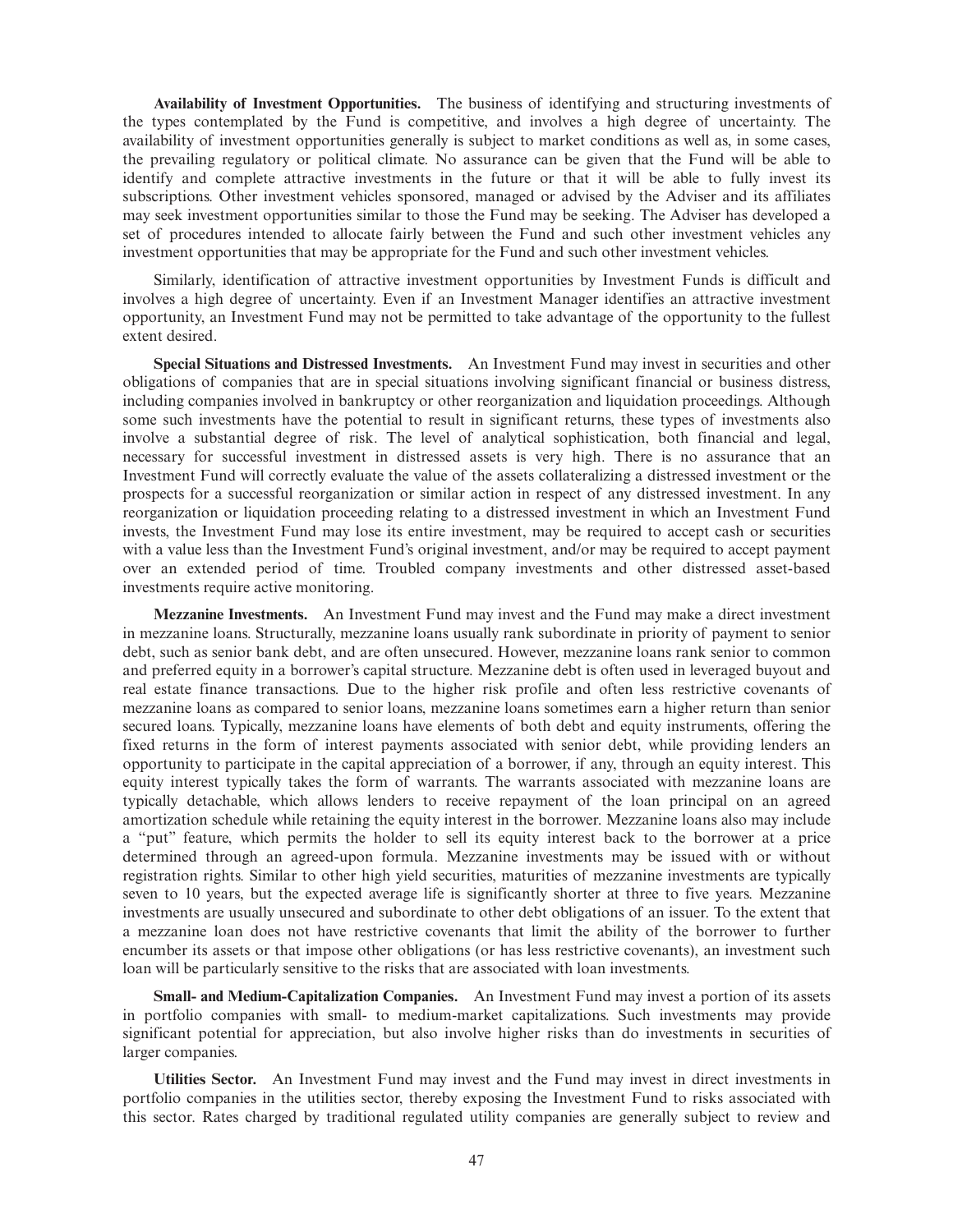limitation by governmental regulatory commissions, and the timing of rate changes will adversely affect such companies' earnings and dividends when costs are rising. Other factors that may adversely affect the value of securities of companies in the utilities sector include interest rate changes, supply and demand fluctuations, technological developments, natural resources conservation, and changes in commodity prices, which may be caused by supply and demand fluctuations or other market forces.

**Infrastructure Sector.** Some Investment Funds may concentrate, and a direct investment may be made, in the infrastructure sector. Infrastructure companies may be susceptible to reduced investment in public and private infrastructure projects, and a slowdown in new infrastructure projects in developing or developed markets may constrain the abilities of infrastructure companies to grow in global markets. Other developments, such as significant changes in population levels or changes in the urbanization and industrialization of developing countries, may reduce demand for products or services provided by infrastructure companies.

**Technology Sector.** Certain technology companies may have limited product lines, markets or financial resources, or may depend on a limited management group. In addition, these companies are strongly affected by worldwide technological developments, and their products and services may require significant capital expenditure, may not be economically successful, or may quickly become outdated.

**Financial Sector.** Financial services companies are subject to extensive governmental regulation that may limit the amounts and types of loans and other financial commitments they can make, and the interest rates and fees they can charge. Profitability of financial services companies is generally dependent on the availability and cost of capital, and can fluctuate as a result of increased competition or changing interest rates. In addition, reduced liquidity in the credit markets and other events may result in a high degree of volatility in the financial markets and have a negative impact on financial services companies. The profitability of many types of financial services companies may also be adversely affected in certain market cycles, including periods of rising interest rates, which may restrict the availability and increase the cost of capital, and declining economic conditions, which may cause credit losses due to financial difficulties of borrowers. Because many types of financial services companies are vulnerable to these economic cycles, Investment Funds that invest in financial services companies, and therefore the Fund to the extent that it invests in such Investment Funds, may lose value during such periods.

**Geographic Concentration Risks.** An Investment Fund may concentrate its investments in specific geographic regions. This focus may constrain the liquidity and the number of portfolio companies available for investment by an Investment Fund. In addition, the investments of such an Investment Fund will be disproportionately exposed to the risks associated with the region of concentration.

**Sector Concentration.** An Investment Fund may concentrate its investments in specific industry sectors. This focus may constrain the liquidity and the number of portfolio companies available for investment by an Investment Fund. In addition, the investments of such an Investment Fund will be disproportionately exposed to the risks associated with the industry sectors of concentration.

**Currency Risk.** The Fund and Investment Funds may invest in portfolio companies outside of the United States, whose securities may be denominated in currencies other than the U.S. dollar. Any returns on, and the value of such investments may, therefore, be materially affected by exchange rate fluctuations, local exchange control, limited liquidity of the relevant foreign exchange markets, the convertibility of the currencies in question and/or other factors. A decline in the value of the currencies in which the Fund's direct and indirect investments are denominated against the U.S. dollar may result in a decrease in the Fund's net asset value.

**Venture Capital.** An Investment Fund may invest and the Fund may make a direct investment in a venture capital company, which is usually characterized by investments in private companies that have a limited operating history, are attempting to develop or commercialize unproven technologies or implement novel business plans or are not otherwise developed sufficiently to be self-sustaining financially or to become public. These investments may offer the opportunity for significant gains, but such investments involve a high degree of business and financial risk that can result in substantial losses, which risks generally are greater than the risks of investing in public companies that may be at a later stage of development.

**Real Estate Investments.** From time to time, the residential housing sector and the commercial real estate sector in the United States have come under considerable pressure with prices down significantly on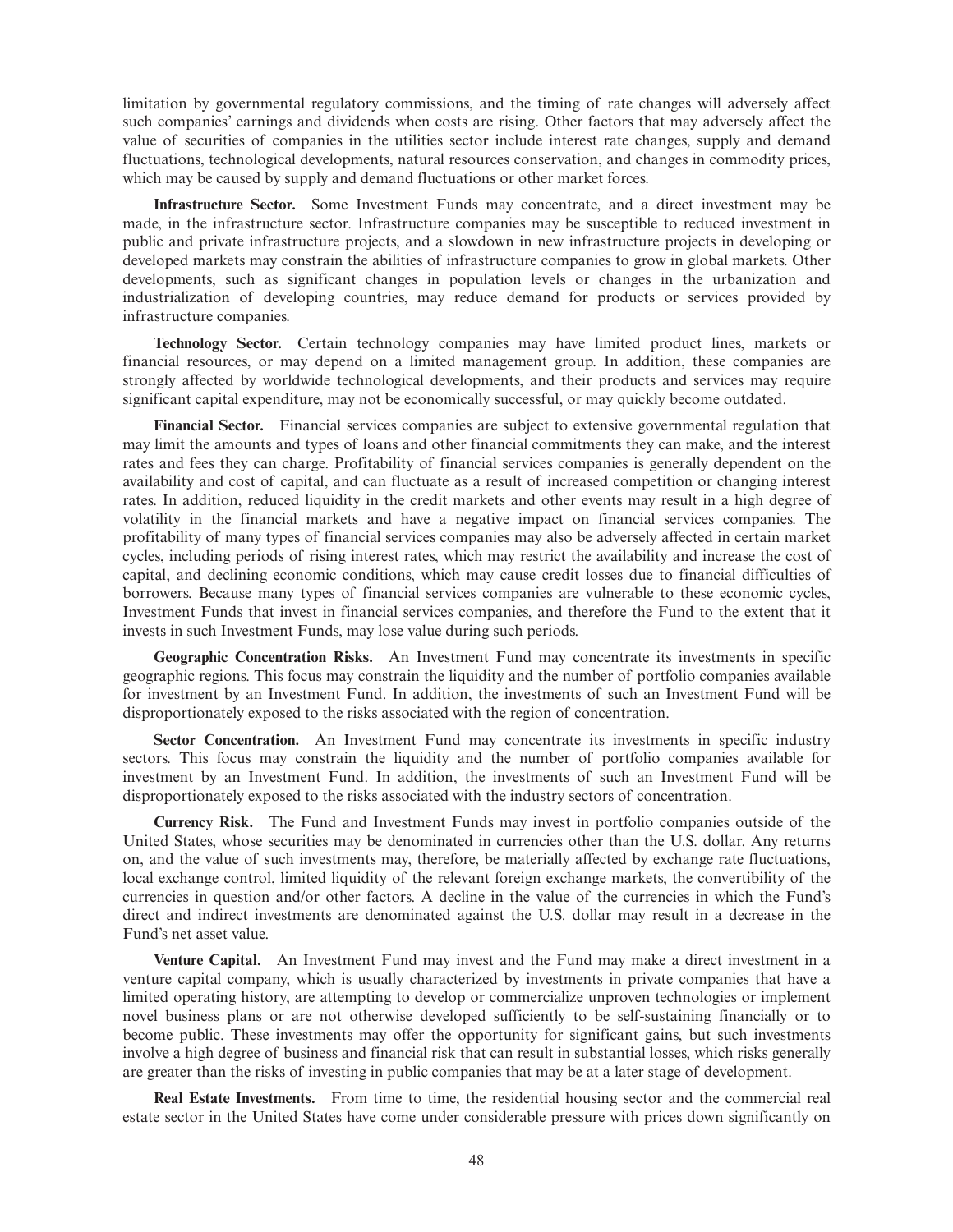average. Residential and commercial mortgage delinquencies and foreclosures are expected to increase during such periods and, in turn, may lead to widespread selling in the mortgage-related markets and put downward pressure on the prices of many securities. During periods of instability in the credit markets, prices at which real estate funds can sell real estate may be adversely impacted, because purchasers may not be able to obtain financing on attractive terms or at all. These developments may adversely affect the broader economy, which in turn may adversely affect the real estate markets. Such developments could reduce returns from real estate Investment Funds or reduce the number of real estate Investment Funds available to the Fund, thereby reducing the Fund's investment opportunities.

Real estate Investment Funds are subject to risks associated with the ownership of real estate, including: (i) changes in the general economic climate (such as changes in interest rates); (ii) local real estate conditions (such as an oversupply of space or a reduction in demand for space); (iii) the quality and philosophy of management; (iv) competition (such as competition based on rental rates); (v) specific features of properties (such as location); (vi) financial condition of tenants, buyers, and sellers of properties; (vii) quality of maintenance, insurance, and management services; (viii) changes in operating costs; (ix) government regulations (including those governing usage, improvements, zoning, and taxes); (x) the availability of financing; and (xi) potential liability under environmental and other laws (such as successor liability if investing in existing entities). Some real estate Investment Funds may invest in a limited number of properties, in a narrow geographic area, or in a single property type, which increases the risk that such real estate fund could be unfavorably affected by the poor performance of a single investment or investment type. These companies are also sensitive to factors such as changes in real estate values and property taxes, interest rates, cash flow of underlying real estate assets, supply and demand, and the management skill and creditworthiness of the issuer. Borrowers could default on or sell investments that a real estate fund holds, which could reduce the cash flow needed to make distributions to investors. In addition, real estate Investment Funds may also be affected by tax and regulatory requirements impacting the real estate fund's ability to qualify for preferential tax treatments or exemptions.

**Substantial Fees and Expenses.** A Shareholder in the Fund that meets the eligibility conditions imposed by one or more Investment Funds, including minimum initial investment requirements that may be substantially higher than those imposed by the Fund, could potentially invest directly in primaries of such Investment Funds. By investing in the Investment Funds through the Fund, a Shareholder in the Fund will bear a portion of the Management Fee and other expenses of the Fund. A Shareholder in the Fund will also indirectly bear a portion of the asset-based fees, carried interests or incentive allocations (which are a share of an Investment Fund's returns which are paid to the Investment Manager) and fees and expenses borne by the Fund as an investor in the Investment Funds. In addition, to the extent that the Fund invests in an Investment Fund that is itself a "fund of funds," the Fund will bear a third layer of fees. Each Investment Manager receives any incentive-based allocations to which it is entitled irrespective of the performance of the other Investment Funds and the Fund generally. As a result, an Investment Fund with positive performance may receive compensation from the Fund, even if the Fund's overall returns are negative.

**Foreign Portfolio Companies.** Certain of the Investment Funds may invest and the Fund may directly invest in foreign portfolio companies that do not maintain internal management accounts or adopt financial budgeting, internal audit or internal control procedures to standards normally expected of companies in the United States. Accordingly, information supplied to the Fund and the Investment Funds may be incomplete, inaccurate and/or significantly delayed. The Fund and the Investment Funds may therefore be unable to take or influence timely actions necessary to rectify management deficiencies in such portfolio companies, which may ultimately have an adverse impact on the net asset value of the Fund.

**Non-U.S. Securities Risk.** Non-U.S. securities, which could be held by Investment Funds in which the Fund invests and through direct investments, involve certain risk factors not typically associated with investing in U.S. securities, including risks relating to: (i) currency exchange matters, including fluctuations in the rate of exchange between the U.S. dollar and the various non-U.S. currencies in which non-U.S. investments are denominated, and costs associated with conversion of investment principal and income from one currency into another; (ii) differences between the U.S. and non-U.S. securities markets, including potential price volatility in and relative liquidity of some non-U.S. securities markets; (iii) the absence of uniform accounting, auditing and financial reporting standards, practices and disclosure requirements, and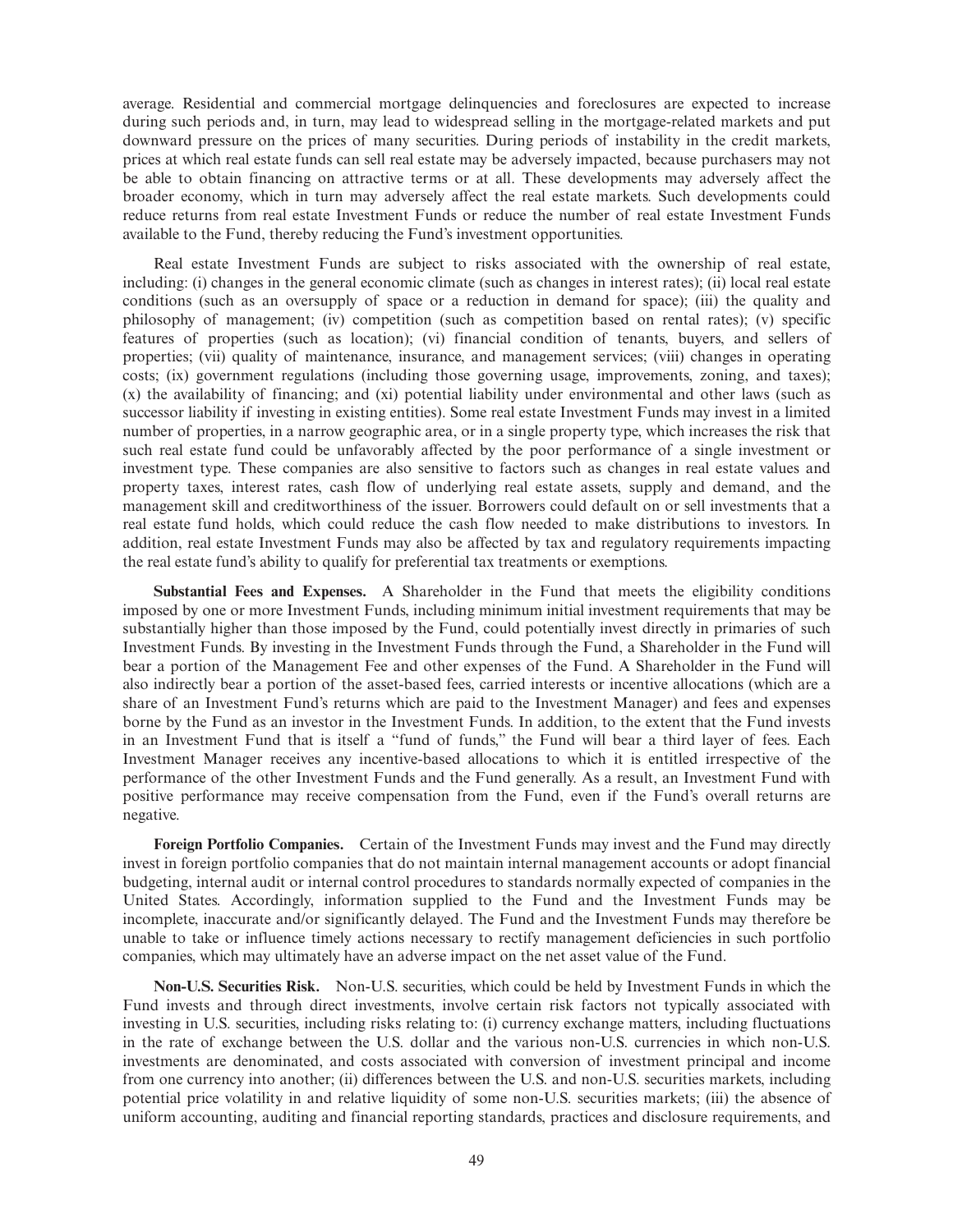less government supervision and regulation; (iv) certain economic and political risks, including potential exchange control regulations and restrictions on non-U.S. investment and repatriation of capital, the risks of political, economic or social instability and the possibility of nationalization, expropriation or confiscatory taxation and of sanctions that impact a company's health or the movement of capital; and (v) the possible imposition of non-U.S. taxes on income and gains recognized with respect to such securities.

**Structured Finance Securities Risk.** The Fund's or an Investment Fund's investments may consist of CLOs or similar instruments. Such structured finance securities are generally backed by an asset or a pool of assets, which serve as collateral. Depending on the type of security, the collateral may take the form of a portfolio of mortgage loans or bonds or other assets. The Fund, an Investment Fund and other investors in structured finance securities ultimately bear the credit risk of the underlying collateral. In some instances, the structured finance securities are issued in multiple tranches, offering investors various maturity and credit risk characteristics, often categorized as senior, mezzanine and subordinated/equity according to their degree of risk. If there are defaults or the relevant collateral otherwise underperforms, scheduled payments to senior tranches of such securities take precedence over those of mezzanine tranches, and scheduled payments to mezzanine tranches take precedence over those to subordinated/equity tranches. In light of the above considerations, structured finance securities may present risks similar to those of the other types of debt obligations in which the Fund or an Investment Fund may invest and, in fact, such risks may be of greater significance in the case of structured finance securities. Moreover, investing in structured finance securities may entail a variety of unique risks. In addition to the risks noted above and other risks, structured finance securities may be subject to prepayment risk. In addition, the performance of a structured finance security will be affected by a variety of factors, including the structured finance security's priority in the capital structure of the issuer thereof, the availability of any credit enhancement, the level and timing of payments and recoveries on and the characteristics of the underlying receivables, loans or other assets that are being securitized, remoteness of those assets from the originator or transferor, the adequacy of and ability to realize upon any related collateral and the capability of the servicer of the securitized assets. In addition, the complex structure of the security may produce unexpected investment results, especially during times of market stress or volatility. Investments in structured finance securities may also be subject to illiquidity risk.

**Capital Calls; Commitment Strategy.** The Fund may maintain a sizeable cash and/or liquid assets position in anticipation of funding capital calls. The Fund generally will not contribute the full amount of its commitment to an Investment Fund at the time of its initial investment in the Investment Fund. Instead, the Fund will be required to make incremental contributions pursuant to capital calls issued from time to time by the Investment Funds. The overall impact on performance due to holding a portion of the investment portfolio in cash or cash equivalents could be a drag on performance.

The Fund may employ an "over-commitment" strategy, which could result in an insufficient cash supply to meet Investment Fund commitments. Such an insufficient cash supply would have negative impacts on the Fund, including an adverse impact on the Fund's ability to conduct tender offers for its Shares or pay for repurchases of Shares tendered by Shareholders, or to meet expenses generally. Moreover, if the Fund defaults on its commitments or fails to satisfy capital calls in a timely manner, it generally will be subject to significant penalties, such as the complete forfeiture of the Fund's investment in an Investment Fund. The Fund's failure to make timely capital contributions in respect of its commitments may: (i) impair the ability of the Fund to pursue its investment strategy; (ii) force the Fund to borrow or sell its assets at depressed prices; (iii) indirectly cause the Fund, and, indirectly, the Shareholders to be subject to certain penalties from the Investment Funds (such as the complete forfeiture of the Fund's investment in an Investment Fund); or (iv) otherwise impair the value of the Fund's investments (including the devaluation of the Fund).

**ETF and Index-Related Investments Risk.** The risks of investment in an ETF or Index-Related Investments typically reflect the risks of the types of instruments in which the ETF or Index-Related Investments invests. If the Fund invests in ETFs, shareholders of the Fund will bear indirectly their proportionate share of the ETF's fees and expenses, as well as their share of the Fund's fees and expenses. The Fund will also bear indirectly the fees and expenses of any Index-Related Investment in which it invests. As a result, an investment by the Fund in an ETF or Index-Related Investments could cause the Fund's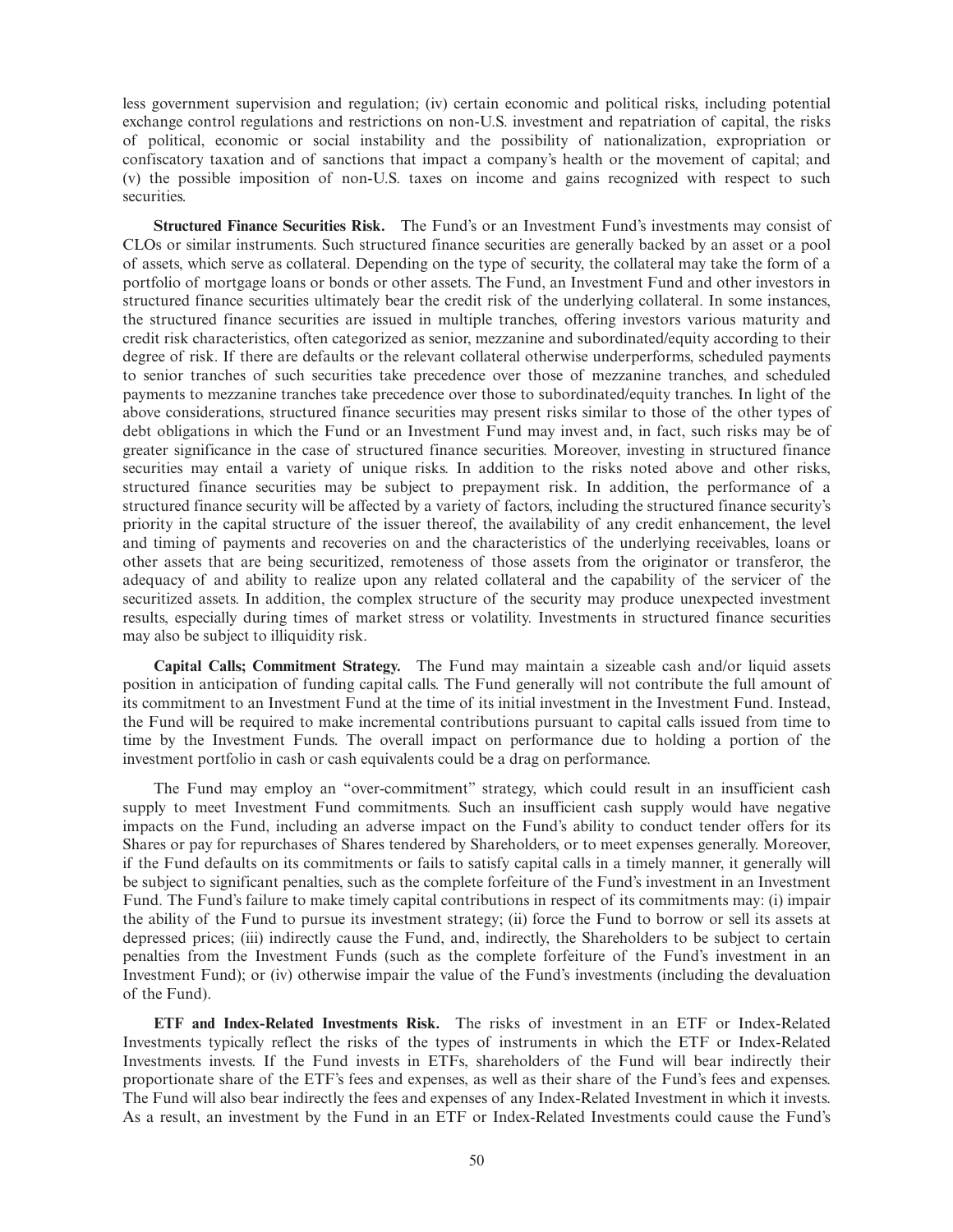total operating expenses (taking into account indirect expenses such as the fees and expenses of the ETF or Index-Related Investment) to be higher and, in turn, performance to be lower than if it were to invest directly in the instruments underlying the ETF or Index-Related Investment. The trading in an ETF may be halted if the trading in one or more of the ETF's underlying securities is halted.

The risks of ETFs and Index-Related Investments designed to track equity indexes may include passive strategy risk (i.e., the ETF or Index-Related Investment may hold constituent securities of an index regardless of the current or projected performance of a specific security or a particular industry, market sector, country or currency, which could cause returns to be lower or higher than if an active strategy were used); non-correlation risk (*i.e.,* the ETF or Index-Related Investment's return may not match the returns of the relevant index); equity securities risk (*i.e.,* the value of equity securities will rise and fall in response to the activities of the company that issued them, general market conditions, and/or economic conditions); and concentration risk (*i.e.,* to the extent the ETF or Index-Related Investment or its underlying index's portfolio is concentrated in the securities of a particular geography or market segment, the ETF or Index-Related Investment may be adversely affected by the performance of that market, may be subject to increased price volatility, and may be more susceptible to adverse economic, market, political, or regulatory occurrences affected that market). In addition, ETFs are susceptible to market trading risks (*i.e.,* the ETF faces market trading risks, including losses from trading in secondary markets and disruption in the creation/redemption process of the ETF).

**Hedging and Derivatives Risk.** Subject to the limitations and restrictions of the 1940 Act, the Fund may use derivative transactions, primarily equity options, for hedging purposes. Options present risks arising from the use of leverage (which increases the magnitude of losses), volatility, the possibility of default by a counterparty, and illiquidity. Use of options for hedging purposes by the Fund could present significant risks, including the risk of losses in excess of the amounts invested.

There are various risks associated with transactions in options. The value of options written by the Fund will be affected by many factors, including changes in the value of underlying securities or indices, changes in the dividend rates of underlying securities (or in the case of indices, the securities comprising such indices), changes in interest rates, changes in the actual or perceived volatility of the stock market and underlying securities, and the remaining time to an option's expiration. The Fund's ability to use options as part of its investment program depends on the liquidity of the markets in those instruments. There can be no assurance that a liquid market will exist when the Fund seeks to close out an option position. If no liquid offset market exists, the Fund might not be able to effect an offsetting transaction in a particular option. To realize any profit in the case of an option, therefore, the option holder would need to exercise the option and comply with margin requirements for the underlying instrument. If the Fund were unable to close out an option that it had purchased on a security, it would have to exercise the option in order to realize any profit or the option may expire worthless. As the writer of a call option on a portfolio security, during the option's life, the Fund foregoes the opportunity to profit from increases in the market value of the security underlying the call option above the sum of the premium and the strike price of the call, but retains the risk of loss (net of premiums received) should the price of the underlying security decline. Similarly, as the writer of a call option on a securities index, the Fund foregoes the opportunity to profit from increases in the index over the strike price of the option, though it retains the risk of loss (net of premiums received) should the price of the index decline. If the Fund writes a call option and does not hold the underlying security or instrument, the amount of the Fund's potential loss is theoretically unlimited. Stock or index options that may be purchased or sold by the Fund may include options not traded on a securities exchange. The risk of nonperformance by the obligor on such an option may be greater and the ease with which the Fund can dispose of or enter into closing transactions with respect to such an option may be less than in the case of an exchange-traded option.

**Unspecified Investments, Dependence on the Adviser.** The Adviser has discretion to select the Investment Funds and direct investments as opportunities may arise. Therefore, the Fund and its Shareholders rely on the Adviser's judgment and ability to identify and source investments for the Fund consistent with the Fund's investment objective. The success of the Fund depends upon the ability of the Adviser to develop and implement investment strategies that achieve the investment objective of the Fund. Shareholders will have certain voting rights, but no direct right or power to participate in the management or control of the Fund or the terms of its investments. There can be no assurance the Adviser will be able to select or implement successful strategies or achieve the Fund's investment objective.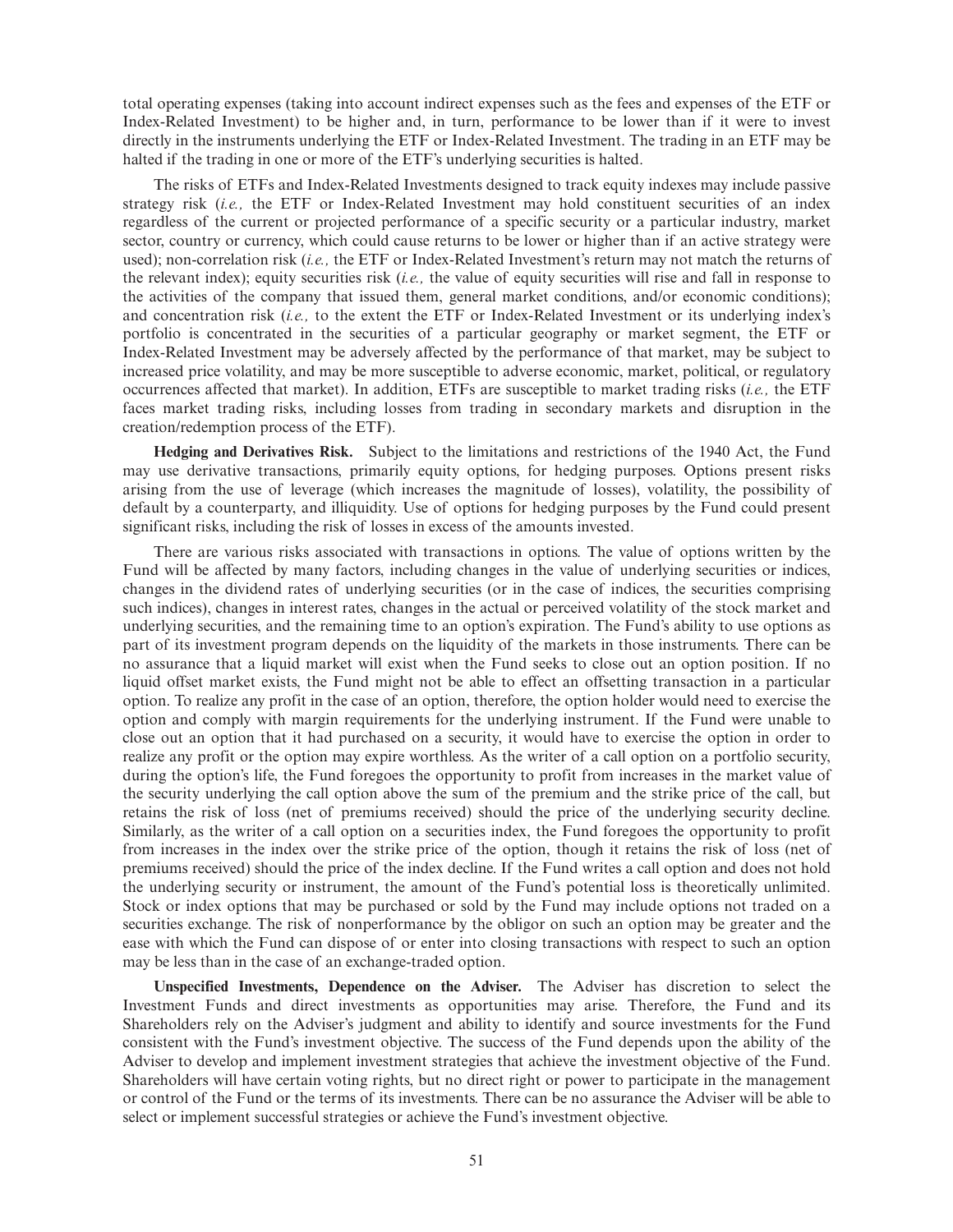**Indemnification of Investment Funds, Investment Managers and Others.** The Fund may agree to indemnify certain of the Investment Funds and their respective Investment Managers, officers, directors, and affiliates from any liability, damage, cost, or expense arising out of, among other things, acts or omissions undertaken in connection with the management of Investment Funds. If the Fund were required to make payments (or return distributions) in respect of any such indemnity, the Fund could be materially adversely affected. Indemnification of sellers of secondaries may be required as a condition to purchasing such securities.

**Termination of the Fund's Interest in an Investment Fund.** An Investment Fund may, among other things, terminate the Fund's interest in that Investment Fund (causing a forfeiture of all or a portion of such interest) if the Fund fails to satisfy any capital call by that Investment Fund or if the continued participation of the Fund in the Investment Fund would have a material adverse effect on the Investment Fund or its assets. The Fund's over-commitment strategy may increase the risk that the Fund is unable to satisfy a capital call from an Investment Fund.

**Other Registered Investment Companies.** The Fund may invest in the securities of other registered investment companies to the extent that such investments are consistent with the Fund's investment objective and permissible under the 1940 Act. Under Section 12(d)(1) of the 1940 Act, unless an exemption is available, the Fund may not acquire the securities of other registered investment companies if, as a result: (i) more than 10% of the Fund's total assets would be invested in securities of other registered investment companies; (ii) such purchase would result in more than  $3\%$  of the total outstanding voting securities of any one registered investment company being held by the Fund; or (iii) more than 5% of the Fund's total assets would be invested in any one registered investment company. The SEC has adopted Rule 12d1-4 under the 1940 Act which, subject to certain conditions, provides an exemption to permit acquiring funds to invest in the securities of other registered investment companies in excess of the limits of Section  $12(d)(1)$ . Rule 12d1-4 also modifies certain existing exemptive rules and would rescind exemptive orders previously granted by the SEC. As a result, certain registered funds and private funds may be more limited in their ability to invest in the Fund under Rule 12d1-4 than they otherwise would be. The Fund, as a holder of the securities of other investment companies, will bear its *pro rata* portion of the other investment companies' expenses, including advisory fees. These expenses will be in addition to the direct expenses incurred by the Fund. See "Types of Investments and Related Risks — ETF Risk" above.

**High Yield Securities and Distressed Securities.** Investment Funds may invest in fixed income securities rated investment grade or non-investment grade (commonly referred to as high yield securities, which are also known as "junk bonds") and may invest in unrated fixed income securities. Non-investment grade securities are fixed income securities rated below Baa by Moody's Investors Service, Inc. ("Moody's") or below BBB by Standard & Poor's Rating Group, a division of The McGraw-Hill Companies, Inc. ("S&P"), or if unrated considered by an Investment Manager to be equivalent quality. Non-investment grade debt securities in the lowest rating categories or unrated debt securities determined to be of comparable quality may involve a substantial risk of default or may be in default. An Investment Fund's investments in non-investment grade securities expose it to a substantial degree of credit risk. Non-investment grade securities may be issued by companies that are restructuring, are smaller and less creditworthy or are more highly indebted than other companies, and therefore they may have more difficulty making scheduled payments of principal and interest. Non-investment grade securities are subject to greater risk of loss of income and principal than higher rated securities and may be considered speculative. Non-investment grade securities may experience reduced liquidity, and sudden and substantial decreases in price. An economic downturn affecting an issuer of non-investment grade debt securities may result in an increased incidence of default. In the event of a default, an Investment Fund may incur additional expenses to seek recovery. In addition, the market for lower grade debt securities may be thinner and less active than for higher grade debt securities.

Certain of the companies in whose securities the Investment Funds may invest may be in transition, out of favor, financially leveraged or troubled, or potentially troubled, and may be or have recently been involved in major strategic actions, restructurings, bankruptcy, reorganization, or liquidation. These characteristics of these companies can cause their securities to be particularly risky, although they also may offer the potential for high returns. These companies' securities may be considered speculative, and the ability of the companies to pay their debts on schedule could be affected by adverse interest rate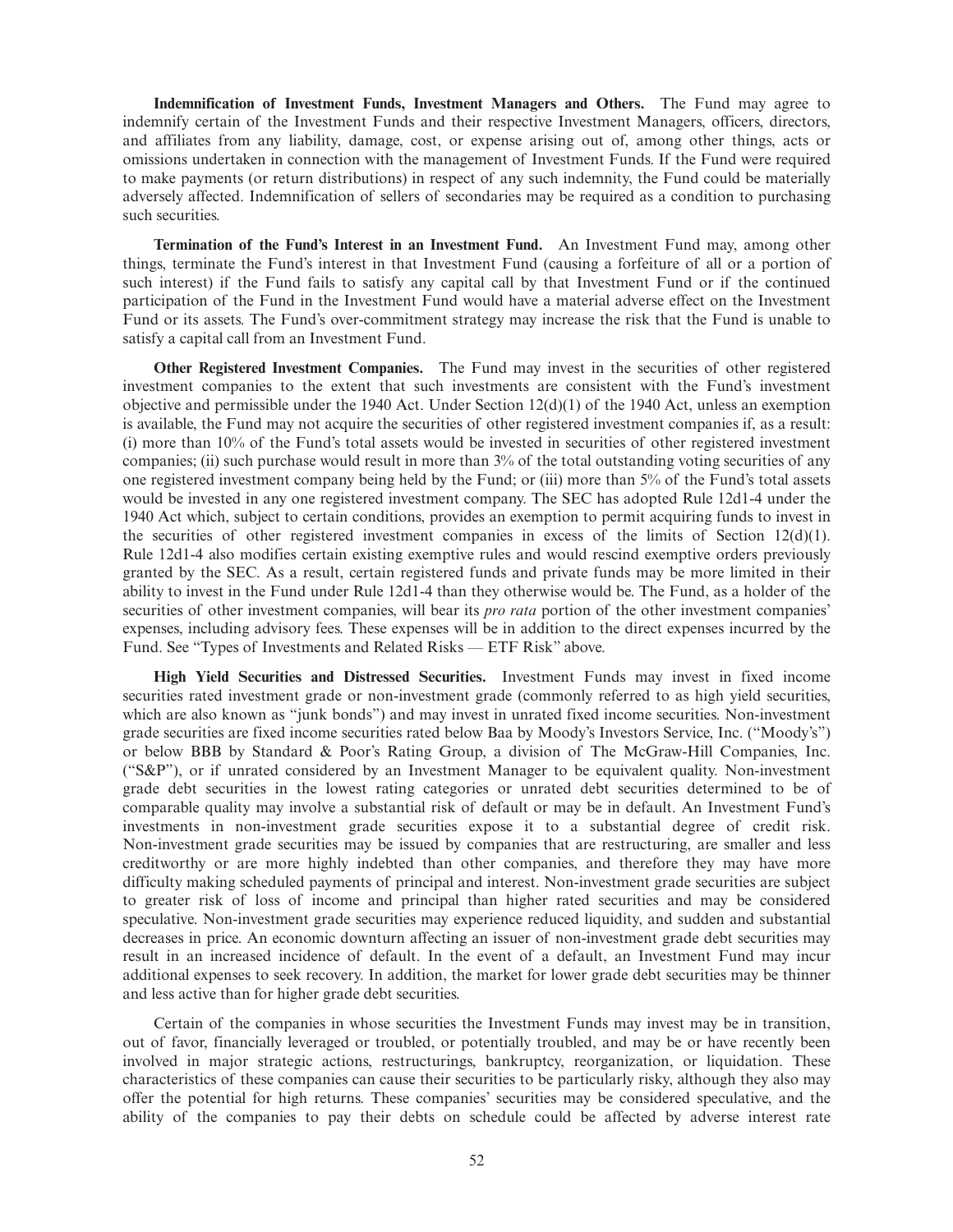movements, changes in the general economic climate, economic factors affecting a particular industry or specific developments within the companies. These securities may also present a substantial risk of default. An Investment Fund's investment in any instrument is subject to no minimum credit standard and a significant portion of the obligations and preferred stock in which an Investment Fund may invest may be less than investment grade (commonly referred to as junk bonds), which may result in the Investment Fund experiencing greater risks than it would if investing in higher rated instruments.

**Reverse Repurchase Agreements.** Reverse repurchase agreements involve a sale of a security by an Investment Fund to a bank or securities dealer and the Investment Fund's simultaneous agreement to repurchase the security for a fixed price (reflecting a market rate of interest) on a specific date. These transactions involve a risk that the counterparty to a reverse repurchase agreement will be unable or unwilling to complete the transaction as scheduled, which may result in losses to the Investment Fund. Reverse repurchase transactions are a form of leverage that may also increase the volatility of an Investment Fund's investment portfolio.

**Other Instruments and Future Developments.** An Investment Fund may take advantage of opportunities in the area of swaps, options on various underlying instruments, and certain other customized "synthetic" or derivative instruments, which will be subject to varying degrees of risk. These transactions involve a risk that the counterparty to a swap, option on various underlying instruments, and certain other customized "synthetic" or derivative instruments will be unable or unwilling to complete the transaction as scheduled, which may result in losses to the Investment Fund. In addition, an Investment Fund may take advantage of opportunities with respect to certain other "synthetic" or derivative instruments which are not presently contemplated, or which are not presently available, but which may be developed and which may be subject to significant degrees of risk.

**Dilution.** The Fund intends to conduct a continuous offering of its Shares, which may be purchased as of the first business day of each calendar quarter based upon the Fund's net asset value as of the most recent Valuation Date. Additional purchases may dilute the indirect interests of existing Shareholders in the Fund's investments prior to such purchases, which could have an adverse impact on the existing Shareholders' interests in the Fund if subsequent investments underperform the prior investments.

**Incentive Allocation Arrangements.** An Investment Manager of an Investment Fund may receive a performance fee, carried interest or incentive allocation that the Adviser has observed to be generally equal to 20% of the net profits earned by the Investment Fund that it manages, typically subject to a preferred return. The performance fee, carried interest or incentive allocation is paid indirectly out of the Fund's assets and therefore by investors in the Fund. These performance incentives may create an incentive for the Investment Managers to make investments that are riskier or more speculative than those that might have been made in the absence of the performance fee, carried interest, or incentive allocation.

**Control Positions.** Investment Funds may take control positions in companies. The exercise of control over a company imposes additional risks of liability for environmental damage, product defects, failure to supervise and other types of liability related to business operations. In addition, the act of taking a control position, or seeking to take such a position, may itself subject an Investment Fund to litigation by parties interested in blocking it from taking that position. If those liabilities were to arise, or such litigation were to be resolved adversely to an Investment Fund, the Investment Fund likely would suffer losses on its investments.

**Inadequate Return.** No assurance can be given that the returns on the Fund's investments will be commensurate with the risk of investment in the Fund. Shareholders should not commit money to the Fund unless they have the resources to sustain the loss of their entire investment in the Fund.

**Inside Information.** From time to time, the Fund or its affiliates may come into possession of material, non-public information concerning an entity in which the Fund has invested, or proposes to invest. Possession of that information may limit the ability of the Fund to buy or sell securities of the entity.

**Possible Exclusion of a Shareholder Based on Certain Detrimental Effects.** The Fund may repurchase Shares held by a Shareholder or other person acquiring Shares from or through a Shareholder, if:

• the Shares have been transferred without the consent of the Fund or have vested in any person other than by operation of law as the result of the death, dissolution, bankruptcy, insolvency or adjudicated incompetence of the Shareholder;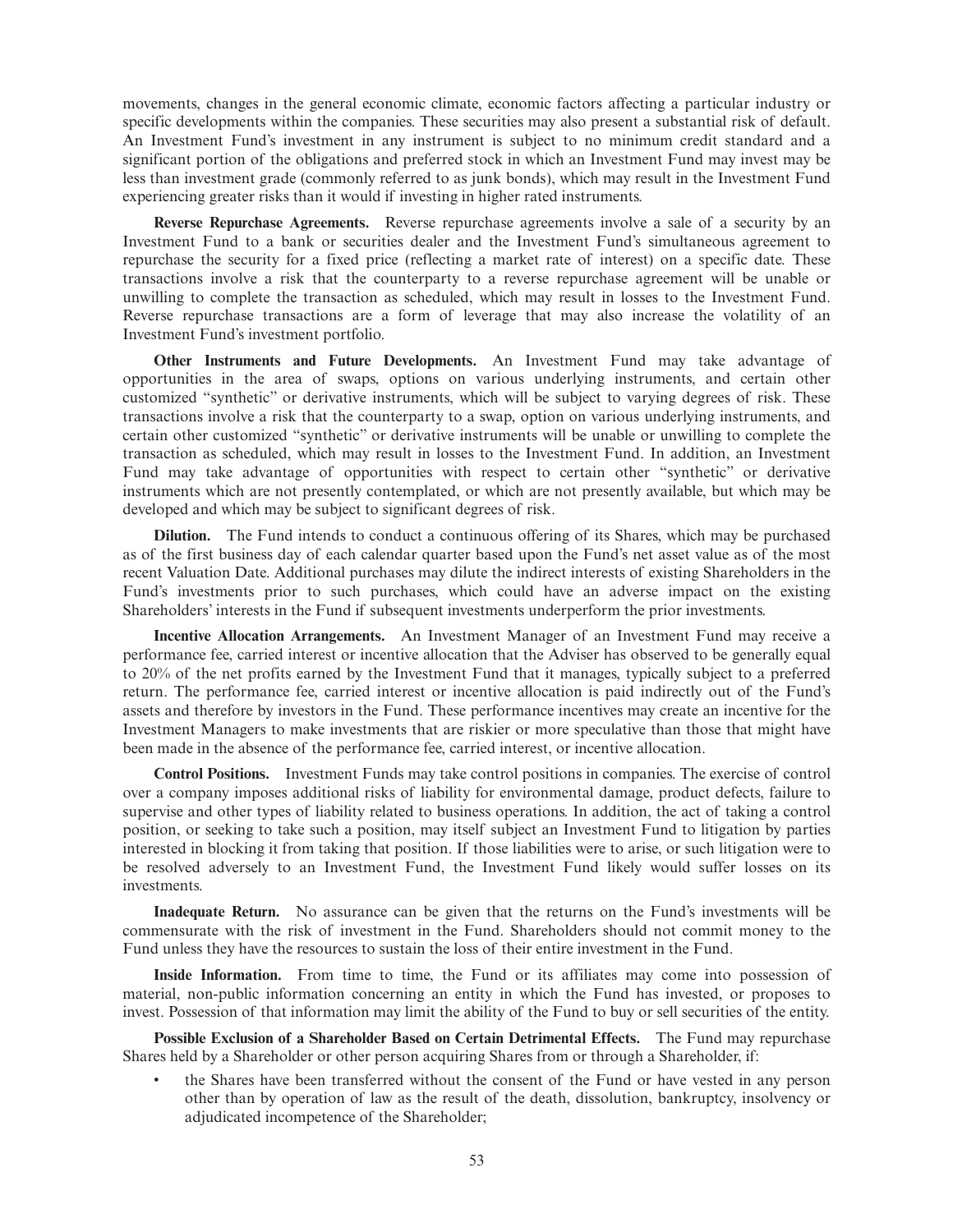- ownership of the Shares by the Shareholder or other person likely will cause the Fund to be in violation of, require registration of any Shares under, or subject the Fund to additional registration or regulation under, the securities, commodities or other laws of the United States or any other relevant jurisdiction;
- continued ownership of the Shares by the Shareholder or other person may be harmful or injurious to the business or reputation of the Fund, the Board of Trustees, the Adviser or any of their affiliates, or may subject the Fund or any Shareholder to an undue risk of adverse tax or other fiscal or regulatory consequences;
- any of the representations and warranties made by the Shareholder or other person in connection with the acquisition of the Shares was not true when made or has ceased to be true;
- the Shareholder is subject to special regulatory or compliance requirements, such as those imposed by the Bank Holding Company Act, certain Federal Communications Commission regulations, or ERISA (as hereinafter defined) (collectively, "Special Laws or Regulations"), and the Fund determines that the Shareholder is likely to be subject to additional regulatory or compliance requirements under these Special Laws or Regulations by virtue of continuing to hold the Shares; or
- the Fund or the Board of Trustees determine that the repurchase of the Shares would be in the best interest of the Fund.

The effect of these provisions may be to deprive an investor in the Fund of an opportunity for a return even though other investors in the Fund might enjoy such a return.

**Limitations on Transfer; Shares Not Listed; No Market for Shares.** The transferability of Shares is subject to certain restrictions contained in the Fund's Agreement and Declaration of Trust and is affected by restrictions imposed under applicable securities laws. Shares are not traded on any national or other securities exchange or other market. No market currently exists for Shares, and the Fund does not contemplate that one will develop. The Shares are, therefore, not readily marketable. Although the Adviser expects to recommend to the Board of Trustees that the Fund offer to repurchase Shares quarterly, no assurance can be given that the Fund will do so. Consequently, Shares should only be acquired by investors able to commit their funds for an indefinite period of time.

**Recourse to the Fund's Assets.** The Fund's assets, including any investments made by the Fund and any interest in the Investment Funds held by the Fund, are available to satisfy liabilities and other obligations of the Fund. If the Fund becomes subject to a liability, parties seeking to have the liability satisfied may have recourse to the Fund's assets generally and not be limited to any particular asset, such as the asset representing the investment giving rise to the liability.

**Non-Diversified Status.** The Fund is a "non-diversified" investment company for purposes of the 1940 Act, which means that it is not subject to percentage limitations under the 1940 Act on the percentage of its assets that may be invested in the securities of any one issuer. The Fund's net asset value may therefore be subject to greater volatility than that of an investment company that is subject to such a limitation on diversification. In addition, while the Fund is a "non-diversified" fund for purposes of the 1940 Act, the Fund has elected and intends to qualify each taxable year to be treated as a RIC under the Code. To qualify as a RIC under the Code, the Fund must, among other things: diversify its holdings so that, at the end of each quarter of each taxable year, (A) at least 50% of the market value of the Fund's assets is represented by cash, cash items, U.S. government securities, securities of other RICs and other securities, with such other securities of any one issuer limited for the purposes of this calculation to an amount not greater than 5% of the value of the Fund's total assets and 10% of the outstanding voting securities of such issuer and (B) not more than 25% of the market value of the Fund's total assets is invested in the securities (other than U.S. government securities and the securities of other regulated investment companies) of (1) any one issuer, (2) any two or more issuers that the Fund controls and that are determined to be engaged in the same business or similar or related trades or businesses, or (3) any one or more "qualified publicly traded partnerships." In addition, the Adviser typically endeavors to limit the Fund's investments in any one Investment Fund to no more than 10% of the Fund's assets (measured at the time of investment). The Fund intends to distribute at least annually all or substantially all of its investment company taxable income and net capital gains as dividends to Shareholders; however, this policy may be changed at any time by the Fund.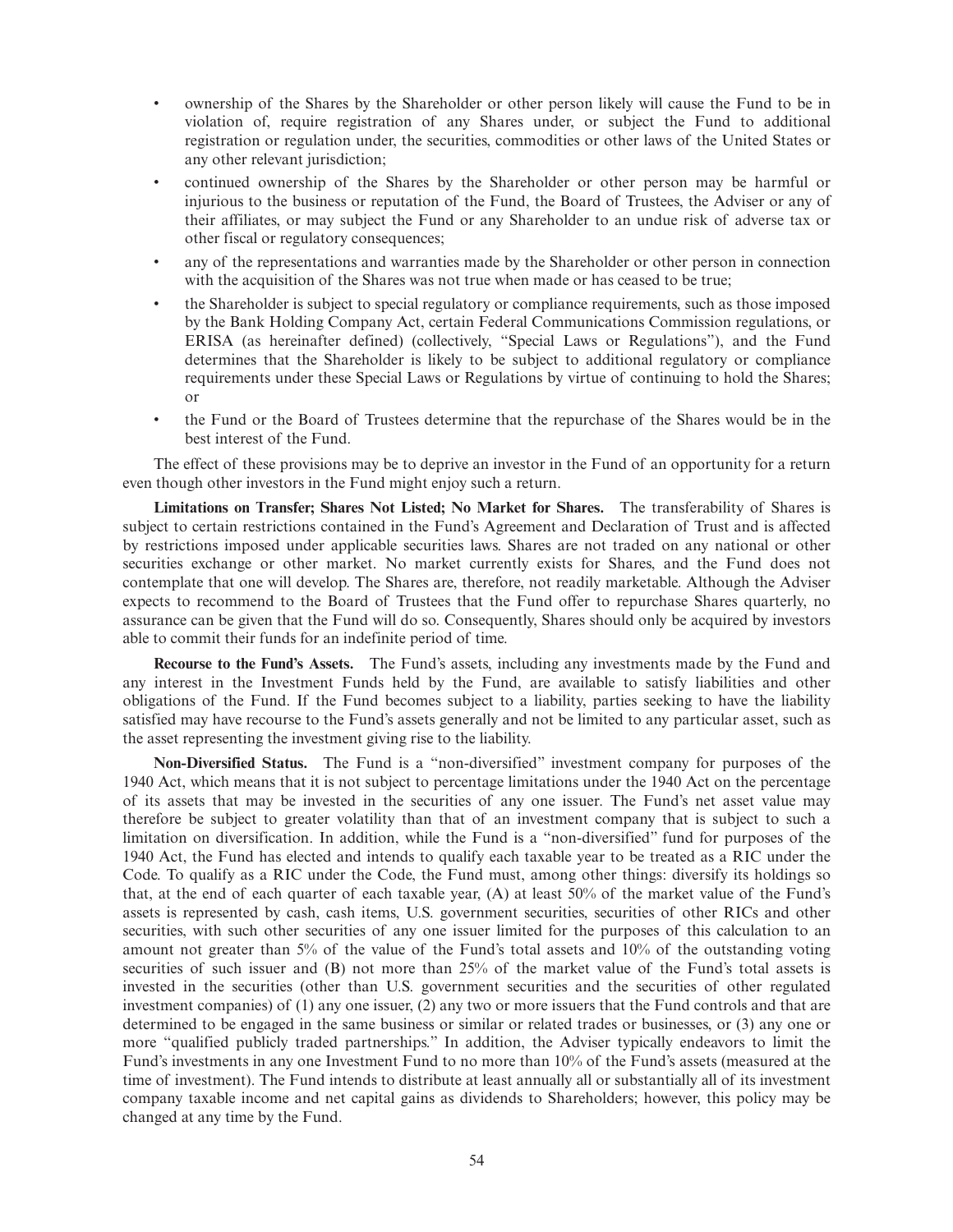**Special Tax Risks.** Special tax risks are associated with an investment in the Fund. The Fund has elected and intends to meet the requirements necessary each taxable year to qualify as a "regulated investment company" or "RIC" under Subchapter M of the Code. As such, the Fund must satisfy, among other requirements, certain periodic asset diversification, annual source-of-income and annual distribution requirements. Each of these ongoing requirements for qualification for the favorable tax treatment available to RICs requires that the Fund obtain information from the Investment Funds in which the Fund is invested.

If before the end of any quarter of its taxable year, the Fund believes that it may fail the asset diversification requirement, the Fund may seek to take certain actions to avert such a failure. However, the action frequently taken by RICs to avert such a failure (*i.e.*, the disposition of non-diversified assets) may be difficult for the Fund to pursue because the Fund may redeem its interest in an Investment Fund only at certain times specified by the governing documents of each respective Investment Fund. While the Code ordinarily affords the Fund a 30-day period after the end of the relevant quarter in which to cure a diversification failure by disposing of non-diversified assets, the constraints on the Fund's frequency of calculation of its net asset value and its ability to effect a redemption from an Investment Fund referred to above may limit utilization of this cure period.

If the Fund fails to satisfy the asset diversification or other RIC requirements, it may lose its status as a RIC under the Code. In that case, all of its taxable income would be subject to U.S. federal income tax at regular corporate rates without any deduction for distributions to Shareholders. In addition, all distributions (including distributions of net capital gain) would be taxed to their recipients as dividend income to the extent of the Fund's current and accumulated earnings and profits. Accordingly, disqualification as a RIC would have a material adverse effect on the value of the Fund's Shares and the amount of the Fund's distributions.

**Additional Tax Considerations; Distributions to Shareholders and Payment of Tax Liability.** The Fund will distribute substantially all of its net ordinary income and net capital gains to Shareholders. These distributions are respectively characterized as ordinary dividend income or long-term capital gain when distributed as dividends to Shareholders. The Fund will inform Shareholders of the amount and character of its distributions to Shareholders. See "Tax Matters" below for more information. If the Fund distributes in respect of any calendar year an amount less the sum of 98% of its calendar year ordinary income (taking into account certain deferrals and elections), 98.2% of its capital gain net income (generally determined on the basis of a one-year period ended on October 31 of such calendar year and adjusted for certain ordinary losses), plus any such amounts that were not distributed in previous calendar years and on which the Fund did not incur any U.S. federal income tax, then the Fund will generally be subject to a nondeductible 4% excise tax with respect to such undistributed amounts. The Fund may make distributions sufficient to avoid imposition of the excise tax, although there can be no assurance that it will be able to do so. In addition, under certain circumstances, the Fund may determine that it is in its best interest to retain a portion of its income or capital gain rather than distribute such amount as a dividend for U.S. federal income tax purpose and, accordingly, could cause the Fund to bear the 4% excise tax burden associated therewith.

In addition, as a result of the tax rules applicable to the investments in passive foreign investment companies or controlled foreign corporations, the Fund may, in a particular taxable year, be required to make ordinary income distributions in excess of the net economic income with respect to such taxable year.

Furthermore, the Fund may invest in Investment Funds located outside the U.S. Such Investment Funds may be subject to withholding tax on the investments in such jurisdictions. Any such withholding tax would reduce the return on the Fund's investment in such Investment Funds and thus on the Shareholders' investment in the Fund. See "Tax Matters."

**Current Interest Rate Environment Risk.** Interest rates in the United States are currently at historically low levels. Because longer-term inflationary pressure may result from the U.S. government's fiscal policies, the Fund may experience rising interest rates, rather than falling rates, over its investment horizon.

To the extent the Fund or an Investment Fund borrows money to finance its investments, the Fund's or an Investment Fund's performance will depend, in part, upon the difference between the rate at which it borrows funds and the rate at which it invests those funds. In periods of rising interest rates, the Fund's cost of funds could increase. Adverse developments resulting from changes in interest rates could have a material adverse effect on the Fund's or an Investment Fund's financial condition and results of operations.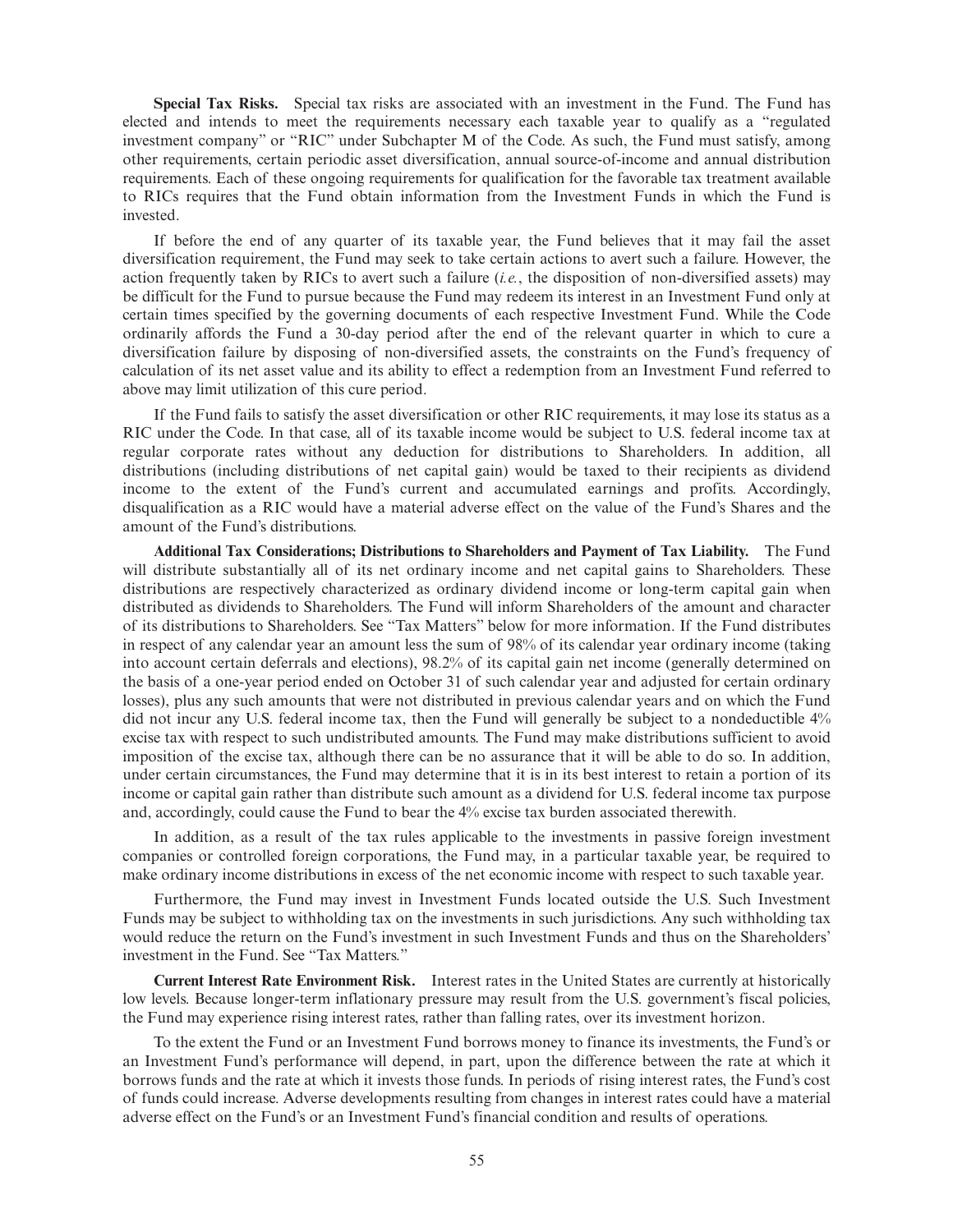In addition, a decline in the prices of the debt the Fund or an Investment Fund owns could adversely affect the Fund's net asset value. Changes in market interest rates could also affect the ability of operating companies in which the Fund or an Investment Fund invests to service debt, which could materially impact the Fund or an Investment Fund in which the Fund may invest, thus impacting the Fund.

**Regulatory Change.** Legal and regulatory changes could occur during the term of the Fund, which may materially adversely affect the Fund. The regulation of the U.S. and non-U.S. securities, derivatives and futures markets and investment funds such as the Fund has undergone substantial change in recent years and such change may continue. In particular, the Dodd-Frank Wall Street Reform and Consumer Protection Act, as amended (the "Dodd-Frank Act"), contained changes to the existing regulatory structure in the United States and was intended to establish rigorous oversight standards to protect the U.S. economy and American consumers, investors and businesses. The Dodd-Frank Act requires additional regulation of private equity fund managers, including requirements for such managers to register as investment advisers under the Investment Advisers Act of 1940, as amended (the "Advisers Act"), and to disclose various information to regulators about the positions, counterparties and other exposures of the private equity funds managed by such managers.

The Fund has filed a notice of eligibility with the National Futures Association for exclusion from the definition of the term "commodity pool operator" under the Commodity Exchange Act of 1974, as amended (the "CEA"), and therefore is not subject to regulation or registration as a commodity pool operator ("CPO") under the CEA. In the event that the Fund was required to register as a CPO, the disclosure and operations of the Fund would need to comply with all applicable Commodity Futures Trading Commission regulations. Compliance with these additional registration and regulatory requirements would increase operational expenses. Other potentially adverse regulatory initiatives could also develop.

### **LIMITS OF RISK DISCLOSURES**

The above discussions of the various risks associated with the Fund and the Shares are not, and are not intended to be, a complete enumeration or explanation of the risks involved in an investment in the Fund. The risk factors described above are the principal risk factors associated with an investment in the Fund's Shares, as well as those risk factors generally associated with an investment company with investment objectives, investment policies, capital structure or investment strategies similar to those of the Fund. Prospective investors should read this entire Prospectus and consult with their own advisors before deciding whether to invest in the Fund. In addition, as the Fund's investment program changes or develops over time, an investment in the Fund may be subject to risk factors not described in this Prospectus or not yet known. The Fund's Prospectus will be updated or supplemented in the future, to the extent that additional principal risk factors not described in this Prospectus become known to the Fund.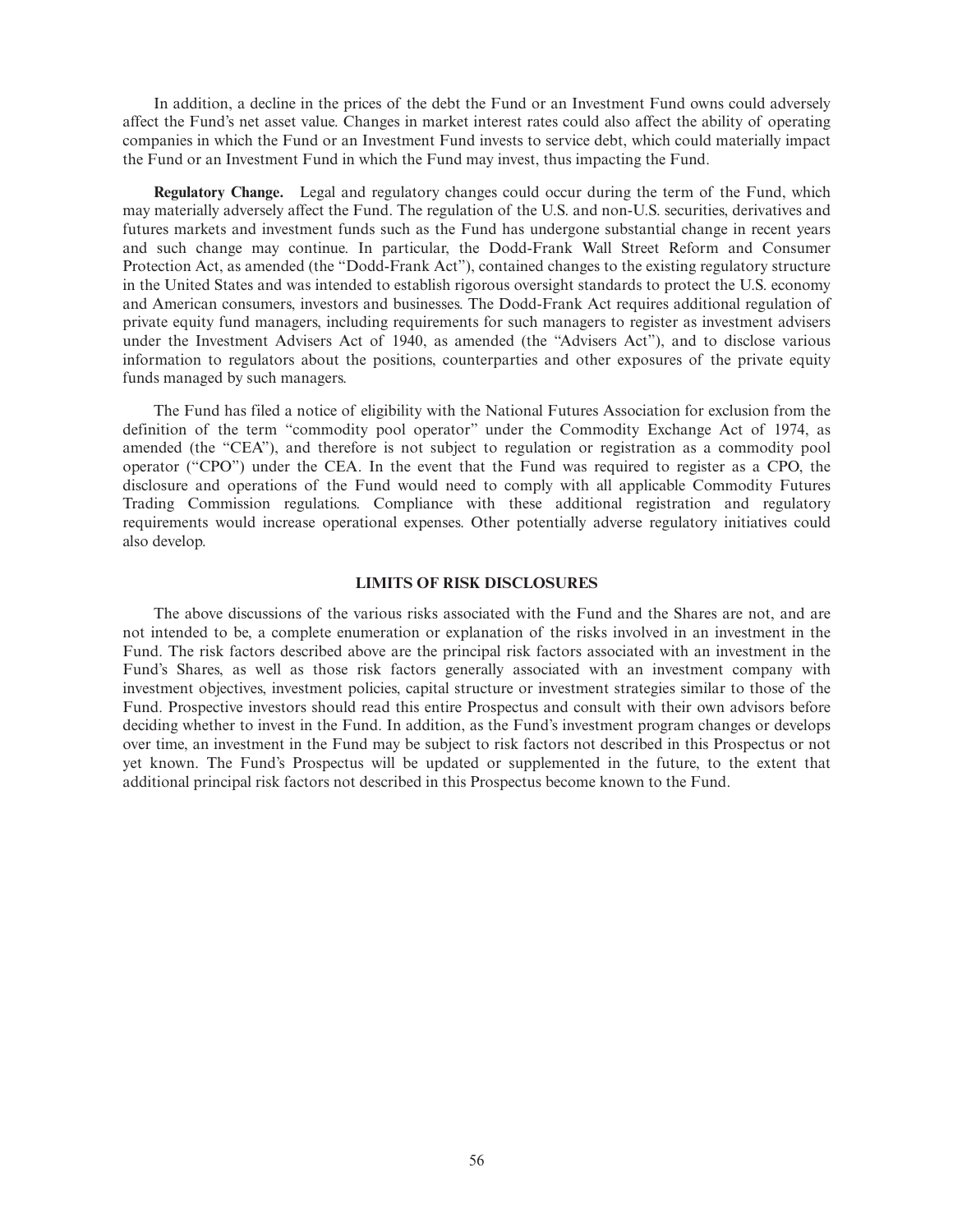### **MANAGEMENT OF THE FUND**

### **Trustees and Officers of the Fund**

The Fund's Board of Trustees provides broad oversight over the operations and affairs of the Fund. A majority of the Fund's Board of Trustees is comprised of Independent Trustees. Pomona Management LLC serves as the Fund's investment adviser. The Trustees and officers of the Fund, their business addresses, principal occupations for the past five years, and dates of birth are listed in the Fund's SAI dated July 29, 2021, as supplemented on May 4, 2022.

#### **The Adviser**

Founded more than 25 years ago, the Adviser is a global, value-oriented private equity firm specializing in investing across the private equity spectrum. The Adviser aims to generate attractive investment returns by following a consistent disciplined strategy, focusing relentlessly on quality and investing prudently and patiently, to drive consistent growth and returns over a long period of time, through multiple market cycles.

Headquartered in New York City with offices in London and Hong Kong, the Adviser has a team of over 40 professionals as of July 28, 2021, that manages a private equity program of approximately \$14.3 billion in committed capital, as well as investments made on behalf of discretionary separate accounts and by non-discretionary account clients, for over 350 sophisticated investors from more than 20 countries. The Adviser is led by a senior management team that has worked together since 1995 and is one of the pioneers of investing in secondary interests in Investment Funds. The Adviser manages a series of private equity funds that make secondary, primary, and direct investments, with interests in over 600 diversified Investment Funds and more than 8,500 operating companies.

Under the terms of an Investment Advisory Agreement, the Adviser allocates the Fund's assets and monitors regularly each Investment Fund to determine whether its investment program is consistent with the Fund's investment objective and whether its investment performance and other criteria are satisfactory. The Adviser may reallocate the Fund's assets among Investment Funds, terminate its relationship with Investment Funds and select additional Investment Funds, subject in each case to the ultimate supervision of, and any policies established by, the Board of Trustees.

A description of the factors considered by the Fund's Board of Trustees in approving or renewing the Investment Advisory Agreement will be set forth in the Fund's annual or semi-annual report to shareholders following the period in which the Investment Advisory Agreement is approved or renewed.

#### **Portfolio Management Team**

The Adviser has reported to the Fund's Board that the personnel of the Adviser principally responsible for the day-to-day investment management of the Fund are experienced and educated investment professionals with long performance records in private equity primary and secondary investments. They have identified evaluated, structured, managed, and monitored billions of dollars in a wide range of private equity investments globally and maintain a strong network within the private equity investment community as a result of their prior and ongoing experience. The Adviser and its personnel maintain relationships with a large number of managers. The Adviser believes that, as a result of these relationships, the Fund should have access to a large number of Investment Funds from which to select.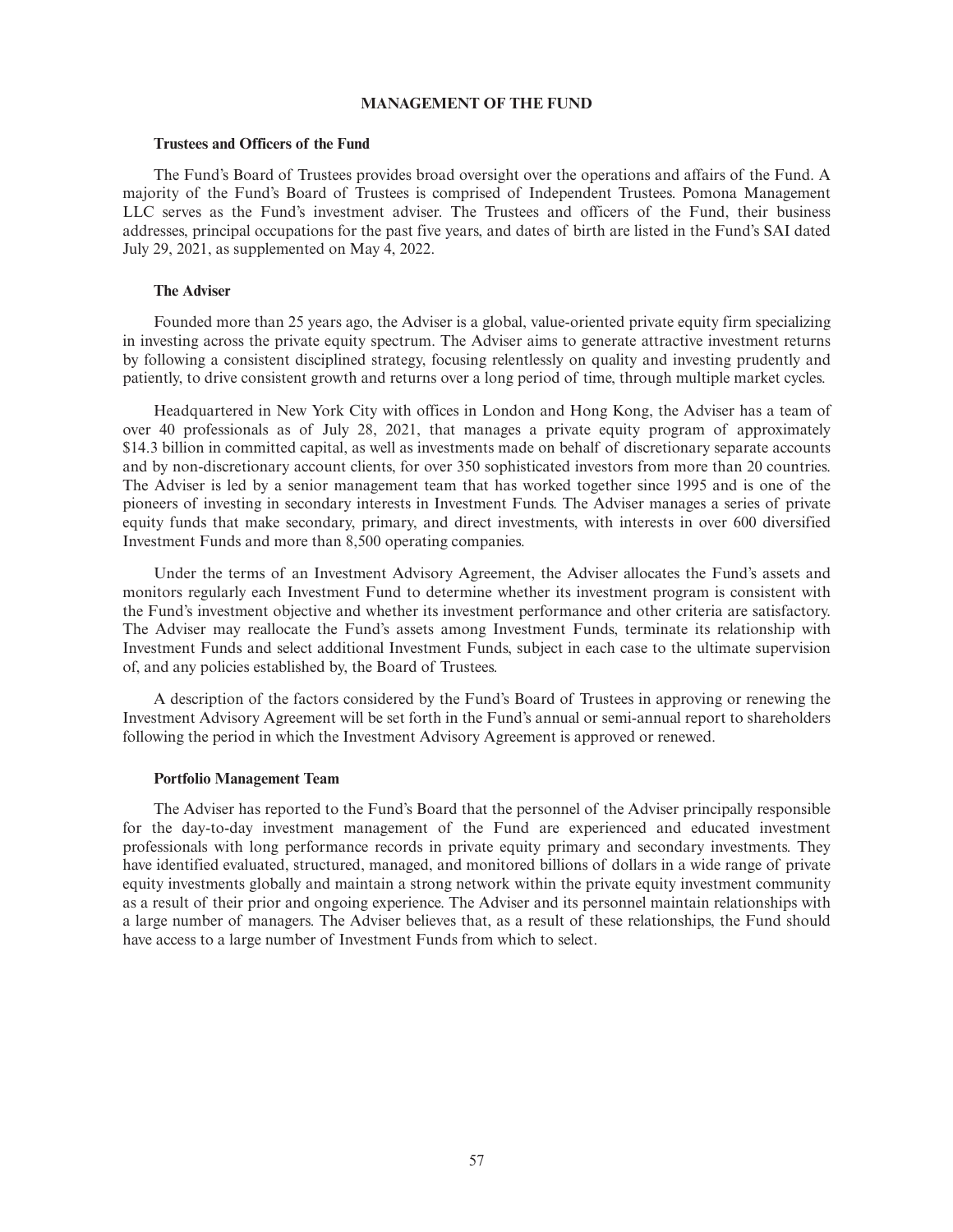The personnel of the Adviser who have primary responsibility for management of the Fund are:

| <b>Name and Title</b>                       | <b>Fund</b><br><b>Responsibility</b> | <b>Years Primarily</b><br><b>Responsible</b> | <b>Five Year Employment History</b>                                                                                 |
|---------------------------------------------|--------------------------------------|----------------------------------------------|---------------------------------------------------------------------------------------------------------------------|
| Michael Granoff, Chief<br>Executive Officer | Portfolio Manager                    | March $2018 -$ Present                       | Chief Executive Officer, Pomona<br>Management LLC                                                                   |
| Frances Janis, Senior<br>Partner            | Portfolio Manager                    | April $2015$ – Present                       | Senior Partner, Pomona<br>Management LLC                                                                            |
| Lorraine Hliboki, Partner                   | Portfolio Manager                    | March $2018 -$ Present                       | Partner, Pomona Management LLC                                                                                      |
| Sebastien Bowen, Partner                    | Portfolio Manager                    | May $2022 -$ Present                         | Partner, Pomona Management LLC                                                                                      |
| Patrick Madaus, Partner                     | Portfolio Manager                    | May $2022 -$ Present                         | Partner, Pomona Management LLC;<br>Principal, Pomona Management<br>LLC                                              |
| Jim Rorer, Partner                          | Portfolio Manager                    | May $2022 -$ Present                         | Partner, Pomona Management LLC                                                                                      |
| John Stephens, Partner                      | Portfolio Manager                    | May $2022 -$ Present                         | Partner and Chief Financial Officer,<br>Pomona Management LLC;<br>Chief Financial Officer, Pomona<br>Management LLC |
| Adam Konopolsky, Vice<br>President          | Portfolio Manager                    | May $2022 -$ Present                         | Vice President, Pomona<br>Management LLC; Manager,<br>Pomona Management LLC                                         |

The SAI provides additional information about the portfolio managers' compensation, other accounts managed by the portfolio managers, and the portfolio managers' ownership of Shares in the Fund.

# **Other Service Providers**

*Custodian.* UMB Bank, N.A. (the "Custodian") serves as the custodian of the Fund's assets, and may maintain custody of the Fund's assets with domestic and foreign subcustodians (which may be banks, trust companies, securities depositories and clearing agencies) approved by the Board. Assets of the Fund are not held by the Adviser or commingled with the assets of other accounts other than to the extent that securities are held in the name of a custodian in a securities depository, clearing agency or omnibus customer account of such custodian. The Custodian's principal business address is 928 Grand Blvd., 5th Floor, Kansas City, Missouri 64106.

*Transfer Agent.* DST Asset Manager Solutions, Inc. (the "Transfer Agent") serves as the Fund's transfer agent with respect to maintaining the registry of the Fund's Shareholders and processing matters relating to subscriptions for, and repurchases of, Shares. The Transfer Agent's principal business address is 2000 Crown Colony Drive, Quincy, MA 02169.

*Administrator.* Pomona serves as the Fund's Administrator under an Administration Agreement with the Fund, and performs certain administrative, accounting and other services for the Fund. In consideration of these administrative services, the Fund pays the Administrator the quarterly Administration Fee of 0.0625% (0.25% on an annualized basis) of the Fund's quarter-end net asset value. The Administration Fee is an expense paid out of the Fund's net assets and is computed based on the value of the net assets of the Fund as of the close of business on the last business day of each quarter (including any assets in respect of Shares that are repurchased as of the end of the quarter). The Administrator's principal business address is 780 Third Avenue, 46th Floor, New York, New York 10017. The Administrator may delegate or sub-contract certain of its services to other entities, including a sub-administrator.

*Sub-Administrator.* SS&C Technologies, Inc. serves as the Fund's Sub-Administrator and performs certain sub-administration and sub-accounting services for the Fund. In consideration of the sub-administrative services and sub-accounting services provided by the Sub-Administrator to the Fund, the Fund pays the Sub-Administrator an annual fee calculated based upon the average net assets of the Fund, subject to a minimum monthly fee, and will reimburse certain of the Sub-Administrator's out-of-pocket expenses incurred at the Sub-Administrator's cost (the "Sub-Administration Fee"). The Sub-Administration Fee is an expense paid out of the Fund's net assets. The Sub-Administrator's principal business address is 4 Times Square, 4th Floor, New York, NY 10036.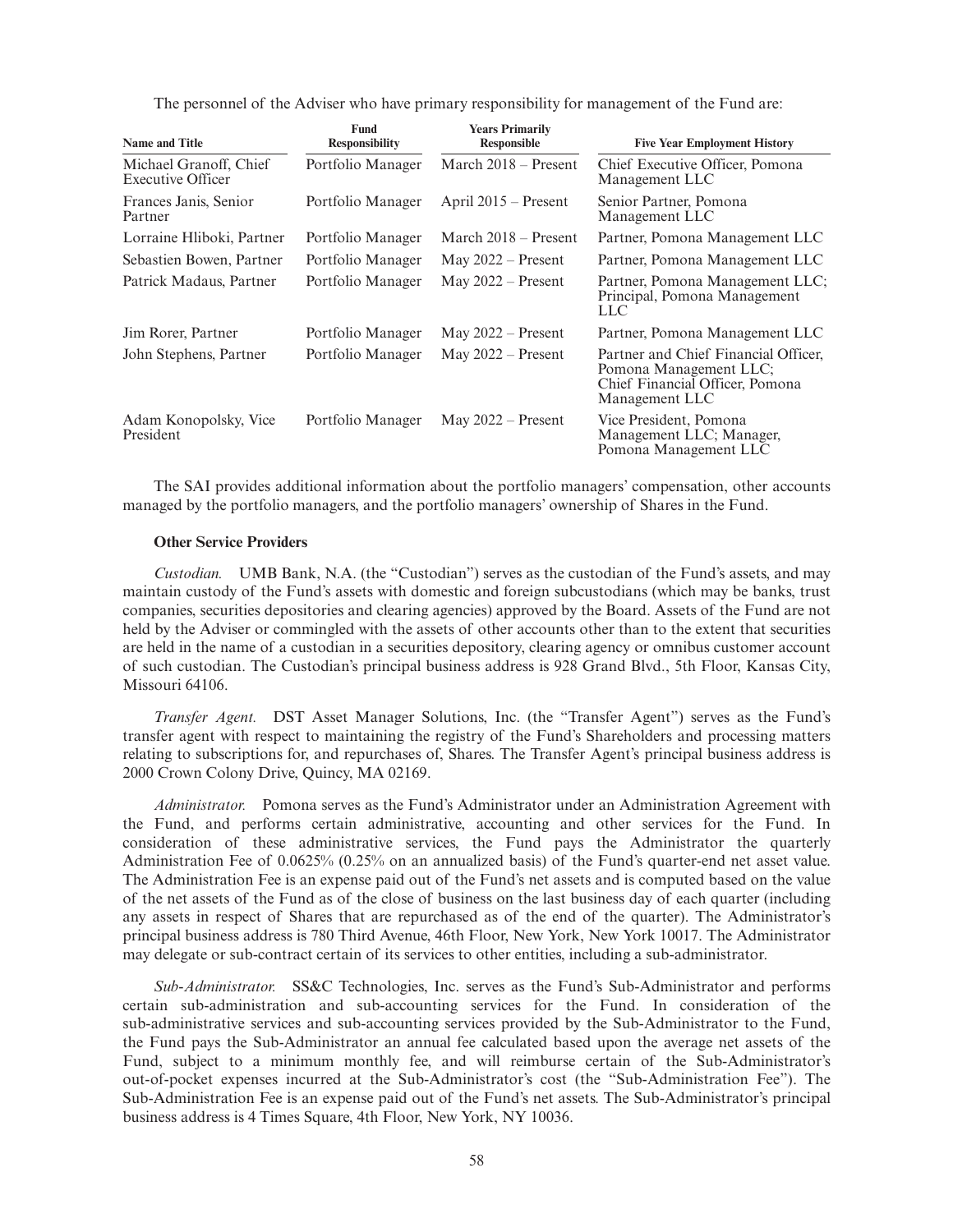### **FUND EXPENSES**

The Adviser bears all of its own costs incurred in providing investment advisory services to the Fund, including the costs of its personnel, development and analytical tools and proprietary databases, travel, and other expenses related to the selection and monitoring of investments. As described below, however, the Fund bears all other expenses related to its investment program. The Administrator or the Sub-Administrator provides or arranges for certain administrative services to be provided to the Fund, among those services are: providing office space, adequate personnel, and communications and other facilities necessary for administration of the Fund, performing certain administrative functions to support the Fund and its service providers, supporting the Fund's Board and providing it with information, providing accounting and legal services in support of the Fund, compliance testing services, analyzing the value of the Fund's assets, and reviewing and arranging for payment of the Fund's expenses and other support services. Such administrative services are included in the Administration Fee or the Sub-Administration Fee. In addition to the services above, the Administrator is responsible for overseeing the Sub-Administrator.

Expenses borne by the Fund (and thus indirectly by Shareholders) include:

- all expenses related to its investment program, including, but not limited to, expenses borne indirectly through the Fund's investments in the Investment Funds, including any fees and expenses charged by the Investment Funds or their Investment Managers (including management fees, performance or incentive fees and redemption or withdrawal fees, however titled or structured), all costs and expenses directly related to portfolio transactions and positions for the Fund's account such as direct and indirect expenses associated with the Fund's investments, including its investments in Investment Funds and direct investments (whether or not consummated), including transactional and legal expenses associated with buying and selling interests in Investment Funds and direct investments, enforcing the Fund's rights in respect of such investments, transfer taxes and premiums, taxes withheld on non-U.S. dividends, fees for data and software providers, research expenses, professional fees (including, without limitation, the fees and expenses of auditors, attorneys, consultants, and experts) and, if applicable, brokerage commissions, interest and commitment fees on loans and debit balances, borrowing charges on securities sold short, dividends on securities sold but not yet purchased and margin fees;
- any non-investment related interest expense;
- costs associated with preparing and updating the Fund's registration statement, with reviewing and effecting potential investments to be made in Investment Funds, direct investments, and other assets;
- attorneys' fees and disbursements associated with preparing and filing exemptive applications with the SEC for the Fund, including those in respect of certain co-investment transactions and to offer multiple classes of Shares;
- fees and disbursements of any accountants engaged by the Fund and expenses related to the annual audit of the Fund and the preparation of the Fund's tax information;
- out-of-pocket expenses reimbursed to the Sub-Administrator;
- recordkeeping, custody and transfer agency and sub-transfer agency fees and expenses;
- the costs of errors and omissions/Trustees' and officers' liability insurance and a fidelity bond and for brokerage or consulting services related thereto;
- the Management Fee, the Administration Fee and the Sub-Administration Fee;
- the Distribution and Servicing Fee;
- the costs of preparing, printing, and delivering reports and other communications, including proxy, tender offer correspondence, or similar materials, to Shareholders, and Prospectuses to existing Shareholders;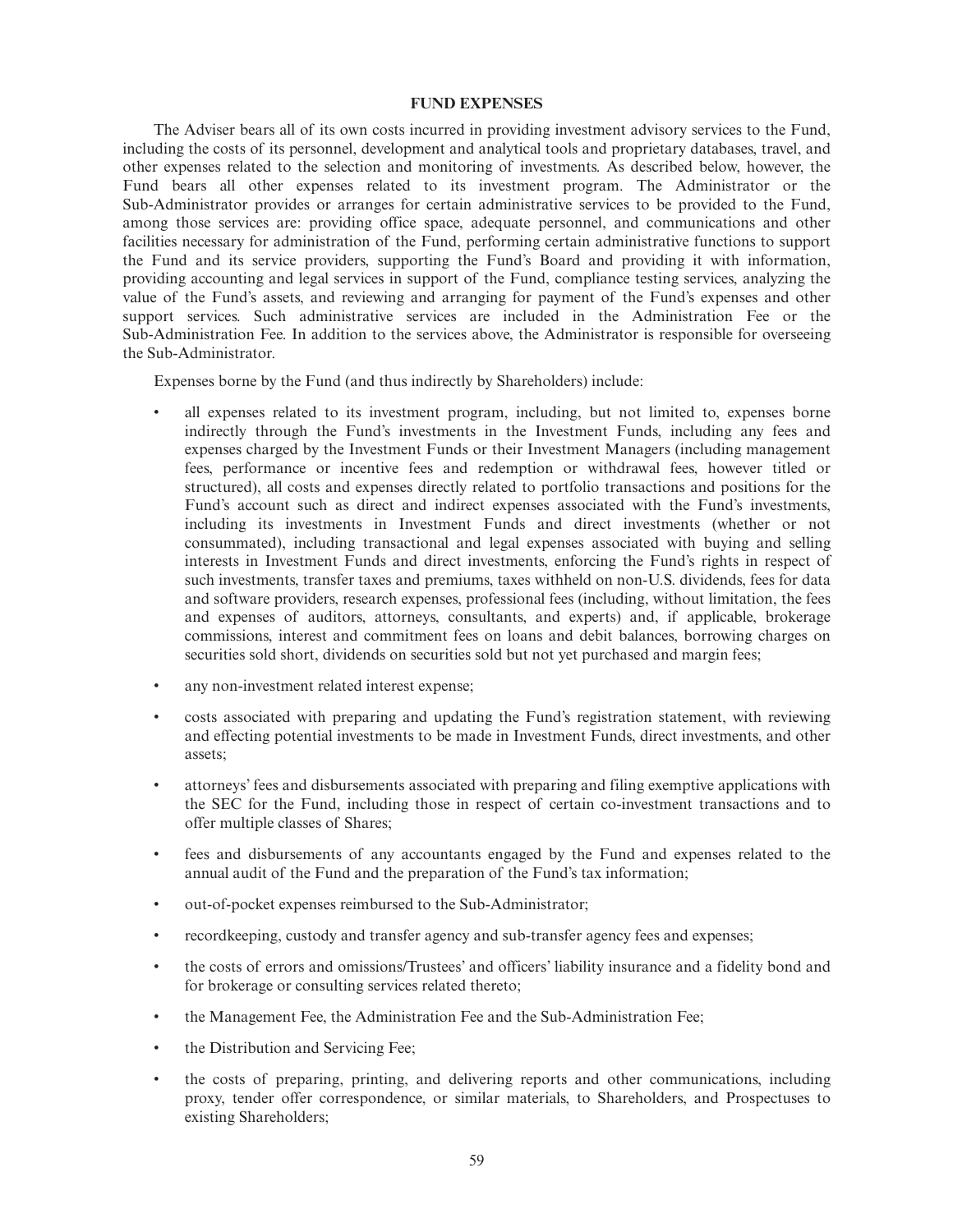- the costs of the Fund's corporate governance, including fees for Independent Trustees and the costs of preparing, printing, and delivering reports and other communications to Trustees and travel expenses relating to meetings of the Board of Trustees and committees thereof;
- legal costs for counsel engaged by the Independent Trustees and the Fund, and/or costs for consultants engaged by the Independent Trustees and the Fund;
- costs of valuation services for obtaining valuation information for the Fund, and pricing services used in determining net asset value;
- costs of a dividend disbursing agent;
- costs of compliance services and the costs of the Fund's Chief Compliance Officer;
- costs of maintaining the Fund's legal existence and maintaining the corporate governance structure for the Fund;
- all costs and charges for equipment or services used in communicating information regarding the Fund's transactions among the Adviser and any custodian or other agent engaged by the Fund;
- any extraordinary expenses (expenses resulting from events and transactions that are distinguished by their unusual nature and by the infrequency of their occurrence), including indemnification expenses as provided for in the Fund's organizational documents; and
- other expenses not explicitly borne by the Adviser or Administrator associated with the investment operations of the Fund.

Certain expenses of the Fund attributable to a particular share class ("Class Expenses") will be allocated to the share class to which they are attributable. Class Expenses are limited to: (i) Distribution and Service Fees, as applicable; (ii) recordkeeping, custody and transfer agency and sub-transfer agency fees and expenses; (iii) printing and postage expenses related to preparing and distributing materials such as shareholder reports, prospectuses and proxies to current shareholders of a specific class; (iv) the expense of administrative personnel and services to support the shareholders of a specific class; (v) litigation or other legal expenses relating solely to one class; and (vi) Trustees' fees incurred as a result of issues relating to one class. Certain expenses may be allocated differently if their method of imposition changes. Thus, if a Class Expense can no longer be attributed to a class, it will be charged to the Fund. Any additional Class Expenses not specifically identified above which are subsequently identified and determined to be properly allocated to one series of shares shall not be so allocated until approved by the Board of Trustees in light of the requirements of the 1940 Act and the Code.

The Adviser and Administrator will be reimbursed by the Fund for any expenses that they pay on behalf of the Fund.

The Fund incurred organizational and initial offering expenses of approximately \$1,491,479 in connection with the initial offering of Shares. The Fund will also bear certain ongoing costs associated with the Fund's continuous offering of Shares (printing expenses and ongoing legal, compliance, and regulatory costs). Offering expenses cannot be deducted by the Fund or the Shareholders.

The Adviser has entered into an "Amended and Restated Expense Limitation and Reimbursement Agreement" with the Fund that will be in effect through September 30, 2022 to limit the amount of the Fund's aggregate quarterly ordinary operating expenses, excluding certain "Specified Expenses" listed below, borne by the Fund during the Limitation Period, to an amount not to exceed the Expense Cap. "Specified Expenses" that are not covered by the Expense Limitation and Reimbursement Agreement include: (i) the Management Fee; (ii) all fees and expenses of Investment Funds and direct investments in which the Fund invests (including all Acquired Fund Fees and Expenses); (iii) transactional costs, including legal costs and brokerage commissions, associated with the acquisition and disposition of secondaries, primaries, direct investments, ETFs, and other investments; (iv) interest payments incurred on borrowing by the Fund; (v) fees and expenses incurred in connection with a credit facility, if any, obtained by the Fund; (vi) the Administration Fee; (vii) the Distribution and Servicing Fee, as applicable; (viii) taxes; and (ix) extraordinary expenses (expenses resulting from events and transactions that are distinguished by their unusual nature and by the infrequency of their occurrence). To the extent that the Fund's aggregate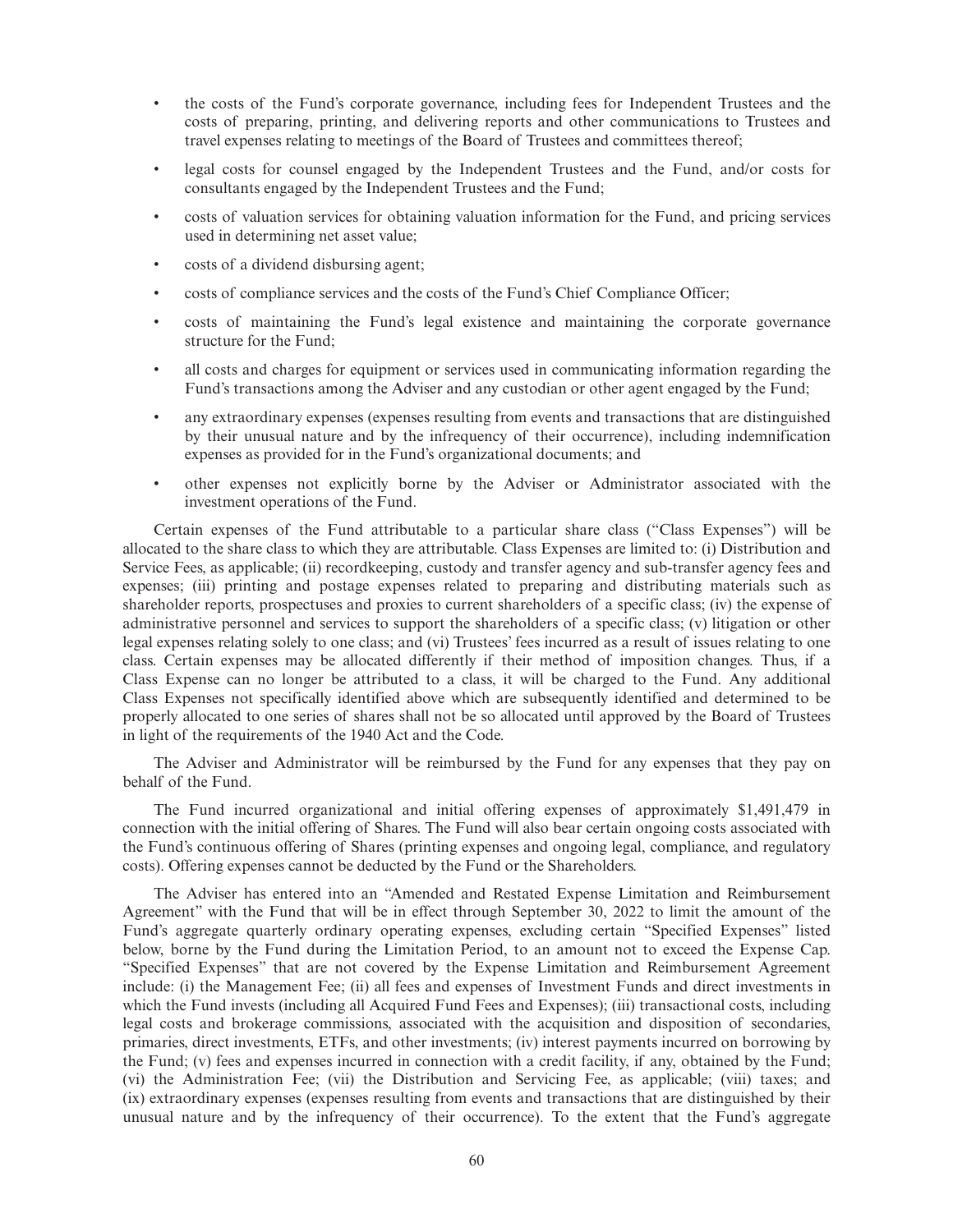quarterly ordinary operating expenses, exclusive of the Specified Expenses for any quarter exceed the Expense Cap, the Adviser will waive its fees and/or reimburse the Fund for expenses to the extent necessary to eliminate such excess. To the extent that the Adviser waives fees or reimburses expenses, it is permitted to recoup any amounts waived and expense amounts previously paid or borne by the Adviser, for a period not to exceed three years from the quarter in which such fees were waived or expenses were borne by the Adviser, even if such reimbursement occurs after the termination of the Limitation Period, provided that the Fund's aggregate quarterly ordinary operating expenses for the quarter in which such reimbursement is sought, not including Specified Expenses, have fallen to a level below the Expense Cap that was in effect during the quarter in which the fees were waived or expenses were borne by the Adviser, up to the Expense Cap that was in effect during the quarter in which the fees were waived or expenses were borne by the Adviser.

Investment Funds bear various expenses in connection with their operations similar to those incurred by the Fund. Investment Managers generally assess asset-based fees to, and receive incentive-based fees from, the Investment Funds (or their investors), which effectively will reduce the investment returns of the Investment Funds. These expenses and fees will be in addition to those incurred by the Fund itself. As an investor in the Investment Funds, the Fund bears its proportionate share of the expenses and fees of the Investment Funds and is also subject to incentive fees to the Investment Managers.

### **MANAGEMENT AND ADDITIONAL FEES, ADMINISTRATION FEE AND SUB-ADMINISTRATION FEE**

In consideration of the advisory and other services provided by the Adviser to the Fund, the Fund pays the Adviser the quarterly Management Fee of 0.4125% (1.65% on an annualized basis) of the Fund's quarter-end net asset value. The Management Fee is an expense paid out of the Fund's net assets. The Management Fee is computed based on the value of the net assets of the Fund as of the close of business on the last business day of each quarter (including any assets in respect of Shares that are repurchased by the Fund as of the end of the quarter), and shall be paid quarterly in arrears. The Management Fee is in addition to the asset-based and incentive fees paid indirectly out of the Fund's assets and therefore by investors in the Fund. These fees are paid by the Investment Funds to their Investment Managers.

Pomona also serves as the Fund's Administrator and performs certain administrative, accounting and other services for the Fund. In consideration of the administrative services provided by the Administrator to the Fund, the Fund pays the Administrator the quarterly Administration Fee of 0.0625% (0.25% on an annualized basis) of the Fund's quarter-end net asset value. The Administration Fee is also an expense paid out of the Fund's net assets and is computed based on the value of the net assets of the Fund as of the close of business on the last business day of each quarter (including any assets in respect of Shares that are repurchased as of the end of the quarter). The Fund also pays the Sub-Administrator the Sub-Administration Fee, which is an annual fee calculated based upon the average net assets of the Fund, subject to a minimum monthly fee, and will reimburse certain of the Sub-Administrator's out-of-pocket expenses incurred at the Sub-Administrator's cost, in consideration of providing sub-administrative services sub-accounting services to the Fund. The Sub-Administration Fee is an expense paid out of the Fund's net assets. There is no limitation on the amount of expenses that the Fund may reimburse the Sub-Administrator.

### **CALCULATION OF NET ASSET VALUE**

The net asset value of each class of Shares ("Class") will be calculated as of the close of regular trading on the New York Stock Exchange ("NYSE") (normally 4:00 p.m. Eastern time unless otherwise designated by the NYSE) on the last business day of each quarter, and at such other times as the Board shall determine (each, a "Valuation Date"). In determining its net asset value, the each Class will value its investments as of the relevant Valuation Date. The net asset value of each Class will equal, unless otherwise noted, the value of the total assets of the Class, less all of its liabilities as of the relevant Valuation Date including accrued fees and expenses. Because of the differences in relation to the Distribution and Servicing Fee and Class-specific expenses, the per Share net asset value of each Class will differ.

The Administrator will oversee the valuation of the Fund's investments on behalf of the Fund under the supervision of the Board and pursuant to the Valuation Procedures approved by the Board for the Fund.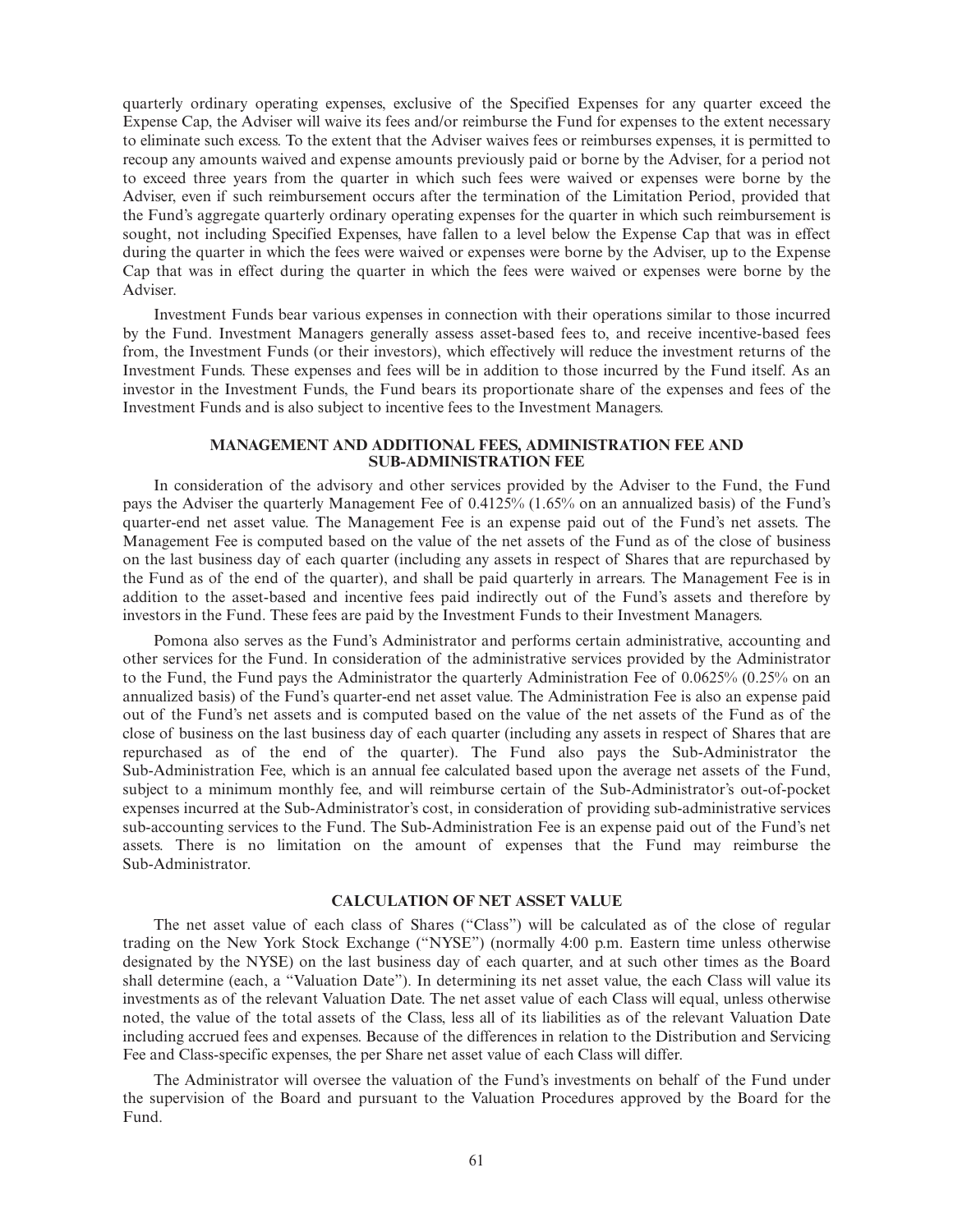In general, assets are valued based on actual or estimated market value, with special provisions for assets not having readily available market quotations, and for situations in which market quotations are deemed unreliable. The private equity securities in which the Fund will invest normally do not have readily available market prices and therefore will be valued at their "fair value." The Valuation Procedures call for determinations of fair value to be made in good faith based on an honest assessment of the amount that the Fund might reasonably expect to receive for a security upon its current sale, based upon appropriate factors that are available to the Fund. Accordingly, absent a market price, the Fund will value its investments in Investment Funds, direct investments, and other assets for which readily available market prices are not available at fair value. In ascertaining fair value, the Valuation Procedures call for the determination of a method for arriving at the fair value of a security, and methods for determining fair value are reviewed from time to time for their continuing appropriateness. Determining the fair value of private equity and other assets requires that judgment be applied to the specific facts and circumstances of each asset while seeking to employ a valuation process that is consistently followed. There is not necessarily a single standard for determining fair value of such assets, and determinations of fair value may involve subjective judgments and estimates. The Fund's valuation procedures are tested and are subject to ongoing and periodic monitoring under the supervision of the Fund's Board.

A meaningful input in the Fund's valuation of Investment Funds will be the estimated valuations provided by Investment Managers to the Administrator. Similarly, a meaningful input in the Fund's valuation of a direct investment in a Co-Investment Opportunity will be the estimated valuations provided by the lead investor, if applicable.

The fair value of the Fund's investments in Investment Funds and direct investments as of each Valuation Date ordinarily will be the carrying amount of the Fund's interests in such investments as determined by reference to the issuer's most recent balance sheet, statement of capital account, or other valuation provided by the relevant Investment Manager or lead investor as of, or prior to, the relevant Valuation Date, as adjusted for other relevant information available at the time the Fund values its portfolio, including capital activity and material events occurring between the reference dates of the Investment Manager's valuations and the relevant Valuation Date.

In reviewing the valuations provided by Investment Managers and lead investors in Co-Investment Opportunities, the Valuation Procedures require the consideration of relevant information reasonably available at the time the Fund values its portfolio. In considering such information, the Administrator may conclude in certain circumstances that the information provided by the Investment Manager or lead investor does not represent the fair value of a particular Investment Fund or direct investment. In these circumstances, the Administrator may consider whether it is appropriate, in light of all relevant circumstances, to value such interests based on the asset value reported by the relevant Investment Manager or lead investor, or whether to adjust such value to reflect a premium or discount to such net asset value. The Valuation Procedures require that any such decision be made in good faith, and subject to the review and supervision of the Board.

In the case of Investment Funds, Investment Managers may adopt a variety of valuation methods and bases and provide differing levels of information concerning the Investment Funds. It is expected that neither the Adviser nor Administrator will be able to meaningfully influence the valuation processes used by the Investment Managers. Consequently, there are inherent difficulties in determining the fair value of Investment Funds and inherent uncertainties in the fair values that are presented. The Administrator generally will not be able to confirm with certainty the accuracy of valuations provided by Investment Managers, even after the Fund receives the Investment Funds' audited financial statements. The actual realized returns on the Fund's unrealized investments will depend on, among other factors, future operating results, the value of the assets and market conditions at the time of disposition, any related transaction costs and the timing and manner of sale, all of which may differ from the assumptions on which the Investment Managers and lead investors base their valuations.

For direct investments in operating companies where there is no lead investor, or where the Fund serves as the lead investor, or the lead investor has not provided an estimated valuation, the Fund will review and value such investments using one or more of the following types of analyses:

• Market comparable statistics and public trading multiples discounted for illiquidity, minority ownership and/or other factors for investments with similar characteristics;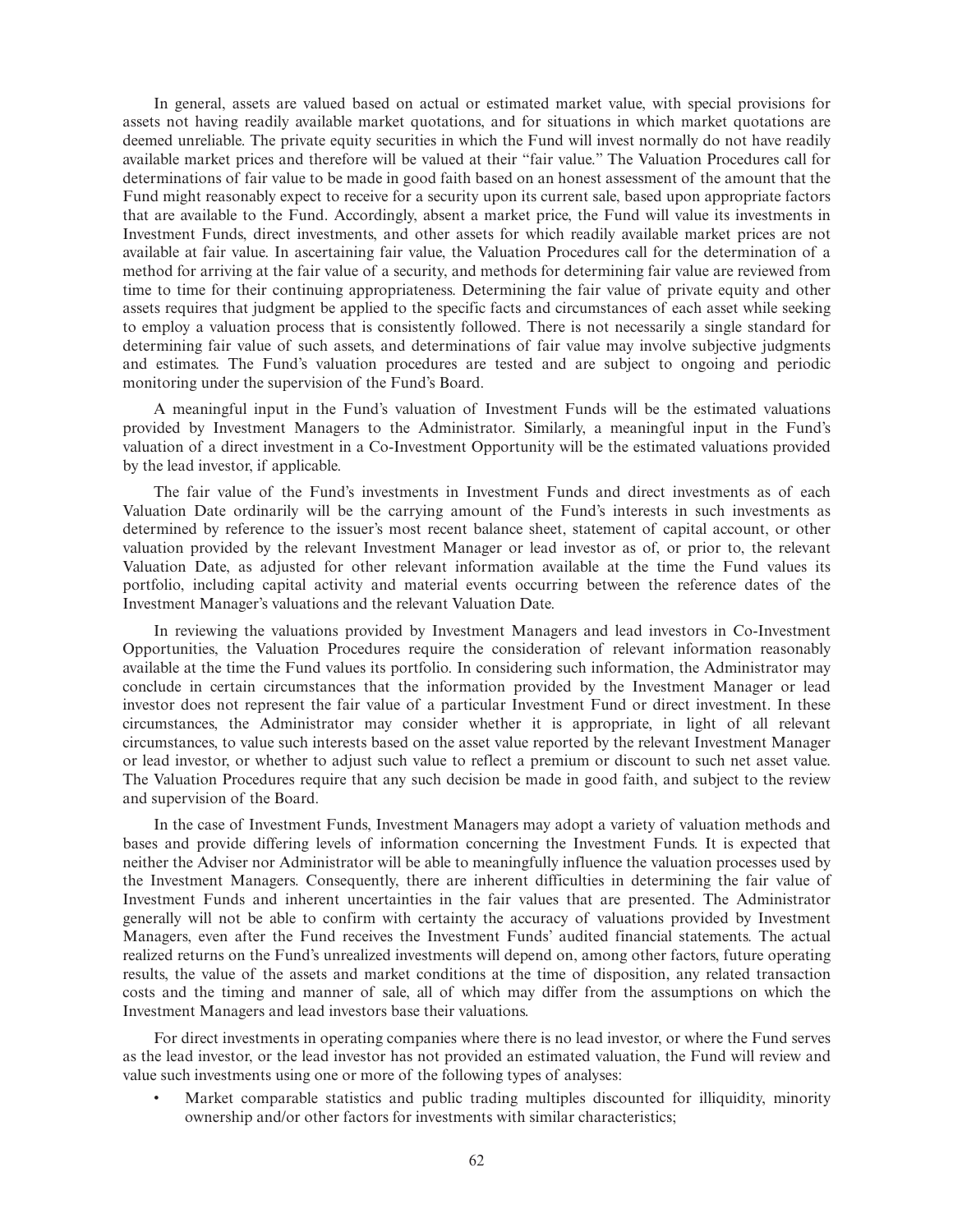- Discounted cash flow analysis, including a terminal value or exit multiple;
- The cost of the investment, if cost is determined to best approximate the fair value of the investment; and
- Valuations implied by third-party investments in similar assets or issuers.

Factors to be considered in arriving at the fair market value of such investments include the price of recent transactions, earnings, revenue and book value.

For assets for which a market price is readily available as of the Valuation Date, the Fund uses the market price of the asset. Portfolio securities listed or traded on a national securities exchange will be valued at the last reported sale price on the Valuation Date. Securities traded on an exchange for which there has been no sale that day and other securities traded in the OTC market will be valued at the mean between the last reported bid and asked prices on the Valuation Date. Portfolio securities reported by NASDAQ will be valued at the NASDAQ Official Closing Price on the Valuation Date. Investments in debt securities maturing in 60 days or less are valued at amortized cost if, when combined with accrued interest, it approximates market value. This involves valuing a security at cost on the date of acquisition and thereafter assuming a constant accretion of a discount or amortization of a premium to maturity, regardless of the impact of fluctuating interest rates on the market value of the instrument. The longer-term debt obligations held in a Fund's portfolio will be valued at the mean between the most recent bid and asked prices as reported by a third-party service or as obtained from one or more dealers that make markets in the securities when OTC market quotations are readily available.

Securities and assets for which market quotations are deemed unreliable are valued at their fair values as determined in good faith under the supervision of the Fund's Board. Securities traded on exchanges, including foreign exchanges, which close earlier than the time that a Fund calculates its net asset value, may also be valued at their fair values as determined in good faith by or under the supervision of a Fund's Board.

Loans or other securities traded over the counter and not listed on an exchange are valued at a price obtained from third-party pricing services, including, where appropriate, multiple broker dealers, as determined by the Fund.

Expenses of the Fund, including the Management and Administration Fees, as well as the fees of other service providers, are accrued on a quarterly basis on the Valuation Date and taken into account for the purpose of determining the Fund's net asset value.

# **CONFLICTS OF INTEREST**

# **The Adviser**

The Adviser may, from time to time, be presented with investment opportunities that fall within the investment objective of the Fund and other investment funds and/or accounts managed by the Adviser, and in such circumstances the Adviser will allocate such opportunities among the Fund and such other funds and/or accounts under procedures intended to result in allocations that are fair and equitable taking into account the sourcing of the transaction, the nature of the investment focus of each fund, including the Fund, and/or account, the relative amounts of capital available for investment, and other considerations deemed relevant by the Adviser in good faith. Where there is an insufficient amount of an investment opportunity to satisfy the Fund and other investment funds and/or accounts managed by the Adviser, the allocation policy provides that allocations between the Fund and other investment funds and/or accounts will generally be made *pro rata* based on the amount that each such party would have invested if sufficient amounts of an investment opportunity were available. The Adviser's allocation policy provides that in circumstances where *pro rata* allocation is not practicable or possible, investment opportunities will be allocated on a random or rotational basis that is fair and equitable. In addition, the Adviser's Investment Committee will review allocations. Not all other investment funds and/or accounts managed by Adviser have the same fees and certain other investment funds and/or accounts managed by the Adviser may have a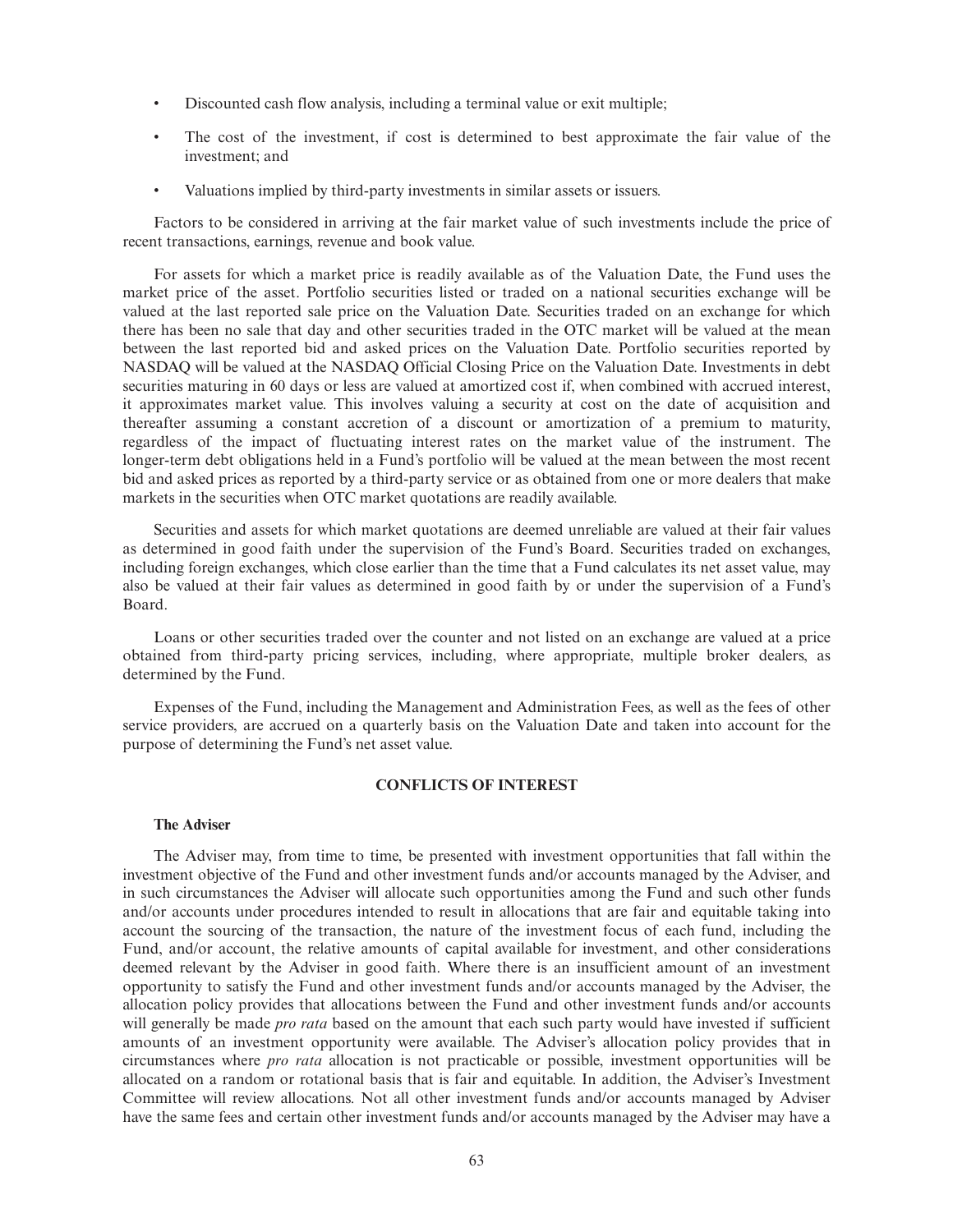higher management fee than the Fund or a performance-based fee. If the fee structure of another investment fund and/or account is more advantageous to the Adviser than the fee structure of the Fund, the Adviser could have an incentive to favor the other fund and/or account over the Fund.

The Adviser's personnel who work on managing the Fund may also work on other projects, including the Adviser's other investment funds and accounts.

The Adviser and certain of its investment professionals and other principals may also carry on investment activities for their own accounts, for the accounts of family members, and for other accounts (collectively, with the other accounts advised by the Adviser and its affiliates, "Other Accounts"). The Adviser and its affiliates may receive payments from private equity sponsors in connection with such activities. As a result of the foregoing, the Adviser and the investment professionals who, on behalf of the Adviser, will manage the Fund's investment portfolio will be engaged in substantial activities other than on behalf of the Fund, may have differing economic interests in respect of such activities, and may have conflicts of interest in allocating their time and activity between the Fund and Other Accounts. There also may be circumstances under which the Adviser will cause one or more Other Accounts to commit a larger percentage of its assets to an investment opportunity than to which the Adviser will commit the Fund's assets. There also may be circumstances under which the Adviser will consider participation by Other Accounts in investment opportunities in which the Adviser do not intend to invest on behalf of the Fund, or vice versa.

The Fund may co-invest with third parties through joint venture entities or other entities, including Investment Funds sponsored by others. The co-investment commitment may be substantial. Such investments may involve risks not present in investments in which third parties are not involved, including the possibility that a joint venture partner of the Fund may experience financial, legal or regulatory difficulties; at any time have economic or business interests or goals which are inconsistent with those of the Fund; have a different view than the Fund as to the appropriate strategy for an investment or the disposition of an investment; or take action contrary to the Fund's investment objective. Affiliates of the Adviser may generate origination, commitment, syndication, capital or other structuring fees which will be solely for the benefit of such affiliates and not for the benefit of the Fund.

The Adviser or Distributor may also compensate, from its own resources, third-party securities dealers, other industry professionals and any affiliates thereof ("financial intermediaries") in connection with the distribution of Shares in the Fund or for their ongoing servicing of Shares acquired by their clients. Such compensation may take various forms, including a fixed fee, a fee determined by a formula that takes into account the amount of client assets invested in the Fund, the timing of investment or the overall net asset value of the Fund, or a fee determined in some other method by negotiation between the Adviser and such financial intermediaries. Financial intermediaries may also charge investors, at the financial intermediaries' discretion, a placement fee based on the purchase price of Fund Shares purchased by the investor. As a result of the various payments that financial intermediaries may receive from investors and the Adviser, the amount of compensation that a financial intermediary may receive in connection with the sale of Shares of the Fund may be greater than the compensation it may receive for the distribution of other investment products. This difference in compensation may create an incentive for a financial intermediary to recommend the Fund over another investment product.

Set out below are practices that the Adviser may follow. Although the Adviser anticipates that the Investment Managers will follow practices similar to those described below, no guarantee or assurances can be made that similar practices will be followed or that an Investment Manager will abide by, and comply with, its stated practices. An Investment Manager may provide investment advisory and other services, directly or through affiliates, to various entities and accounts other than the Investment Funds.

#### **Participation in Investment Opportunities**

Directors, principals, officers, employees and affiliates of the Adviser may buy and sell securities or other investments for their own accounts and may have actual or potential conflicts of interest with respect to investments made on behalf of the Fund or an Investment Fund in which the Fund invests. As a result of differing trading and investment strategies or constraints, positions may be taken by directors, principals,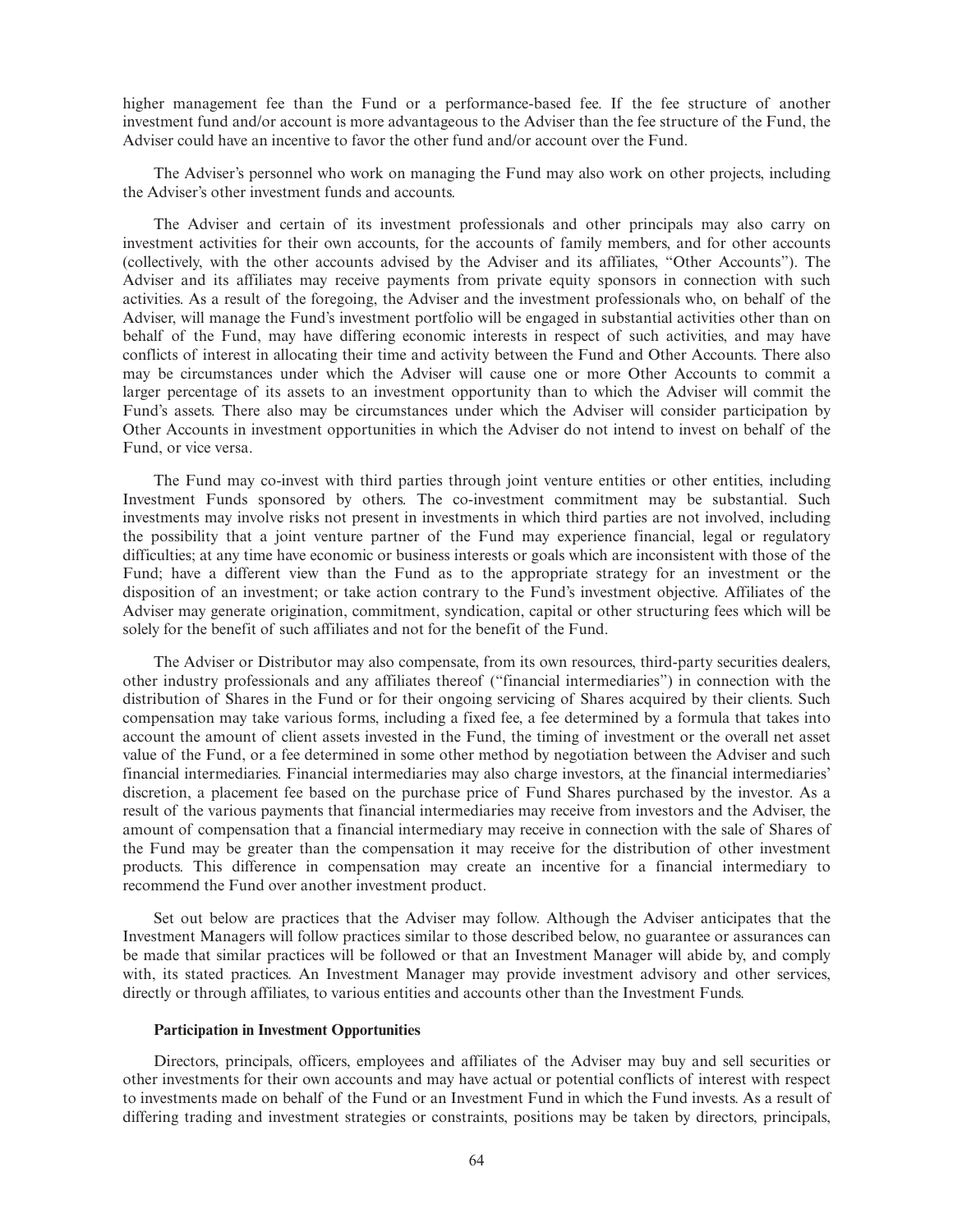officers, employees and affiliates of the Adviser, or by the Adviser for the Other Accounts, or any of their respective affiliates on behalf of their own other accounts ("Investment Manager Accounts") that are the same as, different from or made at a different time than, positions taken for the Fund or an Investment Fund.

The Fund has received an exemptive order from the SEC that permits the Fund to participate in certain negotiated investments (each, a "co-investment transaction") alongside other funds managed by the Adviser (the "Order"). The Order is subject to certain terms and conditions, including (i) that a majority of the Trustees of the Board who have no financial interest in the co-investment transaction and a majority of the Independent Trustees approve the co-investment transaction and (ii) that the price, terms and conditions of the co-investment transaction will be identical for each fund participating pursuant to the exemptive relief. These co-investment transactions may give rise to conflicts of interest or perceived conflicts of interest among the Fund and participating funds.

### **Other Matters**

An Investment Manager may, from time to time, cause an Investment Fund to effect certain principal transactions in securities with one or more Investment Manager Accounts, subject to certain conditions. Future investment activities of the Investment Managers, or their affiliates, and the principals, partners, directors, officers or employees of the foregoing, may give rise to additional conflicts of interest.

The Adviser and its affiliates may not purchase securities or other property from, or sell securities or other property to the Fund, except that the Fund may in accordance with rules under the 1940 Act engage in transactions with accounts that are affiliated with the Fund as a result of common officers, directors, advisers, members or managing general partners. These transactions would be effected in circumstances in which the Adviser determined that it would be appropriate for the Fund to purchase and another client to sell, or the Fund to sell and another client to purchase, the same security or instrument on the same day.

Future investment activities of the Adviser and its affiliates and its principals, partners, members, directors, officers or employees may give rise to conflicts of interest other than those described above.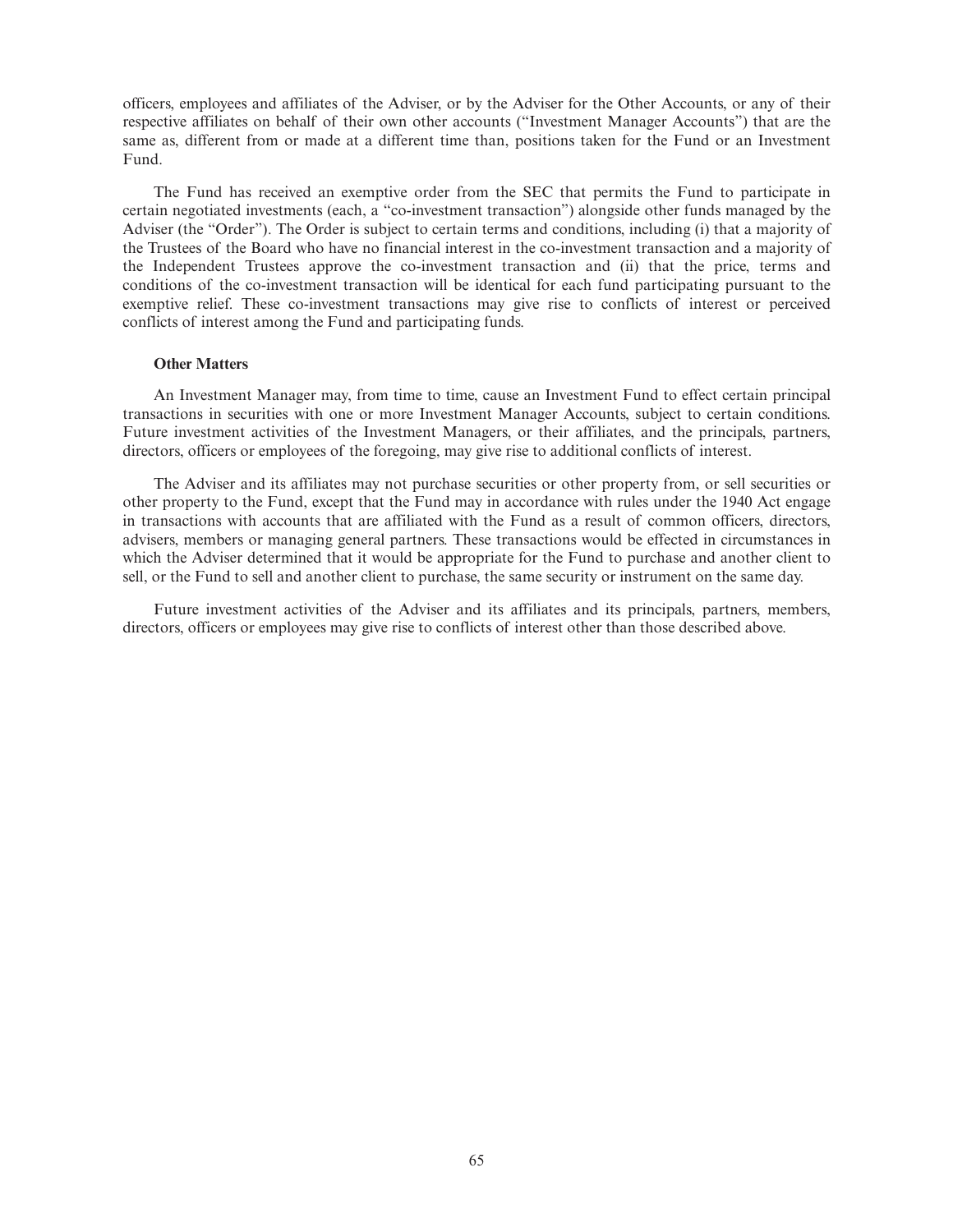# **PURCHASES OF SHARES**

### **Purchase Terms**

The Fund will accept initial and additional purchases of Shares as of the first business day of each calendar quarter. Shares will be sold at the net asset value per Share determined as of such business day. For the initial purchase and at the discretion of the Fund or Distributor thereafter, the investor must submit a completed Investor Application form at least five business days before the applicable purchase date. Notwithstanding this requirement, the Fund and Distributor reserve the right to accept substantially completed applications submitted prior to the applicable purchase date to the extent that any incompleteness in the application is resolved promptly after the Closing Date. All purchases are subject to the receipt of immediately available funds at least three business days prior to the applicable purchase date in the full amount of the purchase to enable the Fund to invest the proceeds expeditiously. An investor who misses one or both of these deadlines will have the effectiveness of the investment in the Fund delayed until the following quarter.

The Fund issues the Shares purchased and an investor becomes a Shareholder with respect to such Shares as of applicable Closing Date, *i.e.*, the first day of the relevant quarter. Purchase proceeds do not represent capital of the Fund, and do not become assets of the Fund, until such date.

Any amounts received in advance of the initial or subsequent purchases of Shares are placed in a non-interest-bearing account with the Transfer Agent prior to their investment in the Fund. The Fund and the Distributor each reserves the right to reject any purchase of Shares in its sole discretion (including, without limitation, when one has reason to believe that an investor is not eligible to invest in the Fund). In addition, to manage cash flows, or for any other reason as determined in the sole discretion of each of the Fund and the Distributor, the Fund or the Distributor may limit or suspend an investor's ability to purchase Shares of the Fund. Unless otherwise required by applicable law, any amount received in advance of a purchase ultimately rejected by the Fund or the Distributor will be returned to the prospective investor without the deduction of any sales load, fees or expenses.

Investors purchasing Class A Shares in the Fund may be charged a sales load of up to 3.0% of the amount of the investor's purchase, in the matter set forth below:

| <b>Investment Amount</b>                | <b>Sales Load</b> |
|-----------------------------------------|-------------------|
|                                         | $3.0\%$           |
|                                         | $2.0\%$           |
|                                         | $1.5\%$           |
| $$1,000,000 - $4,999,999              $ | $1.0\%$           |
|                                         | $0.0\%$           |

The Distributor and/or a Selling Agent may, at its discretion, waive the sales load for the purchase of Class A Shares of the Fund by or on behalf of: (i) purchasers for whom the Distributor, the Adviser, or one of their affiliates acts in a fiduciary, advisory, custodial, or similar capacity; (ii) employees and retired employees (including spouses, children, and parents of employees and retired employees) of the Distributor, the Adviser, and any affiliates of the Distributor or the Adviser; (iii) Trustees and retired Trustees of the Fund (including spouses, children, and parents of Trustees and retired Trustees); (iv) purchasers who use proceeds from an account for which the Distributor, the Adviser, or one of their affiliates acts in a fiduciary, advisory, custodial, or similar capacity, to purchase Shares of the Fund; (v) Selling Agents and their employees (and the immediate family members of such individuals); (vi) investment advisers or financial planners that have entered into an agreement with the Distributor that charge a fee for their services and that purchase Shares of the Fund for (1) their own accounts or (2) the accounts of eligible clients; (vii) clients of such investment advisers or financial planners described in (vi) above who place trades for the clients' own accounts if such accounts are linked to the master account of the investment adviser or financial planner on the books and records of a Selling Agent; (viii) orders placed on behalf of other investment companies that the Distributor, the Adviser or an affiliated company distributes; (ix) orders placed on behalf of purchasers who have previously invested in the Fund or other funds advised or distributed by the Adviser, Distributor, and any affiliates of the Adviser or Distributor in amounts that, if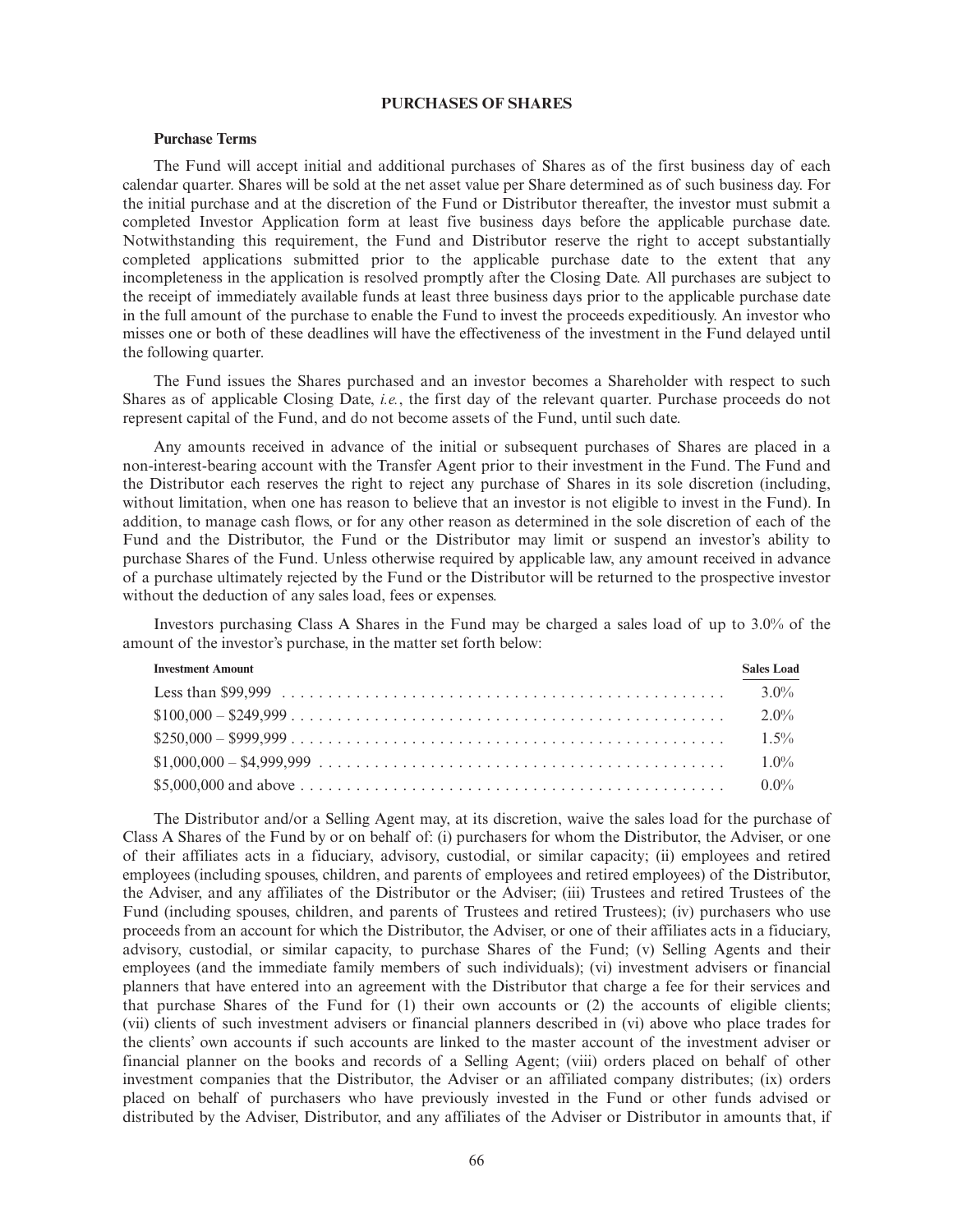combined with the new order for Shares of the Fund, may qualify the purchaser for a lesser sales load (or a complete waiver of the sales load); and (x) customers of Selling Agents who are charged a separate brokerage commission directly by the Selling Agent for the purchase of Shares. To receive a sales charge or minimum investment waiver in conjunction with any of the above categories, an investor must, prior to the time of purchase, inform the Selling Agent about the investor's eligibility for the waiver of the sales load and give the Distributor sufficient information to permit the Distributor to confirm that the investor qualifies for such a waiver. Notwithstanding any waiver, investors remain subject to eligibility requirements set forth in this Prospectus.

The minimum initial investment in the Fund is \$25,000 for Class A Shares, \$1,000,000 for Class I Shares and \$5,000,000 for Class M2 Shares, and the minimum additional investment in the Fund is \$10,000 for each Share Class.

The minimum initial and additional investments may be reduced by either the Fund or the Distributor in the discretion of each for certain investors based on consideration of various factors, including the investor's overall relationship with the Adviser or Distributor, the investor's holdings in other funds affiliated with the Adviser or Distributor, and such other matters as the Adviser or Distributor may consider relevant at the time, though Shares will only be sold to "accredited investors." The minimum initial and additional investments may also be reduced by either the Fund or the Distributor in the discretion of each for clients of certain registered investment advisers and other financial intermediaries based on consideration of various factors, including the registered investment adviser or other financial intermediary's overall relationship with the Adviser or Distributor, the type of distribution channels offered by the intermediary and such other factors as the Adviser or Distributor may consider relevant at the time.

In addition, the Fund may, in the sole discretion of the Adviser or Distributor, aggregate the accounts of clients of registered investment advisers and other financial intermediaries whose clients invest in the Fund for purposes of determining satisfaction of minimum investment amounts. At the discretion of the Adviser or the Distributor, the Fund may also aggregate the accounts of clients of certain registered investment advisers and other financial intermediaries across Share Classes for purposes of determining satisfaction of minimum investment amounts for a specific Share Class. The aggregation of accounts of clients of registered investment advisers and other financial intermediaries for purposes of determining satisfaction of minimum investment amounts for the Fund or for a specific Share Class may be based on consideration of various factors, including the registered investment adviser or other financial intermediary's overall relationship with the Adviser or Distributor, the type of distribution channels offered by the intermediary and such other factors as the Adviser or Distributor may consider relevant at the time.

The Fund will accept initial and additional purchases of Shares as of the first business day of each calendar quarter, and proceeds relating to such purchases will represent the Fund's capital and become the Fund's assets on such business day.

The Fund may permit an investor (which for these purposes includes a group of investors that invest in the Fund through the same financial intermediary) to purchase less than the minimum investment for Class I or M Shares in reliance on a Letter of Intent (the "LOI"). An LOI allows an investor to qualify for a Class by combining the investor's current purchase amount with purchases the investor intends to make in the near future to reach the investment minimum to which the Class is subject. Pursuant to the LOI, an investor may qualify for a Class by aggregating investments over four calendar quarters for Class I Shares or five calendar quarters for Class M2 Shares to reach the investment minimum applicable to the Class, provided that the investor refers to such LOI when placing orders. For purposes of an LOI, the minimum initial investment amount includes all purchases of the given Class over the applicable period based on the total amount of intended purchases plus the amount (i.e., dollars invested) to purchase all Shares previously purchased and still owned. Each investment made during the period is not subject to a sales load charge and is subject to the fees and expenses for the applicable Class. The LOI imposes no obligation to purchase or sell additional Shares. The LOI provides that the first Share purchase following execution of the LOI must be at least 15% of the amount of the intended overall purchase (or such other amount as may be agreed upon between the investor and the Fund or Distributor). For Class I Shares, an investor may make no more than four separate Share purchases to reach the minimum investment pursuant to an LOI.

For the purpose of determining the amount of an investor's investment in the Fund in order to satisfy the LOI, an investor may aggregate his or her Shares with Shares owned by: (1) the investor's spouse or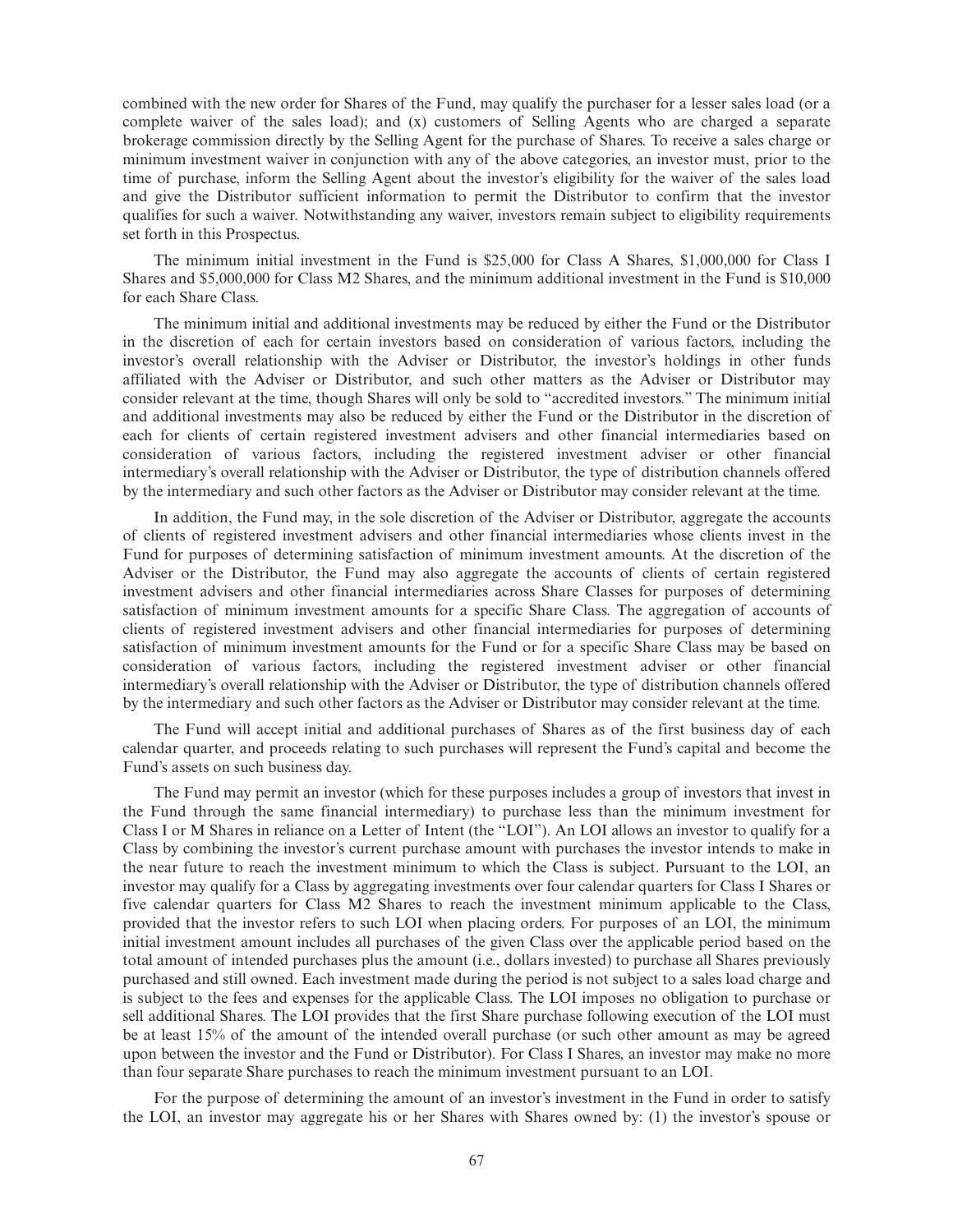domestic partner (as defined below); (2) the investor's children or step-children under the age of 21; (3) an account held jointly with one or more family members (as defined below); and/or (4) a family trust (as defined below). "Domestic partner," with respect to the LOI, is defined as an individual (including one of the same gender) to whom the investor is not related by blood and with whom the investor has shared a primary residence for at least six months. "Family trust," with respect to the LOI, is one in which a family member or a direct lineal descendant(s) of such person is/are the beneficiary(ies), and such person or another family member, direct lineal ancestor or sibling of such person is/are the trustee(s). "Family member," as used in this paragraph, includes an individual, such individual's spouse or domestic partner and such individual's children or step-children under the age of 21.

If following the applicable period (*i.e.* four calendar quarters for Class I Shares or five calendar quarters for Class M2 Shares) the investor's total amount invested does not meet the minimum initial investment for the applicable Class, the Fund may redeem the investor's account or convert the investor's Shares in the given Class to Class A Shares or another Class subject to a lower minimum initial investment. Upon conversion, the Shares may be subject to increased fees and expenses. Please contact the Fund to obtain an LOI application at 1-844-2-POMONA.

Any Selling Agent or any RIA that invests in or recommends Shares for a client, may impose additional eligibility requirements for investors who purchase Shares through such Selling Agent. The Fund will notify Shareholders of any changes in the investors that are eligible for such reductions. The Fund may repurchase all of the Shares held by a Shareholder if the Shareholder's account balance in the Fund is less than \$10,000 for Class A Shares, \$250,000 for Class I Shares and \$5,000,000 for Class M2 Shares.

Class M2 Shares are primarily offered for investment through intermediary wealth management platforms associated with private banks or trust companies that provide specialized sub-accounting and shareholder processing services.

Initial and any additional purchases of Shares of the Fund by any Shareholder must be made either via wire transfer of funds or by check. Payment for each purchase (initial or subsequent) of Shares must be made in one installment.

To help the government fight the funding of terrorism and money laundering activities, federal law requires all financial institutions to obtain, verify, and record information that identifies each person who opens an account. What this means for each Shareholder: When you open an account, the Fund will ask your name, address, date of birth, and other information that will allow the Fund to identify you. If the Fund is unable to verify your identity, the Fund reserves the right to restrict additional transactions and/or liquidate your account at the next calculated net asset value after your account is closed (less any applicable sales/account charges and/or tax penalties) or take any other action required by law. The Fund has implemented an anti-money laundering compliance program, which includes designation of an anti-money laundering compliance officer.

### **Exchange of Shares Between Classes**

An investor may be permitted to exchange Shares between Classes, provided that, among other things: (1) the investor's aggregate investment would have met the minimum initial investment requirements in the applicable Class at the time of purchase and continues to meet those requirements; (2) the Shares are otherwise available for offer and sale; and (3) the investment meets all other requirements for investing in the applicable Class. When an individual investor cannot meet the initial investment requirements of the applicable Class, exchanges of Shares from one Class to the applicable Class may be permitted if such investor's investment is made by an intermediary that has discretion over the account and has invested other clients' assets in the Fund, which when aggregated together with such investor's investment, meet the initial investment requirements for the applicable Class. Investors will not be charged any fees by the Fund for such exchanges, nor shall any intermediary charge any fees for such exchanges. Ongoing fees and expenses incurred by a given Class will differ from those of other share Classes, and an investor receiving new Shares in an exchange may be subject to higher or lower total expenses following such exchange. Exchange transactions will be effected only into an identically registered account. While exchange transactions will generally not be treated as a redemption for federal income tax purposes, investors should consult their tax advisors as to the federal, foreign, state and local tax consequences of an exchange. The Fund also reserves the right to revise or terminate the exchange privilege, limit the amount or number of exchanges or reject any exchange.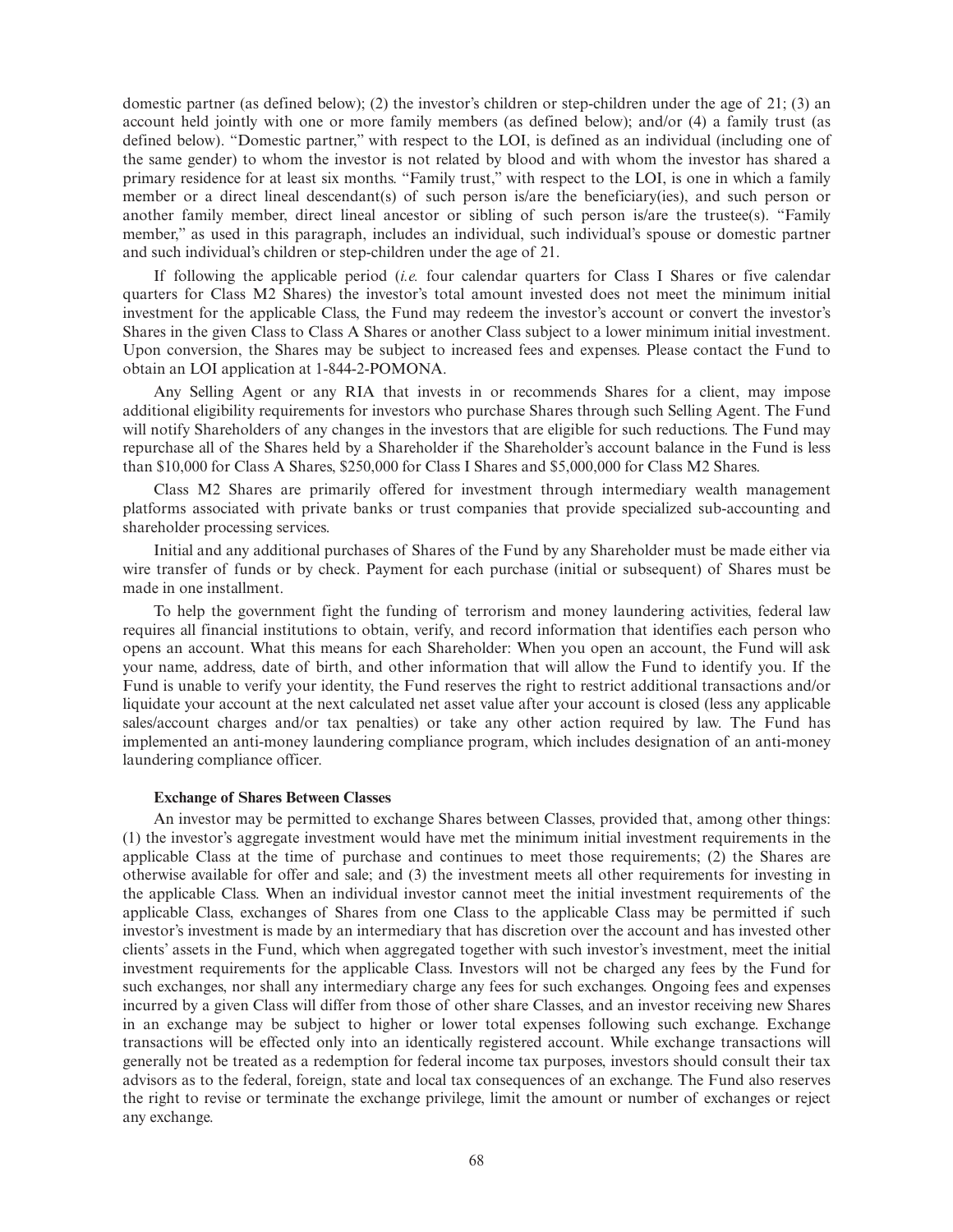# **Eligible Investors**

Each investor in the Fund will be required to certify to the Fund that the Shares are being acquired for the account of an "accredited investor" as defined in Rule 501(a) of Regulation D promulgated under the 1933 Act. Investors who are "accredited investors" are referred to in this Prospectus as "Eligible Investors." Existing Shareholders who subscribe for additional Shares will be required to qualify as Eligible Investors at the time of each additional purchase. Qualifications that must be met in becoming a Shareholder are set out in the application form that must be completed by each prospective investor. The Distributor or a Selling Agent that offers Shares, or an RIA that invests in or recommends Shares for a client, may impose additional eligibility requirements for investors who purchase Shares through the Distributor, such Selling Agent, or such RIA. See "Plan of Distribution."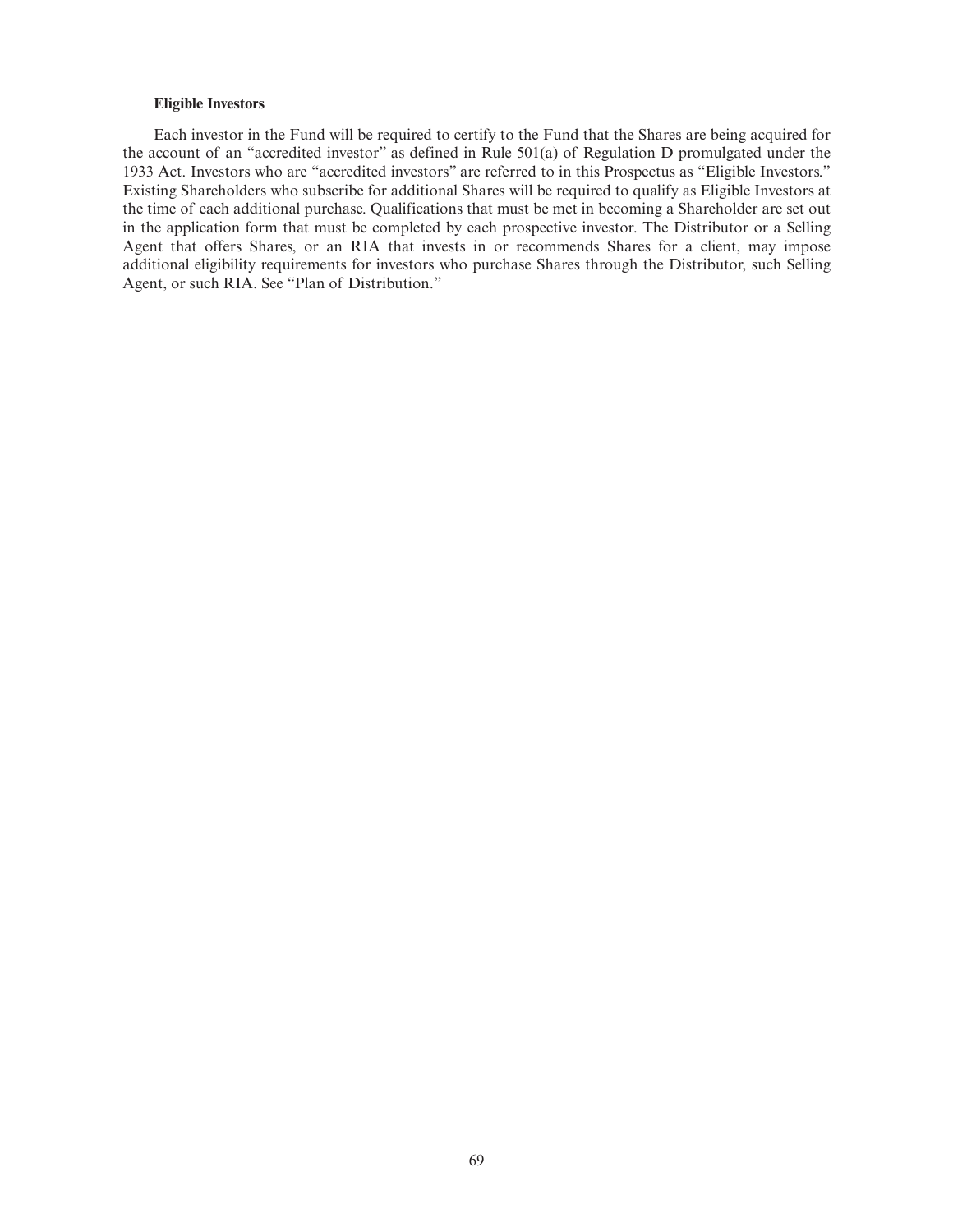# **REPURCHASES AND TRANSFERS OF SHARES**

#### **No Right of Redemption**

No Shareholder or other person holding Shares acquired from a Shareholder has the right to require the Fund to repurchase any Shares. No public market for Shares exists, and none is expected to develop in the future. Consequently, Shareholders may not be able to liquidate their investment other than as a result of repurchases of Shares by the Fund, as described below.

### **Limited Repurchases of Shares by the Fund**

To provide a limited degree of liquidity to Shareholders, the Fund may from time to time offer to repurchase Shares pursuant to written tenders by Shareholders. It is expected that the Adviser will normally recommend to the Board, subject to the Board's discretion, that the Fund conduct repurchases on a quarterly basis as of the end of each calendar quarter, so that they would occur as of each March 31, June 30, September 30 and December 31 of every year, although the Adviser may not recommend, and the Board may not authorize, a repurchase offer for any quarter in which the Adviser believes that it would be detrimental to the Fund for liquidity or other reasons. It is also expected that the Adviser will recommend to the Board, subject to the Board's discretion, that any such tender offer would be for an amount that is not more than 5% of the Fund's net asset value. There can be no assurance that the Board will accept the Adviser's recommendation.

There is no minimum amount of Shares that must be repurchased by the Fund in any repurchase offer. The Fund has no obligation to repurchase Shares at any time; any such repurchases will only be made at such times, in such amounts, and on such terms as may be determined by the Board of Trustees, in its sole discretion. In determining whether the Fund should offer to repurchase Shares from Shareholders, the Board of Trustees may consider the recommendation of the Adviser. If the Fund does not engage in repurchases, Shareholders may not have a source of liquidity for their Shares.

In determining whether to accept a recommendation to conduct a repurchase offer at any such time, the Adviser is expected to recommend that the Board of Trustees consider the following factors, among others:

- whether any Shareholders have requested to tender Shares to the Fund and the apparent expectations of Shareholders;
- the liquidity of the Fund's assets (including fees and costs associated with redeeming or otherwise withdrawing from Investment Funds and the anticipated price that will be earned);
- the Adviser's investment plans for the Fund;
- working capital and potential commitments of the Fund;
- the amount of the tenders in relation to the size of the Fund;
- the history of the Fund in repurchasing Shares;
- the availability of information as to the value of the Fund's Shares in underlying Investment Funds;
- the existing conditions of the securities markets and the economy generally, as well as political, national or international developments or current affairs; and
- any anticipated tax consequences to the Fund of any proposed repurchases of Shares.

The Fund will repurchase Shares from Shareholders pursuant to written tenders on terms and conditions that the Board of Trustees determines to be fair to the Fund and to all Shareholders. When the Board of Trustees determines that the Fund will repurchase Shares, notice will be provided to Shareholders describing the terms of the offer, containing information Shareholders should consider in deciding whether to participate in the repurchase opportunity and containing information on how to participate. If a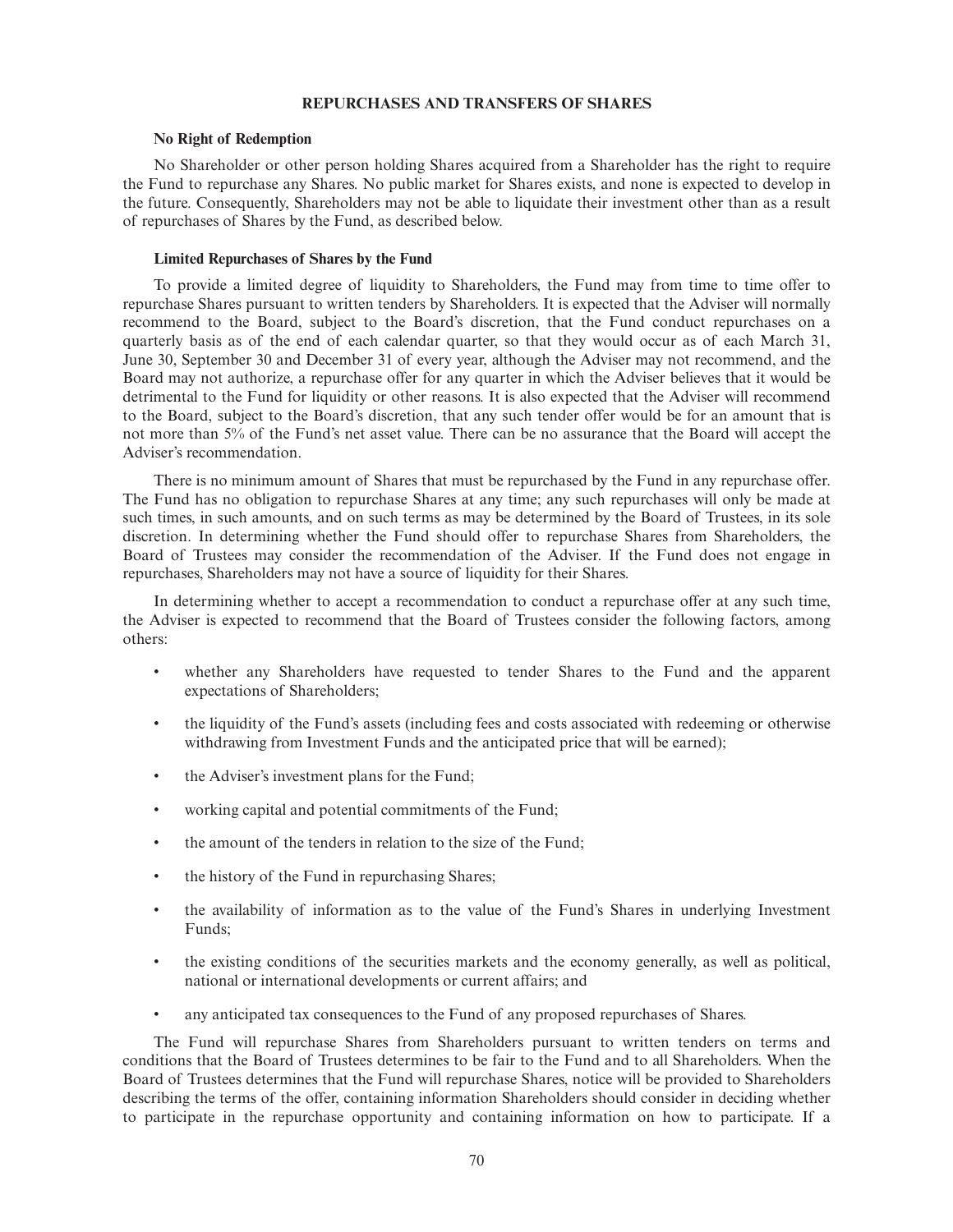repurchase offer is oversubscribed by Shareholders who tender Shares, the Fund may repurchase a *pro rata* portion of the Shares tendered by each Shareholder. The Fund may also extend the repurchase offer, or take any other action with respect to the repurchase offer permitted by applicable law.

Repurchases of Shares from Shareholders by the Fund will be paid in cash. Repurchases will be effective after receipt and acceptance by the Fund of eligible written tenders of Shares from Shareholders by the applicable repurchase offer deadline. The Fund does not impose any charges in connection with repurchases of Shares.

Shares will be repurchased by the Fund after the Management Fee has been deducted from the Fund's assets as of the end of the quarter in which the repurchase occurs — *i.e.*, the accrued Management Fee for the quarter in which Fund Shares are to be repurchased is deducted prior to effecting the relevant repurchase of Fund Shares.

If a repurchase offer is conducted, it will generally follow the following timeline:

- 100 days prior to the end of a calendar quarter: the Fund issues a notice of a tender offer and the tender offer commences;
- 75 days prior to the end of a calendar quarter: a Shareholder must tender his/her/its Shares by this date (the "Notice Date");
- 5 days prior to the end of a calendar quarter: a Shareholder who has tendered his/her/its Shares can revoke the request to tender the Shares upon written notice to the Fund received by this date ("Expiration Date");
- The end of the calendar quarter if it is a business day, and if not, the last business day of the quarter is the valuation date ("Valuation Date") as of which the value of the tendered Shares that are accepted for repurchase shall be determined.

If a repurchase offer is extended, the Expiration Date will be extended accordingly.

Promptly after the Valuation Date, the Fund will give to each Shareholder whose Shares have been accepted for repurchase a promissory note (the "Promissory Note") entitling the Shareholder to be paid an amount equal to the value, determined as of the Valuation Date, of the repurchased Shares. The determination of the value of Shares as of the Valuation Date is subject to adjustment based upon information received, including information from the Investment Managers of the Investment Funds, after the Valuation Date about the value of assets of the Fund as of the applicable Valuation Date.

The Promissory Note, which will be non-interest bearing and non-transferable, will contain the terms of payment. The payment in respect of the Promissory Note (the "Payment") is expected to be in an amount equal to 100% of the estimated value of the repurchased Shares, based on the value of the Shares as of the Valuation Date. The Payment will be made within 75 days after the Valuation Date (the "Payment Date").

The Fund reserves the right to withhold up to  $10\%$  of the estimated Payment until after the completion of the annual audit of the Fund's financial statements, when it will be promptly paid. If this occurs, a Shareholder could wait as long as approximately 14 months to receive the second payment installment. However, the Fund does not currently intend to withhold any amount of the Payment beyond the Payment Date.

A 2% early repurchase fee (an "Early Repurchase Fee") will be charged by the Fund with respect to any repurchase of Shares from a Shareholder at any time prior to the one-year anniversary of the Shareholder's purchase of Shares. Shares tendered for repurchase and subject to the Early Repurchase Fee will be treated as having been repurchased on a "first-in, first-out" basis. Any Early Repurchase Fee charged to Shareholders will be retained by the Fund and will benefit the Fund's remaining Shareholders. An Early Repurchase Fee will not be charged where Shares are tendered for repurchase under the following circumstances: (i) Shareholder death or disability; (ii) pursuant to an asset allocation program, wrap fee program, or other investment program offered by a financial institution where investment decisions are made on a discretionary basis by investment professionals; and (iii) pursuant to an automatic non-discretionary rebalancing program.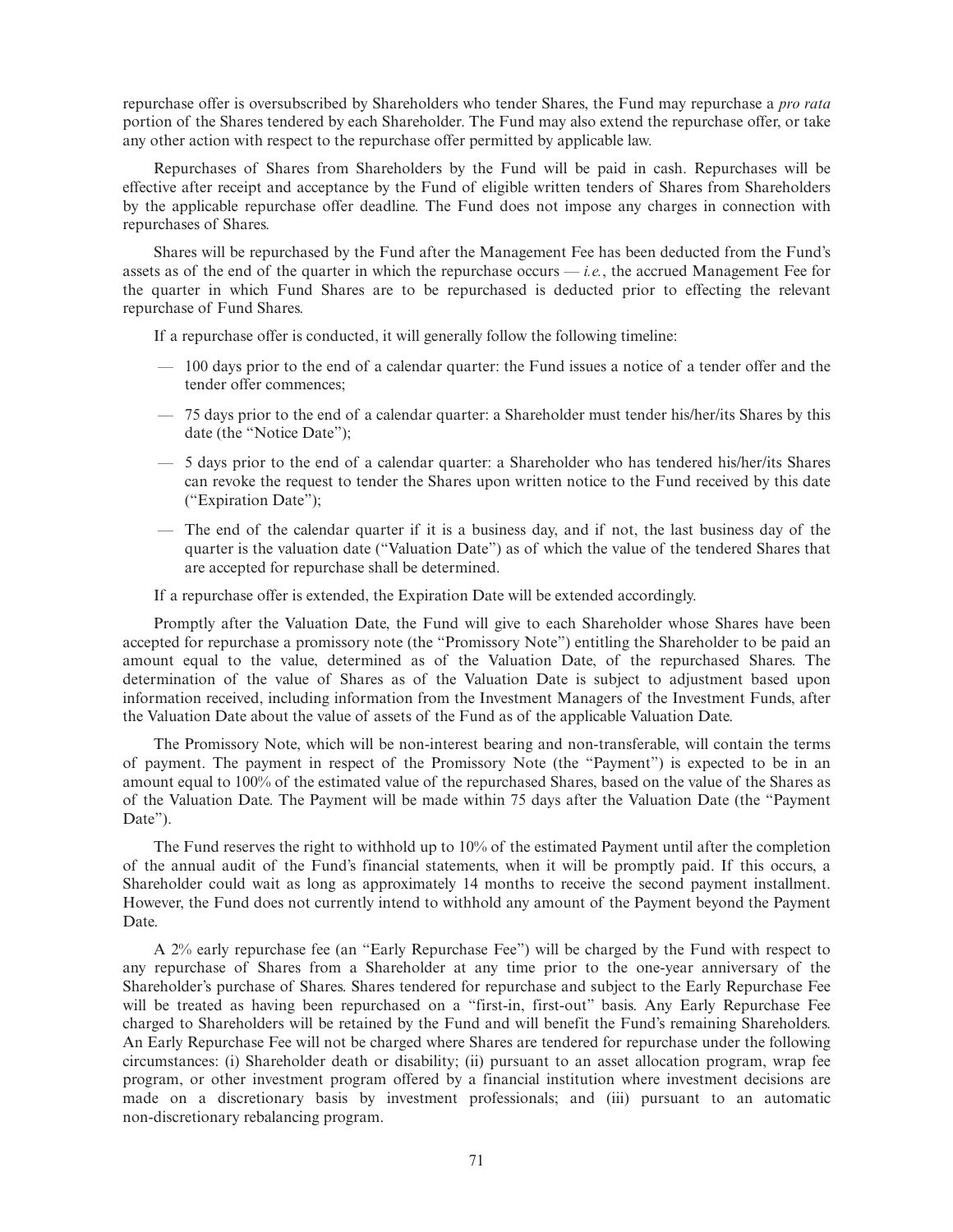If modification of the Fund's repurchase procedures as described above is deemed appropriate by the Board or if necessary to comply with regulatory requirements, the Board of Trustees will adopt revised procedures that could adversely affect the liquidity for Shares in relation to the procedures described above. The Fund's investments in Investment Funds are subject to lengthy lock-up periods during which the Fund will not be able to dispose of such investments except through secondary transactions with third parties, which may occur at a significant discount to net asset value and which may not be available at any given time. There is no assurance that third parties will engage in such secondary transactions and the Fund may require and be unable to obtain the Investment Fund's consent to effect such transactions. The Fund may need to suspend or postpone repurchase offers if it is not able to dispose of its interests in Investment Funds in a timely manner.

Upon its acceptance of tendered Shares for repurchase, the Fund will maintain daily on its books a segregated account consisting of (i) cash or (ii) liquid securities (or any combination of the foregoing), in an amount equal to the aggregate estimated unpaid dollar amount of the Promissory Notes issued to Shareholders tendering Shares.

Payment for repurchased Shares may require the Fund to liquidate portfolio holdings earlier than the Adviser would otherwise have caused these holdings to be liquidated, potentially resulting in losses, and may increase the Fund's investment-related expenses as a result of higher portfolio turnover rates. The Adviser intends to take measures, subject to policies as may be established by the Board of Trustees, to attempt to avoid or minimize potential losses and expenses resulting from the repurchase of Shares. In addition, although the Fund does not expect to sell its interests in Investment Funds to satisfy repurchase offers, in the event the Fund needs to sell its interests, the Fund may not be able to dispose of such investments except through secondary transactions with third parties, which may occur at a significant discount to net asset value and which may not be available at any given time.

A Shareholder tendering for repurchase only a portion of the Shareholder's Shares will be required to maintain an account balance of at least \$10,000 (for Class A Shares), \$1,000,000 (for Class I Shares) and \$5,000,000 (for Class M2 Shares), respectively, after giving effect to the repurchase. If a Shareholder tenders an amount that would cause the Shareholder's account balance to fall below the required minimum, the Fund reserves the right to repurchase all of a Shareholder's Shares at any time if the aggregate value of such Shareholder's Shares is, at the time of such compulsory repurchase, less than the minimum initial investment applicable for the Fund. This right of the Fund to repurchase Shares compulsorily may be a factor that Shareholders may wish to consider when determining the extent of any tender for purchase by a Fund.

In the event that the Adviser or any of its affiliates hold Shares in the capacity of a Shareholder, the Shares may be tendered for repurchase in connection with any repurchase offer made by the Fund. The Fund may not be suitable as the sole investment for investors who require minimum annual distributions from a retirement account through which they hold Shares.

#### **Repurchase Threshold**

The Fund has agreed to provide Shareholders with a minimum Repurchase Threshold which shall be tested on a quarterly basis (commencing at close of the fiscal quarter ending on or about the third anniversary of the Fund's commencement of operations) and which shall be met if either of the following conditions is satisfied over the period encompassed by the most recent four fiscal quarters:

- (1) the Fund offers one quarterly repurchase of its Shares in which all Shares that were tendered by Shareholders are repurchased by the Fund at the net asset value calculated on the date on which the Fund accepts the tender; or
- (2) an amount of shares equal to at least 12% of the Fund's average number of outstanding Shares not subject to a redemption penalty over the period have been repurchased by the Fund at the net asset value calculated on the date on which the Fund accepts the tender.

If neither condition of the Repurchase Threshold has been satisfied over the most recent four fiscal quarters, or a repurchase offer period ends with more than 50% of the Fund's outstanding Shares having been tendered in response to that repurchase offer, the Fund's Board of Trustees will call a special meeting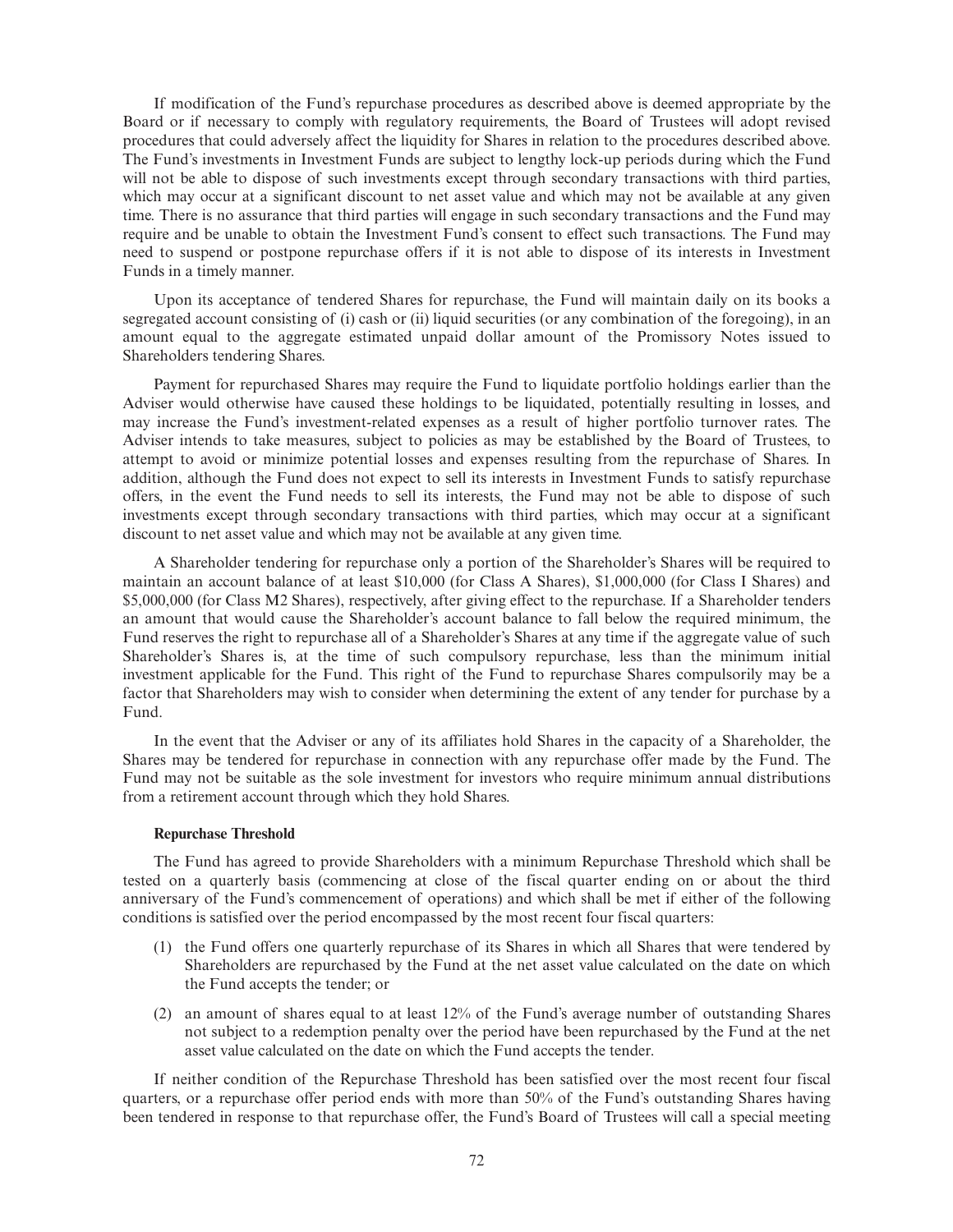of Shareholders at which Shareholders will be asked to vote on whether to liquidate the Fund. See "Voting" and "More Information about the Fund." If Shareholders do not vote to liquidate the Fund, testing of the Repurchase Threshold will be suspended and will be resumed at the close of the fourth fiscal quarter end following such vote. If Shareholders do vote to liquidate the Fund, the Adviser will seek to liquidate the Fund's assets over a three year period, after which the Adviser will waive the Management Fee otherwise payable by the Fund.

### **Transfers of Shares**

Shares may be transferred only:

- by operation of law as a result of the death, bankruptcy, insolvency, adjudicated incompetence or dissolution of the Shareholder; or
- under certain limited circumstances, with the written consent of the Fund, which may be withheld in its sole discretion and is expected to be granted, if at all, only under extenuating circumstances.

The Fund generally will not consent to a transfer of Shares by a Shareholder unless the transfer is to a transferee who represents that the transferee is an Eligible Investor, and, after the transfer, the value of the Shares held in the account of each of the transferee and transferor is at least \$10,000 (for Class A Shares), \$250,000 (for Class I Shares) and \$5,000,000 (for Class M2 Shares), respectively. A Shareholder transferring Shares may be charged reasonable expenses, including attorneys' and accountants' fees, incurred by the Fund in connection with the transfer. In connection with any request to transfer Shares, the Fund or Distributor may require the Shareholder requesting the transfer to obtain, at the Shareholder's expense, an opinion of counsel acceptable to the Fund or Distributor as to such matters as the Fund may reasonably request.

In subscribing for Shares, a Shareholder agrees to indemnify and hold harmless the Fund, the Board of Trustees, the Adviser, the Distributor, each other Shareholder and any of their affiliates against all losses, claims, damages, liabilities, costs and expenses (including legal or other expenses incurred in investigating or defending against any losses, claims, damages, liabilities, costs and expenses or any judgments, fines and amounts paid in settlement), joint or several, to which those persons may become subject by reason of, or arising from, any transfer made by that Shareholder in violation of these provisions or any misrepresentation made by that Shareholder or a substituted Shareholder in connection with any such transfer.

#### **VOTING**

Each Shareholder has the right to cast a number of votes equal to the number of Shares held by such Shareholder at a meeting of Shareholders called by the Fund's Board of Trustees. Shareholders will be entitled to vote on any matter on which shareholders of a registered investment company organized as a statutory trust would be entitled to vote, including certain elections of one or more Trustees and approval of the Investment Advisory Agreement or a material amendment thereto, in each case, to the extent that voting by shareholders is required by the 1940 Act. Notwithstanding their ability to exercise their voting privileges, Shareholders in their capacity as such are not entitled to participate in the management or control of the Fund's business, and may not act for or bind the Fund.

### **TAX MATTERS**

The following is a summary of certain U.S. federal income tax considerations relevant to the acquisition, holding and disposition of Shares. This discussion offers only a brief outline of the federal income tax consequences of investing in the Fund and is based upon present provisions of the Code, the regulations promulgated thereunder, and judicial and administrative ruling authorities, all of which are subject to change, which change may be retroactive. The discussion is limited to persons who hold their Shares as capital assets (generally, property held for investment) for U.S. federal income tax purposes. This summary does not address all of the federal income tax consequences that may be relevant to a particular Shareholder or to Shareholders who may be subject to special treatment under federal income tax laws. No ruling has been or will be obtained from the Internal Revenue Service ("IRS") regarding any matter relating to the Fund or the Shares. No assurance can be given that the IRS would not assert a position contrary to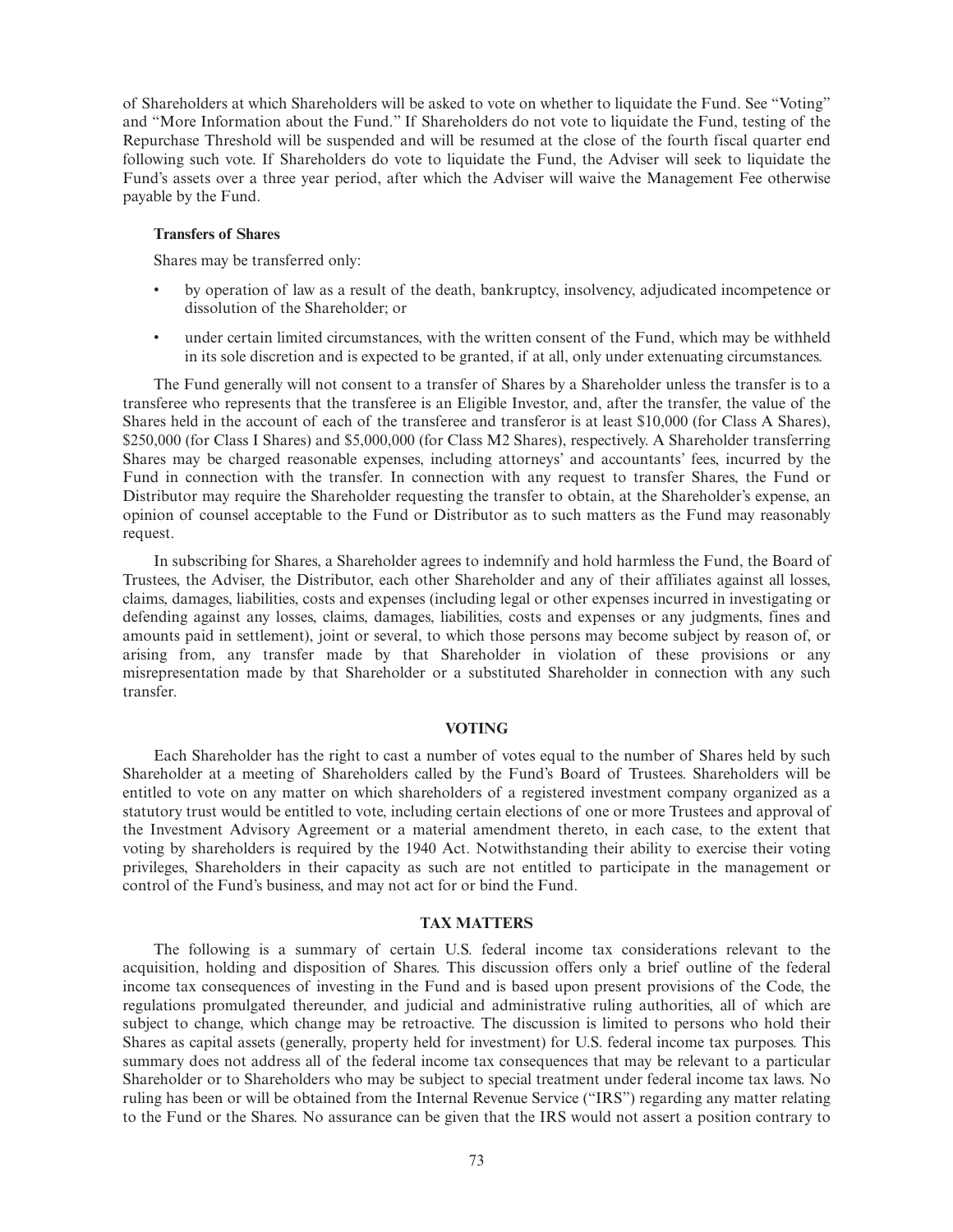any of the tax aspects described below. The discussion set forth herein does not constitute tax advice. Prospective Shareholders and Shareholders must consult their own tax advisors as to the federal income tax consequences of the acquisition, holding and disposition of Shares of the Fund, as well as the effects of state, local and non-U.S. tax laws

UNLESS OTHERWISE INDICATED, REFERENCES IN THIS DISCUSSION TO THE FUND'S INVESTMENTS, ACTIVITIES, INCOME, GAIN AND LOSS, INCLUDE THE DIRECT INVESTMENTS, ACTIVITIES, INCOME, GAIN AND LOSS OF THE FUND, AS WELL AS THOSE INDIRECTLY ATTRIBUTABLE TO THE FUND AS A RESULT OF THE FUND'S INVESTMENT IN ANY INVESTMENT FUND (OR OTHER ENTITY) THAT IS PROPERLY CLASSIFIED AS A PARTNERSHIP OR DISREGARDED ENTITY FOR U.S. FEDERAL INCOME TAX PURPOSES (AND NOT AN ASSOCIATION OR PUBLICLY TRADED PARTNERSHIP TAXABLE AS A CORPORATION).

#### **Qualification as a Regulated Investment Company; Tax Treatment**

It is expected that the Fund will qualify for treatment each taxable year as a RIC under the Code. If the Fund so qualifies and distributes each taxable year to Shareholders dividends of an amount at least equal to the sum of 90% of its investment company taxable income (which includes, among other items, dividends, interest and net short-term capital gains in excess of net long-term capital losses, but determined without regard to the deduction for dividends paid) plus 90% of any net tax-exempt income for the Fund's taxable year, the Fund will not be subject to U.S. federal corporate income taxes on any amounts it distributes as dividends, including distributions (if any) derived from the Fund's net capital gain (*i.e*., the excess of the net long-term capital gains over net short-term capital losses) to Shareholders. The Fund intends to distribute to its Shareholders, at least annually, substantially all of its investment company taxable income, net tax-exempt income, and net capital gains.

In addition, amounts not distributed on a timely basis in accordance with a calendar year distribution requirement, described below, are subject to a nondeductible 4% excise tax. To preclude the imposition of the excise tax, the Fund generally must distribute in respect of each calendar year an amount at least equal to the sum of (1) 98% of its ordinary income (taking into account certain deferrals and losses), determined on a calendar year basis, (2) 98.2% of its capital gain net income (which is generally determined on the basis of the one-year period ending on October 31st of such calendar year and adjusted for certain ordinary losses), and (3) any ordinary income and capital gain net income from previous years that was not distributed during those years and on which the Fund incurred no U.S. federal income tax. For federal income tax purposes, dividends declared by the Fund in October, November or December to shareholders of record on a specified date in such a month and paid during January of the following calendar year are generally recognized by such shareholders, and deductible by the Fund, as if paid on December 31 of the calendar year declared. The Fund may make distributions sufficient to avoid imposition of the excise tax, although there can be no assurance that it will be able to do so. In addition, under certain circumstances, the Fund may decide that it is in its best interest to retain a portion of its income or capital gain rather than distribute such amount as a dividend for U.S. federal income tax purpose and, accordingly, cause the Fund to be subject to the excise tax.

In order to qualify as a RIC, the Fund must, among other things: (a) derive in each taxable year (the "gross income test") at least 90% of its gross income from (i) dividends, interest, payments with respect to certain securities loans, and gains from the sale or other disposition of stocks, securities or foreign currencies, or other income (including but not limited to gains from options, futures or forward contracts) derived with respect to its business of investing in such stocks, securities or currencies and (ii) net income from interests in "qualified publicly traded partnerships" (as defined in the Code) (all such income items, "qualifying income"); and (b) diversify its holdings (the "asset diversification test") so that, at the end of each quarter of the taxable year, (i) at least 50% of the value of the Fund's total assets is represented by cash and cash items (including receivables), U.S. Government securities, the securities of other RICs and other securities, with such other securities of any one issuer limited for the purposes of this calculation to an amount not greater than 5% of the value of the Fund's total assets and not greater than 10% of the outstanding voting securities of such issuer, and (ii) not more than 25% of the value of its total assets is invested in the securities (other than U.S. Government securities or the securities of other RICs) of a single issuer, two or more issuers that the Fund controls and that are engaged in the same, similar or related trades or businesses or one or more "qualified publicly traded partnerships" (as defined in the Code).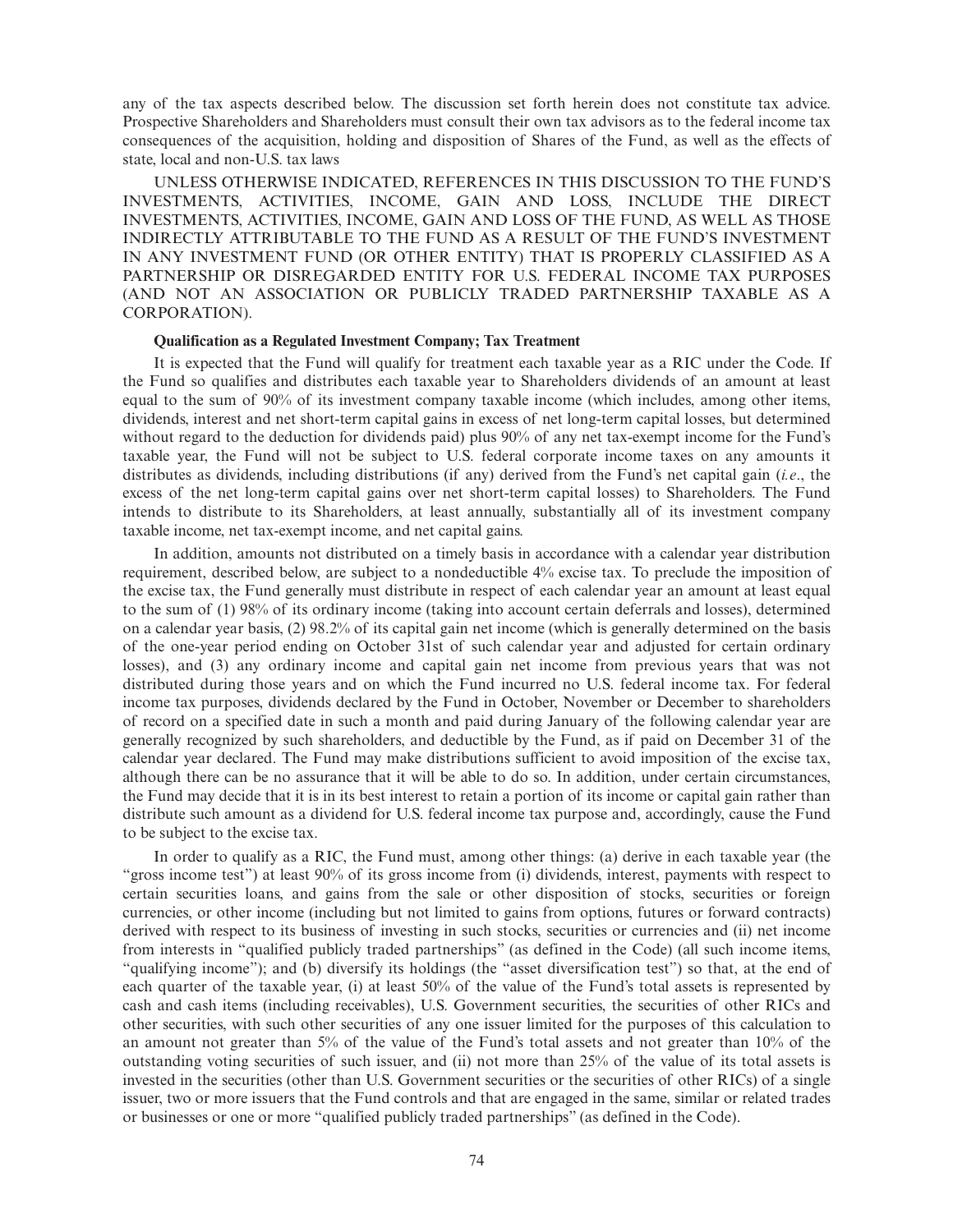For the purpose of determining whether the Fund satisfies the gross income test, the character of the Fund's distributive share of items of income, gain and loss derived through any Investment Funds that are properly treated as partnerships for U.S. federal income tax purposes (other than certain publicly traded partnerships) generally will be determined as if the Fund realized its distributive share of such tax items in the same manner as realized by those Investment Funds. Similarly, for the purpose of the asset diversification test, the Fund, in appropriate circumstances, will "look through" to the assets held by the Fund and such Investment Funds.

A RIC that fails the gross income test for a taxable year shall nevertheless be considered to have satisfied the test for such taxable year if (i) the RIC satisfies certain procedural requirements, and (ii) the RIC's failure to satisfy the gross income test is due to reasonable cause and not due to willful neglect. However, in such case, a tax is imposed on the RIC for the taxable year in which, absent the application of the above cure provision, it would have failed the gross income test equal to the amount by which the RIC's non-qualifying gross income exceeds one-ninth of the RIC's qualifying gross income, each as determined for purposes of applying the gross income test for such taxable year.

Additionally, a RIC that fails the asset diversification test as of the end of a quarter shall nevertheless be considered to have satisfied the test as of the end of such quarter in the following circumstances. If the RIC's failure to satisfy the asset diversification test at the end of the quarter is due to the ownership of assets the total value of which does not exceed the lesser of (i) one percent of the total value of the RIC's assets at the end of such quarter and (ii) \$10,000,000 (a "*de minimis* failure"), the RIC shall be considered to have satisfied the asset diversification test as of the end of such quarter if, within six months of the last day of the quarter in which the RIC identifies that it failed the asset diversification test (or such other prescribed time period), the RIC either disposes of assets in order to satisfy the asset diversification test, or otherwise satisfies the asset diversification test.

In the case of a failure to satisfy the asset diversification test at the end of a quarter under circumstances that do not constitute a *de minimis* failure, a RIC shall nevertheless be considered to have satisfied the asset diversification test as of the end of such quarter if (i) the RIC satisfies certain procedural requirements; (ii) the RIC's failure to satisfy the asset diversification test is due to reasonable cause and not due to willful neglect; and (iii) within six months of the last day of the quarter in which the RIC identifies that it failed the asset diversification test (or such other prescribed time period), the RIC either disposes of the assets that caused the asset diversification failure in order to satisfy the asset diversification test, or otherwise satisfies the asset diversification test. However, in such case, a tax is imposed on the RIC, at the highest stated corporate income tax rate, on the net income generated by the assets that caused the RIC to fail the asset diversification test during the period for which the asset diversification test was not met. In all events, however, such tax will not be less than \$50,000.

If, subsequent to the first taxable quarter end of the first taxable year in which the Fund has elected to be subject to U.S. federal tax as a RIC, but before the end of any other taxable quarter of the Fund's taxable year, the Fund believes that it may fail the asset diversification test, the Fund may seek to take certain actions to avert such a failure. However, the action frequently taken by RICs to avert such a failure (*i.e.*, the disposition of non-diversified assets) may be difficult for the Fund to pursue because of the limited liquidity of the interests in the Investment Funds. While the Code generally affords the Fund a 30-day period after the end of the relevant quarter in which to cure a diversification failure by disposing of non-diversified assets, the constraints on the Fund's ability to do so may limit utilization of this cure period and, possibly, the extended cure period discussed above.

If the Fund does not qualify as a RIC, it will be subject to tax as an ordinary corporation. In that case, all of its taxable income would be subject to U.S. federal income tax at regular corporate rates without any deduction for distributions to Shareholders. In addition, all distributions (including distributions of net capital gain) would be characterized by their recipients as dividend income to the extent of the Fund's current and accumulated earnings and profits.

# **Distributions**

The Fund will ordinarily declare and pay dividends from its net investment income and distribute net realized capital gains, if any, once a year. The Fund, however, may make distributions on a more frequent basis to comply with the distribution requirements of the Code, in all events in a manner consistent with the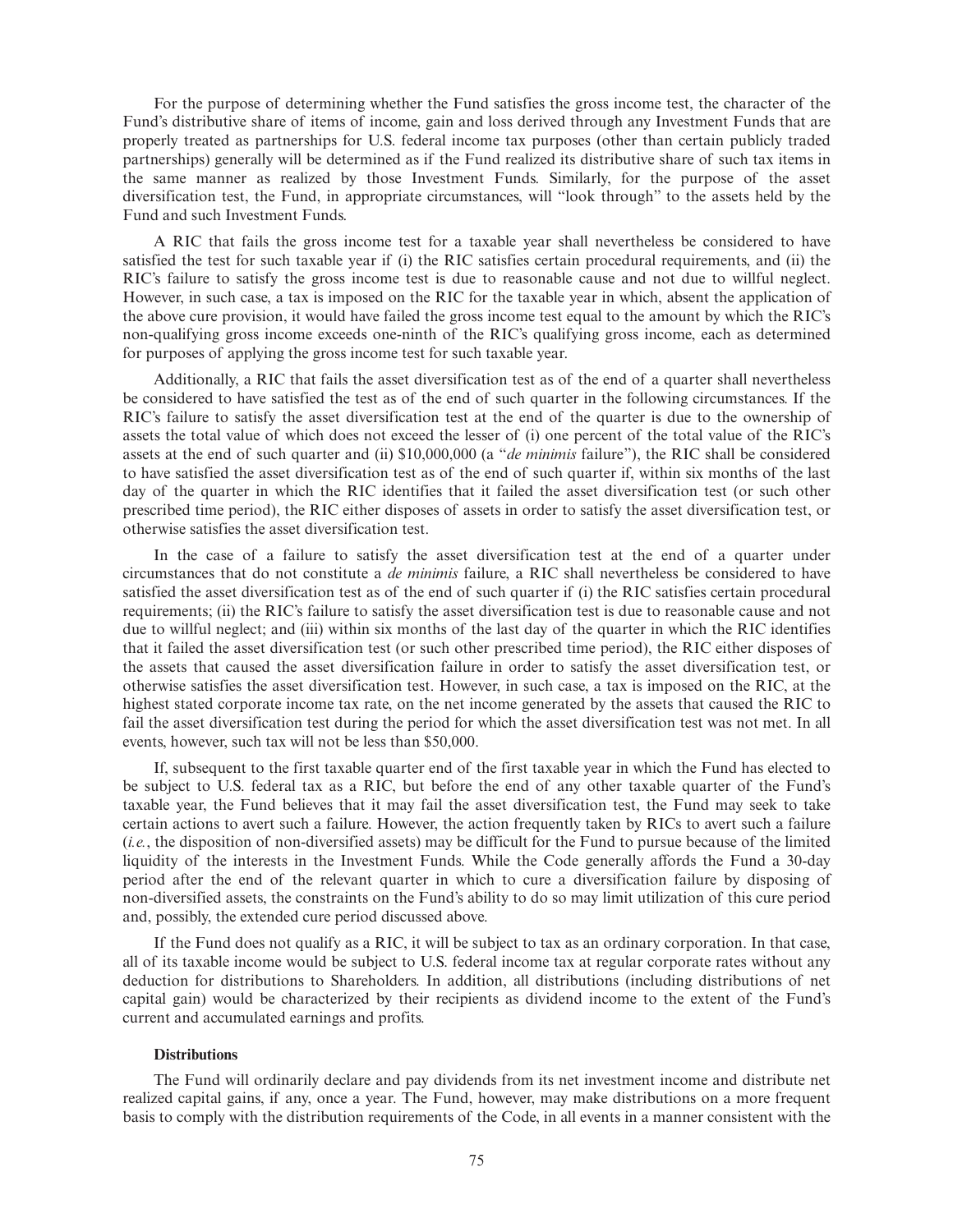provisions of the 1940 Act. After the end of each calendar year, Shareholders will be provided information regarding the amount and character of distributions actually and deemed received from the Fund during the calendar year.

Shareholders will normally be subject to U.S. federal income taxes, and any state and/or local income taxes, on any dividends or other distributions that they receive from the Fund. Dividends from net investment income and net short-term capital gain generally will be characterized as ordinary dividend income (which generally cannot be offset with capital losses from other sources), and, to the extent attributable to dividends from U.S. corporations, may be eligible for a dividends-received deduction for certain Shareholders that are corporations. Further, to the extent the dividends are attributable to dividends from U.S. corporations and certain foreign corporations, such dividends may, in certain cases, be eligible for treatment as "qualified dividend income," which is subject to tax at rates equivalent to long-term capital gain tax rates, by Shareholders that are individuals. Distributions from net capital gain (typically referred to as "capital gain dividends") will be characterized as long-term capital gain, regardless of how long Shares have been held by the Shareholder, and will not be eligible for the dividends-received deduction or treatment as "qualified dividend income." However, if the Shareholder received any long-term capital gain distributions in respect of the repurchased Shares (including, for this purpose, amounts credited as undistributed capital gains in respect of those Shares) and held the repurchased Shares for six months or less, any loss realized by the Shareholder upon the repurchase will be treated as long-term capital loss to the extent that it offsets the long-term capital gain distributions. Distributions by the Fund that are or are considered to be in excess of the Fund's current and accumulated earnings and profits for the relevant period will be treated as a tax-free return of capital to the extent of (and in reduction of) a Shareholder's tax basis in its Shares and any such amount in excess of such tax basis will be treated as gain from the sale of Shares, as discussed below. Similarly, as discussed below at "Income from Repurchases and Transfers of Shares," if a repurchase of a Shareholder's Shares does not qualify for sale or exchange treatment, the Shareholder may, in connection with such repurchase, be treated as having received, in whole or in part, a taxable dividend, a tax-free return of capital or taxable capital gain, depending on (i) whether the Fund has sufficient earnings and profits to support a dividend and (ii) the Shareholder's tax basis in the relevant Shares repurchased. In such case, the tax basis in the Shares repurchased by the Fund, to the extent remaining after any dividend and return of capital distribution with respect to those Shares, will be transferred to any remaining Shares held by the Shareholder.

The tax treatment of dividends and capital gain distributions will generally be the same whether the Shareholder takes them in cash or reinvests them to buy additional Shares.

The Fund may elect to retain its net capital gain or a portion thereof for investment and be subject to tax at corporate rates on the amount retained. In such case, it may report the retained amount as undistributed capital gains to its Shareholders, who will be treated as if each Shareholder received a distribution of his or her *pro rata* share of such gain, with the result that each Shareholder will (i) be required to report his or her *pro rata* share of such gain on his or her tax return as long-term capital gain, (ii) receive a refundable tax credit for his or her *pro rata* share of tax paid by the Fund on the gain, and (iii) increase the tax basis for his or her Shares by an amount equal to the deemed distribution of such gain less the tax credit.

An additional 3.8% tax may be imposed in respect of the net investment income of certain individuals and on the undistributed net investment income of certain estates and trusts in excess of certain threshold amounts. For these purposes, "net investment income" will generally include, among other things, dividends (including dividends paid with respect to the Shares to the extent paid out of the Fund's current or accumulated earnings and profits as determined under U.S. federal income tax principles) and net gain attributable to the disposition of property not held in a trade or business (which could include net gain from the sale, exchange or other taxable disposition of Shares), but will be reduced by any deductions properly allocable to such income or net gain. Shareholders are advised to consult their own tax advisors regarding the additional taxation of net investment income.

#### **Income from Repurchases and Transfers of Shares**

A repurchase or transfer of Shares by the Fund generally will be treated as a taxable transaction to the Shareholder for federal income tax purposes, either as a "sale or exchange," or, under certain circumstances,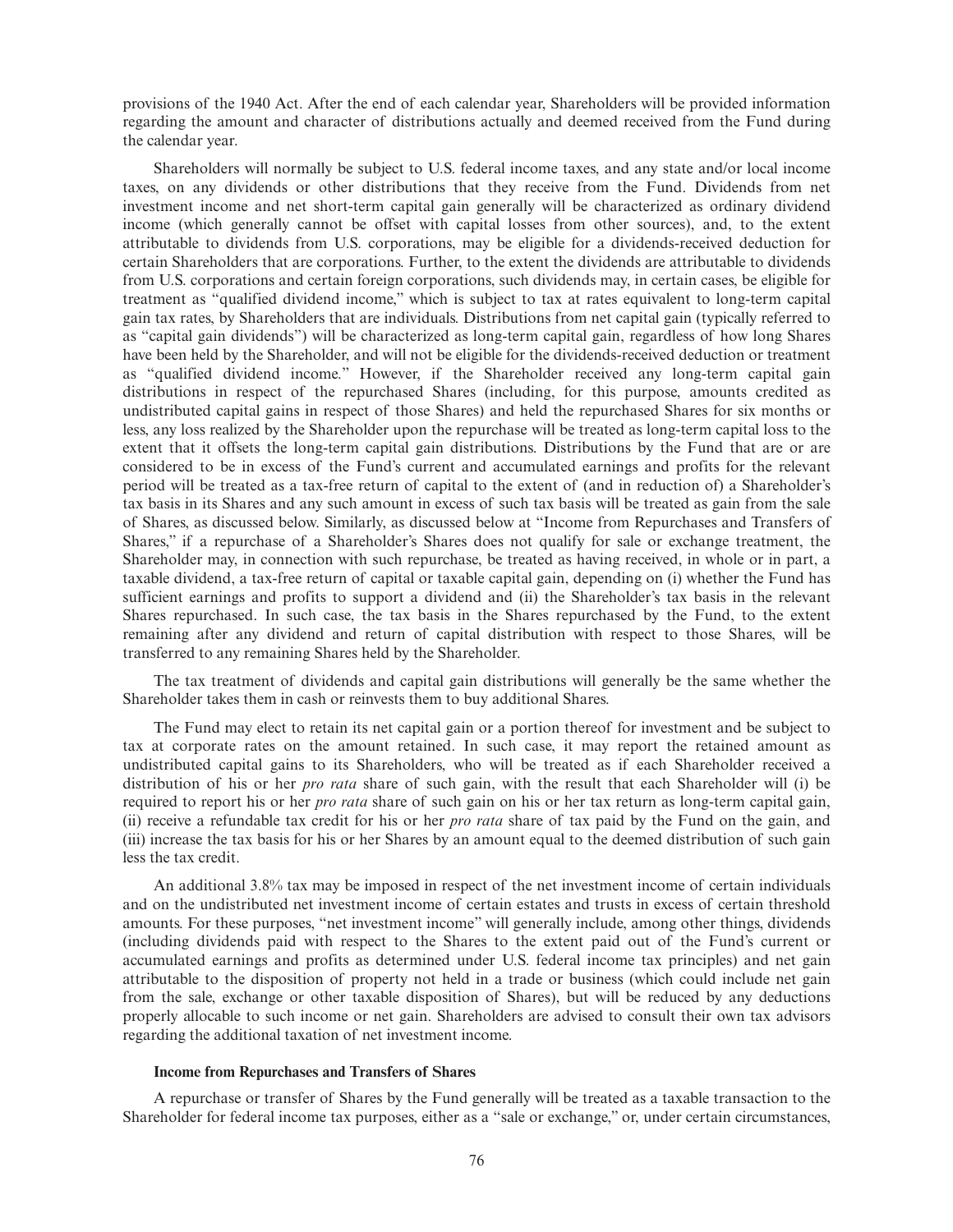as a "dividend." In general, the transaction should be treated as a sale or exchange of the Shares if the receipt of cash results in a meaningful reduction in the Shareholder's proportionate interest in the Fund or results in a "complete redemption" of the Shareholder's Shares, in each case applying certain constructive ownership rules. Alternatively, if a Shareholder does not tender all of his or her Shares, such repurchase may not be treated as a sale or exchange for U.S. federal income tax purposes, and the gross amount of such repurchase may constitute a dividend to the Shareholder to the extent of such Shareholder's *pro rata* share of the Fund's current and accumulated earnings and profits.

If the repurchase or transfer of a Shareholder's Shares qualifies for sale or exchange treatment, the Shareholder will recognize gain or loss equal to the difference between the amount received in exchange for the repurchased or transferred Shares and the adjusted tax basis of those Shares. Such gain or loss will be capital gain or loss if the repurchased or transferred Shares were held by the Shareholder as capital assets, and generally will be treated as long-term capital gain or loss if the repurchased or transferred Shares were held by the Shareholder for more than one year, or as short-term capital gain or loss if the repurchased or transferred Shares were held by the Shareholder for one year or less.

Notwithstanding the foregoing, any capital loss realized by a Shareholder will be disallowed to the extent the Shares transferred repurchased by the Fund are replaced (including through reinvestment of dividends) either with Shares or substantially identical securities within a period of 61 days beginning 30 days before and ending 30 days after the repurchase or transfer of the Shares. If disallowed, the loss will be reflected in an upward adjustment to the tax basis of the Shares acquired. The deductibility of capital losses is subject to statutory limitations.

If the repurchase or transfer of a Shareholder's Shares does not qualify for sale or exchange treatment, the Shareholder may be treated as having received, in whole or in part, a taxable dividend, a tax-free return of capital or taxable capital gain, depending on (i) whether the Fund has sufficient earnings and profits to support a dividend and (ii) the Shareholder's tax basis in the relevant Shares. The tax basis in the Shares repurchased or transferred by the Fund, to the extent remaining after any dividend and return of capital distribution with respect to those Shares, will be added to the tax basis of any remaining Shares held by the Shareholder.

The Fund generally will be required to report to the IRS and each Shareholder the cost basis and holding period for each respective Shareholder's Shares repurchased or transferred by the Fund. The Fund has elected the average cost method as the default cost basis method for purposes of this requirement. If a Shareholder wishes to accept the average cost method as its default cost basis calculation method in respect of Shares in its account, the Shareholder does not need to take any additional action. If, however, a Shareholder wishes to affirmatively elect an alternative cost basis calculation method in respect of its Shares, the Shareholder must contact the Fund's Administrator to obtain and complete a cost basis election form. The cost basis method applicable to a particular Share repurchase or transfer may not be changed after the valuation date established by the Fund in respect of that repurchase or transfer. Shareholders should consult their tax advisors regarding their cost basis reporting options and to obtain more information about how the cost basis reporting rules apply to them.

A sale of Shares, other than in the context of a repurchase or transfer of Shares by the Fund, generally will have the same tax consequences as described above in respect of a Share repurchase that qualifies for "sale or exchange" treatment.

If a Shareholder recognizes a loss with respect to Shares in excess of certain prescribed thresholds (generally, \$2 million or more for an individual Shareholder or \$10 million or more for a corporate Shareholder), the Shareholder must file with the IRS a disclosure statement on IRS Form 8886. Direct investors of portfolio securities are in many cases excepted from this reporting requirement, but, under current guidance, equity owners of RICs are not excepted. The fact that a loss is reportable as just described does not affect the legal determination of whether the taxpayer's treatment of the loss is proper. Shareholder s should consult their tax advisors to determine the applicability of this reporting requirement in light of their particular circumstances.

# **Other Considerations**

There is a possibility that the Fund may from time to time be considered under the Code to be a nonpublicly offered regulated investment company. Under Temporary regulations, certain expenses of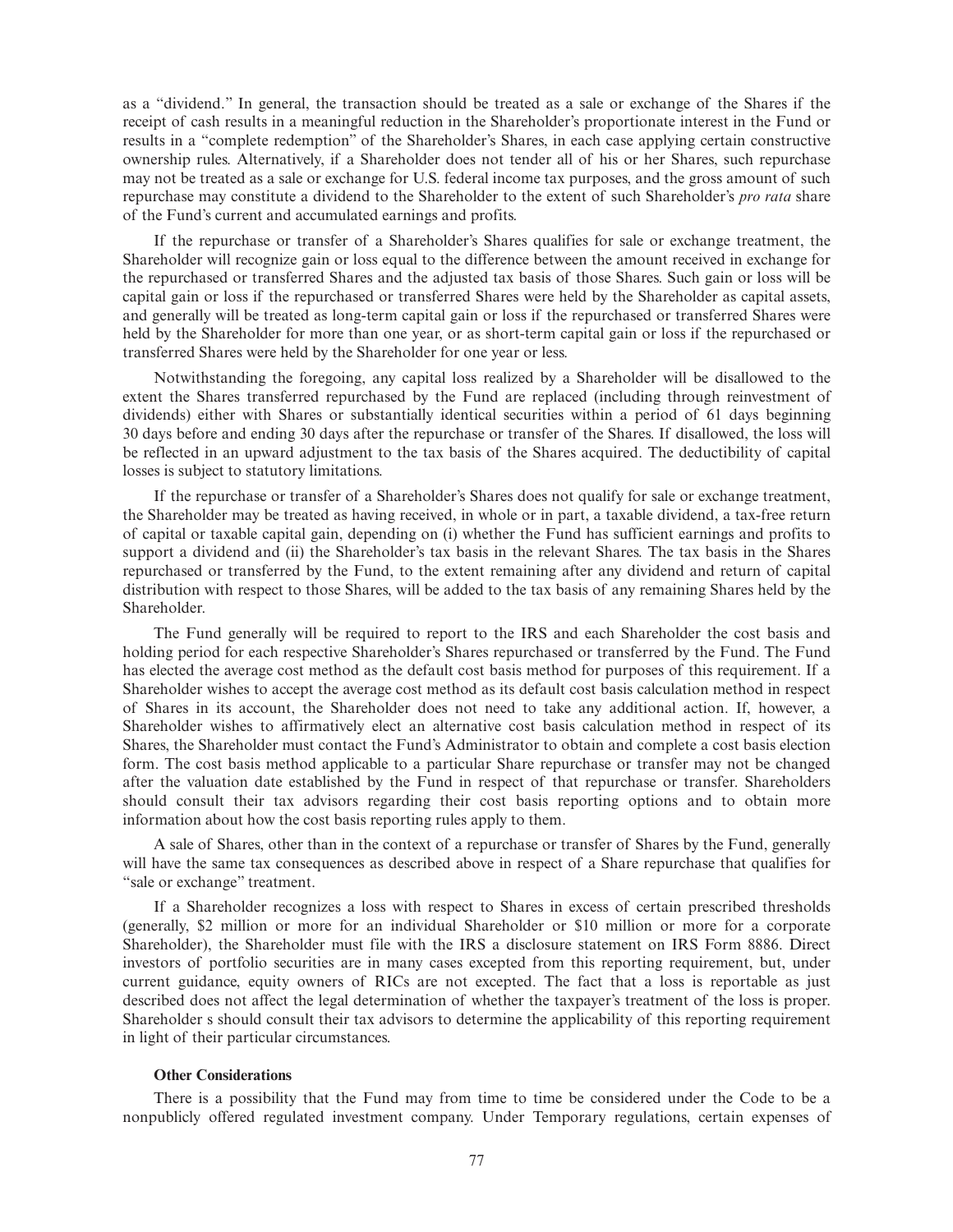nonpublicly offered regulated investment companies, including the Management Fee, may not be deductible by certain Shareholders, generally including individuals and entities that compute their taxable income in the same manner as individuals (thus, for example, a qualified pension plan would not be subject to this rule). Such a Shareholder's *pro rata* portion of the affected expenses will be treated as an additional dividend to the Shareholder and, for taxable years beginning before 2026, generally will not be deductible by the Shareholder. For taxable years beginning in 2026 or later, such additional dividend will be subject to the 2% "floor" on miscellaneous itemized deductions and generally would not be deductible in determining a Shareholder's alternative minimum tax liability and may be subject to other limitations on itemized deductions set forth in the Code. A "nonpublicly offered regulated investment company" is a RIC whose equity interests are neither (i) continuously offered pursuant to a public offering, (ii) regularly traded on an established securities market, nor (iii) held by at least 500 persons at all times during the taxable year.

#### **Fund Investments**

It is intended that the Fund will allocate a significant portion of its assets to Investment Funds, some of which may be classified as partnerships for U.S. federal income tax purposes.

An entity that is properly classified as a partnership (and not an association or publicly traded partnership taxable as a corporation) is not itself subject to federal income tax. Instead, each partner of the partnership is required to take into account its distributive share of the partnership's net capital gain or loss, net short-term capital gain or loss, and its other items of ordinary income or loss (including all items of income, gain, loss and deduction allocable to that partnership from investments in other partnerships) for each taxable year of the partnership ending with or within the partner's taxable year. Each such item will have the same character to a partner, and will generally have the same source (either United States or foreign), as though the partner realized the item directly. Partners of a partnership must report these items regardless of the extent to which, or whether, the partnership or the partners receive cash distributions with respect to such items. Accordingly, the Fund may be required to recognize items of taxable income and gain prior to the time that any corresponding cash distributions are made to or by the Fund and certain Investment Funds (including in circumstances where investments by the Investment Funds, such as investments in debt instrument with "original issue discount," generate income prior to a corresponding receipt of cash). In such case, the Fund may have to dispose of interests in Investment Funds that it would otherwise have continued to hold, or devise other methods of cure, to the extent certain Investment Funds earn income of a type that is not qualifying income for purposes of the gross income test or hold assets that could cause the Fund not to satisfy the RIC asset diversification test.

UNLESS OTHERWISE INDICATED, REFERENCES IN THIS DISCUSSION TO THE FUND'S INVESTMENTS, ACTIVITIES, INCOME, GAIN AND LOSS, INCLUDE THE DIRECT INVESTMENTS, ACTIVITIES, INCOME, GAIN AND LOSS OF BOTH THE FUND, AS WELL AS THOSE INDIRECTLY ATTRIBUTABLE TO THE FUND AS A RESULT OF THE FUND'S INVESTMENT IN ANY INVESTMENT FUND (OR OTHER ENTITY) THAT IS PROPERLY CLASSIFIED AS A PARTNERSHIP OR DISREGARDED ENTITY FOR U.S. FEDERAL INCOME TAX PURPOSES (AND NOT AN ASSOCIATION OR PUBLICLY TRADED PARTNERSHIP TAXABLE AS A CORPORATION).

Ordinarily, gains and losses realized from portfolio transactions will be characterized as capital gains and losses. However, pursuant to Section 988 of the Code, all or a portion of the gain or loss realized from the disposition of foreign currencies (including foreign currency denominated bank deposits) and non-U.S. dollar denominated securities (including debt instruments, certain futures or forward contracts and options, and similar financial instruments) generally will be characterized as ordinary income or loss. Section 988 of the Code similarly provides that gains or losses attributable to fluctuations in exchange rates that occur between the time the Fund accrues interest or other receivables or accrues expenses or other liabilities denominated in a foreign currency and the time such receivables are collected or the time that the liabilities are paid generally will be characterized as ordinary income or loss. In addition, all or a portion of any gains realized from the sale or other disposition of certain market discount bonds will be characterized as ordinary income. Finally, all or a portion of the gain realized from engaging in "conversion transactions" (as defined in the Code to include certain transactions designed to convert ordinary income into capital gain) generally will be characterized as ordinary income.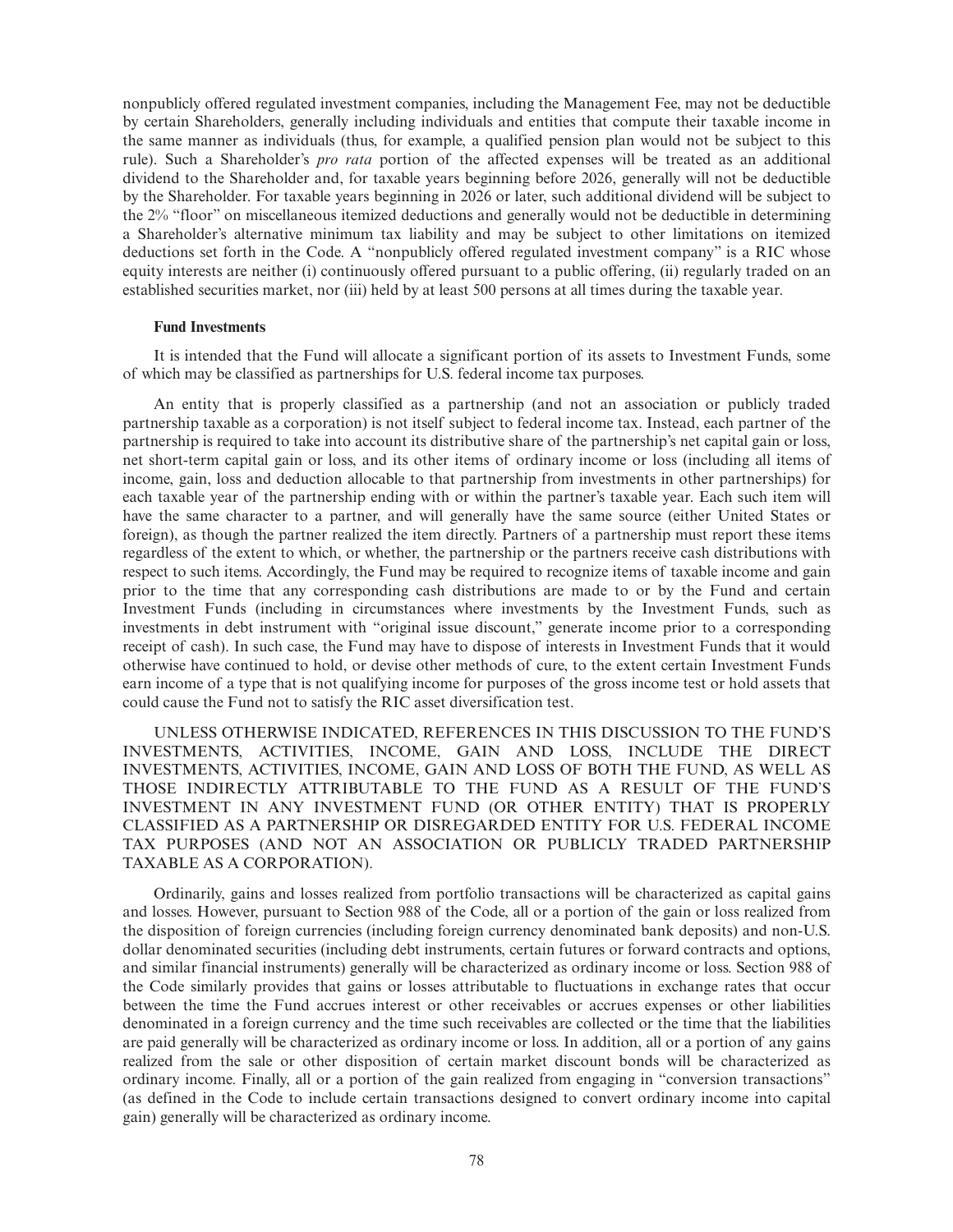#### **Hedging and Derivative Transactions**

Offsetting positions held by the Fund, or the Investment Funds, involving certain financial futures or forward contracts or options transactions with respect to actively traded personal property may be considered, for tax purposes, to constitute "straddles." In addition, investments by the Fund in particular combinations of Investment Funds may also be treated as a "straddle." To the extent the straddle rules apply to positions established by the Fund, or the Investment Funds, losses realized by the Fund may be deferred to the extent of unrealized gain in the offsetting positions. Further, short-term capital loss on straddle positions may be recharacterized as long-term capital loss, and long-term capital gains on straddle positions may be treated as short-term capital gains or ordinary income. Certain of the straddle positions held by the Fund, or the Investment Funds, may constitute "mixed straddles." One or more elections may be made in respect of the federal income tax treatment of "mixed straddles," resulting in different tax consequences. In certain circumstances, the provisions governing the tax treatment of straddles override or modify certain of the provisions discussed above.

If the Fund, or possibly an Investment Fund, either (1) holds an appreciated financial position with respect to stock, certain debt obligations or partnership interests ("appreciated financial position"), and then enters into a short sale, futures, forward, or offsetting notional principal contract (collectively, a "Contract") with respect to the same or substantially identical property, or (2) holds an appreciated financial position that is a Contract and then acquires property that is the same as, or substantially identical to, the underlying property, the Fund generally will be taxed as if the appreciated financial position were sold at its fair market value on the date the Fund, or such Investment Fund, enters into the financial position or acquires the property, respectively. The foregoing will not apply, however, to any transaction during any taxable year that otherwise would be treated as a constructive sale if the transaction is closed within 30 days after the end of that year and the appreciated financial position is held unhedged for 60 days after that closing (*i.e.*, at no time during that 60-day period is the risk of loss relating to the appreciated financial position reduced by reason of certain specified transactions with respect to substantially identical or related property, such as by reason of an option to sell, being contractually obligated to sell, making a short sale, or granting an option to buy substantially identical stock or securities).

If the Fund, or possibly an Investment Fund, enters into certain derivatives (including forward contracts, long positions under notional principal contracts, and related puts and calls) with respect to equity interests in certain pass-thru entities (including other RICs, real estate investment trusts, partnerships, real estate mortgage investment conduits and certain trusts and foreign corporations), long-term capital gain with respect to the derivative may be recharacterized as ordinary income to the extent it exceeds the long-term capital gain that would have been realized had the interest in the pass-thru entity been held directly during the term of the derivative contract. Any gain recharacterized as ordinary income will be treated as accruing at a constant rate over the term of the derivative contract and may be subject to an interest charge. The Treasury has authority to issue regulations expanding the application of these rules to derivatives with respect to debt instruments and/or stock in corporations that are not pass-thru entities.

#### **Passive Foreign Investment Companies**

The Fund may directly or indirectly hold equity interests in non-U.S. Investment Funds and/or non-U.S. Portfolio Companies that may be treated as "passive foreign investment companies" (each, a "PFIC"). The Fund may be subject to U.S. federal income tax, at ordinary income rates, on a portion of any "excess distribution" or gain from the disposition of such interests even if such income is distributed as a taxable dividend by the Fund to its Shareholders. Additional charges in the nature of interest may be imposed on the Fund in respect of deferred taxes arising from such distributions or gains. If an election is made to treat the PFIC as a "qualified electing fund" under the Code (a "QEF"), then the Fund would be required, in lieu of the foregoing requirements, to include in income each taxable year a portion of the QEF's ordinary earnings and net capital gain (at ordinary income and capital gains rates, respectively), even if not distributed to the Fund. If the QEF incurs losses for a taxable year, these losses will not pass through to the Fund and, accordingly, cannot offset other income and/or gains of the Fund. The QEF election may not be able to be made with respect to many PFICs because of certain requirements that the PFICs themselves would have to satisfy. Alternatively, in certain cases, an election can be made to mark-to-market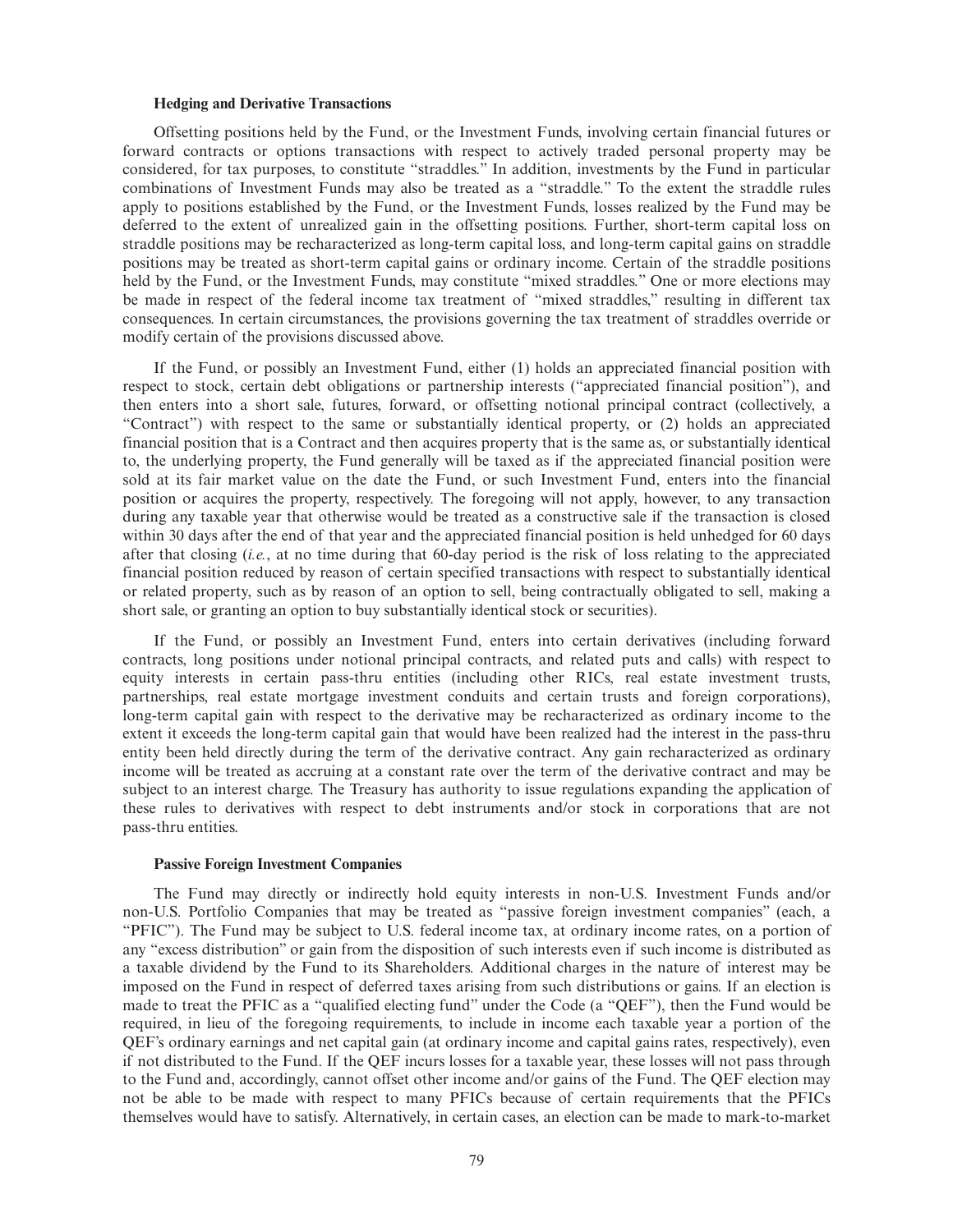at the end of each taxable year (as well as on certain other dates prescribed in the Code) the shares in a PFIC, with the result that unrealized gains are treated as though they were realized and reported as ordinary income. Any mark-to-market losses and any loss from an actual disposition of PFIC shares would be deductible as ordinary losses to the extent of any net mark-to-market gains included in income with respect to such shares in prior taxable years. Under either election, the Fund might be required to recognize income in excess of its distributions from PFICs and its proceeds from dispositions of PFIC stock during the applicable taxable year and such income would nevertheless be subject to the distribution requirement and would be taken into account under prescribed timing rules for purposes of the 4% excise tax (described above). Dividends paid by PFICs will not be treated as "qualified dividend income." In certain cases, the Fund will be the party legally permitted to make the QEF election or the mark-to-market election in respect of indirectly held PFICs and, in such cases, will not have control over whether the party within the chain of ownership that is legally permitted to make the QEF or mark-to-market election will do so.

#### **Controlled Foreign Corporations**

If the Fund directly or indirectly holds greater than 10% of the interests treated as equity for U.S. federal income tax purposes in a foreign corporation that is treated as a controlled foreign corporation ("CFC"), the Fund may be treated as having received a deemed distribution (taxable as ordinary income) each taxable year from such foreign corporation in an amount equal to the Fund's pro rata share of the corporation's income for such taxable year (including both ordinary earnings and capital gains), whether or not the corporation makes an actual distribution during such taxable year. The Fund generally would be required to include the amount of a deemed distribution from a CFC when computing its investment company taxable income as well as in determining whether it satisfies the distribution requirements applicable to RICs, even to the extent the amount of the Fund's income deemed recognized from the CFC exceeds the amount of any actual distributions from the CFC and the proceeds received by the Fund from any sales or other dispositions of CFC stock during a taxable year. In general, a foreign corporation will be considered a CFC if greater than 50% of the shares of the corporation, measured by reference to combined voting power or value, is owned (directly, indirectly or by attribution) by U.S. Shareholders. A "U.S. Shareholder," for this purpose, is any U.S. person that possesses (actually or constructively) 10% or more of the combined voting power of all classes of shares of a foreign corporation.

# **State and Local Taxes**

In addition to the U.S. federal income tax consequences summarized above, Shareholders and prospective Shareholders should consider the potential state and local tax consequences associated with an investment in the Fund. The Fund may become subject to income and other taxes in states and localities based on the Fund's investments in entities that conduct business in those jurisdictions. Shareholders will generally be taxable in their state of residence with respect to their income or gains earned as dividends, or the amount of their investment in the Fund.

#### **Foreign Taxes**

The Fund's investment in non-U.S. stocks or securities may be subject to withholding and other taxes imposed by countries outside the United States. In that case, the Fund's yield on those stocks or securities would be decreased. Tax conventions between certain countries and the United States may reduce or eliminate such taxes. If more than 50% of the Fund's assets at year-end consists of the stock or securities of foreign corporations, the Fund may elect to permit its Shareholders to claim a credit or deduction on their income tax returns for their *pro rata* portion of qualified taxes paid or deemed paid by the Fund to foreign countries in respect of foreign stock or securities the Fund has held for at least the minimum period specified in the Code. In such a case, Shareholders of the Fund will include in gross income from foreign sources their *pro rata* shares of such taxes. The Fund does not expect to meet the requirements to make the election described above in respect of the treatment of foreign taxes.

# **Information Reporting and Backup Withholding**

Information returns generally be filed with the IRS in connection with distributions made by the Fund to Shareholders unless Shareholders establish they are exempt from such information reporting (*e.g.*, by properly establishing that they are classified as corporations for U.S. federal tax purposes). Additionally, the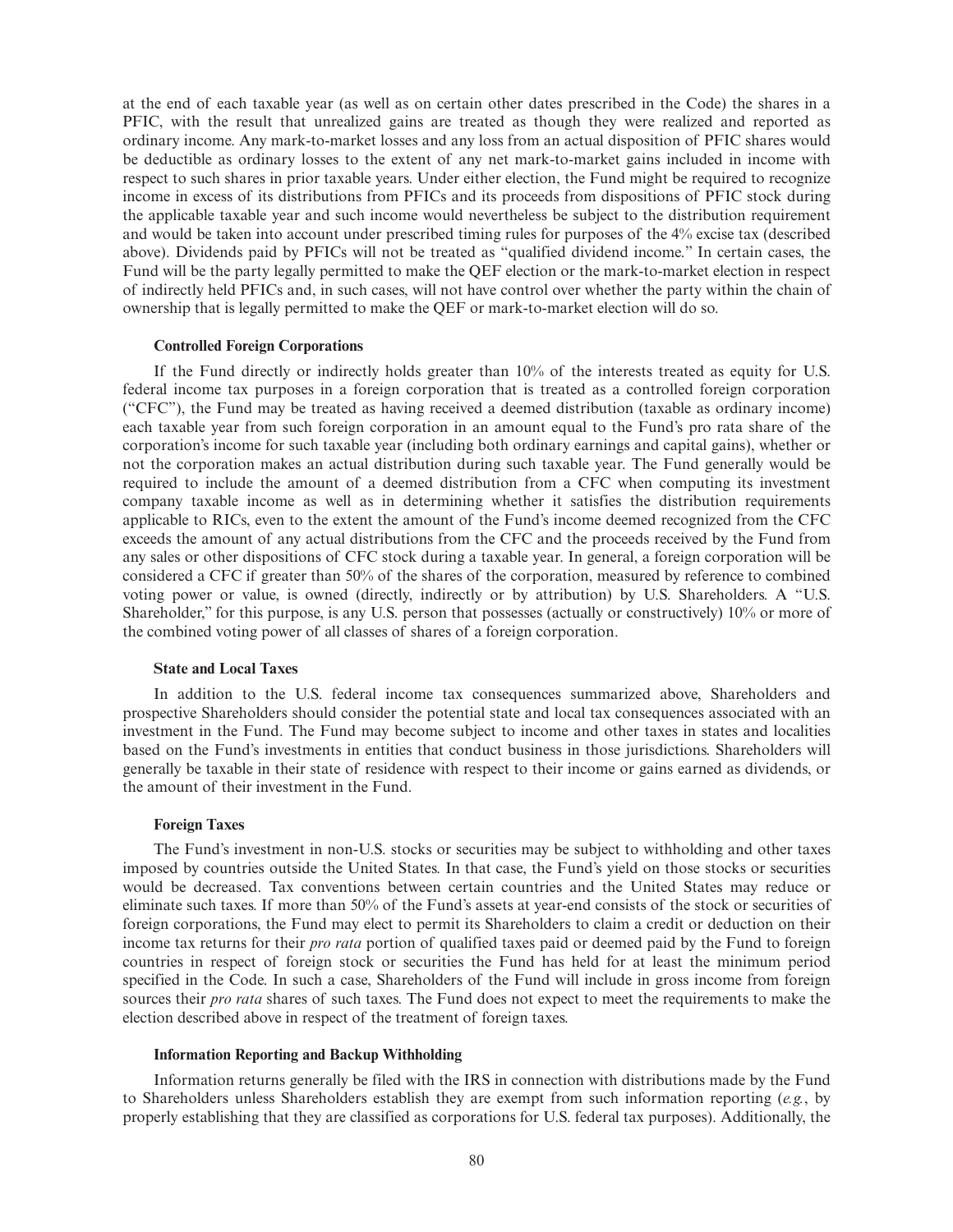Fund may be required to withhold, for U.S. federal income taxes, a portion of all taxable dividends and repurchase proceeds payable to Shareholders who fail to provide the Fund with their correct taxpayer identification numbers ("TINs") or who otherwise fail to make required certifications, or if the Fund or the Shareholder has been notified by the IRS that such Shareholder is subject to backup withholding. Certain Shareholders specified in the Code and the Treasury regulations promulgated thereunder are exempt from backup withholding, but may be required to demonstrate their exempt status. Backup withholding is not an additional tax. Any amounts withheld will be allowed as a refund or a credit against the Shareholder's federal income tax liability if the appropriate information is provided to the IRS.

#### **Tax-Exempt Shareholders**

Under current law, the Fund serves to "block" (that is, prevent the attribution to Shareholders of) unrelated business taxable income ("UBTI") from being realized by its tax-exempt Shareholders (including, among others, individual retirement accounts, 401(k) accounts, Keogh plans, pension plans and certain charitable entities). Notwithstanding the foregoing, a tax-exempt Shareholder could realize UBTI by virtue of its investment in Shares of the Fund if the tax-exempt Shareholder borrows to acquire its Shares. A tax-exempt Shareholder may also recognize UBTI if the Fund were to recognize "excess inclusion income" derived from direct or indirect investments in residual interests in real estate mortgage investment conduits or taxable mortgage pools. If a charitable remainder annuity trust or a charitable remainder unitrust (each as defined in Section 664 of the Code) has UBTI for a taxable year, a 100% excise tax on the UBTI is imposed on such trust. The foregoing discussion does not address all of the U.S. federal income tax consequences that may be applicable to a tax-exempt Shareholder as a result of an investment in the Fund. For example, certain tax-exempt private universities should be aware that they are subject to a 1.4% excise tax on their "net investment income" that is not otherwise taxed as UBTI, including income from interest, dividends, and capital gains. Tax-exempt Shareholders should consult with their tax advisors regarding an investment in the Fund.

#### **Foreign Shareholders**

U.S. taxation of a Shareholder who, as to the United States, is a nonresident alien individual, a foreign trust or estate, or a foreign corporation (each, a "Foreign Shareholder") as defined in the Code, depends on whether the income of the Fund is "effectively connected" with a U.S. trade or business carried on by the Foreign Shareholder.

*Income Not Effectively Connected.* If the income from the Fund is not "effectively connected" with a U.S. trade or business carried on by the Foreign Shareholder, distributions of investment company taxable income will generally be subject to a U.S. tax of 30% (or lower treaty rate, except in the case of any "excess inclusion income" allocated to the Foreign Shareholder), which tax is generally withheld from such distributions. Capital gain dividends and any amounts retained by the Fund which are properly reported by the Fund as undistributed capital gains will not be subject to U.S. tax at the rate of 30% (or lower treaty rate), unless the Foreign Shareholder is a nonresident alien individual and is physically present in the United States for more than 182 days during the taxable year and meets certain other requirements. However, this 30% tax on capital gains of nonresident alien individuals who are physically present in the United States for more than the 182 day period only applies in exceptional cases because any individual present in the United States for more than 182 days during the taxable year is generally treated as a resident for U.S. income tax purposes; in that case, he or she would be subject to U.S. income tax on his or her worldwide income at the graduated rates applicable to U.S. citizens, rather than the 30% tax.

Any capital gain that a Foreign Shareholder realizes upon a repurchase of Shares or otherwise upon a sale or exchange of Shares will ordinarily be exempt from U.S. tax unless, in the case of a Foreign Shareholder that is a nonresident alien individual, the gain is U.S. source income and such Foreign Shareholder is physically present in the United States for more than 182 days during the taxable year and meets certain other requirements.

*Income Effectively Connected.* If the income from the Fund is "effectively connected" with a U.S. trade or business carried on by a Foreign Shareholder, then distributions of investment company taxable income and capital gain dividends, any amounts retained by the Fund which are reported by the Fund as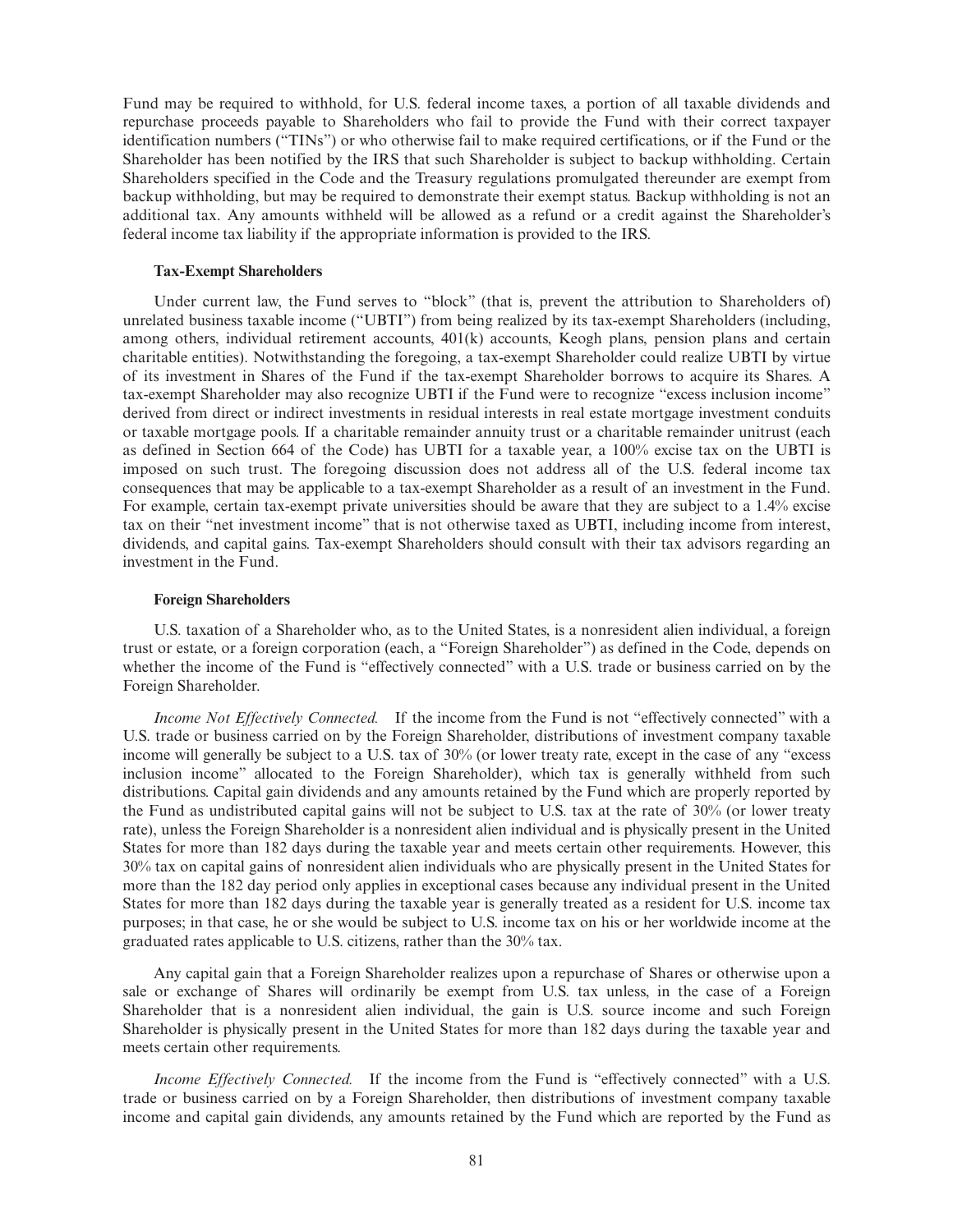undistributed capital gains, and any gains realized upon the sale or exchange of Shares of the Fund will be subject to U.S. income tax at the graduated rates applicable to U.S. citizens, residents and domestic corporations. Corporate Foreign Shareholders may also be subject to the branch profits tax imposed by the Code.

In the case of a Foreign Shareholder, the Fund may be required to withhold U.S. federal income tax from distributions and repurchase proceeds that are otherwise exempt from withholding tax (or taxable at a reduced treaty rate), unless the Foreign Shareholder certifies his foreign status under penalties of perjury or otherwise establishes an exemption. See "Tax Matters — Information Reporting and Backup Withholding" above.

The tax consequences to a Foreign Shareholder entitled to claim the benefits of an applicable tax treaty may differ from those described herein.

Foreign Shareholders are advised to consult their own tax advisors with respect to the particular tax consequences to them of an investment in the Fund.

The Fund is required to withhold U.S. tax (at a 30% rate) on payments of dividends and (effective January 1, 2019) redemption proceeds and certain capital gain dividends made to certain non-U.S. entities that fail to comply (or be deemed compliant) with extensive new reporting and withholding requirements designed to inform the U.S. Department of the Treasury of U.S.-owned foreign investment accounts. Foreign Shareholders may be requested to provide additional information to the Fund to enable the Fund to determine whether withholding is required.

### **Other Taxation**

The foregoing represents a summary of the general tax rules and considerations affecting Shareholders as well as the Fund's operations, and neither purports to be a complete analysis of all relevant tax rules and considerations, nor does it purport to be a complete listing of all potential tax risks inherent in making an investment in the Fund. A Shareholder may be subject to other taxes, including but not limited to, other state, local, and foreign taxes, estate and inheritance taxes, or intangible property taxes that may be imposed by various jurisdictions. The Fund also may be subject to additional state, local, or foreign taxes that could reduce the amounts distributable to Shareholders. It is the responsibility of each Shareholder to file all appropriate tax returns that may be required. Fund Shareholders should consult their own tax advisors regarding the state, local and foreign tax consequences of an investment in Shares and the particular tax consequences to them of an investment in the Fund. In addition to the particular matters set forth in this section, tax-exempt entities should carefully review those sections of this Prospectus and its related SAI regarding liquidity and other financial matters to ascertain whether the investment objective of the Fund is consistent with their overall investment plans.

# **ERISA CONSIDERATIONS**

Persons who are fiduciaries with respect to an employee benefit plan, individual retirement account ("IRA"), Keogh plan, or other arrangement subject to ERISA, or the Code (an "ERISA Plan") should consider, among other things, the matters described below before determining whether to invest in the Fund. ERISA imposes certain general and specific responsibilities on persons who are fiduciaries with respect to an ERISA Plan, including prudence, diversification, prohibited transactions, and other standards. In determining whether a particular investment is appropriate for an ERISA Plan, U.S. Department of Labor ("DOL") regulations provide that a fiduciary of an ERISA Plan must give appropriate consideration to, among other things, the role that the investment plays in the ERISA Plan's portfolio, taking into consideration whether the investment is designed reasonably to further the ERISA Plan's purposes, an examination of the risk and return factors, the portfolio's composition with regard to diversification, the liquidity and current total return of the portfolio relative to the anticipated cash flow needs of the ERISA Plan and the proposed investment in the Fund, the income tax consequences of the investment (see "Tax Matters," above), and the projected return of the Fund relative to the ERISA Plan's funding objectives.

Before investing the assets of an ERISA Plan in the Fund, an ERISA Plan fiduciary should determine whether such an investment is consistent with its fiduciary responsibilities and the foregoing regulations. The fiduciary should, for example, consider whether an investment in the Fund may be too illiquid or too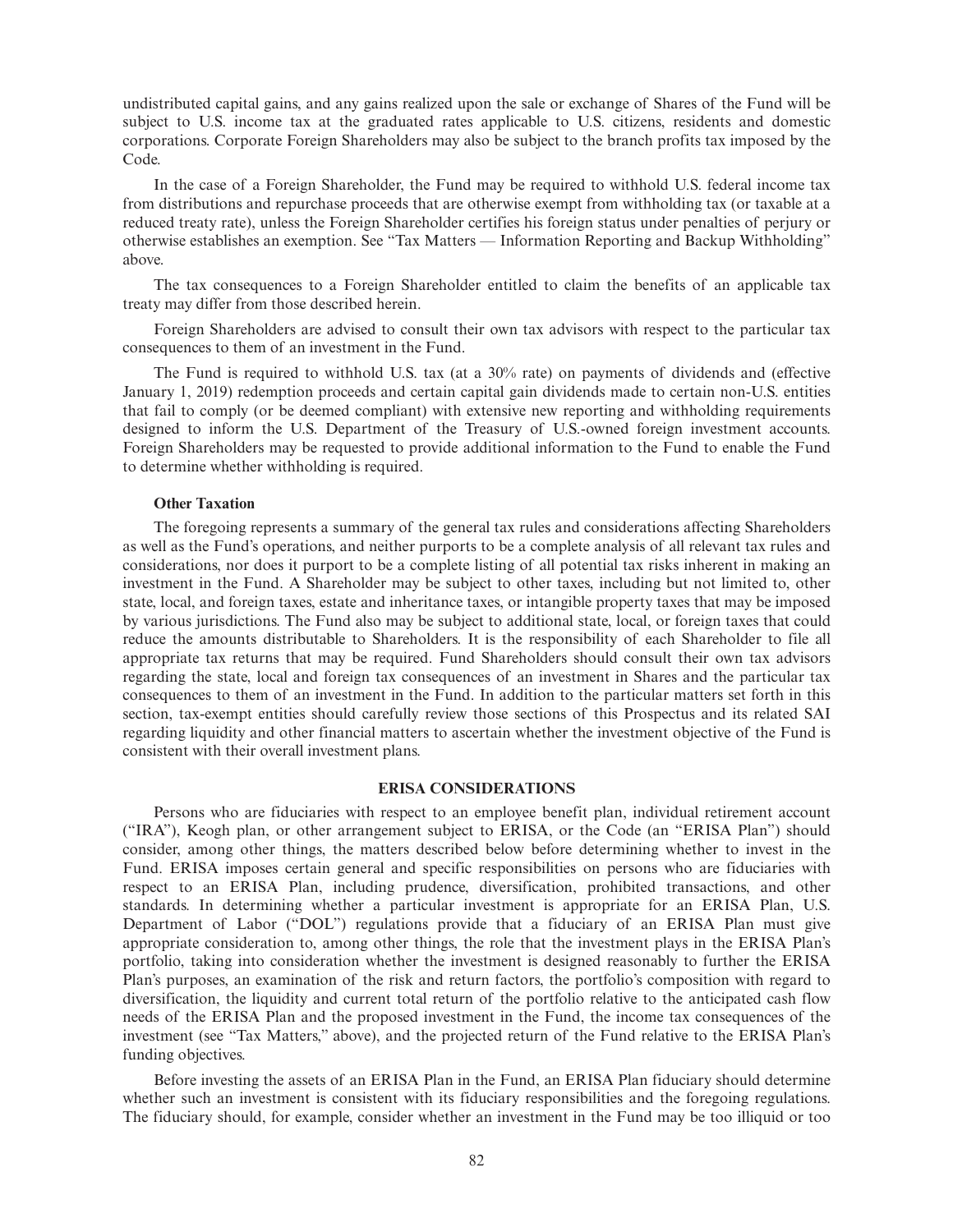speculative for its ERISA Plan, and whether the assets of the ERISA Plan would be sufficiently diversified if the investment is made. If a fiduciary with respect to any such ERISA Plan breaches his or her responsibilities with regard to selecting an investment or an investment course of action for such ERISA Plan, the fiduciary may be held personally liable for losses incurred by the ERISA Plan as a result of such breach.

Because the Fund will be registered as an investment company under the 1940 Act, the underlying assets of the Fund will not be considered to be "plan assets" of the ERISA Plans investing in the Fund for purposes of the fiduciary responsibility and prohibited transaction rules of ERISA and the Code. For this reason, the Adviser should therefore not be a fiduciary within the meaning of ERISA with respect to the assets of any ERISA Plan that becomes a Shareholder of the Fund, solely as a result of the ERISA Plan's investment in the Fund.

The Board of Trustees will require an ERISA Plan proposing to invest in the Fund to represent that it, and any fiduciaries responsible for the ERISA Plan's investments, are aware of and understand the Fund's investment objective, policies, strategies, and risks; that the decision to invest plan assets in the Fund was made with appropriate consideration of relevant investment factors with regard to the ERISA Plan; and that the decision to invest plan assets in the Fund is consistent with the duties and responsibilities imposed upon fiduciaries with regard to their investment decisions under ERISA or the Code, as applicable.

Certain prospective ERISA Plan investors may currently maintain relationships with the Adviser or one or more Investment Managers in which the Fund invests, or with other entities that are affiliated with the Adviser or such investment advisers. Each of such persons may be deemed to be a party in interest to and/or a fiduciary of any ERISA Plan to which it provides investment management, investment advisory, or other services. ERISA prohibits and the Code penalizes the use of ERISA Plan assets for the benefit of a party in interest and also prohibits an ERISA Plan fiduciary from using its position to cause the ERISA Plan to make an investment from which it or certain third parties in which such fiduciary has an interest would receive a fee or other consideration. ERISA Plan Shareholders should consult with their legal counsel to determine if participation in the Fund is a transaction that is prohibited by ERISA or the Code. ERISA Plan fiduciaries will be required to represent that the decision to invest in the Fund was made by them as fiduciaries that are independent of such affiliated persons, that are duly authorized to make such investment decisions, and that have not relied on any individualized advice or recommendation of such affiliated persons, as a primary basis for the decision to invest in the Fund.

Employee benefit plans which are not subject to ERISA or the related provisions of the Code may be subject to other rules governing such plans. Fiduciaries of employee benefit plans which are not subject to ERISA, whether or not subject to the Code should consult with their own counsel and other advisors regarding such matters.

The provisions of ERISA and the Code are subject to extensive and continuing administrative and judicial interpretation and review. The discussion of ERISA and the Code contained herein is, of necessity, general and may be affected by future publication of regulations and rulings. Potential investors should consult with their legal advisers regarding the consequences under ERISA and the Code associated with the acquisition and ownership of Shares.

THE FUND'S SALE OF SHARES TO ERISA PLANS IS IN NO RESPECT A REPRESENTATION OR WARRANTY BY THE FUND, THE ADVISER OR ANY OF ITS AFFILIATES, OR BY ANY OTHER PERSON ASSOCIATED WITH THE SALE OF THE SHARES, THAT SUCH INVESTMENT BY ANY ERISA PLAN MEETS ALL RELEVANT LEGAL REQUIREMENTS APPLICABLE TO ERISA PLANS GENERALLY OR TO ANY PARTICULAR ERISA PLAN, OR THAT SUCH INVESTMENT IS OTHERWISE APPROPRIATE FOR ERISA PLANS OR ANY GENERALLY OR FOR ANY PARTICULAR ERISA PLAN.

#### **PLAN OF DISTRIBUTION**

The Fund is offering, in the aggregate, up to \$500,000,000 of shares of the following classes of shares of beneficial interest of the Fund: the Class A Shares, the Class I Shares and the Class M2 Shares. Shares may be purchased as of the first business day of each calendar quarter based upon the Fund's net asset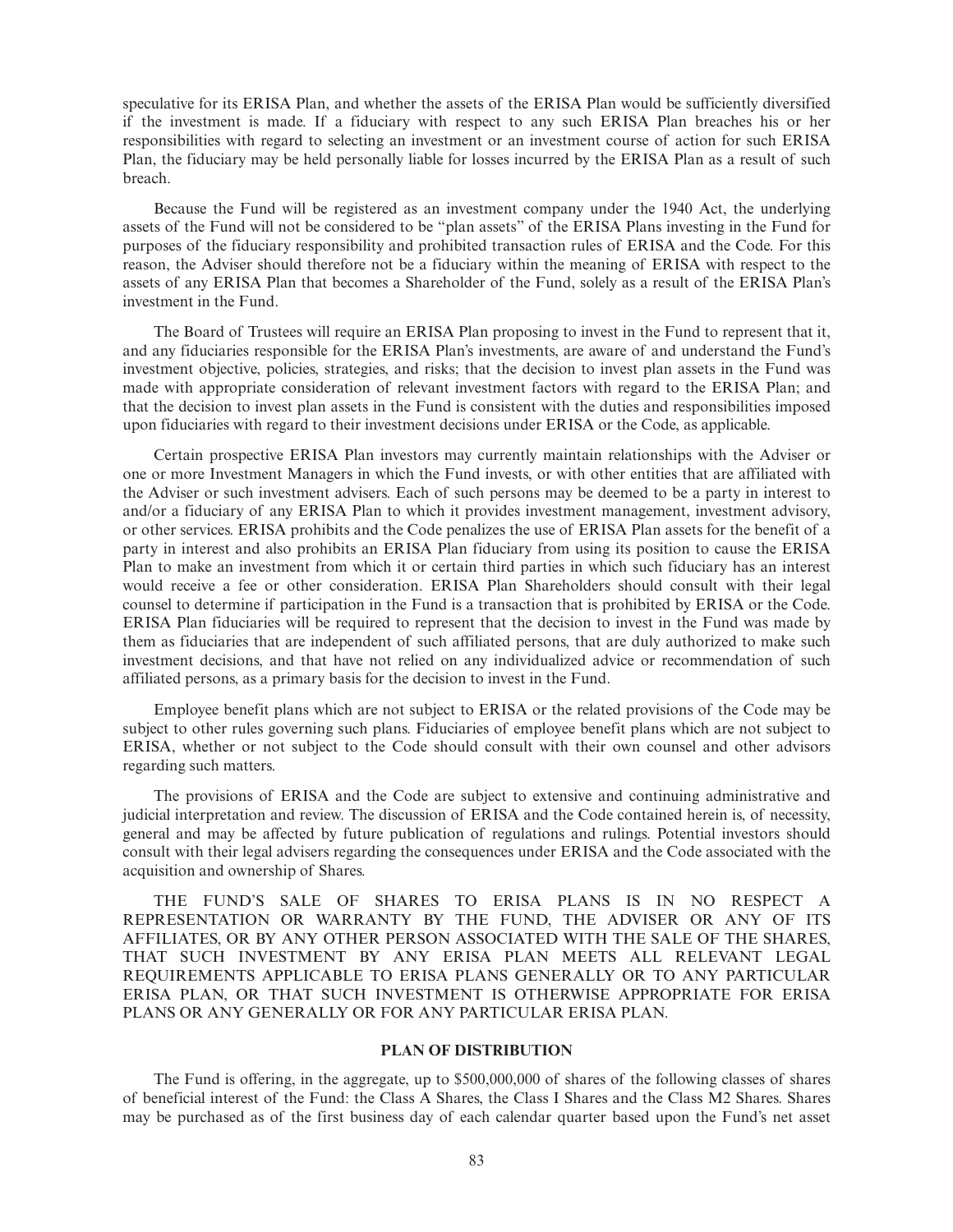value as of the most recent Valuation Date. Voya Investments Distributor, LLC acts as the Fund's distributor on a best efforts basis. The minimum initial investment is \$25,000. An affiliate of Pomona provided the initial capitalization of \$50 million to the Fund prior to commencement of operations.

The Fund has been granted exemptive relief permitting it to offer multiple classes of Shares with different terms and conditions. This Prospectus offers Class A Shares, Class I Shares and Class M2 Shares. In the future, the Fund may offer other classes of Shares as well. Each additional class of Shares will have certain differing characteristics, particularly in terms of the sales charges that Shareholders in that class may bear, and the distribution fees and transfer agency fees that each class may be charged.

Under the terms of the Distribution Agreement, the Distributor will directly distribute Shares to investors and is authorized to retain brokers, dealers, and certain financial advisors for distribution services and to provide ongoing investor services and account maintenance services to Shareholders holding Shares. The Fund will pay the Distributor the quarterly Distribution and Servicing Fee of 0.1375% (0.55% on an annualized basis) of the Fund's quarter-end net asset value, determined as of the last day of each quarter (before any repurchases of Shares), for Class A Shares for distribution and investor services provided to Class A Shareholders. The Distribution and Servicing Fee is charged on an aggregate class-wide basis, and Class A Shareholders are expected to be subject to the Distribution and Servicing Fee as long as they hold their Class A Shares. The Distributor may, in its sole discretion, pay various Selling Agents some or all of the Distribution and Servicing Fee to compensate such Selling Agents for distribution and servicing support. There is no Distribution and Servicing Fee payable with respect to Class I Shares and Class M2 Shares.

# **Additional Compensation to the Distributor, Selling Agents and Other Intermediaries**

The Adviser may pay additional compensation out of its own resources (*i.e.*, not Fund assets) to certain Selling Agents and other intermediaries, including the Distributor, for sales and wholesaling support, and also for other services including due diligence support, account maintenance, provision of information, and support services. The amount of such payments may differ for different Selling Agents and intermediaries. Payments made by the Adviser may be one-time payments or may be ongoing payments. As a result of the various payments that financial intermediaries may receive from the Adviser, the amount of compensation that a financial intermediary may receive in connection with the sale of Shares in the Fund may be greater than the compensation it may receive for the distribution of other investment products. This difference in compensation may create an incentive for a financial intermediary to recommend the Fund over another investment product.

**Generally, the minimum required initial purchase by each investor is \$25,000 for Class A Shares, \$1,000,000 for Class I Shares and \$5,000,000 for Class M2 Shares. Additional investments in the Fund must be for a minimum amount of \$10,000 for each Share Class. The minimum initial and additional investments may be reduced by either the Fund or its Distributor in the discretion of each for certain investors, but Shares will only be sold to "accredited investors." Once a prospective investor's order is received, a confirmation will be sent to the investor. The investor's account with the Distributor, Selling Agent, or RIA will be debited for the purchase amount, which will be deposited into an account with DST Asset Manager Solutions, Inc., as the Fund's Transfer Agent. See "Purchases of Shares — Purchase Terms."**

# **DESCRIPTION OF SHARES**

The Fund is authorized to issue an unlimited number of Shares and may divide the Shares into one or more Classes. The Shares are currently offered in four Classes. Each Class differs in relation to the Distribution and Servicing Fee, but otherwise has the same rights and privileges as the other Classes. Each Share has one vote at all meetings of Shareholders and, when issued and paid for in accordance with the terms of this offering, will be fully paid and non-assessable. Each Shareholder will have the right to cast a number of votes based on the number of such Shareholder's respective Shares at any meeting of Shareholders.

All Shares of each Class are equal as to right of repurchase by the Fund, dividends and other distributions, and voting rights and have no conversion, preemptive, or other subscription rights. Shareholders are not liable for further calls or assessments, except that a Shareholder may be obligated to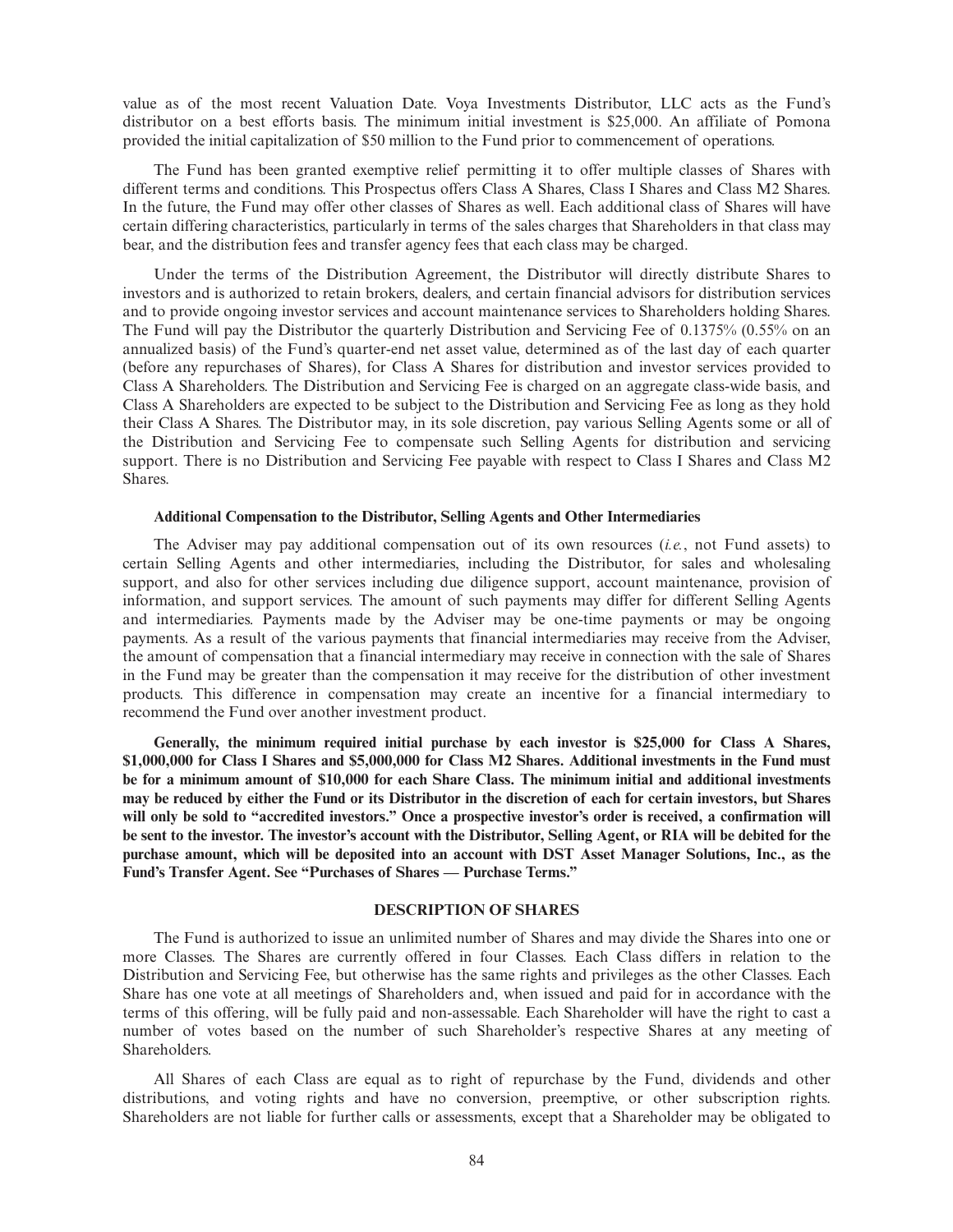repay any funds wrongfully distributed to such Shareholder. The Fund does not intend to hold annual meetings of Shareholders. Shareholders of Shares are entitled to receive dividends only if and to the extent declared by the Board. Shares are not available in certificated form. With very limited exceptions, Shares are not transferable and liquidity will be provided principally through limited repurchase offers. See "Repurchases and Transfers of Shares."

In general, any action requiring a vote of Shareholders shall be effective if taken or authorized by the affirmative vote of a majority of the total number of votes eligible to be cast by Shareholders that are present in person or by proxy at the meeting. In the event of any voluntary or involuntary liquidation, dissolution or winding up of the Fund, after payment of all of the liabilities of the Fund, Shareholders generally are entitled to share ratably in all the remaining assets of the Fund.

Set forth below is a chart describing the classes of the Fund's securities outstanding as of June 1, 2021:

| (1)                                  | (2)                         |                                                              |                                                                             |
|--------------------------------------|-----------------------------|--------------------------------------------------------------|-----------------------------------------------------------------------------|
| <b>Title of Class</b>                | Amount<br><b>Authorized</b> | <b>Account Held by the</b><br><b>Fund or for its Account</b> | <b>Amount Outstanding</b><br><b>Exclusive of Amount</b><br>Under Column (3) |
| Common shares of beneficial interest | <b>Unlimited</b>            | $\overline{\phantom{m}}$                                     | 26,032,370                                                                  |

# **DIVIDENDS AND DISTRIBUTIONS**

Dividends will generally be paid at least annually on the Shares in amounts representing substantially all of the net investment income, if any, earned each year. Payments will vary in amount, depending on investment income received and expenses of operation. It is possible that some of the Investment Funds in whose securities the Fund invests will not pay any dividends, and this, together with the Fund's expenses, means that there can be no assurance the Fund will have substantial income or will pay dividends. The Fund is not a suitable investment for any investor who requires regular dividend income.

It is anticipated that substantially all of any taxable net capital gain realized on investments will be paid to Shareholders at least annually. The net asset value of each Share that a Shareholder owns will be reduced by the amount of the distributions or dividends that are received with respect to that Share.

# **Automatic Dividend Reinvestment Plan**

Pursuant to the dividend reinvestment plan established by the Fund (the "DRIP"), each Shareholder whose Shares are registered in its own name will automatically be a participant in the DRIP and have all income dividends and/or capital gains distributions automatically reinvested in additional Shares unless such Shareholder specifically elects to receive all income, dividends and/or capital gain distributions in cash. A Shareholder is free to change this election at any time. If, however, a Shareholder requests to change its election within 90 days prior to the record date for a distribution, the request will be effective only with respect to distributions after the 90 day period. A Shareholder whose Shares are registered in the name of a nominee must contact the nominee regarding its status under the DRIP, including whether such nominee will participate on such Shareholder's behalf.

A Shareholder may elect to:

- reinvest both dividends and capital gain distributions;
- receive dividends in cash and reinvest capital gain distributions; or
- receive both dividends and capital gain distributions in cash.

Generally, for U.S. federal, state and local income tax purposes, Shareholders receiving Shares pursuant to the DRIP will be treated as having received a taxable distribution equal to the amount payable to them in cash.

Shares will be issued pursuant to the DRIP at the net asset value determined on the next Valuation Date following the ex-dividend date (the last date of a dividend period on which an investor can purchase Shares and still be entitled to receive the dividend). There is no sales load or other charge for reinvestment. A request must be received by the Fund before the record date to be effective for that dividend or capital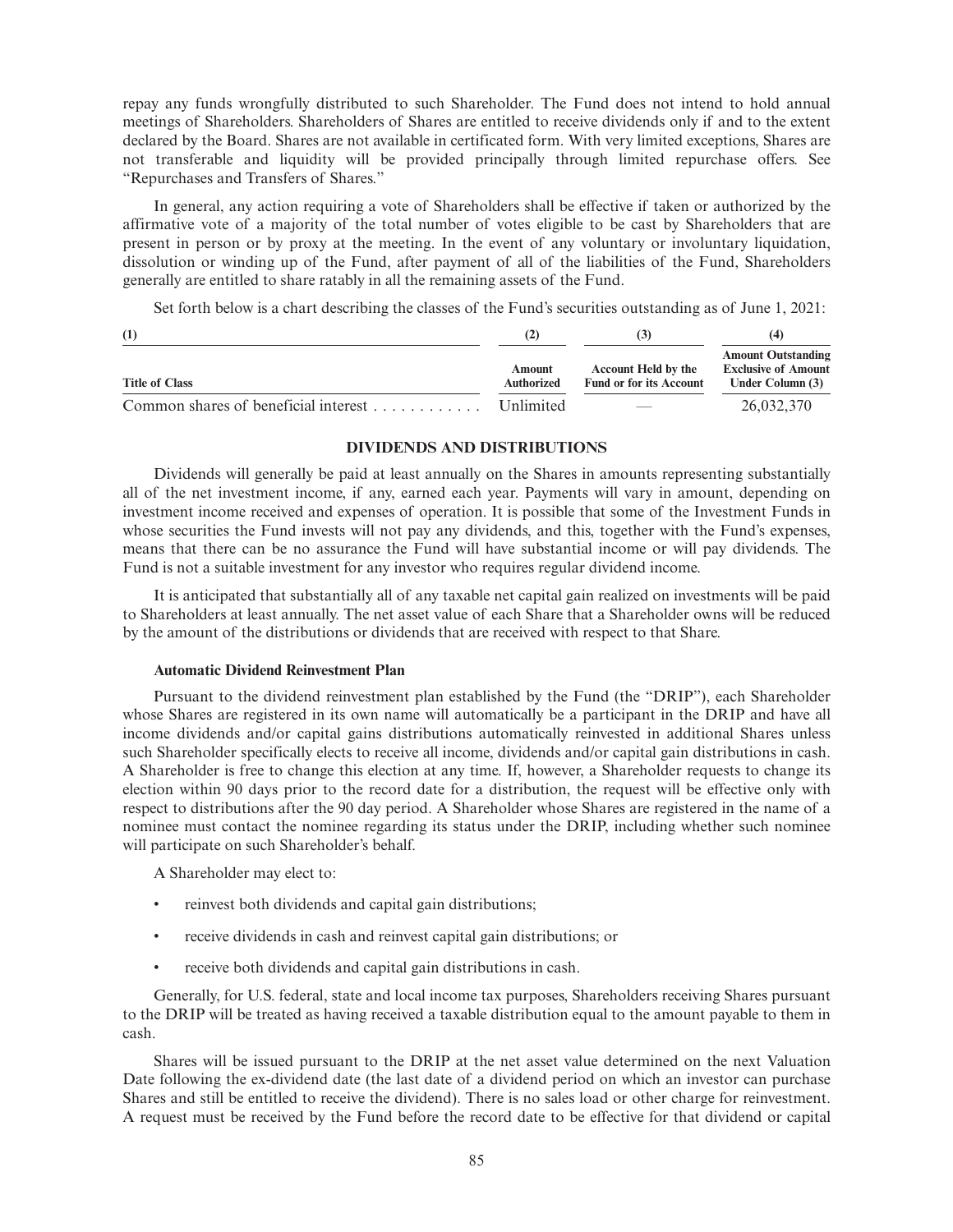gain distribution. The Fund may terminate or amend the DRIP at any time. All expenses related to the DRIP will be borne by the Fund. The reinvestment of dividends and distributions pursuant to the DRIP will increase the Fund's net assets on which the Management Fee and the Administration Fee are payable to the Adviser and the Administrator, respectively.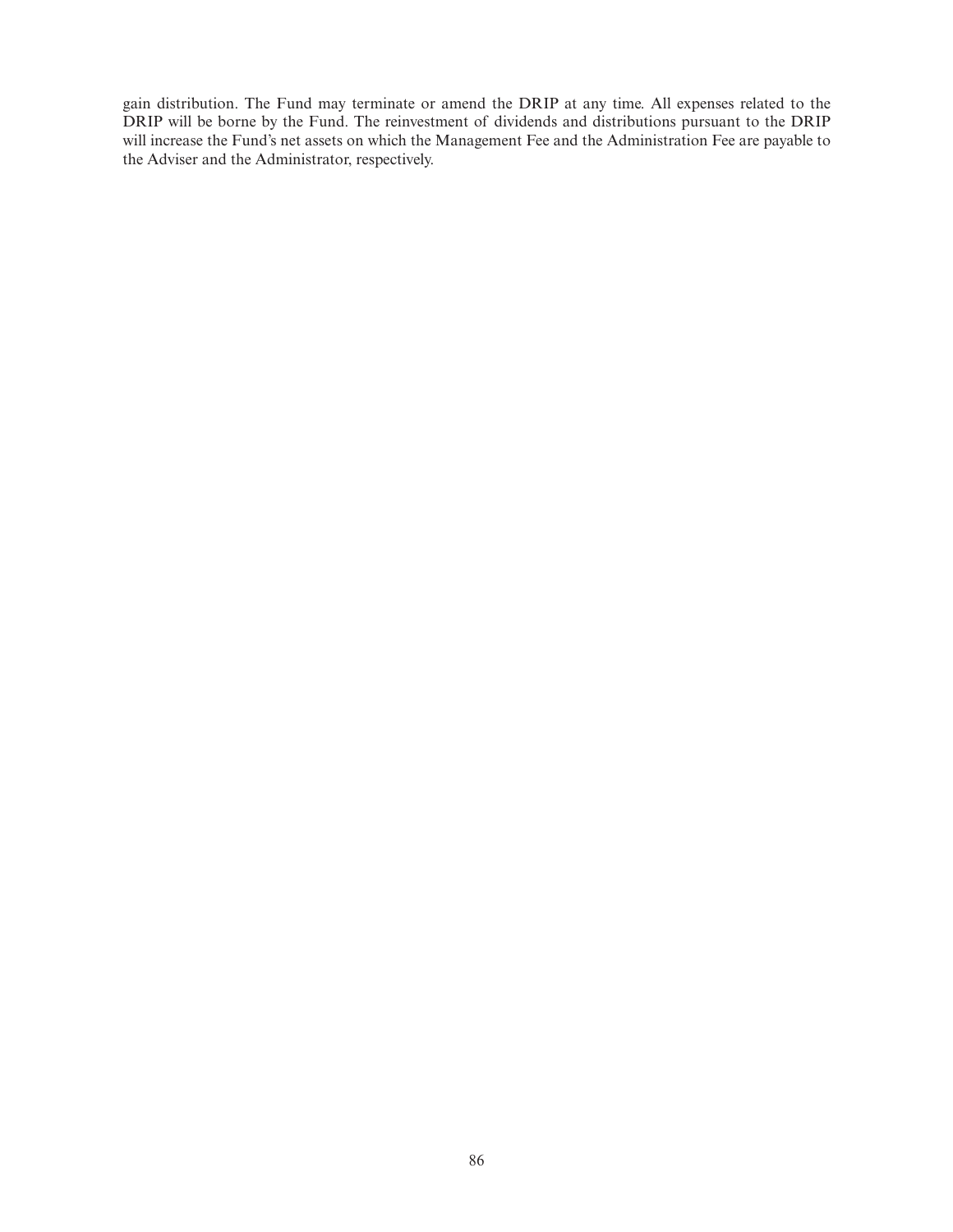# **MORE INFORMATION ABOUT THE FUND**

Each Fund Share represents a proportional interest in the assets of the Fund. Each Fund Share has one vote at Shareholder meetings, with fractional Shares voting proportionally, on matters submitted to the vote of Shareholders. There are no cumulative voting rights. Fund Shares do not have pre-emptive or conversion or redemption provisions. In the event of a liquidation of the Fund, Shareholders are entitled to share *pro rata* in the net assets of the Fund available for distribution to Shareholders after all expenses and debts have been paid.

# **INQUIRIES**

Inquiries concerning the Fund and Shares (including information concerning subscription and repurchase procedures) should be directed to:

| Mail:      | Pomona Investment Fund<br>P.O. Box 219286<br>Kansas City, MO 64121-9286                     |
|------------|---------------------------------------------------------------------------------------------|
| Overnight: | Pomona Investment Fund<br>430 W. $7th$ Street<br>Suite 219286<br>Kansas City, MO 64105-1407 |
| Telephone: | 1-844-2POMONA                                                                               |